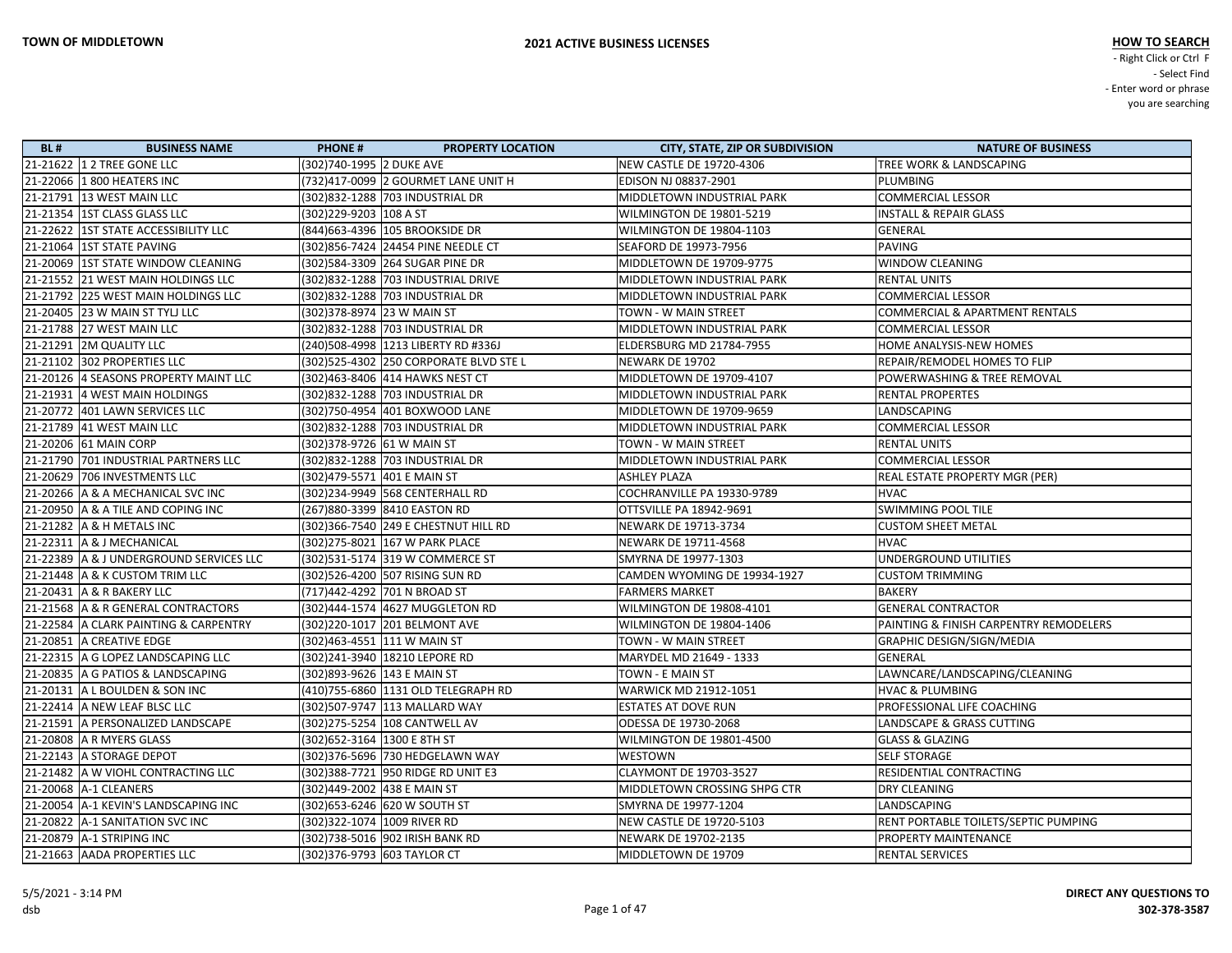| <b>BL#</b>       | <b>BUSINESS NAME</b>                    | <b>PHONE#</b>               | <b>PROPERTY LOCATION</b>                  | <b>CITY, STATE, ZIP OR SUBDIVISION</b> | <b>NATURE OF BUSINESS</b>                                  |
|------------------|-----------------------------------------|-----------------------------|-------------------------------------------|----------------------------------------|------------------------------------------------------------|
|                  | 21-20129 ABC HEATING LLC                |                             | (302)668-9665 1119 MADRID ST              | TOWNSEND DE 19734-2890                 | <b>HVAC</b>                                                |
|                  | 21-22513 ABE BUILDING SERVICES LLC      | (302)364-5111 720 TRACY CIR |                                           | TOWNSEND DE 19734-2408                 | <b>COMMERCIAL JANITORIAL SERVICES</b>                      |
|                  | 21-20348 ABRIDGE PARTNERS LLC           |                             | (302) 378-1882 6 CRAWFORD ST              | TOWN - CRAWFORD ST                     | FINANCIAL PLAN/INVESTMNT CONSULTING                        |
|                  | 21-20720 ABSOLUTE LAWN CARE INC         |                             | (302)656-7120 416 ROSEANNA AVE            | WILMINGTON DE 19803-1831               | <b>LAWN CARE</b>                                           |
|                  | 21-21910 AC TAX GROUP LLC               |                             | (302) 339-2028 1050 INDUSTRIAL DR STE 110 | <b>CHAMBER OF COMMERCE</b>             | <b>ACCOUNTING AND TAX SERVICES</b>                         |
|                  | 21-22344 ACCENT HARDWOOD LLC            |                             | (302)275-5815 2860 OGLETOWN RD BLDG 1     | NEWARK DE 19713-1857                   | HARDWOOD FLOORING                                          |
|                  | 21-20067 ACCESS LABOR SVC INC           |                             | (302) 326-2575 2203 N DUPONT HWY          | NEW CASTLE DE 19720-1844               | TEMPORARY LABOR                                            |
|                  | 21-22516 ACCURATE ASPHALT & CONSTRN     |                             | (410)920-3314 122 WOODCREST DR            | <b>ELKTON MD 21921-7817</b>            | <b>PAVING &amp; CONSTRUCTION</b>                           |
|                  | 21-20788 ACCURATE INSULATION OF DE LLC  |                             | (614)221-3241 145 HATCHERY RD             | <b>DOVER DE 19901</b>                  | INSULATION                                                 |
|                  | 21-21512 ACCURATE TERMITE & PEST CONTRO |                             | (302)875-2725 30139 SUSSEX HWY            | LAUREL DE 19956-3826                   | PEST CONTROL                                               |
|                  | 21-22663 ACE POOLS                      |                             | (302)468-7556 1124 S OVERHILL CT          | WILMINGTON DE 19810-3110               |                                                            |
|                  | 21-20476 ACME MARKETS INC #3816         | (302)449-1870 460 E MAIN ST |                                           | MIDDLETOWN CROSSING SHOPPING CTR       | <b>GROCERY STORE</b>                                       |
|                  | 21-21337 ACOSTA INC                     |                             | (904)251-8097 6600 CORPORATE CENTER PKWY  | JACKSONVILLE FL 32216-0973             | <b>FOOD BROKERAGE</b>                                      |
|                  | 21-21348 ACTION SECURITY                |                             | (302)838-2852 100 PEOPLES DR              | NEWARK DE 19702-1306                   | <b>SECURITY INSTALLER</b>                                  |
|                  | 21-20496 ADAM BASEMENT INC              |                             | (302)983-8446 563 WALTHER RD              | NEWARK DE 19702-2903                   | BASEMENT WATERPROOFING/EGRESS DOORS/WINDOWS                |
|                  | 21-22349 ADAM TOBACCO & GROCERY         |                             | (443)409-2444 401 E MAIN ST BLDG 3 UNIT A | <b>ASHLEY PLAZA</b>                    | <b>TOBACCO &amp; GROCERY</b>                               |
|                  | 21-21398 ADAMS BURCH LLC                |                             | (301)276-2152 1901 STANFORD CT            | LANDOVER MD 20785-3219                 | <b>WHOLESALE DISTRIBUTOR</b>                               |
|                  | 21-20365 AD-ART SIGN CO                 |                             | (302)856-7446 24383 MARINER CIR           | GEORGETOWN DE 19947-2677               | <b>SIGN MFGR &amp; INSTALLATION</b>                        |
|                  | 21-22354 ADAYO STYLE                    |                             | (302)437-5791 910 S SCOTT STREET          | TOWN - S SCOTT STREET                  | ONLINE SALES OF CUSTOM APPAREL                             |
|                  | 21-20094 ADDIE M WATERS                 |                             | (302) 378-9360 10-12 WALKER ALLEY         | TOWN - WALKER ALLEY                    | <b>RENTAL UNITS</b>                                        |
|                  | 21-22047 A-DEL CONSTRUCTION COMPANY INC | (302)453-8286 10 ADEL DR    |                                           | NEWARK DE 19702-1331                   | <b>GENERAL CONSTRUCTION</b>                                |
|                  | 21-20343 ADMIRALTY HOLDINGS LLC         |                             | (302) 376-6414 111 PATRIOT DR #D          | LEVELS BUSINESS PARK                   | <b>RENTAL UNITS</b>                                        |
| 21-20474 ADT LLC |                                         |                             | (561)226-2843  140 QUIGLEY BLVD           | NEW CASTLE DE 19720-4104               | ELECTRONIC SECURITY SVC/SYSTEMS                            |
|                  | 21-20490 ADVANCE AMERICA                |                             | (302) 376-6349 246 DOVE RUN DR            | DOVE RUN SHPG CTR                      | PAYDAY/TITLE/INSTALL LENDING                               |
|                  | 21-20968 ADVANCE AUTO PARTS #7463       |                             | (302)449-9256 598 MIDDLETOWN WARWICK RD   | MIDDLETOWN MARKET PLACE                | <b>AUTO PARTS &amp; ACCESSORIES</b>                        |
|                  | 21-20248 ADVANCE INC                    |                             | (302) 324-8890 645 DAWSON DR STE A        | NEWARK DE 19713-3443                   | ROOFING/SIDING/DOORS/WINDOWS                               |
|                  | 21-22666 ADVANCE TEC LLC                |                             | (804)378-1550 11300 BUSINESS CENTER DR    | RICHMOND VA 23236-3068                 | CLEANROOM DESIGN/CONSTRN MGMT                              |
|                  | 21-22469 ADVANCED FAMILY CARE - HANSBY  |                             | (302) 314-6057 212 CARTER DR STE C        | MIDDLETOWN PROFESSIONAL CENTER         | <b>FAMILY NURSE PRACTITIONER</b>                           |
|                  | 21-21229 ADVANCED FLOORING & DESIGN DIV |                             | (845)356-8390 5 COMMERCE WY #160          | HAMILTON NJ 08691-3384                 | <b>FLOORING</b>                                            |
|                  | 21-20307 ADVANCED NETWORKING INC        |                             | (302)792-9200 1316 PHILADELPHIA PK        | WILMINGTON DE 19809-1855               | INSTALL/SERVICE TELEPHONE SYSTEMS                          |
|                  | 21-21352 ADVANCED PROPERTY MANAGEMENT   |                             | (301) 752-1758 416 DARWIN DR              | NEWARK DE 19711-6647                   | <b>RENTAL UNITS</b>                                        |
|                  | 21-20394 ADVANCED SECURITY SOLUTIONS LL |                             | (302)280-6233 10344 FIELDVIEW DR          | DELMAR DE 19940-3477                   | <b>SECURITY SYSTEMS</b>                                    |
|                  | 21-21539 ADVANCED SECURITY SYSTEMS INC  |                             | (302)998-7222 1800 MILLTOWN RD            | WILMINGTON DE 19808-4012               | FIRE/BURGLAR/CCTV INSTALLATION                             |
|                  | 21-21149 ADVANTECH/A3 COMMUNICATIONS    |                             | (302) 674-8405 151 GARRISON OAK DR        | DOVER DE 19901-3364                    | <b>SECURITY SERVICES</b>                                   |
|                  | 21-22371 AES MECHANICAL SVCS GROUP INC  |                             | (334)252-0380 2171 AL HWY 229 S           | TALLASSEE AL 36078-4738                | <b>COMMERCIAL HVAC</b>                                     |
|                  | 21-20466 AFA PROTECTIVE SYSTEMS INC     |                             | (856)231-4242 520 FELLOWSHIP RD STE D404  | MT LAURAL NJ 08054-3407                | INSTALL/SVC/MONITOR SECURITY SYSTEMS                       |
|                  | 21-20411 AFFORDABLE COMPUTERS           |                             | (302)588-2630 701 N BROAD ST              | <b>FARMERS MARKET</b>                  | USED COMPUTER SALES/SERVICE                                |
|                  | 21-21289 AFFORDABLE FENCE LLC           |                             | (302) 653-1010 2547 CHANCE RD             | <b>CLAYTON DE 19938-3018</b>           | <b>FENCING</b>                                             |
|                  | 21-22500 AFFORDABLE GENERAL CONTRACTOR  |                             | (302)455-1888 710 DAWSON DR               | NEWARK DE 19713-3410                   | GENERAL                                                    |
|                  | 21-22631 AFFORDABLE HOME REMODELING LLC |                             | (302)670-3796 1394 SUNNYSIDE RD           | SMYRNA DE 19977-3611                   | <b>CONSTRUCTION</b>                                        |
|                  | 21-21998 AFFORDABLE STUCCO SERV OF DE   |                             | (302)442-0795 114 WILLOW GROVE MILL DRIVE | LONGMEADOW                             | RESIDENTIAL GENERAL CONTRACTOR                             |
|                  | 21-20783 AFL ENTERPRISE SERVICES INC    |                             | (864)433-5422 170 RIDGEVIEW CENTER DR     | <b>DUNCAN SC 29334-9635</b>            | <b>INSTALLATION OF FIBER OPTIC CABLE &amp; ACCESSORIES</b> |
|                  | 21-21166 AG & G SHEET METAL INC         |                             | (302) 653-4111 129 N UNION ST             | SMYRNA DE 19977-1148                   | SHEET METAL WORK/KITCHEN VENT                              |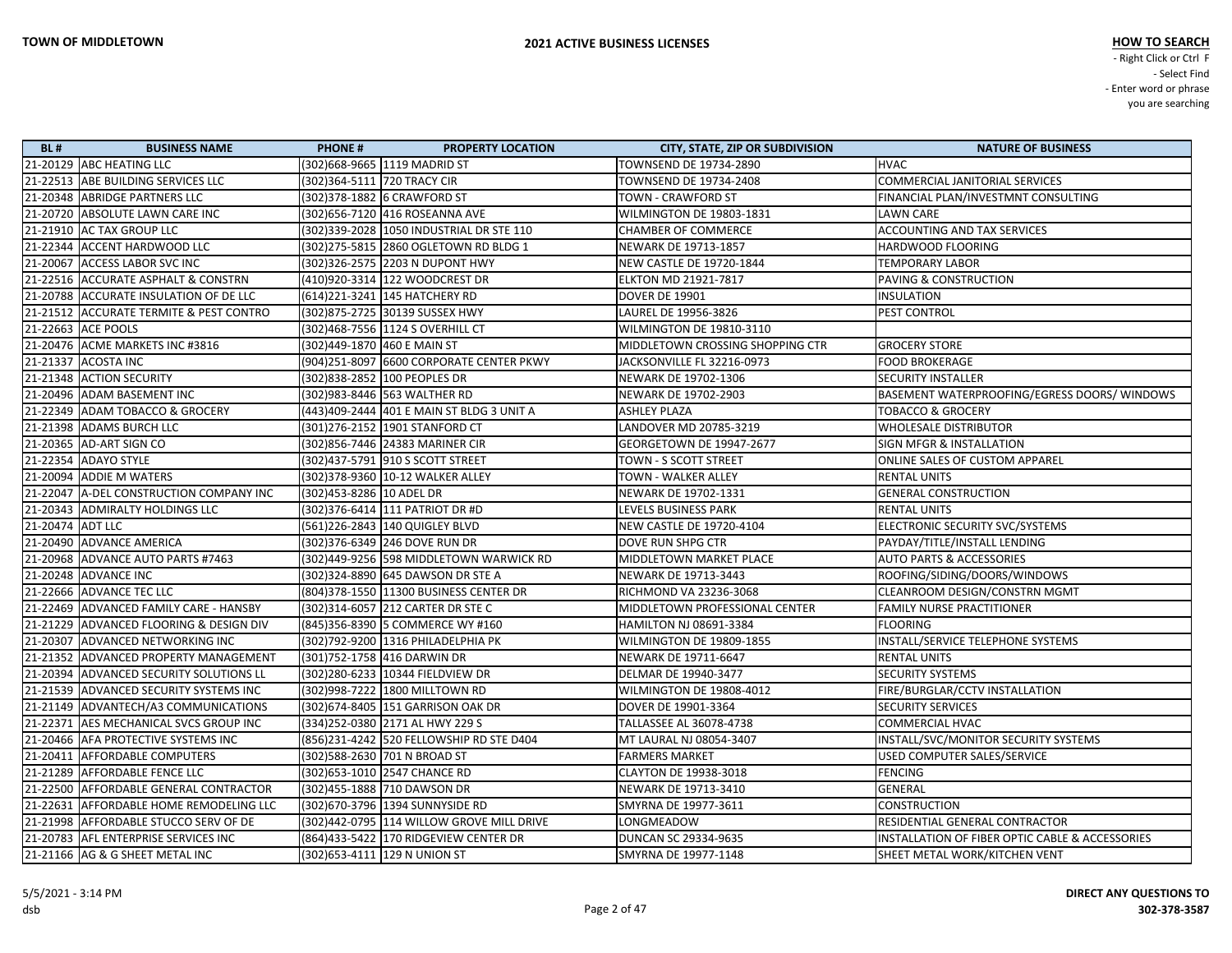| <b>BL#</b> | <b>BUSINESS NAME</b>                    | <b>PHONE#</b>               | <b>PROPERTY LOCATION</b>                   | <b>CITY, STATE, ZIP OR SUBDIVISION</b> | <b>NATURE OF BUSINESS</b>                |
|------------|-----------------------------------------|-----------------------------|--------------------------------------------|----------------------------------------|------------------------------------------|
|            | 21-21843 AG HOME IMPROVEMENT            |                             | (267)799-6471 1604 HANCOCK LANE            | <b>BURLINGTON NJ 08016-4310</b>        | <b>ROOFING</b>                           |
|            | 21-21189 AGILITI HEALTH INC             |                             | (952)893-3200 6625 W 78TH ST STE 300       | MINNEAPOLIS MN 55439-2650              | <b>MEDICAL EQUIPMENT &amp; SUPPLIES</b>  |
|            | 21-20618 AIR BASE CARPET MART INC       |                             | (302) 328-1598 230 N DUPONT HWY            | <b>NEW CASTLE DE 19720-3222</b>        | <b>FLOOR COVERING/SUPPLIES</b>           |
|            | 21-20261 AIR DOCTORX INC                |                             | (302)492-1333 4639 HALLTOWN RD #B          | HARTLY DE 19953-2614                   | <b>HVAC</b>                              |
|            | 21-21440 AIR TEMP SOLUTIONS LLC         |                             | (302) 750-4168 170 SHANNON BLVD            | MIDDLETOWN, DE 19709-2190              | <b>HVACR &amp; PLUMBING</b>              |
|            | 21-21964 AJPC MANAGEMENT LLC            |                             | (302)655-2101 1905 SUPERFINE LANE          | WILMINGTON DE 19802-4922               | <b>PROPERTY MANAGEMENT</b>               |
|            | 21-22562 AKKOVICH PROPERTIES            |                             | (302)540-7520 527 SOUTHHAMPTON LN          | WILMINGTON DE 19808-4418               | <b>RENTAL PROPERTIES</b>                 |
|            | 21-21346 AKROPOLIS MARBLE & GRANITE IMP |                             | (610)272-2700 311 BETHLEHEM PK             | COLMAR PA 18915-9809                   | GRANITE/QUARTZ COUNTERTOPS               |
|            | 21-20724 ALBIREO ENERGY                 | (302)368-0443 126 SANDY DR  |                                            | NEWARK DE 19713-1147                   | <b>BLDG AUTOMATION SYSTEMS</b>           |
|            | 21-21416 ALFARO ENTERPRISES             |                             | (302)832-3930 6 CONSTANCE CT               | BEAR DE 19701-1680                     | SIDING/GUTTERS/WINDOWS                   |
|            | 21-22656 ALL AMERICAN HOME INSPECTION   |                             | (302)737-2070 1549 SMITH WY                | NEWARK DE 19702-2017                   | HOME/INSECT INSPECTIONS & RADON TESTING  |
|            | 21-21617 ALL AMERICAN ROOFING/WATERPROO |                             | (302)334-3000 1015 BRANDYWINE BLVD         | WILMINGTON DE 1980-2529                | ROOFING/SIDING/WATERPROOFING             |
|            | 21-20118 ALL IN ONE HOME REPAIRS LLC    |                             | (302) 897-3845 596 OLD BALTIMORE PIKE      | NEWARK DE 19702-1309                   | <b>HOME REPAIRS</b>                      |
|            | 21-20819 ALL RESTORED INC               |                             | (302) 697-7810 137 SARAH CIR STE A         | CAMDEN WYOMING DE 19934                | <b>REMODELING</b>                        |
|            | 21-21980 ALL STAR CONSTRUCTION INC      |                             | (302)563-7827  202 ABERDEEN WAY            | TOWNSEND DE 19734-2825                 | HOME REPAIRS/REMODEL                     |
|            | 21-21544 ALL THERAPY LLC - RYAN         |                             | (302)376-5578 101 N BROAD ST               | TOWN - N BROAD STREET                  | PHYSICAL THERAPIST (PER)                 |
|            | 21-21001 ALLIED PRECISION INC           |                             | (302) 376-6844 106 SLEEPY HOLLOW DR STE C  | <b>BUNKER HILL CENTRE II</b>           | MILITARY/AVIATION/TEXTILE PRODUCTS       |
|            | 21-20165 ALLIED PROPERTY MGMNT LLC      |                             | (302)674-4500 3841 N DUPONT HWY STE 2      | DOVER DE 19901-2214                    | PROPERTY MANAGEMENT                      |
|            | 21-20489 ALLIED TRAILERS SALES/RENTALS  |                             | (301)470-1444 9299 WASHINGTON BL           | SAVAGE MD 20763                        | TRAILER/CONTAINER RENTALS                |
|            | 21-20999 ALLISON N CLARK                |                             | (302) 312-7311 209-213 W MAIN ST           | TOWN - W MAIN ST                       | <b>RENTAL UNITS</b>                      |
|            | 21-22286 ALMOND GLASS WORKS INC         | (856)962-6900 120 FERRY AVE |                                            | COLLINSWOOD NJ 08104-1912              | GLASS\GLAZING                            |
|            | 21-22345 ALN CONSTRUCTION INC           | (302)292-1580 104 SANDY DR  |                                            | NEWARK DE 19713-1147                   | METAL STUD/DRYWAL/CARPNTRY/ACOUSTIC CEIL |
|            | 21-21109 ALPACA MARKETING GROUP LLC     |                             | (302) 376-1864 126 PATRIOT DR STE 2        | LEVELS BUSINESS PARK                   | <b>GRAPHIC DESIGN/SM VINYL SIGNAGE</b>   |
|            | 21-20728 ALPHA ENGINEERING INC - HUGHES | (302) 834-3344 34 LYRIC DR  |                                            | NEWARK DE 19702-4521                   | <b>ENGINEER (PER)</b>                    |
|            | 21-20101 ALTRA LAWNCARE/LANDSCAPING INC |                             | (410)392-0880   1591 E OLD PHILADELPHIA RD | ELKTON MD 21921-7047                   | LANDSCAPING                              |
|            | 21-20952 AMAZON.COM SERVICES LLC        |                             | (206)266-8365 560 MERRIMAC AV              | <b>MOT PARK</b>                        | <b>ECOMMERCE</b>                         |
|            | 21-21950 AMERICAN DESIGN AND BUILD LTD  |                             | 410)557-0555 221 GATEWAY DRIVE             | BEL AIR MD 21014-4224                  | <b>BUILDING &amp; ELECTRICAL</b>         |
|            | 21-20762 AMERICAN K-9 DOGGIE DAYCARE/TR |                             | (302) 376-9663 112 PATRIOT DR STE F        | LEVELS BUSINESS PARK                   | DOGGIE DAYCARE & TRAINING                |
|            | 21-22184 AMERICAN KIDNEY CARE-MIDDLETOW |                             | (302) 376-8917 601 TOWER LN STE 100        | MIDDLETOWN INDUSTRIAL PARK             | <b>OUTPATIENT DIALYSIS</b>               |
|            | 21-21673 AMERICAN OVERHEAD DOOR & DOCK  |                             | (215)943-4202 2081B HARTEL STREET          | LEVITTOWN PA 19057                     | INSTALL OVERHEAD DOORS AND DOCK LEVELERS |
|            | 21-21803 AMERICAN TECHNOLOGIES DBA ATI  |                             | (610)686-8130 7 CHELSEA PARKWAY STE 708    | MARCUS HOOK PA 19061-1300              | <b>FIRE/WATER RESTORATION</b>            |
|            | 21-21331 AMERICAN TIRE DISTRIBUTORS INC |                             | (704)992-2000 530 MARVEL RD                | SALISBURY MD 21801-3145                | <b>WHOLESALE TIRES</b>                   |
|            | 21-21511 AMERIGAS PROPANE CO            |                             | (610)337-7000 19 DAVIDSON LN BLDG 1        | NEW CASTLE DE 19720-2207               | PROPANE INSTALL/DELIVERY                 |
|            | 21-22393 AM-LINER EAST INC              |                             | (540)955-9671 601 JACK ENDERS BL           | <b>BERRYVILLE VA 22611-1548</b>        | GENERAL                                  |
|            | 21-20797 AMOROSO'S BAKING COMPANY       |                             | (215)471-4740 151 BENIGNO BLVD             | BELLMAWR NJ 08031-2515                 | <b>BAKERY</b>                            |
|            | 21-20914 AMSTEL BARBERSHOP              | (302)299-5926 712 ASH BL    |                                            | MIDDLETOWN VILLAGE SHOPPING CENTER     | <b>BARBER (FIRST 2 ONLY)</b>             |
|            | 21-20518 ANACONDA PROTECTIVE CNCPTS INC |                             | (302) 834-1125 210 EXECUTIVE DR SUITE 6    | NEWARK DE 19702-3335                   | FIRE ALARM AND SPRINKLER SVC & INSTALL   |
|            | 21-21190 ANCHOR ELECTRIC INC            |                             | (302) 221-6111 177 OLD CHURCHMANS RD       | NEW CASTLE DE 19720-3115               | <b>ELECTRICAL</b>                        |
|            | 21-20147 ANCHOR FENCE OF DE INC         |                             | (302) 378-0212 2167 ALLEY CORNER RD        | <b>CLAYTON DE 19938-2688</b>           | <b>FENCE INSTALLATION</b>                |
|            | 21-20009 ANCHOR PLUMBING INC            |                             | (410)392-6520 307 N BRIDGE ST STE 212      | <b>ELKTON MD 21921-5325</b>            | <b>PLUMBING</b>                          |
|            | 21-22018 ANCHOR SIGN INC                |                             | (843) 576-3241 2200 DISCHER AVE            | CHARLESTON SC 29405-9384               | COMMERCIAL SIGN INSTALLATION             |
|            | 21-21630 ANDRADE'S LANDSCAPING          |                             | (302)373-0799 232 VERCELLI DR              | BEAR DE 19701-2551                     | LANDSCAPING                              |
|            | 21-21671 ANDYS PRESSURE CLEANING        |                             | (917)613-8890 45 WATSON LN                 | THE LEGENDS                            | <b>PRESSURE WASHING</b>                  |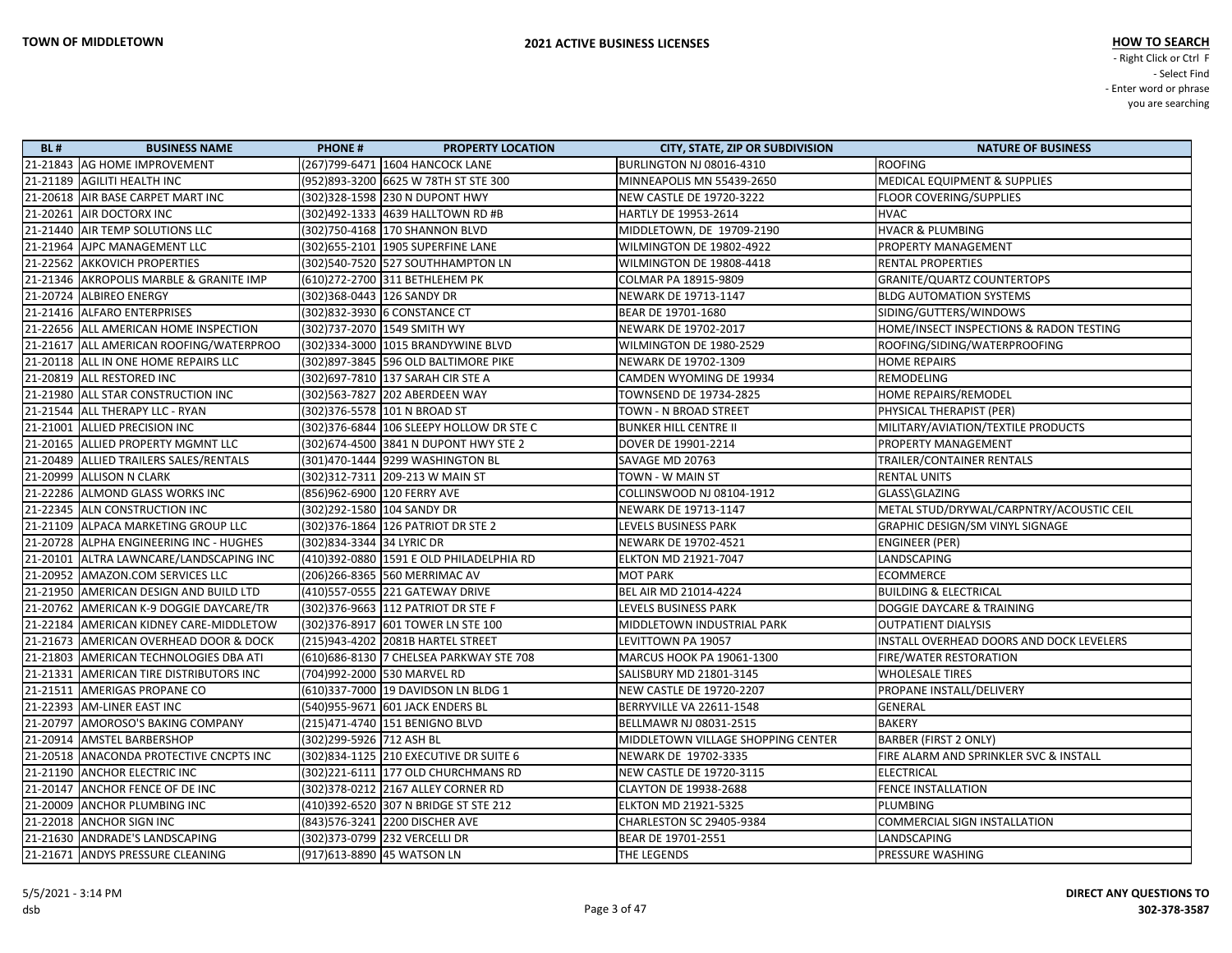| <b>BL#</b>      | <b>BUSINESS NAME</b>                    | <b>PHONE#</b>                | <b>PROPERTY LOCATION</b>                      | <b>CITY, STATE, ZIP OR SUBDIVISION</b> | <b>NATURE OF BUSINESS</b>                |
|-----------------|-----------------------------------------|------------------------------|-----------------------------------------------|----------------------------------------|------------------------------------------|
|                 | 21-20315 ANGEL NAILS INC                |                              | (302)449-5067 480 MIDDLETOWN WARWICK RD       | MIDDLETOWN MARKET PLACE                | <b>NAIL SALON</b>                        |
|                 | 21-22009 ANGELS IN MOTION HOME DAYCARE  |                              | (215)888-3092 127 GLOUCESTER BLVD             | WILLOW GROVE MILL                      | IN-HOME DAYCARE - 6 CHILDREN & UNDER     |
|                 | 21-21082 ANN L & LESLIE R CARLTON       |                              | (302)354-1537 15 CRAWFORD ST                  | TOWN - CRAWFORD ST                     | <b>RENTAL UNITS</b>                      |
|                 | 21-21677 ANNIES ALTERATIONS             | (410)398-7710 6 W MAIN ST    |                                               | COCHRAN SQUARE                         | <b>ALTERATIONS &amp; SEWING</b>          |
|                 | 21-20561 ANTHONY & SYLVAN POOLS CORP    |                              | (215)489-5600 3739 EASTON RD                  | DOYLESTOWN PA 18901-0159               | INGROUND SWIMMING POOLS                  |
|                 | 21-20919 ANTONINO DELISI                |                              | (302)378-4304 705 SPINNAKER ST                | MIDDLETOWN DE 19709-8975               | <b>RENTAL UNITS</b>                      |
|                 | 21-20006 ANURA SOLUTIONS LLC            |                              | (888) 337-0641 222 CARTER DRIVE SUITE 201     | MIDDLETOWN PROFESSIONAL CTR            | <b>COMPUTER RELATED SERVICES</b>         |
|                 | 21-20588 APEX ENGINEERING INC           |                              | (302)994-1900 27 W MARKET ST                  | NEWPORT DE 19804-3138                  | CIVIL ENGR/SURVEYOR (PER)                |
|                 | 21-21862 APEX PIPING SYSTEMS INC        | (302)995-6136 302 FALCO DR   |                                               | NEWPORT, DE 19804-2401                 | COMMERCIAL/INDUSTRIAL CONTRACTOR         |
|                 | 21-21741 APOTHIC REVENUE                |                              | (302)261-5519 1050 INDUSTRIAL DR STE 110      | MIDDLETOWN BUSINESS PARK               | <b>BUSINESS CONSULTANTS</b>              |
|                 | 21-20773 APPLE CLEANING SYSTEMS LLC     |                              | (302)368-7507 34 BLEVINS DR STE 1             | <b>NEW CASTLE DE 19720-4177</b>        | <b>CARPET CLEANING</b>                   |
|                 | 21-21034 APPLE LIMOUSINE/TRANSPORTATION |                              | (302)449-1795 141 PLYMOUTH PL                 | WILLOW GROVE MILL                      | LUXURY GROUND TRANSPORTATION             |
|                 | 21-21446 APPLE SIGNS INC                |                              | (410)987-7446 404 SERENDIPITY DR STE A        | MILLERSVILLE MD 21108-1971             | <b>SIGN MFG &amp; INSTALLATION</b>       |
|                 | 21-20582 APPLEBEE'S NEIGHBORHOOD GRILL  |                              | (302)449-0234 320 DOVE RUN DR                 | DOVE RUN SHOPPING CENTER               | EATING ESTABLISHMENT                     |
|                 | 21-21864 APPO LANDSCAPING LLC           | (302)983-9335 315 BRADY LN   |                                               | MIDDLETOWN DE 19709-9013               | LANDSCAPING                              |
|                 | 21-20260 APPOQUINIMINK COUNSELING SVCS  |                              | (302) 898-1616 120 W MAIN STREET              | TOWN - W MAIN STREET                   | LICENSED CLINICAL SOCIAL WORKER (PER)    |
|                 | 21-21849 APPROVED CONTRACTORS INC       |                              | (833)424-5123 550 STATE RD STE 109            | BENSALEM PA 19020-8702                 | <b>ROOFING</b>                           |
|                 | 21-22374 APRICOT LANE BOUTIQUE          |                              | (302)252-5331 405 S RIDGE AVE                 | MAIN STREET AT WESTOWN                 | <b>CLOTHING &amp; ACCESSORIES</b>        |
|                 | 21-22667 A-PRO HOME INSPECTION SERVICES |                              | (302)834-1560 600 N BROAD ST ST 5 #897        | MIDDLETOWN DE 19709                    | HOME INSPECTIONS                         |
|                 | 21-21103 AQUA FLOW SPRINKLERS           |                              | (302)369-3629 52 W STEPHEN DR                 | NEWARK DE 19713-1867                   | LAWN SPRINKLERS                          |
|                 | 21-20583 AQUATIC MGMNT SYSTEMS INC      |                              | (302)235-1818 4905 MERMAID BLVD               | WILMINGTON DE 19808-1004               | POOL MANAGEMENT                          |
|                 | 21-20483 ARAMARK UNIFORM/CAREER APPAREL |                              | (818)973-3700 1178 MARLKRESS RD               | CHERRY HILL NJ 08003-2319              | <b>UNIFORM SERVICE</b>                   |
|                 | 21-21338 ARBOR MATERIAL HANDLING INC    |                              | (215) 657-2700 2465 MARYLAND RD               | WILLOW GROVE PA 19090-1710             | MATERIAL HANDLING EQUIP                  |
| 21-20939 ARBY'S |                                         |                              | (302)427-1776 101 SANDHILL DR                 | <b>BUNKER HILL CENTRE I</b>            | EATING ESTABLISHMENT                     |
|                 | 21-20465 ARCHER EXTERIORS INC           |                              | (302)993-8261 28524 DUPONT BLVD               | MILLSBORO DE 19966-4777                | CONSTRUCTION                             |
|                 | 21-21572 ARCTIC AIR CONDITIONING/HTG    |                              | (302)545-6072 2125 W NEWPORT PIKE             | WILMINGTON DE 19804-3718               | HVAC INSTALL/REPAIR                      |
|                 | 21-21769 ARMORED FIRE PROTECTION LLC    |                              | (302)563-3516 107 SANDY DR UNIT 201           | NEWARK DE 19713-1198                   | FIRE SPRINKLER INSTALLATION & INSPECTION |
|                 | 21-22484 ARO CONSTRUCTION INC           |                              | (215)458-7390 129 RADCLIFFE ST                | BRISTOL PA 19007-5011                  | <b>CARPENTRY</b>                         |
|                 | 21-22514 ARTISAN ELECTRICAL CONTRACTORS |                              | (302)540-7101 33246 NAPLES AVE                | FRANKFORD DE 19945-4740                | ELECTRICAL                               |
|                 | 21-20076 ASAP HOMECARE SVCS LLC         |                              | (302) 376-0402 402 BENJAMIN WRIGHT DR         | MIDDLETOWN DE 19709-9267               | LAWNCARE/HOME IMPRVEMNTS                 |
|                 | 21-22028 ASH & GOLD SALON               |                              | (302)437-5799 5236 SUMMIT BRIDGE RD           | SUMMIT PLAZA SHOPPING CENTER           | <b>BEAUTICIANS (3 OR MORE)</b>           |
|                 | 21-22521 ASPEN HOME IMPROVEMENTS INC    |                              | (717)569-3700 2653 LITITZ PIKE                | LANCASTER PA 17601-3723                | ROOF/SIDING/GUTTERS/WINDOWS/DOORS        |
|                 | 21-20234 ASPEN PROPERTY MANAGEMENT      | (410)620-2598 14 S MAIN ST   |                                               | NORTH EAST MD 21901-3910               | REAL ESTATE PROPERTY MGR (PER)           |
|                 | 21-20964 ASPLUNDH TREE EXPERT LLC       |                              | (302) 678-4702 100 CARLSON WAY STE 14         | DOVER DE 19901-2365                    | TREE TRIMMING/REMOVAL                    |
|                 | 21-21778 ASSURANCE PLUMBING COMPANY     | (302) 324-0403 87 SKYLINE DR |                                               | <b>NEW CASTLE DE 19720-2944</b>        | PLUMBING                                 |
|                 | 21-20367 ASTEC INC                      |                              | (302) 378-2717 1554 LOREWOOD GROVE RD         | MIDDLETOWN DE 19709-9480               | <b>ASBESTOS ABATEMENT</b>                |
|                 | 21-20684 AT&T AUTHORIZED RETAILER #4706 |                              | (317)596-3260 280 DOVE RUN DR                 | DOVE RUN SHOPPING CENTER               | MOBILE DEVICES/ACCESSORIES/SEVICE        |
|                 | 21-21239 AT&T AUTHORIZED RETAILER #4712 |                              | (317)596-3260 661 MIDDLETOWN WARWICK RD       | <b>WESTOWN TOWN CENTER</b>             | MOBILE DEVICES/ACCESSORIES/SEVICE        |
|                 | 21-22662 ATA COMMUNICATIONS LLC         |                              | (301)275-9482 8312 RAYMOND LN                 | POTOMAC MD 20854-3729                  | LOW VOLTAGE CABLING                      |
|                 | 21-20977 ATHENS PAPER CO                |                              | (615)889-7900 705 INDUSTRIAL DRIVE            | MIDDLETOWN INDUSTRIAL PARK             | <b>PAPER DISTRIBUTOR</b>                 |
|                 | 21-22063 ATI PHYSICAL THERAPY - ERTLE   |                              | (845)356-8390 224 DOVE RUN DR                 | DOVE RUN SHOPPING CENTRE               | <b>PHYSICAL THERAPIST</b>                |
|                 | 21-20885 ATIS ELEVATOR INSPECTION LLC   |                              | (314)441-3999 2127 INNERBELT BUSI CTR DR 210  | <b>ST LOUIS MO 63114-5700</b>          | <b>ELEVATOR INSPECTIONS</b>              |
|                 | 21-20361 ATLANTIC BROADBAND LLC         |                              | (302) 378-0780 5350 SUMMIT BRIDGE RD #101-102 | <b>CRICKLEWOOD GROVE</b>               | <b>CABLE TELEVISION</b>                  |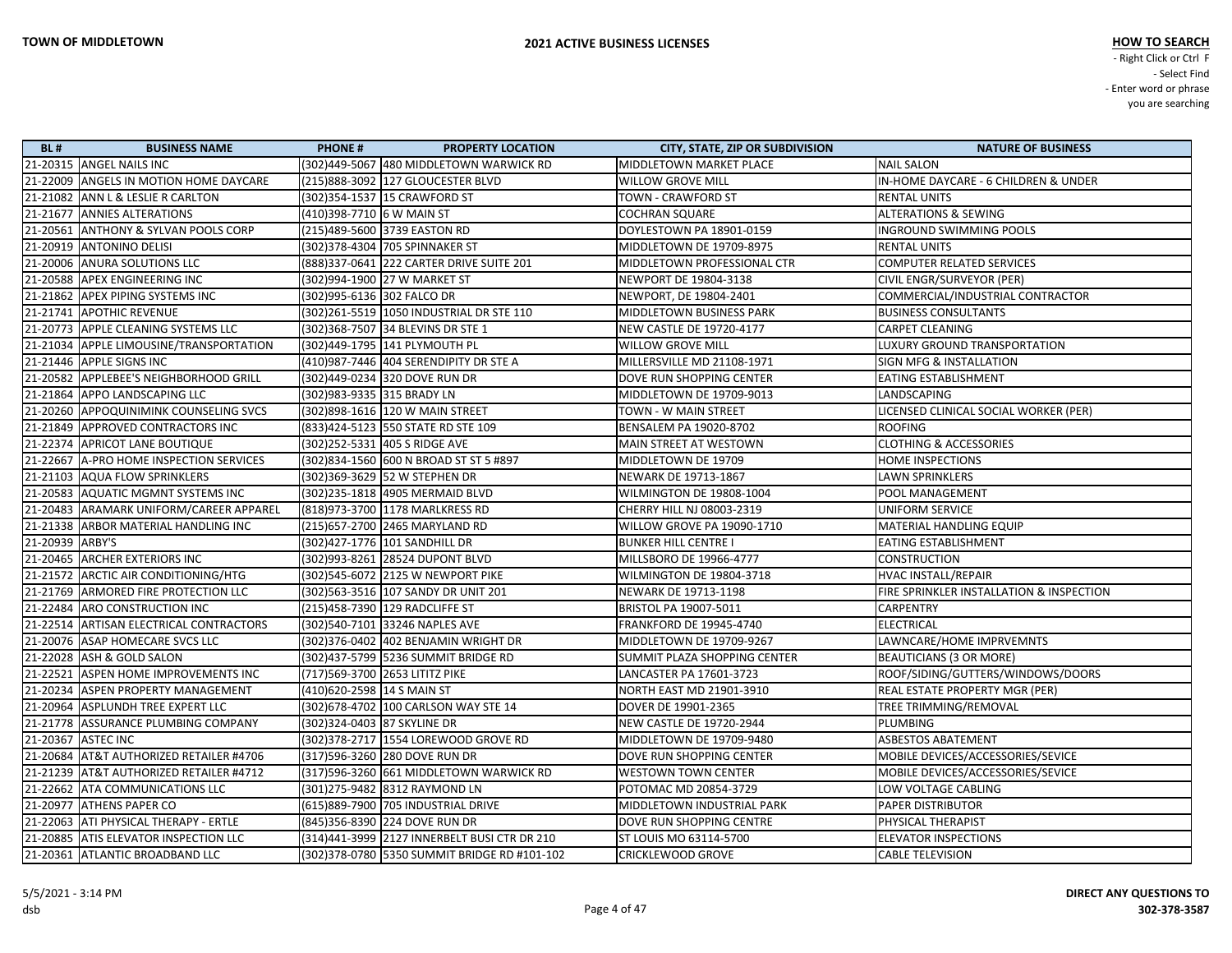| <b>BL#</b>       | <b>BUSINESS NAME</b>                    | <b>PHONE#</b>                   | <b>PROPERTY LOCATION</b>                     | <b>CITY, STATE, ZIP OR SUBDIVISION</b> | <b>NATURE OF BUSINESS</b>                          |
|------------------|-----------------------------------------|---------------------------------|----------------------------------------------|----------------------------------------|----------------------------------------------------|
|                  | 21-20906 ATLANTIC EMERGENCY SOLUTIONS   | (703)393-9911 121 PATRIOT DR    |                                              | LEVELS BUSINESS PARK                   | FIRE APPARATUS SALES/SVC                           |
|                  | 21-21650 ATLANTIC LANDSCAPE COMPANY     | (302)661-1950 800 A STREET      |                                              | WILMINGTON DE 19801-5334               | LANDSCAPING                                        |
|                  | 21-20832 ATLANTIC REFRIGERATION & AC    |                                 | (302)856-9300 17553 NASSAU COMMONS BLVD      | LEWES DE 19958-6284                    | HVAC SERVICES AND INSTALLS                         |
|                  | 21-20742 ATLANTIC VETERINARY SVS-WEIHER | (302) 376-7506 741 N BROAD ST   |                                              | MIDDLETOWN SQUARE SHPG CTR             | VETERINARIAN (PER)                                 |
|                  | 21-20073 ATLANTIC WALL SYSTEMS INC      | (610) 662-4543 65 GREENHILL RD  |                                              | MEDIA PA 19063-1420                    | <b>MASONRY</b>                                     |
|                  | 21-21726 ATLANTIC WATER PRODUCTS        |                                 | (609) 625-3337 74 SOUTHGATE BLVD             | NEW CASTLE DE 19720-2068               | <b>WATER TREATMENT</b>                             |
|                  | 21-20128 ATR ELECTRICAL SERVICES INC    |                                 | (302) 378-3708 14 MANASSAS DRIVE             | MIDDLETOWN DE 19709-3802               | <b>ELECTRICAL</b>                                  |
|                  | 21-20078 AUDIOLOGY SVCS CO USA LLC      |                                 | (732)529-7204   104 SLEEPY HOLLOW DR #202    | <b>BUNKER HILL CENTRE II</b>           | <b>AUDIOLOGY SVCS/SALES &amp; SVC HEARING AIDS</b> |
| 21-20482 AUI INC |                                         |                                 | (443)715-0000 1600 W PULASKI HWY             | <b>ELKTON MD 21921-4604</b>            | <b>ELECTRICAL UTILITY</b>                          |
|                  | 21-21955 AUSTIN & BEDNASH CONSTRN INC   | (302)368-7552 32 BROOKHILL DR   |                                              | NEWARK DE 19702-1301                   | SITE WORK CONSTRUCTION                             |
|                  | 21-20749 AUTOZONE #3484                 | (901)495-8813 107 SANDHILL DR   |                                              | <b>BUNKER HILL CENTRE I</b>            | <b>AUTO PARTS &amp; ACCESSORIES</b>                |
|                  | 21-20872 AVA CONSTRUCTION INC           |                                 | (609)499-7747   122 DELAWARE ST 2ND FL STE 5 | NEW CASTLE DE 19720-4814               | FRAMING OF NEW HOUSES                              |
|                  | 21-22525 AZ SANTOS CONSTRN & REMODELING | 302212811                       | 89 REED ST                                   | FRANKFORD DE 19945-9799                | <b>CONSTRUCTION</b>                                |
|                  | 21-21716 B & B DESIGN CONTRACTING       |                                 | (302)359-3500   1290 PEACH BASKET RD         | <b>FELTON DE 19943-5639</b>            | GENERAL                                            |
|                  | 21-21044 B & B TOTAL LAWN CARE          |                                 | (302)943-4119 36 N FAIRFIELD DRIVE           | SMYRNA DE 19977-1517                   | LAWNCARE                                           |
|                  | 21-21033 B & P ENVIRONMENTAL LLC        |                                 | (410)721-7091 1230 CRONSON BLVD              | CROFTON MD 21114-2063                  | SEPTIC/GREASE TRAP CLEANING                        |
|                  | 21-20124 B & R HOME IMPROVEMENTS        |                                 | (302) 287-7360 223 BECKINGTON CT             | MIDDLETOWN DE 19709-1392               | <b>CARPENTRY</b>                                   |
|                  | 21-21853 B FANCY AUTO INC               | (404)993-6496 295 WILMORE DR    |                                              | <b>WILLOW GROVE MILL</b>               | WHOLESALE AUTOMOBILE DEALER                        |
|                  | 21-22473 B MACDONALD & SON              |                                 | (610) 759-1688 900 JACOBSBURG RD             | WIND GAP PA 18091                      | <b>GENERAL CONTRACTOR</b>                          |
|                  | 21-21327 B TAIT BUILDERS LLC            | (856)488-1587 6646 WESTFIELD AV |                                              | PENNSAUKEN NJ 08110-1619               | <b>GENERAL</b>                                     |
|                  | 21-22510 B&S HOME IMPROVEMENT ENVIRON   | (302)456-1828 19 CARPENTER ST   |                                              | DOVER DE 19901-9249                    | HANDYMAN HOME REPAIR                               |
|                  | 21-21687 BADGER CONTRACTING INC         |                                 | (410) 252-1633 2200 CRESTNOLL ROAD           | REISTERSTOWN MD 21136-5645             | <b>ROOFING</b>                                     |
|                  | 21-22176   BAI SECURITY SYSTEMS INC     |                                 | (215)493-1414 19 S MAIN ST STE A4            | YARDLEY PA 19067-1526                  | INSTALLATION/SERVICE OF SECURITY SYSTEMS           |
|                  | 21-20775   BAILEY'S LAWN/LANDSCAPE LLC  |                                 | (302) 376-9113 5101 SUMMIT BRIDGE RD         | MIDDLETOWN DE 19709-9500               | LANDSCAPING & LAWN MAINT                           |
|                  | 21-21846 BALANCED LIVING PSYC SOLUTIONS |                                 | (302)824-3722 5360 SUMMIT BRIDGE RD STE 6    | <b>CRICKLEWOOD GROVE</b>               | COUNSELING/PSHYCOLOGIST                            |
|                  | 21-21204 BALANCED MIND COUNSELING CTR   |                                 | (302) 377-6911 115 N BROAD ST STE 4A         | TOWN - N BROAD STREET                  | <b>COUNSELOR (PER)</b>                             |
|                  | 21-20878   BALFORD FARMS                | (609)699-2630 4 MANHATTAN DR    |                                              | BURLINGTON NJ 08016-4120               | MILK DISTRIBUTOR                                   |
|                  | 21-20823 BANTAS BESTWAY TRASH REMOVE AL | (610)499-5000 1500 W 3RD ST     |                                              | CHESTER PA 19013-3100                  | RUBBISH REMOVAL                                    |
|                  | 21-21299 BARKLEY HEATING & AIR LLC      |                                 | (302) 653-5971 4739 WHEATLEYS POND RD        | SMYRNA DE 19977-1790                   | MECHANICAL/HVACR                                   |
|                  | 21-20416 BARTLETT TREE EXPERTS          | (302) 995-7562 466 B & O LANE   |                                              | WILMINGTON DE 19804-1452               | TREE & SHRUB MAINTENANCE                           |
|                  | 21-21808 BARTUSH SIGNS INC              |                                 | (570)366-2311 302 N WASHINGTON ST            | ORWIGSBURG PA 198900-5283              | SIGN MANUFACTURER & INSTALLER                      |
|                  | 21-22505 BASEMENT PROS                  | (302)266-0203 569 WALTHER RD    |                                              | NEWARK de 19702-2903                   | <b>BASEMENT WATERPROOFING</b>                      |
|                  | 21-21574 BASEMENT SYSTEMS USA           |                                 | (800)768-6745 2092 E OLD PHILADELPHIA RD     | <b>ELKTON MD 21921-6859</b>            | WATERPROOFING/REMODELING                           |
|                  | 21-20935   BATESVILLE LOGISTICS INC     | (812)934-7500 1 BATESVILLE BLVD |                                              | BATESVILLE IN 47006-7756               | DELIVERY OF BURIAL CASKETS                         |
|                  | 21-20594 BATH SAVER INC DBA BATH FITTER |                                 | (717)932-8535 250 CORPORATE BL #I            | NEWARK DE 19702-3329                   | <b>BATHROOM REMODELING</b>                         |
|                  | 21-20043 BATTAGLIA ASSOCIATES INC       | (302) 325-5737 11 INDUSTRIAL BL |                                              | NEW CASTLE DE 19720-2087               | SUPPLIER OF MAT'LS/SVCS                            |
|                  | 21-20044   BATTAGLIA ELECTRIC INC       | (302) 325-6100 11 INDUSTRIAL BL |                                              | NEW CASTLE DE 19720-2087               | <b>ELECTRICAL</b>                                  |
|                  | 21-21692 BAUGUESS ELECTRICAL SERVICES   |                                 | (302) 737-5614 1400 INTERCHANGE BLVD STE B   | NEWARK DE 19711-1818                   | <b>ELECTRICAL</b>                                  |
|                  | 21-22644 BAUTISTA MASONARY LLC          | (443)694-4842 216 E SUNSET AVE  |                                              | GREENSBORO MD 21639-1571               | <b>MASONRY</b>                                     |
|                  | 21-20867 BAVA INVESTMENTS LLC           | (302)312-5958 354 NORWALK WY    |                                              | <b>WILLOW GROVE MILL</b>               | RE PROPERTY MGR (PER)                              |
|                  | 21-21059 BAY COUNTRY LANDSCAPE CO       | (410)398-0880 227 S BRIDGE ST   |                                              | <b>ELKTON MD 21921-5918</b>            | LANDSCAPING                                        |
|                  | 21-20406   BAY VIEW REALTY CO INC       | (302) 378-8974 9 WOOD ST        |                                              | TOWN - WOOD STREET                     | REAL ESTATE PROPERTY MGR (PER)                     |
|                  | 21-20605 BAYHEALTH MED CTR - MIDDLETOWN | (302)378-1199 209 E MAIN ST     |                                              | TOWN - E MAIN ST                       | HEALTHCARE SVS/TESTING/LAB WORK                    |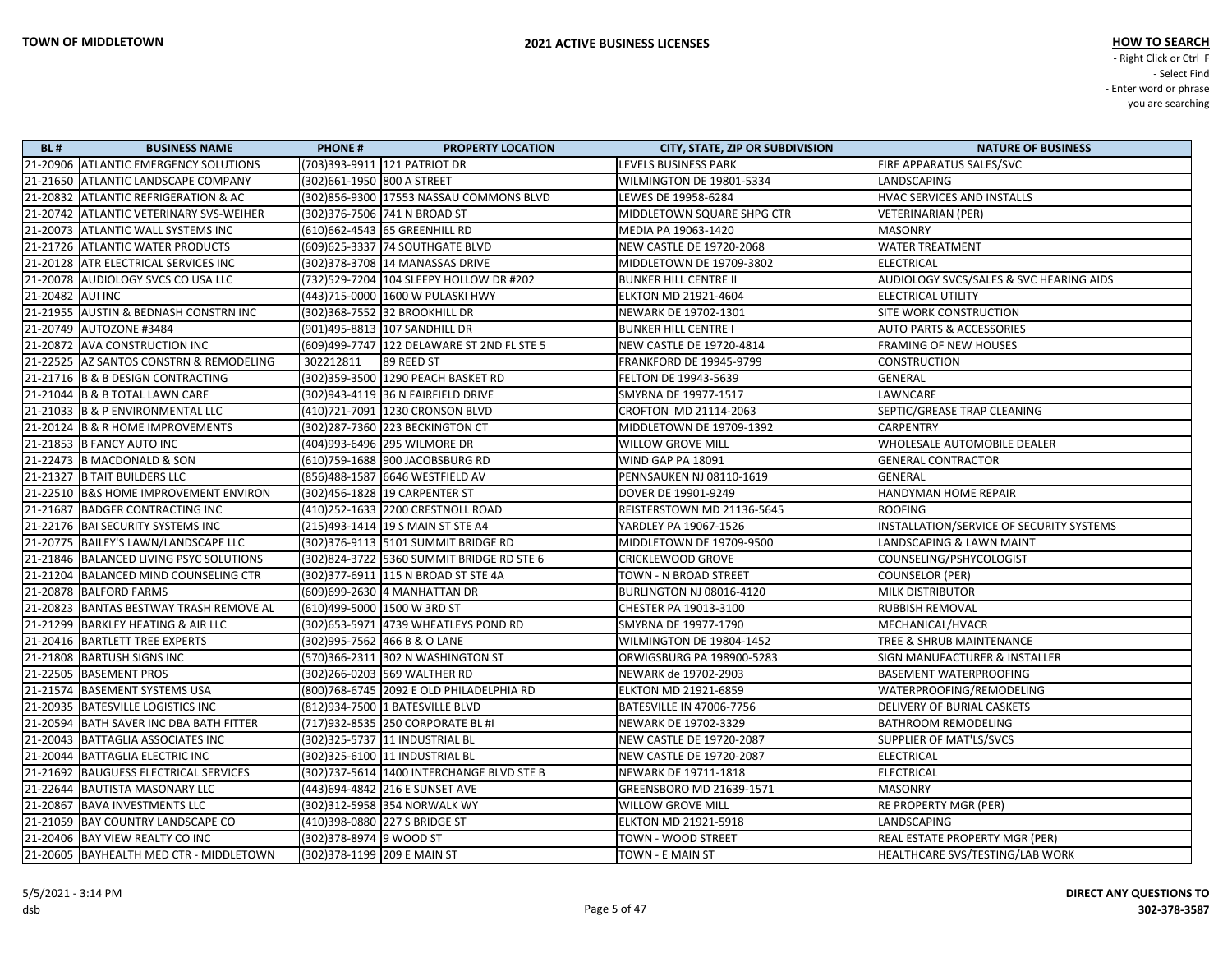| <b>BL#</b>       | <b>BUSINESS NAME</b>                     | <b>PHONE#</b>                | <b>PROPERTY LOCATION</b>                    | <b>CITY, STATE, ZIP OR SUBDIVISION</b> | <b>NATURE OF BUSINESS</b>                |
|------------------|------------------------------------------|------------------------------|---------------------------------------------|----------------------------------------|------------------------------------------|
|                  | 21-21941 BAYVIEW HANDYMAN SERVICES       |                              | (443)282-4784  23480 CLARISSA RD            | CHESTERTOWN MD 21620-3645              | HANDYMAN/CONTRACTOR                      |
|                  | 21-21373 BAYVIEW MEDICAL PROPERTIES LLC  |                              | (302) 650-0211 222 CARTER DR STE 103        | MIDDLETOWN PROFESSIONAL CTR            | <b>LEASING OFFICE SPACE</b>              |
| 21-21830 BBD LLC |                                          |                              | (302) 275-8788 2991 MT ETNA CIR             | ELLICOTT CITY MD 21043-3327            | <b>FLOORING</b>                          |
|                  | 21-22163 BE MILLER & SON SEPTIC SVCS     |                              | (443)243-6234 1269 MACTON ROAD              | STREET MD 21154-1512                   | <b>GENERAL CONSTRUCTION</b>              |
|                  | 21-20103 BEACON AIR INC                  |                              |                                             | NEW CASTLE DE 19720-4019               | <b>HVAC &amp; REFRIGERATION</b>          |
|                  | 21-20390 BEAR INDUSTRIES INC             | (302)368-1311  15 ALBE DR    |                                             | NEWARK DE 19702-1321                   | <b>FIRE PROTECTION</b>                   |
|                  | 21-20960 BEAR MATERIALS LLC              |                              | (302)658-5241 600 INDUSTRIAL DR             | MIDDLETOWN INDUSTRIAL PK               | MFG READY MIX CONCRETE PRODUCTS          |
|                  | 21-20279 BEAR PROPERTY MGMT LLC - HUNT   | (302)521-4182 341 E MAIN ST  |                                             | NEWARK DE 19711-7152                   | RE SALESPERSON/PROP MGR (PER)            |
|                  | 21-21228 BECKER LOCKSMITH SERVICES INC   |                              | (610)444-1323 124 W HILLENDALE RD           | KENNETT SQUARE PA 19348-2628           | MOBILE LOCKSMITH SERVICES                |
|                  | 21-20755 BECKER MORGAN GROUP INC         |                              | (410)546-9100 309 S GOVERNORS AV            | DOVER DE 19904-6705                    | <b>ENGINEER (PER)</b>                    |
|                  | 21-21395 BEDROCK SITEWORKS LLC           |                              |                                             | COATESVILLE PA 19320-1154              | <b>LIGHT EXCAVATION</b>                  |
|                  | 21-22263 BEFORE THE SNUGGLE              |                              | (302)268-8900  104 SLEEPY HOLLOW DR STE 205 | <b>BUNKER HILL CENTRE II</b>           | PHOTOGRAPHY 4D/HD ELEC NON-MED ULT-SOUND |
|                  | 21-20492 BELAIR ROAD SUPPLY CO INC       |                              | (302)376-1740  500A N CASS ST               | TOWN - N CASS STREET                   | <b>BUILDING SUPPLIES</b>                 |
|                  | 21-20159 BELL PAINTING/WALLCOVERING INC  |                              | (302)738-8854 667 DAWSON DR #F              | NEWARK DE 19713-3437                   | PAINTING & WALLCOVERING                  |
|                  | 21-22574 BELLEVUE CONTRACTORS LLC        |                              | (302)655-1522  909 DELAWARE AVE             | WILMINGTON DE 19806-4701               | GENERAL                                  |
|                  | 21-20776 BENCHMARK TRANSMISSION OF MIDD  |                              | (302) 376-6510 128 PATRIOT DR #1            | LEVELS BUSI PK                         | TRANSMISSION OVERHAULING (CARS/TRUCKS)   |
|                  | 21-22548 BENDLER HEATING & COOLING LLC   |                              | (302) 299-8520 23 OLDE DUTCH DR             | TOWNSEND DE 19734-2209                 | <b>HVAC</b>                              |
|                  | 21-20509 BENJAMIN FRANKLIN PLUMBING      |                              | (302)225-7115  410 MECO DR STE B            | WILMINGTON DE 19804-1112               | PLUMBING                                 |
|                  | 21-21148 BERKSHIRE HATHAWAY F R - FORD   |                              | (302) 368-1621   121 CONTINENTAL DR STE 108 | NEWARK DE 19713-4326                   | <b>RE SALESPERSON</b>                    |
|                  | 21-20083 BERLEY SECURITY SYSTEMS INC     |                              | (302)791-9056 6701 GOVERNOR PRINTZ BL       | WILMINGTON DE 19809-1809               | <b>SECURITY SYSTEMS</b>                  |
|                  | 21-20428 BERRY REFRIGERATION CO          |                              |                                             | NEWARK DE 19713-3450                   | <b>HVAC</b>                              |
|                  | 21-21537 BEST BUY STORES LP              |                              | (434)247-0047 7601 PENN AVE S               | RICHFIELD MN 55423-3683                | ELECTRICAL                               |
|                  | 21-20027 BEST BUY STORES LP/GEEK SQUAD   |                              | (703)789-5289  1165 N DUPONT HWY            | DOVER DE 19901-2016                    | ELECTRICAL & APPLIANCE INSTALLS/REPAIRS  |
|                  | 21-20537 BESTFIELD PROPERTIES LLC        |                              | (302)633-6361  200 MARY ELLA DR             | WILMINGTON DE 19805-1542               | <b>RENTAL UNITS</b>                      |
|                  | 21-20084 BESTFIELD PROPERTY MGMNT-MARTE  |                              | (302)633-6361 200 MARY ELLA DR              | WILMINGTON DE 19805-1542               | <b>RENTAL UNITS</b>                      |
|                  | 21-21994 BETHESDA UMC LLC                | (302) 378-2313 116 E MAIN ST |                                             | TOWN - E MAIN STREET                   | <b>RENTAL UNITS</b>                      |
|                  | 21-21602 BETH'S HOMEMADE GOODS LLC       | (302)376-0829  305 N CASS ST |                                             | TOWN - N CASS STREET                   | BAKED/CANNED GOODS/CANDIES/DRY SPICE     |
|                  | 21-22205 BETTER CALL SAW                 |                              | (302)530-4034  407 NEW STREET               | MIDDLETOWN DE 19709-1143               | TREE SURGERY                             |
|                  | 21-20560 BETTS GARAGE B&G GLASS          |                              | (302)834-2284 2806 PULASKI HWY              | NEWARK DE 19702-3913                   | <b>TOWING AND GLASS</b>                  |
|                  | 21-20747 BFPE INTERNATIONAL              |                              | (410)768-2200 7512 CONNELLEY DR             | HANOVER MD 21076-1688                  | FIRE PROTECTION                          |
|                  | 21-21836 BHS ELECTRIC                    |                              |                                             | NEEDMORE PA 17238-9317                 | CONTRACTING                              |
|                  | 21-20198 BIDDLE'S CONTRACTING            |                              |                                             | <b>CLAYTON DE 19938-8901</b>           | REMODELING                               |
|                  | 21-22534 BIG BAD WOLF CONSTRN CO LLC     |                              |                                             | SMYRNA DE 19977-1637                   | <b>CONSTRUCTION &amp; REMODELING</b>     |
|                  | 21-21991 BIG BLUE RE LLC                 |                              |                                             | BEAR DE 19701-3381                     | <b>RENTAL UNITS</b>                      |
|                  | 21-21960 BIG J'S IRRIGATION LLC          |                              | (302)287-2500  1205 JEFFERSON AVE           | WILMINGTON, DE 19809-1915              | <b>LAWN IRRIGATION</b>                   |
|                  | 21-22069 BIG MOOSE EXTERIOR              |                              | (302)449-1559  1057 BOYDS CORNER RD         | MIDDLETOWN DE 19709-9227               | <b>GENERAL CONSTRUCTION</b>              |
|                  | 21-20611 BIGGS FUEL CO INC               |                              | (410)648-6001   100 E CROSS ST              | GALENA MD 21635-1201                   | FUEL DELIVERY/SALES/SERVICE              |
|                  | 21-20555   BIMBO BAKERIES USA            |                              | (866)492-2242 32 PARKWAY CIR                | NEW CASTLE DE 19720-4077               | <b>BAKERY SALES</b>                      |
|                  | 21-21335   BIOMEDICAL WASTE SERVICES INC |                              | (410)437-6590 7610 ENERGY PKWY              | <b>CURTIS BAY MD 21226-1733</b>        | <b>MEDICAL WASTE DISPOSAL</b>            |
|                  | 21-22497 BIRCH CONSTRUCTION              |                              | (302)229-9583 116 W FRONT ST                | FREDERICA DE 19946-2083                | <b>FRAMING &amp; CONSTRUCTION</b>        |
|                  | 21-20922 BIRMINGHAM DEVELOPMENT CO. LLC  |                              | (302) 378-1000 4821 SUMMIT BRIDGE RD        | MIDDLETOWN DE 19709-8817               | <b>GENERAL AND PROPERTY MANAGER</b>      |
|                  | 21-21351 BISRAT GABRIEL                  |                              | (302)887-0016 41 CALVARESE DR               | BEAR DE 19701-6009                     | <b>RENTAL UNITS</b>                      |
|                  | 21-21935 BLACKBURN REFINISHING LLC       |                              | (302)304-4405 209 S FORD AVE                | WILMINGTON DE 19805-5213               | TUB/TILE SURROUND/COUNTERTOP REGLAZING   |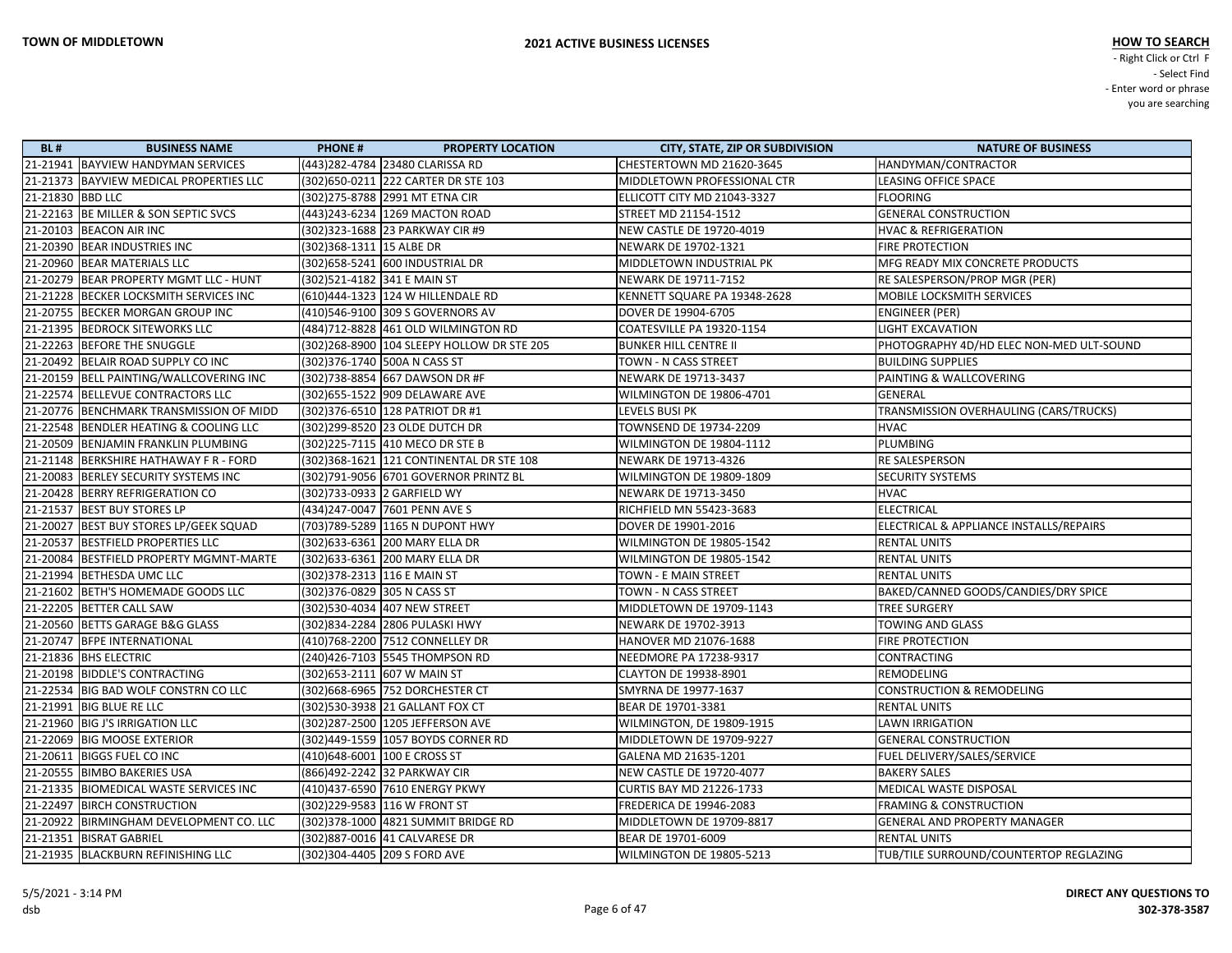| <b>BL#</b> | <b>BUSINESS NAME</b>                    | <b>PHONE#</b>                 | <b>PROPERTY LOCATION</b>                | <b>CITY, STATE, ZIP OR SUBDIVISION</b> | <b>NATURE OF BUSINESS</b>                |
|------------|-----------------------------------------|-------------------------------|-----------------------------------------|----------------------------------------|------------------------------------------|
|            | 21-22612 BLACKSTONE BUILDING GROUP LLC  |                               | (302)660-5528 1705 LOVERING AVE         | <b>WILMINGTON DE 19806-2119</b>        | GENERAL                                  |
|            | 21-21926 BLAISDELL FAMILY INVESTMENTS   | (302)218-8737 47 E MAIN ST    |                                         | TOWN - E MAIN STREET                   | <b>RENTAL PROPERTIES</b>                 |
|            | 21-21806 BLAST OF COLOR PAINTING        |                               | (302)730-6410 2 REDDEN CIRCLE           | CLAYTON DE 19938-1911                  | INTERIOR/EXTERIOR PAINTING               |
|            | 21-21637 BLAZEGUARD                     |                               | (410)549-6313  10C WISE PURSUIT WAY     | SYKESVILLE MD 21784                    | FIRE SPRINKLER INSTALLATION              |
|            | 21-20708 BLDG CONCEPTS OF AMERICA INC   |                               | (302)292-0200 101 PEOPLES DR            | NEWARK DE 19702-1306                   | <b>GENERAL</b>                           |
|            | 21-22284 BLDG INSPECTION UNDERWRITERS   |                               | (302)266-9057  1 LIBERETY PLAZA STE C   | NEWARK DE 19711-5589                   | <b>INSPECTIONS</b>                       |
|            | 21-21810 BLINDS ETC                     | (302)354-9689  111 GEORGE ST  |                                         | CHESAPEAKE CITY MD 21915-1233          | SELL AND INSTALL WINDOW TREATMENTS       |
|            | 21-21481 BLOSSOM TAILORS & CLEANERS LLC |                               | (302)449-1500 869 N BROAD ST            | MIDDLETOWN SQUARE SHOPPING CTR         | TAILORING & GARMENT SERVICES             |
|            | 21-21049 BLUE DIAMOND PROPERTY MGMT LLC | (302) 353-6102 5 WADKINS CT   |                                         | MIDDLETOWN DE 19709-7907               | PROPERTY MGMT                            |
|            | 21-21505 BLUE HAVEN POOLS               |                               | (215)996-0660 2273 N PENN RD            | HATFIELD PA 19440-1952                 | <b>INGRND CONCRETE POOLS</b>             |
|            | 21-20597 BLUE HEN FENCE CO              |                               | (302)376-1073  450 MARCUS RD            | MIDDLETOWN DE 19709-9600               | <b>FENCE INSTALLER</b>                   |
|            | 21-21641 BLUE HEN INSURANCE LLC         |                               | (302)696-2242  100 S BROAD ST           | TOWN - S BROAD STREET                  | <b>INSURANCE SALES</b>                   |
|            | 21-20202 BLUE HEN MECHANICAL INC        |                               | (302) 378-1229 119 SLEEPY HOLLOW DR     | <b>BUNKER HILL CENTRE II</b>           | HVAC/PLUMBING/RIGGING                    |
|            | 21-21549 BLUE HEN PUMPING LLC           | (302)242-7516 51 SARAH CIR    |                                         | CAMDEN DE 19934                        | <b>CONCRETE &amp; PUMP TRUCK</b>         |
|            | 21-21367 BLUE PALM TANNING              |                               | (302)922-2912  413 S RIDGE AVE          | MAIN STREET AT WESTOWN                 | <b>TANNING SALON</b>                     |
|            | 21-20848 BMC EAST LLC                   |                               | (302)378-9568 948 MIDDLETOWN WARWICK RD | LEVELS BUSINESS PARK                   | LUMBER/BUILDING MATERIALS                |
|            | 21-21984 BOB BREEDING GNRL CNTRCTRS LLC |                               | (410)479-0921 26193 BURRSVILLE RD       | DENTON MD 21629-3212                   | GENERAL                                  |
|            | 21-20910 BOB EVANS RESTAURANTS LLC #541 | (302)378-6029 200 CASA DR     |                                         | <b>BUNKER HILL CENTRE I</b>            | <b>EATING ESTABLISHMENT</b>              |
|            | 21-20844 BOB LAWSON ELECTRICAL SVC      |                               | (410)708-7027 103 DIVISION ST           | GALENA MD 21635-2015                   | <b>ELECTRICAL SVC</b>                    |
|            | 21-20909 BOB MEARS & SON PAINTING LLC   | (302)731-7040 1 BRAEMAR DR    |                                         | NEWARK DE 19711-1523                   | PAINTING                                 |
|            | 21-21225 BOB WAGNER'S FLOORING AMERICA  |                               | (610)269-7808 938 MIDDLETOWN WARWICK RD | MIDDLETOWN LEVELS BUSI PK              | <b>FLOORING</b>                          |
|            | 21-20099 BOB'S LAWN SERVICE             |                               | (302)266-9370 132 BARTLEY DR            | NEWARK DE 19702-2204                   | LAWN MAINTENANCE                         |
|            | 21-20934 BOLTS & NUTS DEPOT             | (410)755-6784  25 CHURCH RD   |                                         | WARWICK MD 21912-1123                  | SALE OF BOLTS & NUTS                     |
|            | 21-22565 BONNIE HOME IMPROVEMENTS       |                               | (302)538-0652 52 PEACH PEDDLER PATH     | DOVER DE 19901-6569                    | CONTRACTING                              |
|            | 21-22533 BOTTOM LINE BUILDERS           |                               | (302)258-3535  23268 PETERKINS RD       | GEORGETOWN DE 19947-2761               | GENERAL                                  |
|            | 21-20344 BOULDEN SERVICES LLC           |                               | (302)368-3066 107 SANDY DR BLDG 700     | NEWARK DE 19713                        | HVAC SVC/INSTALLATION, PLUMBING & ELECT  |
|            | 21-20974 BRACON INC                     |                               | (302)836-9508 211 SILVER BIRCH LN       | BEAR DE 19701-2385                     | <b>INTERIOR TRIM</b>                     |
|            | 21-22559 BRADLEY SERVICES LLC           | (302)244-2107  53 CARLISLE RD |                                         | NEWARK, DE 19713-2504                  | PLUMBER                                  |
|            | 21-21834 BRAND IT SIGNS & GRAPHICS LLC  |                               | (610)444-2020 111 THOMPSON RD           | KENNETT SQUARE PA 19348-2223           | <b>SIGN MANUFACTURING</b>                |
|            | 21-21304 BRANDYWINE CONSTRUCTION CO INC |                               | (302) 571-9773 101 PIGEON POINT RD      | NEW CASTLE DE 19720-2108               | UNDERGROUND UTILITY CONSTRN              |
|            | 21-20225 BRANDYWINE CONTRACTORS INC     |                               | (302)325-2700 34 INDUSTRIAL BL          | NEW CASTLE DE 19720-2091               | GENERAL                                  |
|            | 21-20338 BRANDYWINE NURSERIES INC       | (302)429-0865  4 JAMES CT     |                                         | WILMINGTON DE 19801-5250               | LANDSCAPING                              |
|            | 21-21154 BRANDYWINE TREE AND SHRUB      | (302)475-7594 214 ALDERS DR   |                                         | WILMINGTON DE 19803-5304               | <b>TREE SERVICE</b>                      |
|            | 21-22288 BRANDYWINE UROLOGY - COZZOLINO | (302) 652-8990 272 CARTER DR  |                                         | MIDDLETOWN PROFESSIONAL CENTER         | PHYSICIAN - UROLOGIST                    |
|            | 21-22290 BRANDYWINE UROLOGY - DESPERITO | (302)652-8990 272 CARTER DR   |                                         | MIDDLETOWN PROFESSIONAL CENTER         | PHYSICIAN - UROLOGIST                    |
|            | 21-22293 BRANDYWINE UROLOGY - GLICK     | (302) 652-8990 272 CARTER DR  |                                         | MIDDLETOWN PROFESSIONAL CENTER         | PHYSICIAN - UROLOGIST                    |
|            | 21-22291 BRANDYWINE UROLOGY - LOBIS     | (302) 652-8990 272 CARTER DR  |                                         | MIDDLETOWN PROFESSIONAL CENTER         | PHYSICIAN - UROLOGIST                    |
|            | 21-22289 BRANDYWINE UROLOGY - MITCHELL  | (302) 652-8990 272 CARTER DR  |                                         | MIDDLETOWN PROFESSIONAL CENTER         | PHYSICIAN - UROLOGIST                    |
|            | 21-20335 BRANDYWINE UROLOGY - TERRANOVA | (302)652-8990 272 CARTER DR   |                                         | MIDDLETOWN PROFESSIONAL CENTER         | PHYSICIAN/SURGEON (PER)                  |
|            | 21-22010 BRANDYWINE UROLOGY - YEZDANI   | (302) 652-8990 272 CARTER DR  |                                         | MIDDLETOWN PROFESSIONAL CENTER         | PHYSICIAN                                |
|            | 21-22292 BRANDYWING UROLOGY - BENGE     | (302) 652-8990 272 CARTER DR  |                                         | MIDDLETOWN PROFESSIONAL CENTER         | PHYSICIAN - UROLOGIST                    |
|            | 21-22648 BREATHTAKING HOMES LLC         | (302)824-2767 914 S BROAD ST  |                                         | TOWN - S BROAD STREET                  | GENERAL-HOME REMODELING/DECKS/FENCES     |
|            | 21-22285 BRIAN FORAKER & SONS CUSTOM IN |                               | (610)255-3805  100 PARSONS RD           | LANDENBERG PA 19350-1551               | <b>GENERAL CONTRACTING (RESIDENTIAL)</b> |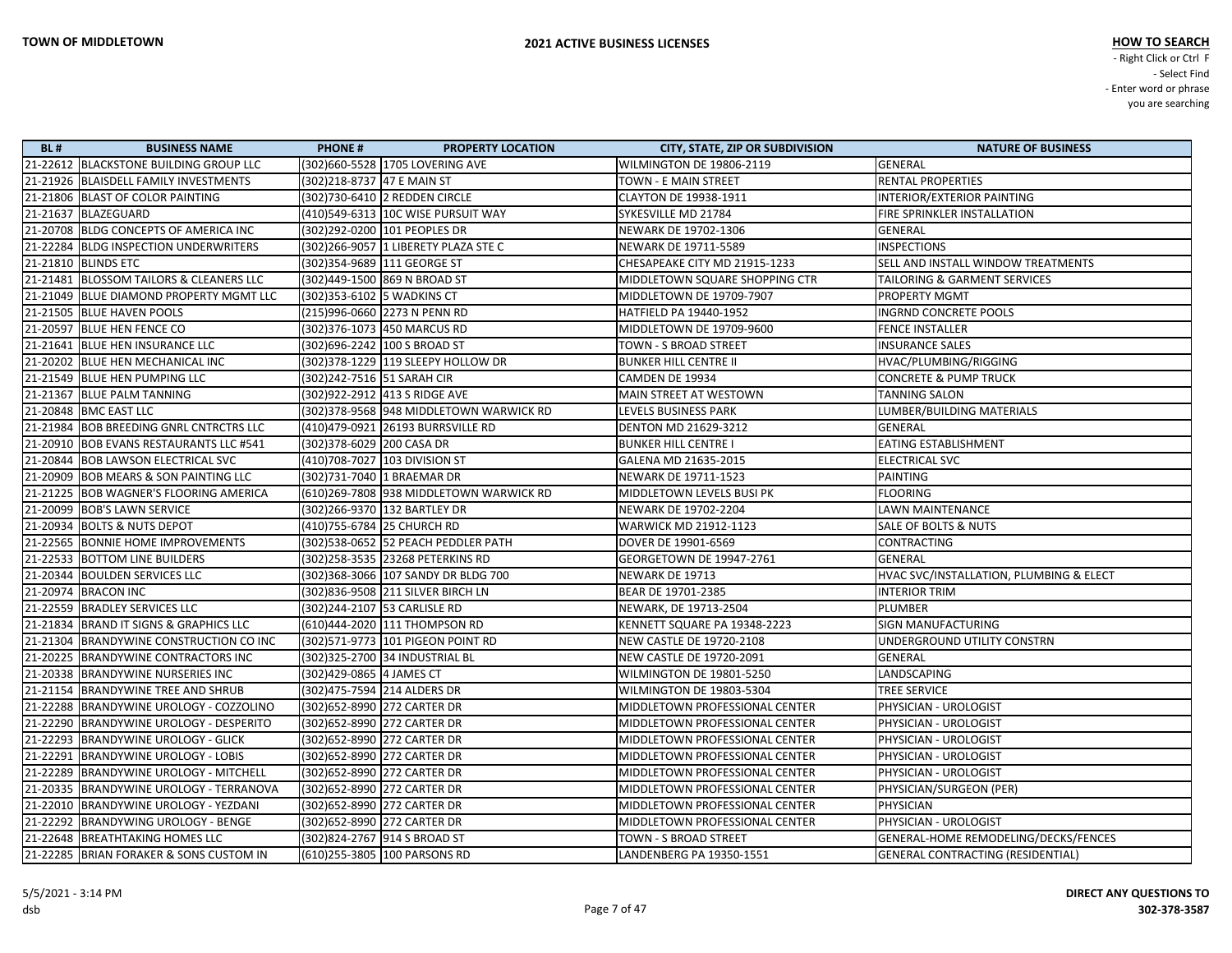| <b>BL#</b> | <b>BUSINESS NAME</b>                    | <b>PHONE#</b>               | <b>PROPERTY LOCATION</b>                  | <b>CITY, STATE, ZIP OR SUBDIVISION</b> | <b>NATURE OF BUSINESS</b>                |
|------------|-----------------------------------------|-----------------------------|-------------------------------------------|----------------------------------------|------------------------------------------|
|            | 21-20066 BRIAN MCALLISTER DDS PA        |                             | (302)376-0617 200 CLEAVER FARM RD STE 101 | MIDDLETOWN MEDICAL CENTER OF DE        | DENTIST (PER)                            |
|            | 21-21785 BRICK MILL PARTNERS            |                             | (302) 832-1288 703 INDUSTRIAL DR          | MIDDLETOWN INDUSTRIAL PARK             | <b>RENTAL UNITS</b>                      |
|            | 21-22319 BRICKER ELECTRIC LLC           |                             | (302)993-1123 208 REDWOOD AV              | WILMINGTON DE 19804-3824               | <b>ELECTRICAL CONSTRN</b>                |
|            | 21-22388 BRIGHT ELECTRICAL SOLUTIONS    |                             | (302)598-9751  128 HUTCHISON DR           | CLAYTON DE 19938-2596                  | RESIDENTIAL/COMMERCIAL ELECTRICAL WORK   |
|            | 21-21754 BRIGHT FUTURES INC             |                             | (302)376-1700 125 SLEEPY HOLLOW DR        | <b>BUNKER HILL CENTER II</b>           | DAY CARE OPERATOR - 7 CHILDREN & ABOVE   |
|            | 21-21464 BRIGHT STAR CHILDCARE          |                             | (302) 376-9424 501 MIDDLESEX DR           | WILLOW GROVE MILL                      | HOME DAYCARE - 6 CHILDREN & UNDER        |
|            | 21-21150 BRIGHT STARS CHILDCARE/PRESCHO |                             |                                           | CRICKLEWOOD GROVE                      | CHILDCARE (7+ CHILDREN)                  |
|            | 21-20025 BRILLIANT LITTLE MINDS LEARNIN |                             | (302) 376-9889   122 SANDHILL DR STE 102  | <b>BUNKER HILL CENTRE I</b>            | DAYCARE-7 CHILDREN+ BEFORE/AFTER SCHOOL  |
|            | 21-20606 BRILLIANT LITTLE MINDS LEARNIN |                             | (302)376-9889 102 SANDHILL DR             | <b>BUNKER HILL CENTRE I</b>            | DAYCARE - 7 CHILDREN+ (INFANTS - 4 YRS)  |
|            | 21-20680 BRINK'S INCORPORATED #B0540    |                             | (317)596-3260 7400 HOLSTEIN AVE           | PHILADELPHIA PA 19153-3214             | <b>ARMORED CAR SERVICE</b>               |
|            | 21-21567 BROAD & MAIN HOLDING LLC       |                             |                                           | MIDDLETOWN INDUSTRIAL PARK             | <b>RENTAL UNITS</b>                      |
|            | 21-20295 BROADMEADOW INVESTMENT LLC     |                             | (302)449-3400 500 S BROAD ST              | TOWN - S BROAD STREET                  | <b>NURSING FACILITY</b>                  |
|            | 21-21469 BROADSTREET LEASING LLC        |                             | (302)832-1288 703 INDUSTRIAL DRIVE        | MIDDLETOWN INDUSTRIAL PARK             | <b>PROPERTY MGMNT &amp; COMM LESSOR</b>  |
|            | 21-21518 BROADWAY DINER LLC             | (302)464-1065 2 E MAIN ST   |                                           | TOWN - E MAIN STREET                   | EATING ESTABLISHMENT                     |
|            | 21-20585 BROBST HOME IMPROVEMENTS LLC   |                             | (302) 376-1656 5909 SUMMIT BRIDGE RD      | TOWNSEND DE 19734-9613                 | <b>GENERAL CONSTRUCTION</b>              |
|            | 21-20386 BROOKS COURIER SERVICE INC     |                             | (302)762-4661  2810 N CHURCH ST           | WILMINGTON DE 19809                    | <b>COURIER SERVICE</b>                   |
|            | 21-21860 BROOKSIDE CONSTRUCTION         |                             | (302)513-8817 111 BROOKSIDE AVE           | WILMINGTON DE 19805-2436               | CARPENTRY, HANDYMAN, DECK, PATIO         |
|            | 21-20321 BROTHER'S INC                  |                             | (610)328-0670 202 N BASSETT ST            | CLAYTON DE 19938                       | <b>ELECTRICAL</b>                        |
|            | 21-20106 BROTHER'S SECURITY PLUS INC    |                             | (610)328-0670 202 N BASSETT ST            | CLAYTON DE 19938                       | <b>SECURITY SYSTEMS</b>                  |
|            | 21-22412 BRUJUS INC                     |                             | (484)840-8994 125 WILMINGTON W CHESTER PK | CHADDS FORD PA 19317-9041              | <b>GENERAL</b>                           |
|            | 21-20726 BRUSTER'S REAL ICE CREAM       |                             | (302)376-6177  465 W MAIN ST              | MIDDLETOWN MARKET PLACE                | ICE CREAM & ASSOCIATED PRODUCTS          |
|            | 21-20891 BRYAN'S PAINTING CO            |                             | (302)376-0229  481 THOMAS LANDING RD      | MIDDLETOWN DE 19709-9564               | <b>PAINTING</b>                          |
|            | 21-22180 BSAFE INC                      |                             | (800)432-3473 109 BALTIMORE AVE           | WILMINGTON DE 19805-2547               | SECURITY AND FIRE SYSTEMS                |
|            | 21-20050 BT INVESTMENTS LLC             |                             | (302) 378-4260 1511 BUNKER HILL RD        | MIDDLETOWN DE 19709-9035               | <b>RENTAL UNITS</b>                      |
|            | 21-21774 BTM CONSTRUCTION LLC           |                             | (302)245-9041 11015 PIT ROAD              | SEAFORD DE 19973-7460                  | PORCHES, DECKS, RAILINGS, FENCES.        |
|            | 21-20154 BTS FOUNDATION COATINGS INC    |                             |                                           | BEAR DE 19701-4812                     | <b>WATERPROOFING</b>                     |
|            | 21-21315 BTY CUSTOM PAINTING LLC        |                             | (609)491-1520 11 E SECOND ST              | MEDIA PA 19063-2905                    | <b>INTERIOR &amp; EXTERIOR PAINTING</b>  |
|            | 21-20075 BUDDY'S LAWN SVC               |                             | (302)743-2817 109 BOHEMIA MILL POND DR    | <b>BOHEMIA MILL POND</b>               | <b>LAWN CARE</b>                         |
|            | 21-20383 BUDGET BLINDS OF SOUTH NCC     |                             |                                           | MIDDLETOWN DE 19709-9700               | <b>WINDOW COVERINGS &amp; TREATMENTS</b> |
|            | 21-20176 BUDGET ROOTER INC              |                             | (302) 322-3011 1015 RIVER RD              | NEW CASTLE DE 19720-5103               | PLUMBING & DRAIN CLEANING                |
|            | 21-20664 BUFFALO WILD WINGS #3299       |                             | (302)285-0000 540 W MAIN ST               | MIDDLETOWN COMMONS SHPG CTR            | <b>EATING ESTABLISHMENT</b>              |
|            | 21-20957 BUILDERS FIRSTSOURCE           |                             | (214)880-3500 18 INDUSTRIAL RD            | NORTH EAST MD 21901-2300               | <b>INSTALL BLDG MATL'S</b>               |
|            | 21-22270 BUILDING INSPCTN UNDERWRITERS  |                             | (302)266-9057 1 LIBERTY PLZ STE C         | 19711-5589                             | ELECTRICAL INSPECTIONS                   |
|            | 21-20638 BUILDING SYSTEMS & SVS INC     |                             | (302)996-0900 1504 KIRKWOOD HWY           | WILMINGTON DE 19805-4916               | <b>HVAC</b>                              |
|            | 21-21121 BUKOLA ESTHER OLATUNJI         |                             | (302)465-5058 505 FLORENCE FIELDS LN      | <b>NEW CASTLE DE 19720-8752</b>        | <b>REAL ESTATE AGENT</b>                 |
|            | 21-20882 BURGER KING                    | (302)841-0083 600 ASH BL    |                                           | MIDDLETOWN VILLAGE SHOPPING CTR        | <b>FAST FOOD RESTAURANT</b>              |
|            | 21-20013 BURKE DERMATOLOGY - BURKE      |                             | (302)230-3376 212 CARTER DR STE A         | MIDDLETOWN PROFESSIONAL CTR            | DERMATOLOGIST (PER)                      |
|            | 21-21174 BURKHOLDER MOTORS INC          |                             |                                           | TOWN - SUMIIT BRIDGE ROAD              | <b>USED VEHICLE SALES</b>                |
|            | 21-21007 BURNS & MCBRIDE INC            |                             | (302) 656-5110 18 BOULDEN CIR STE 30      | NEW CASTLE DE 19720-3494               | <b>HVAC &amp; HEATING OIL</b>            |
|            | 21-21829 BURTON STRONG LAWN CARE        | (302)381-5748 207 TORY ST   |                                           | <b>ESTATES AT ST ANNES</b>             | <b>LAWN CARE</b>                         |
|            | 21-20938 BUTLER BALANCING CO INC        |                             | (610)873-6905 1657 BONDSVILLE RD          | DOWNINGTOWN PA 19335-1321              | HVAC MECHANICAL SYSTEMS BALANCING        |
|            | 21-22191 BW ELECTRIC INC                |                             | (302)566-6248 15342 S DUPONT HWY          | <b>HARRINGTON DE 19952-3114</b>        | ELECTRICAL                               |
|            | 21-20653 BYERS INDUSTRIAL SERVICES LLC  | (856) 881-8431 508 SOUTH ST |                                           | NEW CASTLE DE 19720-5024               | <b>ELECTRICAL</b>                        |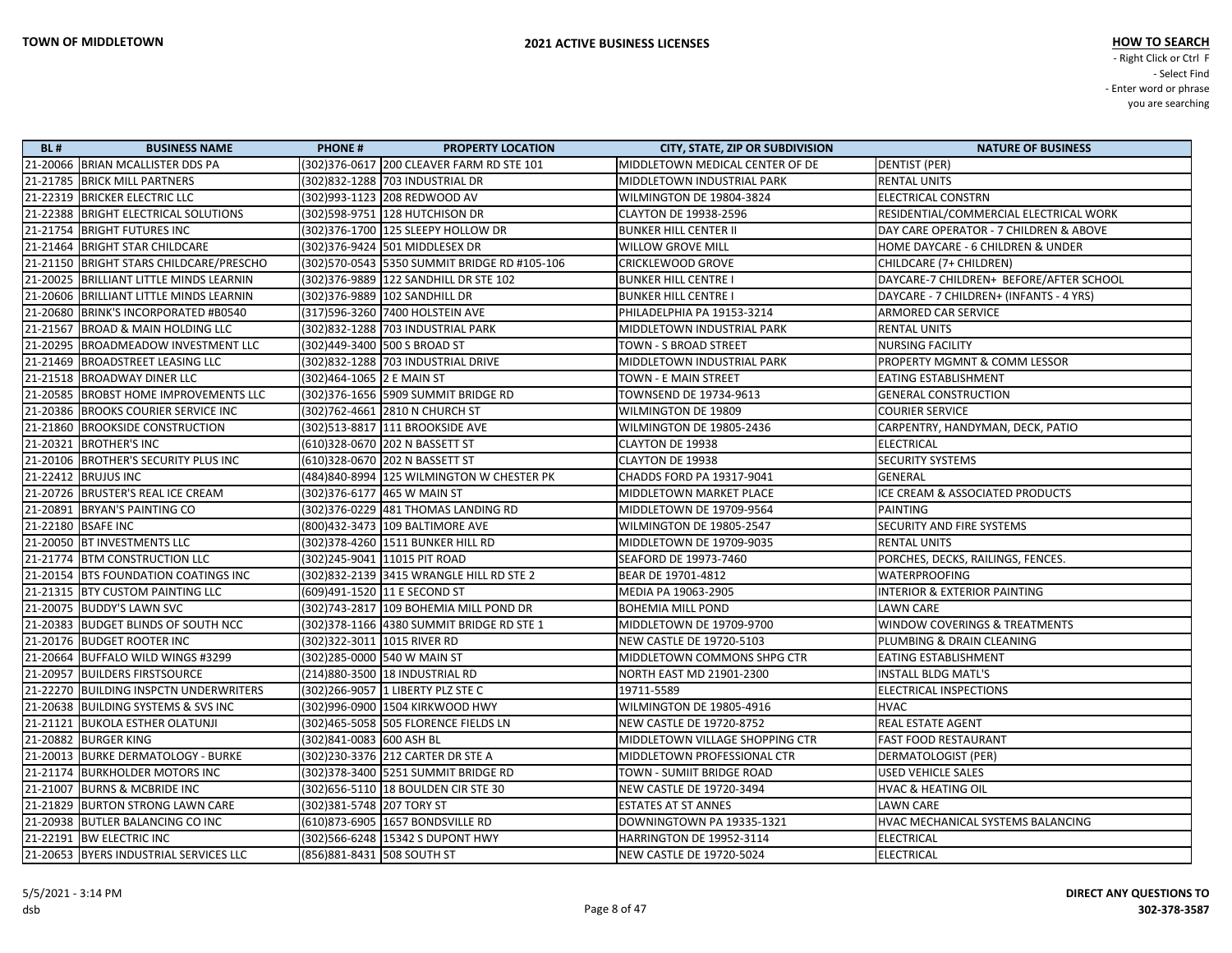| <b>BL#</b> | <b>BUSINESS NAME</b>                    | <b>PHONE#</b><br><b>PROPERTY LOCATION</b>    | <b>CITY, STATE, ZIP OR SUBDIVISION</b> | <b>NATURE OF BUSINESS</b>                |
|------------|-----------------------------------------|----------------------------------------------|----------------------------------------|------------------------------------------|
|            | 21-20628 BYLER BUILDERS LLC             | (302) 653-0300 6157 MILLINGTON RD            | <b>CLAYTON DE 19938-2519</b>           | <b>CONSTRN OF POLE BLDGS/HOUSES</b>      |
|            | 21-21350 C & C DRYWALL CONTRS NORTH INC | (302)307-6400 730 HORSEPOND RD               | DOVER DE 19901-7240                    | CONSTRUCTION/DRYWALL                     |
|            | 21-22499 C & C MECHANICAL INC           | (302)284-8404 1614 BERRYTOWN RD              | FELTON DE 19943-6242                   | PLUMBING                                 |
|            | 21-21113 C & K CUSTOM BUILDER INC       | (302) 324-9811 334 BEAR CHRISTIANA RD        | BEAR DE 19701-1040                     | <b>GENERAL CONTRACTOR</b>                |
|            | 21-22512 C & N SERVICES LLC             | (302) 883-1046 126 THORNHILL CT              | DOVER DE 19904-1055                    | INSTALL PLUMBING & HVAC MATERIALS        |
|            | 21-22183 C & S ENTERPRISES INC          | (703)362-1437 3508 CASTLE WAY                | DAVIDSONVILLE MD 21035-2309            | <b>GENERAL CONTRACTOR</b>                |
|            | 21-20005 C & T PROPERTIES               | (302) 376-0472 24 W GREEN ST                 | MIDDLETOWN DE 19709-1316               | <b>RENTAL UNITS</b>                      |
|            | 21-22650 C E JONES CONSTRUCTION INC     | 18 LLOYD PL                                  | WILMINGTON DE 19810-1325               | GENERAL                                  |
|            | 21-20683 C T (PETE) CROSSAN INC         | (302)737-0223 420 TERRAPIN LN                | NEWARK DE 19711-2118                   | <b>ELECTRICAL</b>                        |
|            | 21-21685 C&C DRYWALL CONTRACTORS SOUTH  | (302)424-3420 150A VICKERS RD                | MILFORD DE 19963-5393                  | DRYWALL INSTALLATION AND FINISHING       |
|            | 21-22247 CA BRIGGS CONTRACTING LLC      | (302)250-8858 327 W WINDMILL WAY             | MIDDLETOWN DE 19709-9669               | PLUMBING                                 |
|            | 21-21286 CAC CONSTRUCTION GROUP LLC     | (703)257-0999 25050 RIDING PLAZA STE 130-275 | CHANTILLY VA 20152-5925                | RESIDENTIAL DRYWALL                      |
|            | 21-20962 CAHILL ELECT CONTRS INC        | (302)266-9200 104 SLEEPY HOLLOW DR #201      | <b>BUNKER HILL CENTRE II</b>           | ELECTRICAL & GENERAL                     |
|            | 21-20003 CAHILL PLUMBING & HEATING INC  | (302)420-6408 1636 OTTS CHAPEL RD            | NEWARK DE 19702-1016                   | PLUMBING AND HVAC                        |
|            | 21-22023 CALHUM MECHANICAL              | (302) 363-9875 2811 N HARRISON ST            | WILMINGTON DE 19802-2926               | PLUMBING                                 |
|            | 21-22265 CALIBER AUTO GLASS             | (469)948-9500 2941 LAKE VISTA DR             | LEWISVILLE TX 75067-3801               | AUTOMOTIVE GLASS REPAIR (MOBILE)         |
|            | 21-21771 CALLAHAN'S LANDSCAPING         | (302) 834-2328 45 CLIPPER CT                 | BEAR DE 19701-1687                     | LANDSCAPING                              |
|            | 21-20150 CALVERT MECH SYSTEMS INC       | (302)998-0460 410 MECO DR                    | WILMINGTON DE 19804-1112               | <b>HVAC</b>                              |
|            | 21-20252 CAMMOCK LAWN CARE              | (302) 373-3635 908 S SCOTT ST                | SHARONDALE                             | <b>LAWN CARE</b>                         |
|            | 21-21715 CAMP ADVENTURELAND             | (302) 223-2122 112 PATRIOT DR STE C          | LEVELS BUSINESS PARK                   | AXE THROWING & ESCAPE ROOMS              |
|            | 21-20305 CAMP CHIROPRACTIC INC - CAMP   | (302) 378-5110 272 CARTER DR STE 120         | MIDDLETOWN PROFESSIONAL CENTER         | <b>CHIROPRACTOR (PER)</b>                |
|            | 21-20306 CAMP CHIROPRACTIC INC - CHAS   | (302) 378-5110 272 CARTER DR STE 120         | MIDDLETOWN PROFESSIONAL CENTER         | CHIROPRACTOR (PER)                       |
|            | 21-20604 CAMP HOLDING LLC               | (302) 893-1167 248 POND CREEK LN             | <b>EARLEVILLE MD 21919-2350</b>        | <b>RENTAL UNITS</b>                      |
|            | 21-21491 CAMPBELL PLUMBING LLC          | (302) 653-9307 4244 HOLLETTS CORNER RD       | CLAYTON DE 19938-3146                  | PLUMBING                                 |
|            | 21-21115 CAPANO COMMERCIAL CONSTRN CO   | (302)384-7980 4120-D CONCORD PK              | WILMINGTON DE 19803-5401               | <b>CONSTRUCTION</b>                      |
|            | 21-21206 CAPANO MANAGEMENT COMPANY      | (302)429-8700 105 FOULK RD                   | WILMINGTON DE 19803-3740               | PROPERTY MGMT/RENTAL UNITS               |
|            | 21-21226 CAPITAL LIGHTING & SUPPLY LLC  | (301)909-6500 8511 PEPCO PLACE               | UPPER MARLBORO MD 20772-2500           | <b>ELECTRICAL GOODS</b>                  |
|            | 21-22104 CAPITAL SEABOARD               | (443) 661-5665 7540 ASSATEAGUE DRIVE         | JESSUP MD 20794-3271                   | WHOLESALE PRODUCE & SEAFOOD              |
|            | 21-21038 CAPITOL CLEANERS               | (302) 674-1511 600 N BROAD ST #14            | MIDDLETOWN SHPG CTR                    | DRY CLEANING DROP STORE                  |
|            | 21-22557 CAPITOL CONSTRUCTION SVCS INC  | (317) 574-5488   11051 VILLAGE SQUARE LANE   | FISHERS IN 46038-4552                  | COMMERCIAL CONSTRUCTION - GENERAL CNTRAC |
|            | 21-22598 CAPITOL REFRIGERATION INC      | (609)581-9111 55 MAIN ST                     | <b>REFRIGERATION SYS INSTALL</b>       |                                          |
|            | 21-21394 CAPRIOTTI'S SANDWICH SHOP      | (302) 655-1344 743 N BROAD ST                | MIDDLETOWN SQUARE SHPG CTR             | <b>FAST CASUAL RESTAURANT SVC</b>        |
|            | 21-21318 CAPTN CHUCKY CRAB CAKE CO      | (610)745-4593 701 N BROAD ST                 | <b>FARMERS MARKET</b>                  | <b>SEAFOOD STORE</b>                     |
|            | 21-20038 CARDENTI ELECTRIC LLC          | (302)834-1278 109 E SCOTLAND DR              | BEAR DE 19701-1756                     | <b>ELECTRICAL</b>                        |
|            | 21-20461 CAROLINA CARPORTS INC          | (336) 367-6400 187 CARDINAL RIDGE TRAIL      | DOBSON NC 27017-8652                   | <b>CARPORT INSTALLATION</b>              |
|            | 21-22095 CARROW CONSTRUCTION INC        | (302) 322-6442 1705 RIVER RD                 | NEW CASTLE DE 19720-5194               | <b>SITE/ROAD WORK &amp; CONCRETE</b>     |
|            | 21-20770 CARUSO'S BISTRO (BAKHERIA INC) | (302)449-0000 264 DOVE RUN CENTRE DR         | DOVE RUN SHOPPING CENTER               | EATING ESTABLISHMENT                     |
|            | 21-20648 CASE FAMILY PRACTICE - CASE    | (302)449-1710 124 SLEEPY HOLLOW DR STE 200   | MIDDLETOWN DE 19709-5838               | PHYSICIAN/SURGEON (PER)                  |
|            | 21-21916 CASEY BATTLES CONCRETE LLC     | (302)312-3905 6066 SUMMIT BRIDGE RD          | TOWNSEND DE 19734-9614                 | <b>CONCRETE</b>                          |
|            | 21-20249 CASS ENTERPRISES               | (302) 378-9881 219 W GREEN ST                | <b>TOWN - W GREEN ST</b>               | <b>REAL ESTATE RENTAL</b>                |
|            | 21-21029 CASSIDY PAINTING INC           | (302)683-0710 17 BELLECOR DR                 | NEW CASTLE DE 19720-1755               | PAINTING                                 |
|            | 21-20341   CASSINI PROPERTIES LLC       | (302) 376-3066 111 PATRIOT DR STE D          | LEVELS BUSINESS PARK                   | <b>RENTAL UNITS</b>                      |
|            | 21-22268 CASTLE ENERGY LLC              | (609)365-9619 200 CAMBRIA AVE STE F          | PLEASANTVILLE NJ 18232-2067            | <b>SOLAR INSTALLATION</b>                |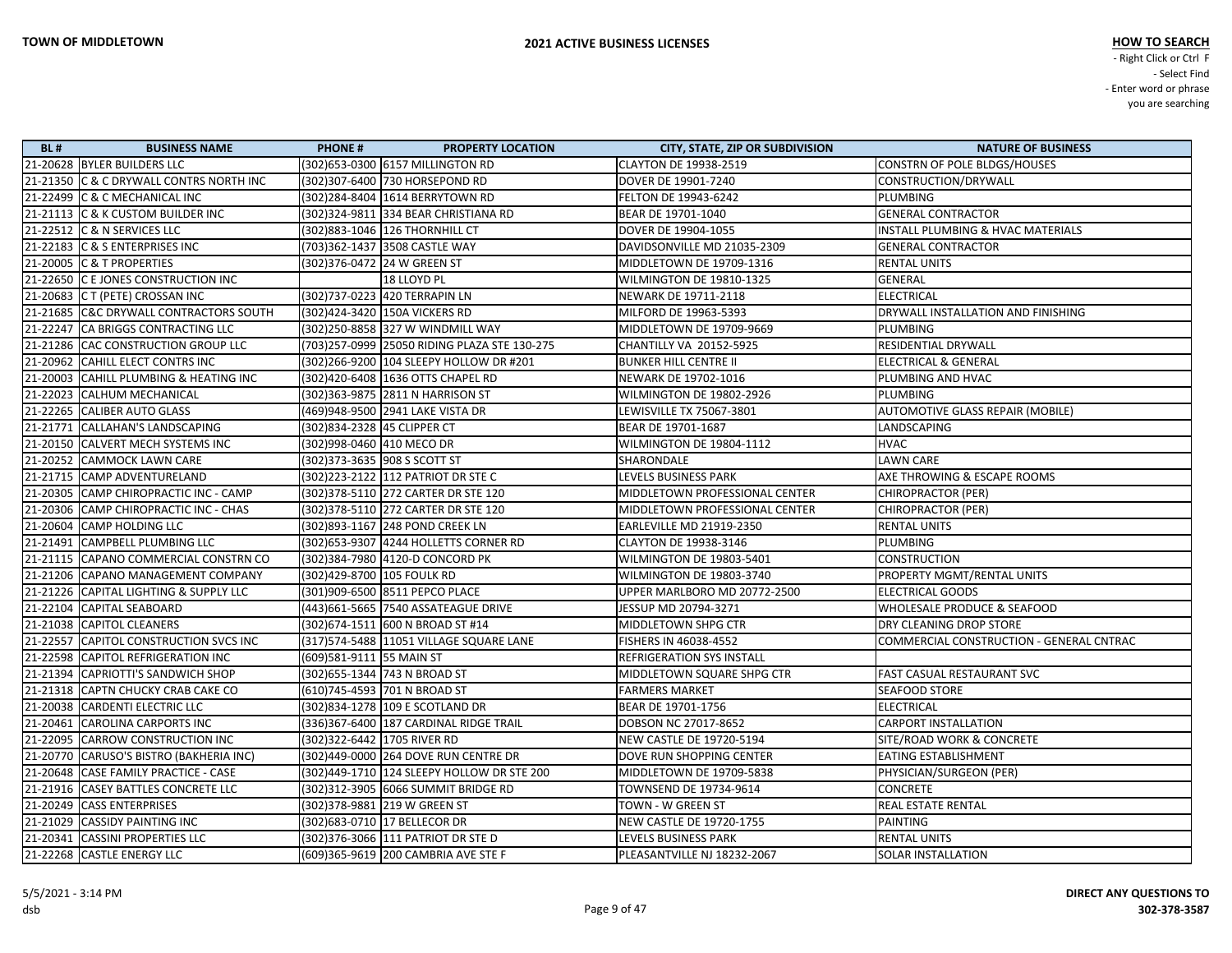| <b>BL#</b> | <b>BUSINESS NAME</b>                    | <b>PHONE#</b><br><b>PROPERTY LOCATION</b>  | <b>CITY, STATE, ZIP OR SUBDIVISION</b> | <b>NATURE OF BUSINESS</b>           |
|------------|-----------------------------------------|--------------------------------------------|----------------------------------------|-------------------------------------|
|            | 21-22168 CASTLEMAN MASONRY              | (302)419-8386 701 COVENTRY LANE            | NEWARK DE 19713-4429                   | <b>MASONRY</b>                      |
|            | 21-21191 CBREALS INC - CARPENTER        | (302)229-2555 85 LOBLOLLY LN               | BEAR DE 19701-2167                     | RE BROKER/PROP MGR (PER)            |
|            | 21-22608 CC CARDIOLOGY CONSULT-ILUSTRE  | (302)623-1929 114 SANDHILL DR STE 203      | <b>BUNKER HILL CENTRE I</b>            | <b>CARDIOLOGIST (PER)</b>           |
|            | 21-21417 CC CARDIOLOGY CONSULT-MARSHALL | (302)623-6510 114 SANDHILL DR STE 203      | <b>BUNKER HILL CENTRE I</b>            | <b>CARDIOLOGIST (PER)</b>           |
|            | 21-21822 CC CARDIOLOGY CONSULT-TROIANO  | (302)623-1929 114 SANDHILL DR STE 203      | <b>BUNKER HILL CENTRE I</b>            | CARDIOLOGIST (PER)                  |
|            | 21-21823 CC CARDIOLOGY CONSULT-TSAI     | (302) 623-1929 114 SANDHILL DR STE 203     | <b>BUNKER HILL CENTRE I</b>            | CARDIOLOGIST (PER)                  |
|            | 21-20792 CC CARDIOLOGY CONSULT-WEINER   | (302) 623-6510 114 SANDHILL DR STE 203     | <b>BUNKER HILL CENTRE I</b>            | <b>CARDIOLOGIST (PER)</b>           |
|            | 21-21215 CCBCC OPERATIONS LLC           | (704)557-4426 8670 COMMERCE DR             | <b>EASTON MD 21601-7424</b>            | NON-ALCOHOLIC BEVERAGES             |
|            | 21-20718 CCHS MIDDLETOWN FAMILY CTR-DUG | (302)378-0400 124 SLEEPY HOLLOW DR STE 203 | <b>BUNKER HILL CENTRE II</b>           | PHYSICIAN (PER)                     |
|            | 21-20717 CCHS MIDDLETOWN FAMILY CTR-FIS | (302)203-2230 621 MIDDLETOWN ODESSA RD #2  | <b>CCHS EMERGENCY DEPARTMENT</b>       | PHYSICIAN (PER)                     |
|            | 21-20312 CDA ENGINEERING INC            | (302)998-9202 6 LARCH AV STE 401           | WILMINGTON DE 19804-2366               | <b>ENGINEER (PER)</b>               |
|            | 21-20211 CECO INC                       | (410)995-6270 116 SLEEPY HOLLOW DR STE B   | <b>BUNKER HILL CENTRE II</b>           | <b>ELECTRICAL</b>                   |
|            | 21-22169 CEDAR HARDSCAPING LLC          | (877)569-9859 1782 RED LION RD             | BEAR DE 19701-1834                     | LANDSCAPING/HARDSCAPING             |
|            | 21-22208 CEDIVA STONE WORK              | (302)753-7357 109 LLANGOLLEN BLVD          | NEW CASTLE DE 19720-4709               | <b>STONE VENEER</b>                 |
|            | 21-21418 CELEBREE LEARNING CENTERS      | (302) 378-1427 140 DOVE RUN DR             | DOVE RUN SHOPPING CENTER               | DAYCARE - 7 CHILDREN & ABOVE        |
|            | 21-20499 CELLCO PARTNERSHIP DBA VERIZON | (302)376-6049 580 W MAIN ST                | MIDDLETOWN COMMONS SHPG CTR            | <b>WIRELESS COMMUNICATIONS</b>      |
|            | 21-20380 CENTIMARK CORP                 | (724)514-8765 298 HANSEN ACCESS RD         | CANONSBURG PA 15317-8533               | INDSTRL/COMM ROOFING/FLOORING       |
|            | 21-21086 CENTRAL DELAWARE PROPERTIES    | (302)420-8000 28384 SPRING RD              | SMYRNA DE 19977-1318                   | <b>RENTAL UNITS</b>                 |
|            | 21-20491 CENTURY KITCHENS INC           | (215)822-1300 106 BETHLEHEM PK             | COLMAR PA 18915-9790                   | KITCHEN/BATH CABINET INSTALL        |
|            | 21-21796 CERAMIC TILE SUPPLY            | (302)992-9210 103 GREENBANK RD             | WILMINGTON DE 19808-4721               | TILE INSTALLATION/DISTRIBUTION      |
|            | 21-20168 CERTAPRO PAINTERS OF DELWARE   | (302)562-7282 707 OVERLAND AVE             | <b>WILMINGTON DE 19804-18343422</b>    | <b>PAINTING</b>                     |
|            | 21-22686 CH TOP RENOVATION LLC          | (302)747-4280 117 S COLLEGE AVE            | CHESTERTOWN MD 21620-1111              | LANDSCAPING & HARDSCAPING           |
|            | 21-20262 CHARDON LABORATORIES INC       | (614)860-1000 7300 TUSSING RD              | REYNOLDSBURG OH 43068-4111             | COMM WATER TREATMENT SVC            |
|            | 21-20105 CHARLES C CONNELL CO           | (302)998-8081 1111 GREENBANK RD            | MARSHALLTON DE 19808-5840              | GENERAL - ROOFING/SIDING            |
|            | 21-20282 CHARLES MESSINA PLUMBING/ELEC  | (302) 674-5696 3681 S LITTLE CREEK RD      | DOVER DE 19901-4864                    | PLUMBING & ELECTRICAL               |
|            | 21-20308 CHARLES TYRE FLOORING INC      | (302)376-0472 24 W GREEN ST                | TOWN - W GREEN ST                      | <b>FLOORING</b>                     |
|            | 21-21183 CHARTWELL HOMES INC            | (302) 376-3066 111 PATRIOT DR STE D        | LEVELS BUSINESS PARK                   | REAL ESTATE PROPERTY MGR            |
|            | 21-20403 CHAS POOLS INC                 | (302)376-5840 600 N BROAD ST #11           | MIDDLETOWN SHOPPING CENTER             | POOL CONSTRUCTION & SUPPLIES        |
|            | 21-20883 CHESAPEAKE CLIMATE CONTROL LLC | (302)732-6006 34913 DELAWARE AVE           | FRANKFORD DE 19945-3890                | <b>HVAC</b>                         |
|            | 21-22586 CHESAPEAKE HEATING AND AIR LLC | (443)859-7006 27905 OCEAN GATEWAY          | SALISBURY, MD 21801-2093               | <b>HEARING &amp; COOLING</b>        |
|            | 21-21560 CHESAPEAKE PLUMBING & HTG INC  | (302)732-6006 34913 DELAWARE AVE           | FRANKFORD DE 19945-3890                | PLUMBING INSTALL/SVC                |
|            | 21-21674 CHESAPEAKE TESTING & BALANCING | (410)820-9791 400 NEEDWOOD AVE             | <b>EASTON MD 21601-3433</b>            | <b>HVAC TESTING &amp; BALANCING</b> |
|            | 21-20237 CHESAPEAKE UTILITIES CORP      | (302)213-7457 500 ENERGY LN STE 100        | DOVER DE 19901-4989                    | NATURAL GAS DISTRIBUTION            |
|            | 21-22452 CHESCO CORING & CUTTING OF DE  | (610)889-3994 473 OLD AIRPORT RD           | NEW CASTLE DE 19720                    | <b>CONSTRUCTION</b>                 |
|            | 21-20116 CHESTER RIVER LANDSCAPING      | (410)778-9686 301 CLOVELLY LANE            | CHESTERTOWN MD 21620-2025              | LANDSCAPING                         |
|            | 21-20785 CHICK-FIL-A @ WESTOWN TOWN CTR | (302) 376-7700 701 S RIDGE AV              | <b>WESTOWN TOWN CTR</b>                | <b>QUICK SERVICE RESTAURANT</b>     |
|            | 21-20213 CHICK-FIL-A INC                | (845)356-8390 5200 BUFFINGTON RD           | ATLANTA GA 30349-2945                  | CONSULTING SVCS/MGMNT AGENT         |
|            | 21-20434 CHINA KING CHINESE RESTAURANT  | (302)449-0922 484 E MAIN ST                | MIDDLETOWN CROSSING SHOPPING CTR       | <b>CHINESE RESTAURANT</b>           |
|            | 21-22624 CHOICE DESIGNS                 | (302)293-3978 2141 OLD KIRKWOOD RD         | BEAR DE 19701-2248                     | <b>GENERAL</b>                      |
|            | 21-21601 CHOICE REMODELING/RESTORATION  | (302)353-5204 6285 LIMESTONE RD            | HOCKESSIN DE 19707-9169                | REMODELING/RESTORATION              |
|            | 21-20547 CHOICES FOR COMMUNITY LIVING   | (302) 677-1375 30 W MAIN ST                | TOWN - W MAIN ST                       | ADULT DAY HABILITATION              |
|            | 21-20263 CHOPTANK EXCAVATION LLC        | (302)420-0354 1040 S CHAPEL ST             | NEWARK DE 19702-1303                   | UNDERGRD UTILITIES/SITE WORK        |
|            | 21-20356 CHRISTIANA EXCAVATING CO       | (302)738-8660 2016 SUNSET LAKE RD          | NEWARK DE 19702-2630                   | <b>EXCAVATING</b>                   |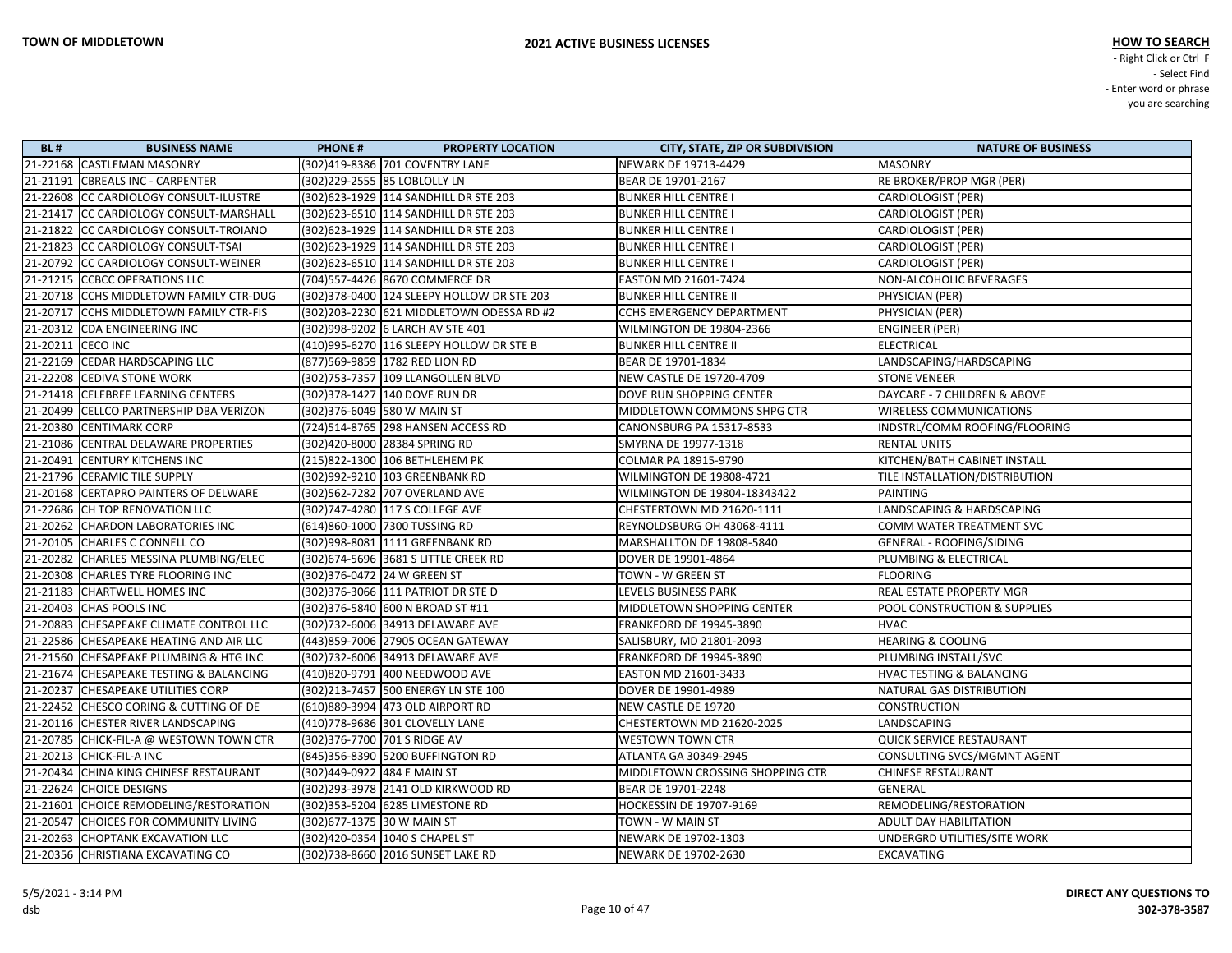| <b>BL#</b> | <b>BUSINESS NAME</b>                    | <b>PHONE#</b><br><b>PROPERTY LOCATION</b>   | <b>CITY, STATE, ZIP OR SUBDIVISION</b> | <b>NATURE OF BUSINESS</b>                  |
|------------|-----------------------------------------|---------------------------------------------|----------------------------------------|--------------------------------------------|
|            | 21-20520 CHRISTIANA MECHANICAL INC      | (302) 378-7308 109 SLEEPY HOLLOW DR #A      | <b>BUNKER HILL CENTRE II</b>           | <b>HVAC &amp; PLUMBING</b>                 |
|            | 21-20285 CHRISTMAS DECOR BY L & B INC   | (443) 674-8422 61 OLD YORK CT               | <b>NORTH EAST MD 21901-4903</b>        | <b>CHRISTMAS DECORATING</b>                |
|            | 21-20886 CHRISTOPHER'S MIDDLETOWN LLC   | (443)907-2928 423 N BROAD ST                | <b>CHRISTOPHER'S BUILDING</b>          | RE PROPERTY MGR (PER)                      |
|            | 21-21738 CHUCK MONTGOMERY STATE FARM IN | (302)449-0001 384 E MAIN ST                 | MIDDLETOWN CROSSING SHOPPING CTR       | <b>INSURANCE AGENT</b>                     |
|            | 21-20979 CIAMARICONE'S PROF LANDSCAPING | (302) 378-8486 5056 SUMMIT BRIDGE RD        | MIDDLETOWN DE 19709-9588               | LANDSCAPING                                |
|            | 21-22415 CIGAR SESSIONS INC             | (302) 252-5332 17 WOOD ST UNIT 39           | <b>PEACH TREE STATION</b>              | <b>CIGAR LOUNGE &amp; TOBACCO PRODUCTS</b> |
|            | 21-22125 CINSUR INVESTMENTS LLC         | (302)300-2300 2711 DUNCAN RD                | WILMINGTON DE 19808-3124               | <b>RENTAL UNITS</b>                        |
|            | 21-20580 CINTAS CORP                    | (952)912-5798 95 MILTON DR                  | <b>ASTON PA 19014-2217</b>             | <b>UNIFORM SERVICES</b>                    |
|            | 21-21253 CINTAS CORPORATION             | (610)233-1400 190 E 9TH AVE UNIT A          | <b>RUNNEMEDE NJ 08078-1171</b>         | 1ST AID/SAFETY PRODUCTS/SVCS               |
|            | 21-20815 CIPOLLONI CONCRETE LLC         | (302)449-0960 879 BLACK DIAMOND RD          | SMYRNA DE 19977-9663                   | <b>CONSTRUCTION</b>                        |
|            | 21-20256 CIRILLO BROS INC               | (302)998-8486 761 GRANTHAM LN               | NEW CASTLE DE 19720-4801               | <b>GENERAL</b>                             |
|            | 21-21956 CITY FACILITIES MANAGEMENT FL  | (904)728-8704 8120 NATIONS WAY BLDG 100     | JACKSONVILLE FL 32256-4461             | <b>FACILITIES MANAGEMENT</b>               |
|            | 21-20875 CIVIL ENGINEERING ASSOC LLC    | (302)376-8833 55 W MAIN ST                  | TOWN - W MAIN ST                       | ENGINEERING                                |
|            | 21-20160 CKQ PROPERTIES LLC             | (302)378-2560 5197 SUMMIT BRIDGE RD         | MIDDLETOWN DE 19709-8821               | <b>RENTAL UNITS</b>                        |
|            | 21-20915 CLARIOS LLC                    | (302)696-3210 50 PATRIOT DR                 | LEVELS BUSINESS PARK                   | <b>BATTERIES</b>                           |
|            | 21-20402 CLARK & SONS INC               | (302)734-4211   1058-A S LITTLE CREEK RD    | DOVER DE 19901-4725                    | INSTALL/REPAIR OVERHEAD DOORS              |
|            | 21-20454 CLARK CUSTOM HOMES & CONSTRN   | (302)832-1288 703 INDUSTRIAL DR             | MIDDLETOWN INDUSTRIAL PARK             | <b>CONSTRUCTION</b>                        |
|            | 21-20251 CLARK'S POOLS                  | (302)834-0200 109 J & M DR                  | NEW CASTLE DE 19720-3147               | SWIMMING POOL CONSTRUCTION & SERVICE       |
|            | 21-21216 CLEAN DELAWARE LLC             | (302)684-4221 33852 CLAY RD                 | LEWES DE 19958-6321                    | PORTABLE TOILETS & SEPTIC PUMPING          |
|            | 21-20036 CLEAN ENERGY USA LLC           | (302) 227-1337 20184 PHILLIPS STREET        | REHOBOTH DE 19971-8049                 | SOLAR INSTALLERS                           |
|            | 21-21101 CLEAN PRO DETAIL CENTER        | (302)464-1017 5221 SUMMIT BRIDGE RD         | TOWN - SUMMIT BRIDGE RD                | AUTOMOTIVE CLEANING/CARWASH                |
|            | 21-21319 CLEANASAURUS LLC               | (302)857-9077   1708 JOE GOLDSBOROUGH RD    | SMYRNA DE 19977-9633                   | <b>CLEANING HOMES</b>                      |
|            | 21-21425 CLEANING BY RAFAEL             | (302)427-3636 129 MAIN ST                   | TOWNSEND DE 19734-9778                 | CARPET CLEANING/FLOOR CARE                 |
|            | 21-21159 CLIFTON L BAKHSH JR - BRICKLEY | (302) 378-8009 4450 SUMMIT BRIDGE RD        | MIDDLETOWN DE 19709-9344               | LAND PLANNING/SURVEYOR (PER)               |
|            | 21-22591 CLOSET FACTORY                 | (856) 817-0001 7 EVES DR STE 150            | MARLTON NJ 08053-3203                  | HOME ORGANIZATION                          |
|            | 21-20220 CLOUDBURST LAWN SPRINKLER SYS  | (302)798-5999 6603 GOVERNOR PRINTZ BL #A    | WILMINGTON DE 19809-2027               | SPRINKLER SYSTEM INSTALLATION              |
|            | 21-22164 CLOVER ELECTRICAL SVCS LLC     | (302) 378-7970 406 ANDROMEDA CT             | MIDDLETOWN DE 19709-9662               | <b>ELECTRICAL</b>                          |
|            | 21-22519 CLYDES PLUMBING LLC            | (302) 275-2445 20 DARLINGTON RD             | <b>NEW CASTLE DE 19720-2313</b>        | PLUMBING REPAIRS                           |
|            | 21-20188 CNJ HANDYMAN/HOME IMPRVMNT SVC | (302)218-8081 417 SKYVIEW DR                | MIDDLETOWN DE 19709-8891               | HOME IMPROVEMENTS & GENERAL                |
|            | 21-20316 COAM EXTERIOR INC              | (302) 329-9545 26826 LEWES GEORGETOWN HWY   | MILLSBORO DE 19966-4427                | SIDING & ROOFING                           |
|            | 21-21625 COASTAL SUNROOMS & PORCH ENCLO | (302)537-3679 35977 PINE BARK LN            | FRANKFORD DE 19945-3570                | <b>AWNINGS</b>                             |
|            | 21-21180 COCHRAN LIQUORS                | (302) 378-8220 560 W MAIN ST                | MIDDLETOWN COMMONS SHOPPING CTR        | <b>LIQUOR</b>                              |
|            | 21-22628 COLES MILL CONSTRUCTION INC    | (856) 885-8224 900 COLES MILL RD            | WILLIAMSTOWN NJ 08094-7665             | CARPENTRY/MILLWORK                         |
|            | 21-20619 COLLINS MECHANICAL INC         | (302) 398-8877 15294 S DUPONT HWY           | HARRINGTON DE 19952-3113               | PLUMBING & HVAC                            |
|            | 21-20488 COLLINSON INC                  | (610)469-9677 1773 POTTSTOWN PK             | GLENMOORE PA 19343-2642                | <b>HIGHWAY CONSTRUCTION</b>                |
|            | 21-21155 COLONIAL CONSTRN CO INC        | (302)994-5705 126 MIDDLEBORO RD             | WILMINGTON DE 19804-1621               | <b>RESTORATION</b>                         |
|            | 21-21797 COMMERCIAL CLEANING SERV INC   | (302)764-3424 2103A W NEWPORT PIKE          | WILMINGTON DE 19804-3719               | CLEANING AND JANITORIAL SERVICES           |
|            | 21-22196 COMMONWEALTH CONSTRUCTION CO   | (302)654-6611 2317 PENNSYLVANIA AVE         | WILMINGTON DE 19806-1318               | <b>GENERAL CONTRACTOR</b>                  |
|            | 21-21292 COMMONWEALTH FIRE PROTECTION   | (717)656-2981  2749 CREEK HILL RD           | LEOLA PA 17540-2006                    | <b>FIRE PROTECTION</b>                     |
|            | 21-21660 COMPANION ANIMAL VET - CROSIER | (302)464-1255 5360 SUMMIT BRIDGE RD STE 2&3 | CRICKLEWOOD GROVE                      | <b>VETERINARIAN (PER)</b>                  |
|            | 21-21669 COMPANION ANIMAL VET - RUSSELL | (302)464-1255 5360 SUMMIT BRIDGE RD STE 2&3 | <b>CRICKLEWOOD GROVE</b>               | <b>VETERINARIAN (PER)</b>                  |
|            | 21-20130 COMPASS NETWORK GROUP INC      |                                             | LANCASTER PA 17601-2209                | <b>COMPUTER RELATED SVCS</b>               |
|            | 21-20065 COMPLETE ACCIDENT REL - WENDEL | (302)593-0031 222 CARTER DR STE 103         | MIDDLETOWN PROFESSIONAL CTR            | CHIROPRACTOR (PER)                         |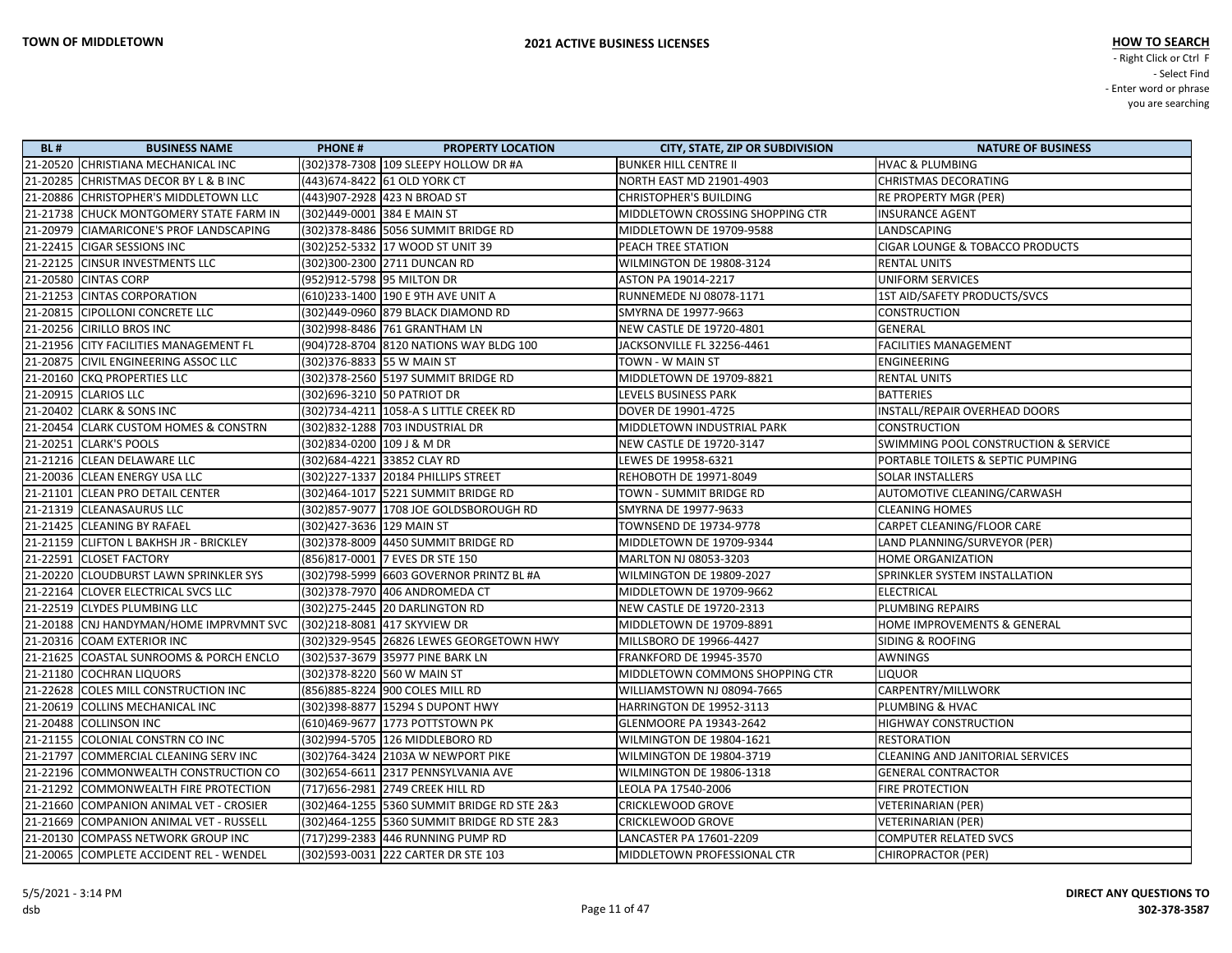| <b>BL#</b> | <b>BUSINESS NAME</b>                    | <b>PHONE#</b>                 | <b>PROPERTY LOCATION</b>                     | <b>CITY, STATE, ZIP OR SUBDIVISION</b> | <b>NATURE OF BUSINESS</b>                           |
|------------|-----------------------------------------|-------------------------------|----------------------------------------------|----------------------------------------|-----------------------------------------------------|
|            | 21-22579 COMPLETE SYSTEMS INC           |                               | (410) 677-6773 2021 SHIPLEY DR UNIT K        | SALISBURY MD 21801-7895                | ELEFCTRICAL & ALTERNATIVE ENERGY                    |
|            | 21-21510 CONAWAY ENTERPRISES LLC        |                               | (302) 250-1846 527 GARRICK RD                | HOCKESSIN DE 19707-1120                | <b>GENERAL CONSTRUCTION</b>                         |
|            | 21-22451 CONCEPT FLOORING WORKROOM SO   |                               | (215)332-0220  9211 KEYSTONE STREET          | PHILADELPHIA PA 19114-4019             | <b>FLOORING INSTALLATION &amp; KITCHEN CABINETS</b> |
|            | 21-20712 CONCORD PET FOODS & SUPPLIES   | (302)478-6933 340 E MAIN ST   |                                              | MIDDLETOWN CROSSING SHOPPING CTR       | PET FOODS & SUPPLIES                                |
|            | 21-20896 CONCRETE WALLS INC             |                               | (302)427-2664 113 DICKINSON LN               | WILMINGTON DE 19807-3139               | <b>CONCRETE CONSTRUCTION</b>                        |
|            | 21-20805 CONDUCTIVE ELECT CONTRG LLC    |                               | (302)659-5000 59 ELWOOD DR                   | SMYRNA DE 19977-4803                   | <b>ELECTRICAL</b>                                   |
|            | 21-20435 CONEHEADS                      |                               | (732)267-6489 141 LAFFERTY LN                | <b>DOVER DE 19901</b>                  | <b>ICE CREAM TRUCK</b>                              |
|            | 21-20115 CONLEY TRADING CO              | (302)545-0075   100 E MAIN ST |                                              | <b>TOWN - E MAIN STREET</b>            | <b>RENOVATIONS</b>                                  |
|            | 21-21116 CONNER BROS PLUMBING           |                               | (302)349-0402 11600 DOUBLE FORK RD           | <b>GREENWOOD DE 19950-4227</b>         | <b>PLUMBING</b>                                     |
|            | 21-20936 CONNOLLY FLOORING INC          | (302)996-9470 315 WATER ST    |                                              | WILMINGTON DE 19804-2410               | <b>FLOORING</b>                                     |
|            | 21-20410 CONNOR SWEEPING INC            |                               | (302)368-2210 2016 SUNSET LAKE RD            | NEWARK DE 19702-2630                   | <b>STREET SWEEPING</b>                              |
|            | 21-20352 CONTINENTAL BUILDERS INC       |                               | (302) 378-2786 140 CRYSTAL RUN DR            | MIDDLETOWN DE 19709-6012               | <b>FRAMING</b>                                      |
|            | 21-22413 CONTRACTORS FLOORING OF DE LLC |                               | (302) 698-4221 524 MIDDLETOWN WARWICK RD     | MIDDLETOWN MARKET PLACE                | <b>FLOORING</b>                                     |
|            | 21-20759 COOK FAMILY DENTISTRY - M COOK |                               | (302) 378-4416 12 PENNINGTON ST #300         | MIDDLETOWN MEDICAL CTR                 | <b>DENTIST (PER)</b>                                |
|            | 21-21943 COOK SERVICE                   |                               | (610)268-0502 300 INDUSTRIAL DRIVE           | AVONDALE PA 19311-9769                 | <b>ELECTRICAL</b>                                   |
|            | 21-21919 COOL BREEZE HEATING & A/C      |                               | (410)549-0323 11408 CRONRIDGE DR STE F       | OWINGS MILLS MD 21117-2237             | <b>HVAC</b>                                         |
|            | 21-20796 COOPER BROTHERS INC            |                               | (302) 323-0717 62 SOUTHGATE BL               | NEW CASTLE DE 19720                    | PLUMBING & HEATING                                  |
|            | 21-21168 COOPERSON ASSOCIATES LLC-ROLAN |                               | (302) 655-1105 1504 N FRENCH ST              | WILMINGTON DE 19801-3118               | ARCHITECT/ENGINEER                                  |
|            | 20-20849 CORINTO GENERAL CONST LLC      |                               | (302)423-7126 43 ROSE BOWL ROAD              | DOVER DE 19904-1109                    | <b>GENERAL CONTRACTOR</b>                           |
|            | 21-20172 CORNERSTONE HOMES LLC-FOGARTY  | (302)437-4731   152 E 2ND ST  |                                              | <b>NEW CASTLE DE 19720-4806</b>        | <b>RE PROPERTY MGR</b>                              |
|            | 21-20453 CORRADO CONSTRUCTION CO LLC    |                               | (302) 652-3339 210 MARSH LN                  | <b>NEW CASTLE DE 19720-1175</b>        | GENERAL                                             |
|            | 21-21963 CORRALES CONTRACTORS LLC       |                               | (302)399-4931 3297 W DENNEYS RD              | DOVER DE 19904-1504                    | GENERAL                                             |
|            | 21-22597 COST CUTTERS                   |                               | (757)469-7527 282 DOVE RUN CENTRE DR         | DOVE RUN SHOPPING CENTER               | <b>BEAUTICIAN - 3 OR MORE</b>                       |
|            | 21-22366 COUNTRY BUILDERS INC           | (302)735-5530 818 NAULT RD    |                                              | DOVER DE 19904-5809                    | POLE BUILDINGS                                      |
|            | 21-20264 COUNTY INSULATION COMPANY      |                               | (302)322-8946 461 NEW CHURCHMANS RD          | <b>NEW CASTLE DE 19720-3156</b>        | <b>INSULATION</b>                                   |
|            | 21-21538 COVER & ROSSITER PA - KENNEDY  |                               | (302) 656-6632 2711 CENTERVILLE RD SUITE 100 | WILMINGTON DE 19808-1660               | CPA (PER)                                           |
|            | 21-21308 CP RANKIN INC                  |                               | (215)997-9025 4359 COUNTY LINE RD            | CHALFONT PA 18914-1825                 | <b>ROOFING</b>                                      |
|            | 21-20655 CPR ELECTRIC & ALARM CO INC    |                               | (410)885-2760 55 LEICESTER WY                | CHESAPEAKE CITY MD 21915-1807          | ELECTRICAL/ALARMS/GENERAL                           |
|            | 21-20902 CRAB GRASS LAWN CARE           |                               | (302) 378-5335 203 BUCKINGHAM CT             | TOWNSEND DE 19734-9676                 | <b>GRASS CUTTING</b>                                |
|            | 21-20179 CRAIG BUILDERS LLC             | (302) 378-8908 702 S COX ST   |                                              | TOWN - S COX STREET                    | GENERAL                                             |
|            | 21-20184 CREATIVE FLOORS INC            | (302)455-9045 105 SANDY DR    |                                              | NEWARK DE 19713-1148                   | <b>FLOORING MATERIALS INSTALL</b>                   |
|            | 21-21332 CROMPRO LLC                    |                               | (610)278-7203 1815 GALLAGHER RD              | PLYMOUTH MEETING PA 19462-2840         | UST SYS TESTING/INSPECTIONS                         |
|            | 21-22012 CROOKED HAMMOCK BREWERY        |                               | (302) 601-7837 316 AUTO PARK DR              | <b>MOT PARK</b>                        | <b>RESTAURANT &amp; BREWERY</b>                     |
|            | 21-21520 CROSSFIT PETRAM MOT            | (302)464-6050 14 W MAIN ST    |                                              | TOWN - W MAIN ST                       | <b>FITNESS CENTER</b>                               |
|            | 21-20217 CROUSE BROS HVAC INC           | (410)398-1530 208 NORTH ST    |                                              | <b>ELKTON MD 21921-5513</b>            | <b>HVAC</b>                                         |
|            | 21-20294 CROW INSURANCE AGENCY INC      |                               | (302) 378-9592 106 S BROAD ST                | TOWN - S BROAD STREET                  | <b>INSURANCE AGENT (PER)</b>                        |
|            | 21-20841 CRYSTAL BLUE HOLDINGS LLC      |                               | (302) 383-5015 96 W MILL STATION DR          | NEWARK DE 19711-7476                   | <b>RENTAL UNITS</b>                                 |
|            | 21-22406 CRYSTAL'S COMFORT FOOD         | (215) 359-8323 426 E MAIN ST  |                                              | MIDDLETOWN CROSSING                    |                                                     |
|            | 21-22316 CTA ROOFING & WATERPROOFING IN |                               | (302)454-8551 91 BLUE HEN DR                 | NEWARK DE 19713-3405                   | CONSTRUCTION - ROOFING & WATERPROOFING              |
|            | 21-22689 CULLEN AND MILLER PAVING       |                               | (443) 553-4008 1008 GLEBE RD                 | EARLEVILLE MD 21919-1304               | <b>PAVING &amp; EXCAVATION</b>                      |
|            | 21-20028 CURBS ETC INC                  |                               | (302) 653-5041 3528 S DUPONT BL              | SMYRNA DE 19977-2857                   | <b>HIGHWAY CONSTRUCTION</b>                         |
|            | 21-22328 CURTIS CONSTRUCTION LLC        |                               | (302)293-0418 963 OLD HARMONY RD             | NEWARK DE 19713-4106                   | <b>ELECTRICAL</b>                                   |
|            | 21-20670 CUSTOM DRYWALL INC             |                               | (302) 369-3266 573 BELLEVUE RD #A            | NEWARK DE 19713-5801                   | DRYWALL HANGING/FINISHING                           |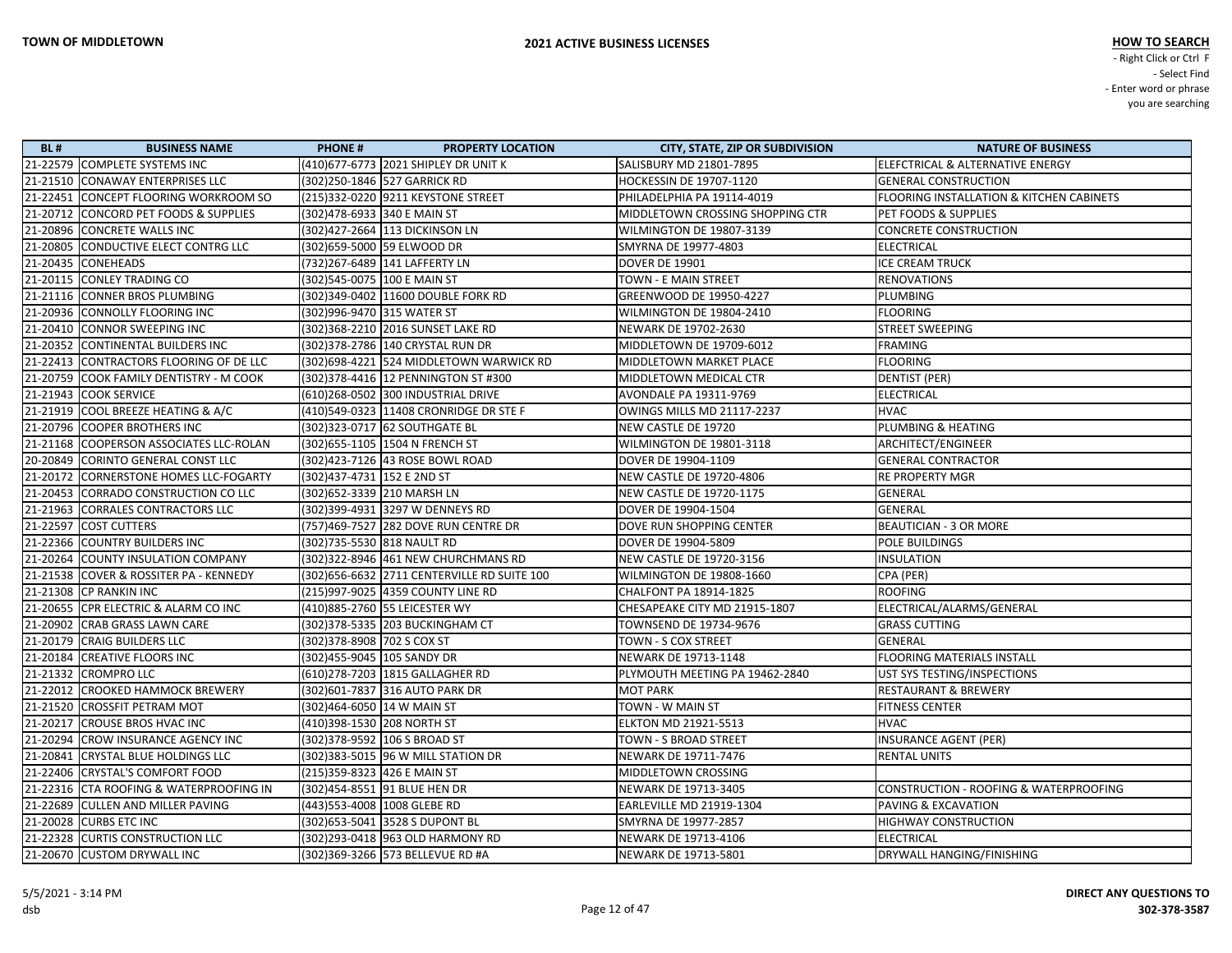| <b>BL#</b> | <b>BUSINESS NAME</b>                      | <b>PHONE#</b>               | <b>PROPERTY LOCATION</b>                    | <b>CITY, STATE, ZIP OR SUBDIVISION</b> | <b>NATURE OF BUSINESS</b>         |
|------------|-------------------------------------------|-----------------------------|---------------------------------------------|----------------------------------------|-----------------------------------|
|            | 21-21452 CUSTOM ELECTRIC INC              |                             | (302)838-6040 644 PORT PENN RD              | MIDDLETOWN DE 19709-9435               | <b>ELECTRICAL</b>                 |
|            | 21-22006 CUSTOM PORCELAIN INC             | (302) 378-4620 54 CART RD   |                                             | TOWNSEND DE 19734-9685                 | <b>BATHTUB REPAIR/REFINISHING</b> |
|            | 21-22220 CUT & TRIM                       |                             | (302)252-6791 745 IDLEWYLD DR               | <b>PARKSIDE</b>                        | LAWN CUTTING AND MAINTENANCE      |
|            | 21-21460 CUT 4 U ENTERPRISES INC          |                             | (302)740-2095 2068 PLEASANT VALLEY RD       | NEWARK DE 19702-2124                   | LANDSCAPING                       |
|            | 21-20978 CUZINOS FAMILY KITCHEN           |                             | (302)449-0911 464 W MAIN ST                 | MIDDLETOWN COMMONS SHPG CTR            | EATING ESTABLISHMENT              |
|            | 21-21309 CV LANDSCAPING LLC               |                             | (302)331-8003   127 PINDER HILL ROAD        | CHURCH HILL MD 21623-1230              | LANDSCAPER                        |
|            | 21-21623 CV SECURITY INC                  |                             | (301)249-0600 16000 TRADE ZONE AVE STE 401  | UPPER MARLBORO MD 20774-8743           | SECURITY, CAMERAS, ETC            |
|            | 21-22078 D & C BATH LLC                   |                             | (888) 323-2284 600 N BROAD ST STE 4         | MIDDLETOWN SHOPPING CENTER             | <b>BATHROOM REMODELING</b>        |
|            | 21-21021 D & C MECHANICAL LLC             |                             | (302)604-9025 13500 WOLF RD                 | GREENWOOD DE 19950-5522                | <b>HVAC</b>                       |
|            | 21-20125  D & L ELEC SVS & SOLUTIONS      | (302)235-2352 74 ALBE DRIVE |                                             | NEWARK 19702-1350                      | ELECTRICAL CONTRACTOR             |
|            | 21-21246 D & T HEATING AND COOLING INC    |                             | (302) 838-6905 2121 BEAR CORBITT RD         | BEAR DE 19701-1923                     | HVAC SERVICE/REPLACEMENT          |
|            | 21-20362 D & W MASON CONTRS INC           |                             | (302)737-1337 4 BRIARCREEK CT               | NEWARK DE 19711-1504                   | <b>BRICK (MASONRY)</b>            |
|            | 21-22325 D E HARRIS & CO INC              | (856) 935-8888 204 ROUTE 45 |                                             | SALEM NJ 08079-2046                    | PLUMBING                          |
|            | 21-21590 D SHINN INC                      |                             | (302)765-2222 1408 HAINES AVE               | WILMINGTON DE 19809-2717               | <b>ROOFING</b>                    |
|            | 21-22527 DALLIS ELECTRICAL SERVICES       |                             | (443)417-7423 2809 BEL AIR RD               | <b>FALLSTON MD 21047-2800</b>          | <b>ELECTRICAL</b>                 |
|            | 21-20771 DANCE UNLIMITED LLC              |                             | (302) 378-2700 430 E MAIN ST #12            | MIDDLETOWN XING SHPG CTR               | <b>DANCE STUDIO</b>               |
|            | 21-20710 DANIEL ANKER                     |                             | (302) 376-3066 111 PATRIOT DR STE D         | LEVELS BUSINESS PARK                   | REAL ESTATE PROPERTY MGR (PER)    |
|            | 21-20353 DANIELS & HUTCHISON FUNERAL HO   |                             | (302) 378-3410 212 N BROAD ST               | TOWN - N BROAD STREET                  | <b>UNDERTAKER</b>                 |
|            | 21-22177 DANMAR PAINTING LLC              |                             | (302)528-8417 218 E SENECA DR               | NEWARK DE 19702-1930                   | PAINTING (HOUSE PAINTER)          |
|            | 21-20398   DAS IMPROVEMENTS INC           |                             | (302)836-6275 824 BRANCH RD                 | NEWARK DE 19711                        | TRIM CARPENTER                    |
|            | 21-21865 DATWYLER PHARMA PACKAGING USA    |                             | (856) 663-2202 571 MERRIMAC AVE             | <b>WESTOWN BUSINESS PARK</b>           | PHARMACEUTICAL COMPONENTS         |
|            | 21-20290 DAVE SMITH'S EXTERMINATING INC   |                             | (302)875-5668 9301 SHARPTOWN RD             | LAUREL DE 19956-4312                   | PEST CONTROL                      |
|            | 21-20186 DAVID & CHERYL KIRK              | (302) 354-1243 8 GRANBY RD  |                                             | LANDENBERG PA 19350-1000               | <b>RENTAL UNITS</b>               |
|            | 21-20620 DAVID WATERS & SONS INC          |                             | (302)235-8653 1862 GRAVES RD                | HOCKESSIN DE 19707-9131                | <b>CONSTRUCTION</b>               |
|            | 21-21508 DAVIS BOWEN & FRIEDEL - CROUCH   | (302)424-1441 1 PARK AVE    |                                             | MILFORD DE 19963-1441                  | <b>CIVIL ENGINEER (PER)</b>       |
|            | 21-22052   DC CUSTOM HOMES                |                             | (302)275-7394 750 GUM BUSH RD               | TOWNSEND DE 19734-9128                 | <b>CONSTRUCTION</b>               |
|            | 21-21486   DD FORD CONTRACTING CO         |                             | (302)363-2945 354 CHESTNUT LN               | TOWNSEND DE 19734-9707                 | GENERAL                           |
|            | 21-21343 DE BACK PAIN & SPORTS-BENECK     |                             | (302) 376-8080 124 SLEEPY HOLLOW DR STE 204 | <b>BUNKER HILL CENTRE II</b>           | PHYSICIAN (PER)                   |
|            | 21-21295 DE BACK PAIN & SPORTS-GLASSMAN   |                             | (302) 376-8080 124 SLEEPY HOLLOW DR STE 204 | <b>BUNKER HILL CENTRE II</b>           | PHYSICIAN (PER)                   |
|            | 21-21296   DE BACK PAIN & SPORTS-STERNBER |                             | (302) 376-8080 124 SLEEPY HOLLOW DR STE 204 | <b>BUNKER HILL CENTRE II</b>           | PHYSICIAN (PER)                   |
|            | 21-21344   DE BACK PAIN & SPORTS-SWAMINAT |                             | (302)376-8080 124 SLEEPY HOLLOW DR STE 204  | <b>BUNKER HILL CENTRE II</b>           | PHYSICIAN (PER)                   |
|            | 21-22002 DE BACK PAIN & SPORTS-TUININGA   |                             | (302) 376-8080 124 SLEEPY HOLLOW DR STE 204 | <b>BUNKER HILL CENTRE II</b>           | CHIROPRACTOR (PER)                |
|            | 21-22043   DE COCO INC                    | (302) 364-3382 824 KOHL AVE |                                             | <b>HEDGELAWN PLAZA</b>                 | <b>NAIL SERVICES</b>              |
|            | 21-20452 DE INTEGRATIVE HEALTHCARE-ENNI   |                             | (302) 376-5830 421 E MAIN ST STE 6          | <b>ASHLEY PLAZA</b>                    | CHIROPRACTOR (PER)                |
|            | 21-21431   DE OPHTHALMOLOGY - ABEL        |                             | (302)479-3937 272 CARTER DR STE 100         | MIDDLETOWN PROFESSIONAL CENTER         | OPHTHALMOLOGIST (PER)             |
|            | 21-21856   DE OPHTHALMOLOGY - ARI ABEL    |                             | (302) 479-3937 272 CARTER DR STE 100        | MIDDLETOWN PROFESSIONAL CENTER         | OPHTHALMOLOGIST (PER)             |
|            | 21-21432   DE OPHTHALMOLOGY - BARRETT     |                             | (302) 479-3937 272 CARTER DR STE 100        | MIDDLETOWN PROFESSIONAL CENTER         | OPHTHALMOLOGIST (PER)             |
|            | 21-21429 DE OPHTHALMOLOGY - KAPLAN        |                             | (302) 479-3937 272 CARTER DR STE 100        | MIDDLETOWN PROFESSIONAL CENTER         | OPHTHAMOLOGIST (PER)              |
|            | 21-21857 DE OPHTHALMOLOGY - KOLOMEYER     |                             | (302)479-3937 272 CARTER DR STE 100         | MIDDLETOWN PROFESSIONAL CENTER         | OPHTHALMOLOGIST (PER)             |
|            | 21-21579   DE OPHTHALMOLOGY - NOWICKI     |                             | (302)479-3937 272 CARTER DR STE 100         | MIDDLETOWN PROFESSIONAL CENTER         | <b>OPTOMETRIST (PER)</b>          |
|            | 21-21430   DE OPHTHALMOLOGY - PELLEGRINI  |                             | (302) 479-3937 272 CARTER DR STE 100        | MIDDLETOWN PROFESSIONAL CENTER         | OPTOMETRIST (PER)                 |
|            | 21-21433   DE OPHTHALMOLOGY - PERRY       |                             | (302) 479-3937 272 CARTER DR STE 100        | MIDDLETOWN PROFESSIONAL CENTER         | OPHTHALMOLOGIST (PER)             |
|            | 21-21434   DE OPHTHALMOLOGY - STEWART     |                             | (302) 479-3937 272 CARTER DR STE 100        | MIDDLETOWN PROFESSIONAL CENTER         | OPTOMETRIST (PER)                 |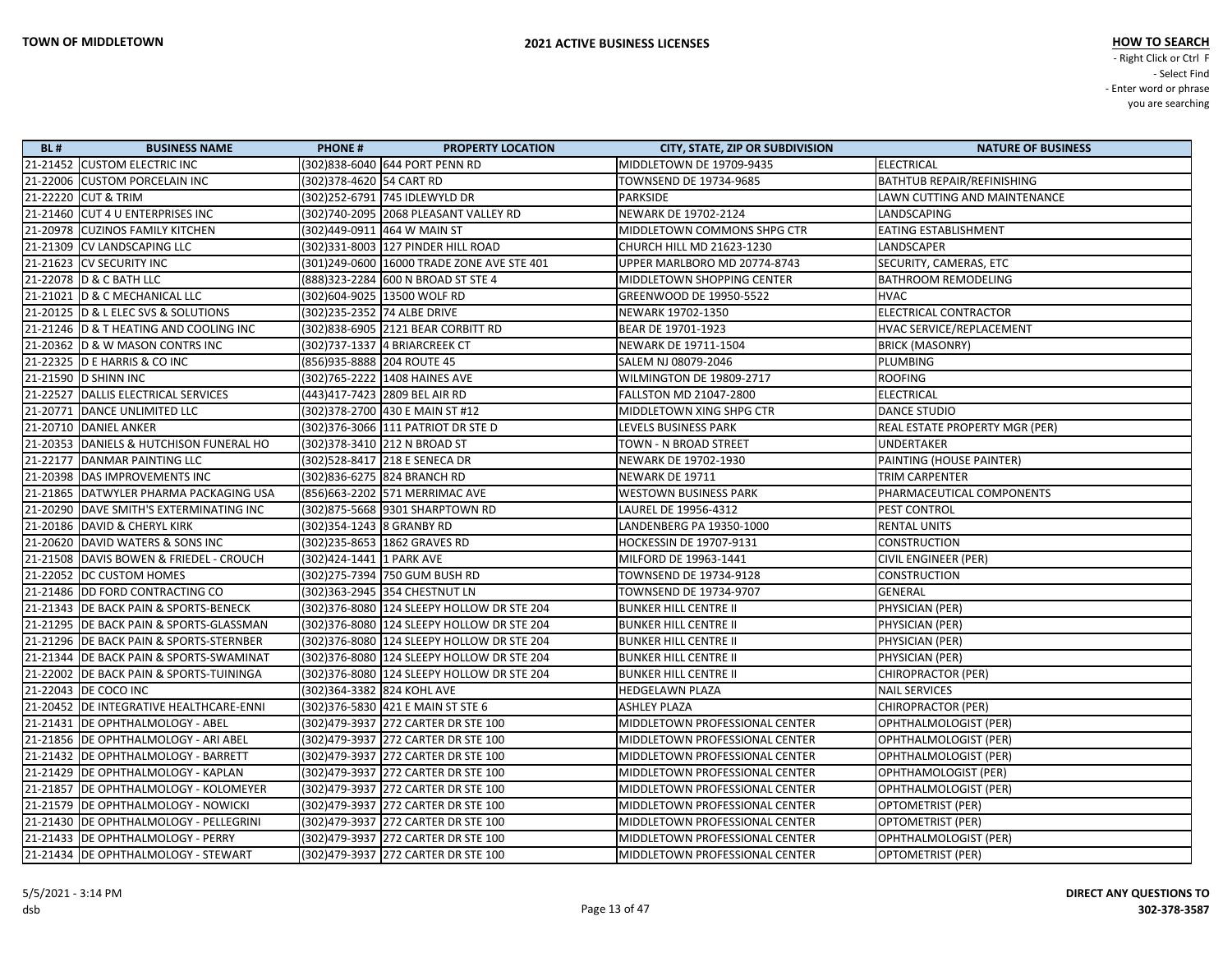| <b>BL#</b> | <b>BUSINESS NAME</b>                      | <b>PHONE#</b>                     | <b>PROPERTY LOCATION</b>                | <b>CITY, STATE, ZIP OR SUBDIVISION</b> | <b>NATURE OF BUSINESS</b>                   |
|------------|-------------------------------------------|-----------------------------------|-----------------------------------------|----------------------------------------|---------------------------------------------|
|            | 21-21439 DE OPHTHALMOLOGY - TURANO        |                                   | (302)479-3937 272 CARTER DR STE 100     | MIDDLETOWN PROFESSIONAL CENTER         | <b>OPTOMETRIST (PER)</b>                    |
|            | 21-21435 DE OPHTHALMOLOGY - WOHLHAGEN     |                                   | (302)479-3937 272 CARTER DR STE 100     | MIDDLETOWN PROFESSIONAL CENTER         | <b>OPTOMETRIST (PER)</b>                    |
|            | 21-22442   DE ORTHOPAEDIC SPECIALISTS-BIS |                                   | (302) 655-9494 252 CARTER DR STE 101    | MIDDLETOWN PROFESSIONAL CTR            | ORTHOPAEDIC PHYSICIAN (PER)                 |
|            | 21-20265   DE ORTHOPAEDIC SPECIALISTS-BLE |                                   | (302) 655-9494 252 CARTER DR STE 101    | MIDDLETOWN PROFESSIONAL CENTER         | ORTHOPAEDIC PHYSICIAN (PER)                 |
|            | 21-22049 DE ORTHOPAEDIC SPECIALISTS-COO   |                                   | (302) 655-9494 252 CARTER DR STE 101    | MIDDLETOWN PROFESSIONAL CENTER         | ORTHOPAEDIC PHYSICIAN (PER)                 |
|            | 21-20250 DE ORTHOPAEDIC SPECIALISTS-EIC   |                                   | (302) 655-9494 252 CARTER DR STE 101    | MIDDLETOWN PROFESSIONAL CENTER         | ORTHOPAEDIC PHYSICIAN (PER)                 |
|            | 21-22418   DE ORTHOPAEDIC SPECIALISTS-KIS |                                   | (302) 655-9494 252 CARTER DR STE 101    | MIDDLETOWN PROFESSIONAL CENTER         | ORTHOPAEDIC SURGEON                         |
|            | 21-21193 DE ORTHOPAEDIC SPECIALISTS-MES   |                                   | (302) 655-9494 252 CARTER DR STE 101    | MIDDLETOWN PROFESSIONAL CENTER         | ORTHOPAEDIC PHYSICIAN (PER)                 |
|            | 21-22673 DE ORTHOPAEDIC SPECIALISTS-MEY   |                                   | (302) 655-9494 252 CARTER DR STE 101    | MIDDLETOWN PROFESSIONAL CENTER         | ORTHOPAEDIC PHYSICIAN (PER)                 |
|            | 21-21694   DE ORTHOPAEDIC SPECIALISTS-PAL |                                   | (302) 655-9494 252 CARTER DRIVE STE 101 | MIDDLETOWN PROFESSIONAL CENTER         | ORTHOPAEDIC PHYSICIAN (PER)                 |
|            | 21-21194   DE ORTHOPAEDIC SPECIALISTS-PER |                                   | (302) 655-9494 252 CARTER DR STE 101    | MIDDLETOWN PROFESSIONAL CENTER         | PODIATRIST (PER)                            |
|            | 21-21559 DE ORTHOPAEDIC SPECIALISTS-RUB   |                                   | (302) 655-9494 252 CARTER DR STE 101    | MIDDLETOWN PROFESSIONAL CENTER         | ORTHOPAEDIC PHYSICIAN (PER)                 |
|            | 21-22050   DE ORTHOPAEDIC SPECIALISTS-XIN |                                   | (302) 655-9494 252 CARTER DR STE 101    | MIDDLETOWN PROFESSIONAL CENTER         | ORTHOPAEDIC PHYSICIAN (PER)                 |
|            | 21-20323 DE PATIO & LANDSCAPING INC       | (302)218-3738 176 OLIVINE CIR     |                                         | <b>TOWNSEND DE 19734-2005</b>          | PATIO INSTALL & LANDSCAPING                 |
|            | 21-21662 DE PODIATRIC MEDICINE - HANLON   | (302) 674-9255 216 W MAIN ST      |                                         | TOWN - W MAIN STREET                   | PODIATRIC MEDICINE                          |
|            | 21-20425 DE PREMIER PROPERTY MGMT-QUINN   | (302) 355-1880 56 W MAIN ST #101  |                                         | NEWARK DE 19702-1539                   | RE SALESPERSON/PROP MGR (PER)               |
|            | 21-20313 DE SMILE CTR - SAQIB USMANI      | (302) 285-7645 201 CARTER DR #A   |                                         | MIDDLETOWN PROFESSIONAL CTR            | <b>DENTIST (PER)</b>                        |
|            | 21-20363 DE SMILE CTR - SOHAIB USMANI     | (302) 285-7645 201 CARTER DR #A   |                                         | MIDDLETOWN PROFESSIONAL CTR            | <b>DENTIST (PER)</b>                        |
|            | 21-20364 DE SMILE CTR - SOPHIA USMANI     | (302) 285-7645 201 CARTER DR #A   |                                         | MIDDLETOWN PROFESSIONAL CTR            | <b>DENTIST (PER)</b>                        |
|            | 21-21479   DEBRA DELAWARE LLC             |                                   | (302)482-1242 124 SLEEPY HOLLOW DR      | <b>BUNKER HILL CENTRE II</b>           | <b>COMMERCIAL REAL ESTATE</b>               |
|            | 21-21478 DEBRA DELAWARE LP                |                                   | (302)482-1242 124 SLEEPY HOLLOW DR      | <b>BUNKER HILL CENTRE II</b>           | COMMERCIAL REAL ESTATE                      |
|            | 21-22067   DECK CRAFT PLUS LLC            | (610)273-3317 1063 COMPASS RD     |                                         | <b>HONEY BROOK PA 19344-1229</b>       | <b>DECKS AND FENCING</b>                    |
|            | 21-21684 DECK MASTERS LLC                 | (302)234-2177  123 S CLIFTON AVE  |                                         | WILMINGTON DE 19805-2306               | <b>DECKS</b>                                |
|            | 21-22490 DE-CK PROP 111-113 LLC           | (302) 593-5911 8 E HOFFECKER ST   |                                         | MIDDLETOWN DE 19709-1481               | <b>RENTAL UNITS</b>                         |
|            | 21-22531   DECKS R' US LLC                | (717)407-5623 10 N VINTAGE RD     |                                         | PARADISE PA 17562-9623                 | RESIDENTIAL CONSTRUCTION                    |
|            | 21-20166   DECLUTTER ENTERPRISE LLC       |                                   | (302)339-3830 39 W MINGLEWOOD DR        | <b>CRICKLEWOOD GREENE</b>              | PROFESSIONAL ORGANIZER                      |
|            | 21-20868 DEDICATED TO WOMEN - COOPER      | (302)389-4009 209 E MAIN ST       |                                         | TOWN - E MAIN ST                       | PHYSICIAN (PER)                             |
|            | 21-20869 DEDICATED TO WOMEN - SCACHERI    | (302)389-4009 209 E MAIN ST       |                                         | TOWN - E MAIN ST                       | PHYSICIAN (PER)                             |
|            | 21-22655 DEL CONSTRN & HOME IMPROVMNTS    | (302)669-7226 310 EAST AVE        |                                         | NEW CASTLE DE 19720-5902               | <b>CONSTRUCTION &amp; HOME IMPROVEMENTS</b> |
|            | 21-22259 DELAWARE 1ST TRANSPORTATION      | (302)744-0974 654 NESTING LANE    |                                         | MIDDLETOWN DE 19709-6124               | <b>TRANSPORTATION SERVICES</b>              |
|            | 21-21273 DELAWARE CONSTRUCTION SVCS LLC   | (302)737-3220 58 ALBE DR          |                                         | NEWARK DE 19702-1375                   | GENERAL                                     |
|            | 21-20479 DELAWARE ELEVATOR INC            | (410)749-3489 2210 ALLEN DR       |                                         | SALISBURY MD 21801-8059                | ELEVATOR CONSTRN/MODERNIZATN/REPAIR         |
|            | 21-20460 DELAWARE HEATING & A/C SVS INC   | (302)738-4669 11 MCMILLAN WAY     |                                         | NEWARK DE 19702-3456                   | <b>HVAC</b>                                 |
|            | 21-22582 DELAWARE HOME REPAIRS LLC        | (302)482-7357 1326 MARYLAND AVE   |                                         | WILMINGTON DE 19805-4734               | <b>HOME REPAIRS</b>                         |
|            | 21-21232   DELAWARE HOMES INC - HEILMAN   | (302) 378-9510 401 MAIN ST        |                                         | <b>TOWNSEND DE 19734-9022</b>          | RE BROKER/SALES/PROP MGMNT                  |
|            | 21-20289   DELAWARE IMAGING NETWORK       | (302)449-5400 120 SANDHILL DR #2  |                                         | BUNKER HILL CENTRE I                   | <b>IMAGING PHYSICIAN (PER)</b>              |
|            | 21-20407 DELAWARE INDUSTRIES INC          | (302) 378-8974 9 WOOD ST          |                                         | TOWN - WOOD ST                         | <b>RENTAL UNITS</b>                         |
|            | 21-21094 DELAWARE LANDSCAPING SVCS INC    | (302) 697-6000 800 NEW BURTON RD  |                                         | DOVER DE 19901-7708                    | LANDSCAPING & SNOW REMOVAL                  |
|            | 21-21988   DELAWARE LAWN & LANDSCAPE LLC  | (302) 635-7535 467 OLD AIRPORT RD |                                         | NEW CASTLE DE 19720-1001               | <b>LANDSCAPING</b>                          |
|            | 21-21244 DELAWARE LAWN SERVICE LLC        | (302)218-5477  104 MARTINDALE DR  |                                         | NEWARK DE 19713-2537                   | LANDSCAPING/LAWN MAINT                      |
|            | 21-20662 DELAWARE MILLWORK LTD            | (302)376-8324 110 W GREEN ST      |                                         | TOWN - W GREEN ST                      | MILLWORK                                    |
|            | 21-21100 DELAWARE OPEN MRI                | (302)449-2300 374 E MAIN ST       |                                         | MIDDLETOWN XING SHPG CTR               | DIAGNOSTIC IMAGING - MEDICAL                |
|            | 21-20774   DELAWARE ORTHODONTICS - HUSAIN |                                   | (302)449-1350 122 SANDHILL DR STE 201   | <b>BUNKER HILL CENTRE I</b>            | ORTHODONTIST (PER)                          |
|            |                                           |                                   |                                         |                                        |                                             |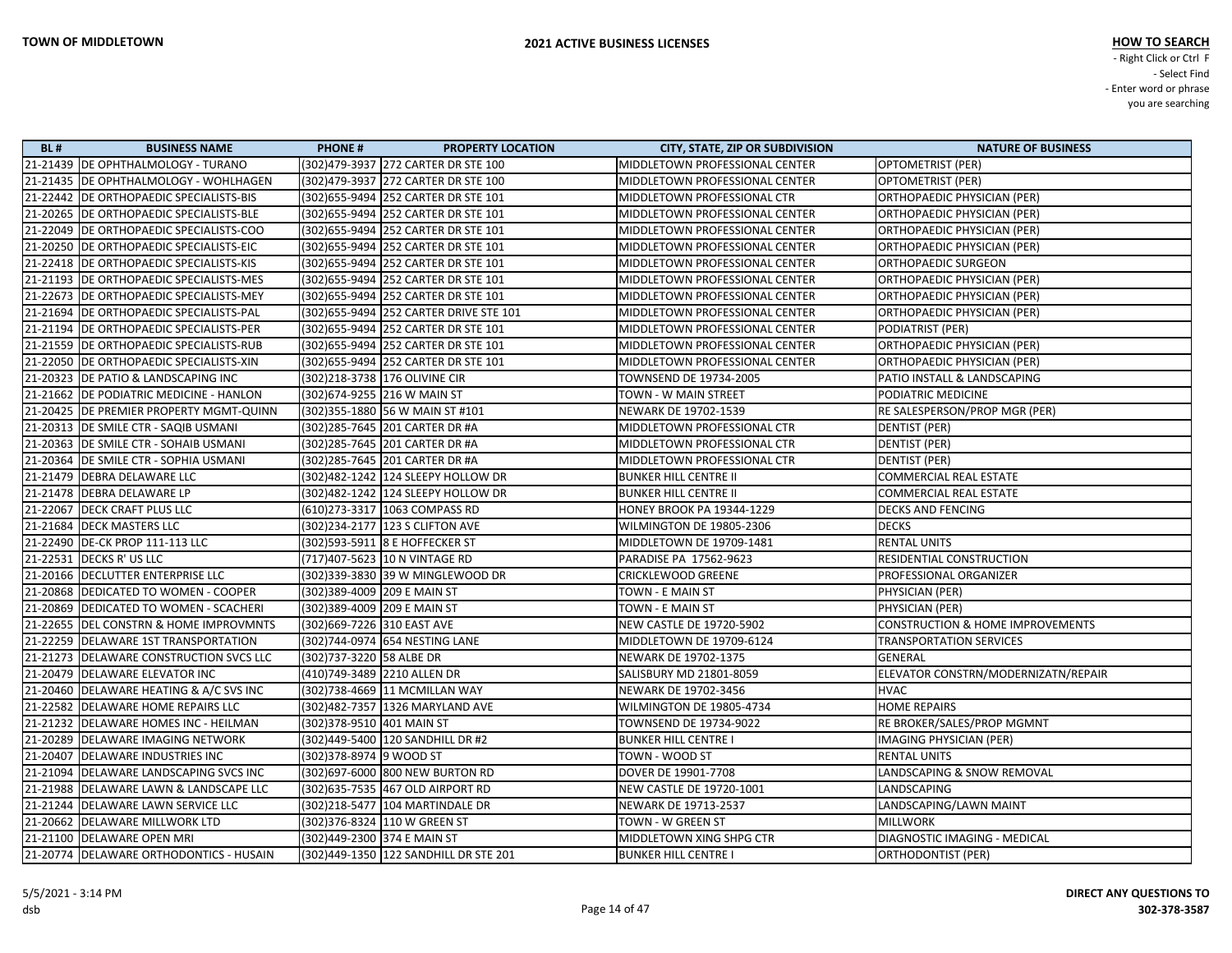| <b>BL#</b> | <b>BUSINESS NAME</b>                      | <b>PHONE#</b>                 | <b>PROPERTY LOCATION</b>                   | <b>CITY, STATE, ZIP OR SUBDIVISION</b> | <b>NATURE OF BUSINESS</b>               |
|------------|-------------------------------------------|-------------------------------|--------------------------------------------|----------------------------------------|-----------------------------------------|
|            | 21-20607 DELAWARE PLMBG PROFESSIONALS     | (302)832-1111 300 E AYRE ST   |                                            | WILMINGTON DE 19804-2546               | <b>PLUMBING</b>                         |
|            | 21-22558 DELAWARE POWER WASH PLUS LLC     | (302)415-1066 36 ORCHID DR    |                                            | <b>BEAR DE 19701</b>                   | POWER WASHING                           |
|            | 21-20389   DELAWARE PROPERTY MGMT-PATTERS |                               | (302)366-0208 1101 MILLSTONE DR            | NEWARK DE 19711-1811                   | RE BROKER/PROPERTY MGR (PER)            |
|            | 21-22254 DELAWARE REALTY MANAGEMENT       |                               | (302)995-2535 2700 KIRKWOOD HWY            | NEWARK DE 19711-6814                   | PROPERTY MANAGEMENT                     |
|            | 21-20800 DELAWARE RUG COMPANY             |                               | (302)998-8881 5 FOREST AVENUE              | WILMINGTON DE 19805-5016               | <b>SALES &amp; SERVICE FLOORING</b>     |
|            | 21-20008 DELAWARE SIDING CO INC           |                               | (302)778-4771 723 RUE MADORA DR STE 8      | BEAR DE 19701-2597                     | <b>SIDING</b>                           |
|            | 21-20567 DELAWARE SIGNS INC               |                               | (302)598-1547   18802 SWAINS PRIVATE RD    | LINCOLN DE 19960-3100                  | STREET SIGNS, SALES, INSTALLATION       |
|            | 21-21904 DELAWARE SPRAY FOAM              |                               | (302)234-4050 559 DAWSON TRACT             | YORKLYN DE 19736                       | <b>INSULATION</b>                       |
|            | 21-22502 DELAWARE TRUCK FLIPPERS          |                               | (302) 378-3400 5251 SUMMIT BRIDGE RD       | MIDDLETOWN DE 19709-8823               | <b>USED CAR DEALERSHIP</b>              |
|            | 21-22590 DELBERT ADAMS CONSTRN GROUP      | (410)583-7575 6305 FALLS RD   |                                            | BALTIMORE MD 21209-2019                | <b>GENERAL</b>                          |
|            | 21-20162 DELCOLLO ELECTRIC INC            |                               | (302)994-3400 226 BROOKSIDE DR             | WILMINGTON DE 19804-1319               | <b>ELECTRICAL</b>                       |
|            | 21-21402 DELCOR HOME INTERIORS LLC        | (302)449-0015 6 E LAKE ST     |                                            | TOWN - E LAKE ST                       | <b>FURNITURE</b>                        |
|            | 21-22432 DELL PUMPING COMPANY             |                               | (302) 655-2436 25 COMMERCE ST              | WILMINGTON DE 19801-5425               | <b>CONCRETE PUMPING</b>                 |
|            | 21-20163 DELMARVA FOUNDATION COATINGS     |                               | (302)832-2139 3415 WRANGLE HILL RD STE 2   | BEAR DE 19701-4812                     | WATERPROOFING/FRENCH DRAINS             |
|            | 21-20468   DELMARVA INSULATION CO         |                               | (302)854-0344 22976 SUSSEX AVE             | GEORGETOWN DE 19947-6310               | <b>INSULATION</b>                       |
|            | 21-22242 DELMARVA LANDSCAPE SOLUTIONS     |                               | (443) 258-3471 16887 HERITAGE HILLS LN     | HENDERSON MD 21640-1650                | LANDSCAPING/HARDSCAPING, IRRIGATION     |
|            | 21-20813 DELMARVA MAILBOXES & MORE INC    |                               | (571)379-8454 8758 VIRGINIA MEADOWS DR     | MANASSAS VA 20109-7820                 | <b>MAILBOX INSTALLATION</b>             |
|            | 21-22365   DELMARVA POLE BLDG SUPPLY INC  |                               | (302) 698-3636 317 N LAYTON AVE            | WYOMING DE 19934-1235                  | <b>CONSTRUCTION</b>                     |
|            | 21-20590 DELMARVA ROOFING/COATING INC     |                               | (302) 349-5174   12982 MENNONITE SCHOOL RD | GREENWOOD DE 19950-5310                | ROOF/DECK MEMBRANE SYSTEMS              |
|            | 21-21892 DEL-ONE FEDERAL CREDIT UNION     |                               | (302)739-4496 751 MIDDLETOWN WARWICK       | <b>WESTOWN TOWN CENTER</b>             | <b>CREDIT UNION</b>                     |
|            | 21-22046 DELPA BUILDERS LLC               | (302)731-7304  10 KING AVE    |                                            | NEW CASTLE DE 19720-1512               | <b>RESIDENTIAL CONTRACTOR</b>           |
|            | 21-20700 DELSTAR TECHNOLOGIES INC         |                               | (302) 378-8888 601 INDUSTRIAL DR           | MIDDLETOWN INDUSTRIAL PK               | <b>MANUFACTURER</b>                     |
|            | 21-20731 DEMATIC CORP                     |                               | (616)913-5988 507 PLYMOUTH AVE NE          | <b>GRAND RAPIDS MI 49505-6029</b>      | EQUIPMENT INSTALL/SALES                 |
|            | 21-21561   DEMPSEY'S SPECIALIZED SERVICES |                               | (302)737-1007 304B MARKUS CT               | NEWARK DE 19713-1151                   | <b>METAL FABRICATOR &amp; INSTALLER</b> |
|            | 21-20863 DENISON LANDSCAPING INC          |                               | (301)567-0210 8911 OXON HILL RD            | FT WASHINGTON MD 20744-4704            | LANDSCAPING                             |
|            | 21-22645 DENNIS J DIEM PLUMBING SVS       |                               | (443)865-0389 11843A GLEN ARM RD           | GLEN ARM MD 21057-9452                 | <b>PLUMBING</b>                         |
|            | 21-21693 DENTECH INDUSTRIAL               |                               | (717)335-4820 1975 N READING RD            | DENVER PA 17517-9110                   | INDUSTRIAL EQUIPMENT INSTALLER          |
|            | 21-20737   DEPOSITIONS DELAWARE LLC       |                               | (302)464-0880 321 ELLENWOOD DR             | PARKSIDE                               | <b>COURT REPORTING</b>                  |
|            | 21-22493 DESTINATION ANIME                | (302) 344-0741 2C W MAIN ST   |                                            | DDD 21-22 - COCHRAN SQUARE             | JAPANESE COLLECTABLES                   |
|            | 21-22606 DETWILER ROOFING LLC             | (717) 200-4000 1578 MAIN ST   |                                            | <b>EAST EARL PA 17519-9442</b>         | <b>COMMERCIAL ROOFING</b>               |
|            | 21-20516 DEXSTA FEDERAL CREDIT UNION      |                               | (302)571-0522 110 SANDHILL DR              | <b>BUNKER HILL CENTRE I</b>            | FEDERAL CREDIT UNION                    |
|            | 21-22123 DGG CONSTRUCTION LLC             |                               | (302)401-3394 307 WESTWIND RD              | BEAR DE 19701-1283                     | CONSTRUCTION - ROOFING/SIDING           |
|            | 21-21290 DIAMOND CAR WASH                 |                               | (302)449-5896 104 SANDHILL DR              | <b>BUNKER HILL CENTRE I</b>            | <b>CARWASH</b>                          |
|            | 21-21466 DIAMOND HILL INC                 |                               | (302)999-0302 34 INDUSTRIAL BLVD STE 104   | NEW CASTLE DE 19720-2091               | <b>EXCAVATION &amp; CONCRETE</b>        |
|            | 21-21635   DIAMOND MECHANICAL INC         |                               | (302)697-7694 3588 PEACHTREE RUN RD        | DOVER DE 19901-7647                    | MECHANICAL/PLUMBING                     |
|            | 21-20686   DIAMOND STATE CHIMNEY SWEEP    | (302) 378-3130 763 BAYVIEW RD |                                            | MIDDLETOWN DE 19709-2141               | <b>CHIMNEY SWEEP</b>                    |
|            | 21-20226 DIAMOND STATE MASONRY CO         |                               | (302) 656-9612 540 TERMINAL AV             | NEW CASTLE DE 19720-1427               | <b>MASONRY</b>                          |
|            | 21-21521 DIAMOND STATE POLE BUILDING      |                               | (302) 387-1710 7288 S DUPONT HWY           | FELTON DE 19943-5704                   | <b>CUSTOM POLE BUILDINGS</b>            |
|            | 21-20032 DIAMOND STATE SURGICAL - GEFFE   |                               | (302)449-9660 102 SLEEPY HOLLOW DR STE 101 | <b>BUNKER HILL CENTRE II</b>           | PHYSICIAN/SURGEON (PER)                 |
|            | 21-22401   DIAMOND STATE TOWER LLC        | (302)547-9605 303 CLINTON ST  |                                            | DELAWARE CITY DE 19706                 | <b>CONTRACTOR</b>                       |
|            | 21-20182 DIAMOND STATE WATERPROOFING      | (302) 325-0866 13 KING CT #5  |                                            | NEW CASTLE DE 19720-1523               | FOUNDATION WATERPROOFING                |
|            | 21-20174 DIBIASO'S CLEANING/RESTORATION   |                               | (302) 376-7111 690 BLACKBIRD STATION RD    | TOWNSEND DE 19734-9304                 | <b>CLEANING &amp; RESTORATION</b>       |
|            | 21-21982 DICKEY'S BBQ PIT                 | (302)696-2496 810 KOHL AVE    |                                            | HEDGELAWN PLAZA                        | RESTAURANT                              |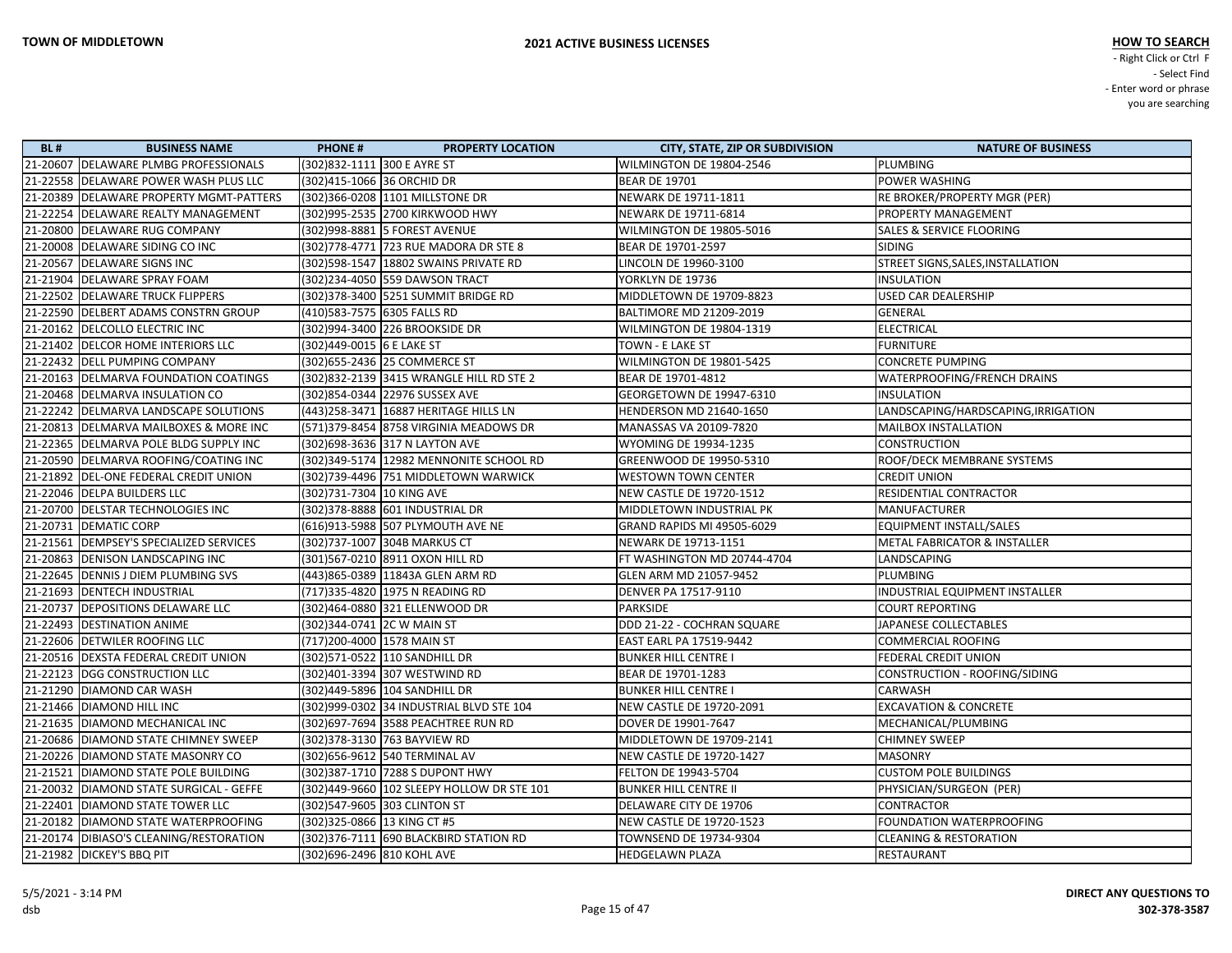| <b>BL#</b>     | <b>BUSINESS NAME</b>                      | <b>PHONE#</b>              | <b>PROPERTY LOCATION</b>                    | <b>CITY, STATE, ZIP OR SUBDIVISION</b> | <b>NATURE OF BUSINESS</b>                       |
|----------------|-------------------------------------------|----------------------------|---------------------------------------------|----------------------------------------|-------------------------------------------------|
|                | 21-20530 DIEBOLD NIXDORF INC              |                            | (330)899-1911  4601 PRESIDENTS DR STE 120   | HANOVER MD 21076-1937                  | <b>ALARMS &amp; ATM'S</b>                       |
|                | 21-20432 DIETZ & WATSON INC               |                            | (215)831-9000 5701 TACONY ST                | PHILADELPHIA PA 19135-4311             | <b>DELI MEAT &amp; CHEESE</b>                   |
|                | 21-21156 DIPPOLD MARBLE/GRANITE INC       |                            | (302)376-0199 110 W MAIN ST                 | TOWN - W MAIN STREET                   | NATURAL STONE COUNTERTOPS/SURFACES              |
|                | 21-22320 DISABATINO CONSTRUCTION CO       |                            | (302) 652-3838 1 S CLEVELAND AVE            | WILMINGTON DE 19805-1426               | <b>CONSTRUCTION</b>                             |
|                | 21-20667 DISABATINO FINANCIAL SVS LLC     |                            | (302)449-5556 478 MIDDLETOWN WARWICK RD     | MIDDLETOWN MARKET PLACE                | <b>INSURANCE AGENT (PER)</b>                    |
|                | 21-20656 DIX HOLLOW CONTRACTING INC       |                            | (410)398-9004  110 W PULASKI HWY            | ELKTON MD 21921-5928                   | <b>GENERAL</b>                                  |
| 21-22535 DMW&H |                                           |                            | (201)214-9380 253 PASSAIC AVE               | FAIRFIELD NJ 07004-2534                | <b>AUTOMATED MAT'L HANDLING SYSTEMS</b>         |
|                | 21-21870 DONALD A DEAL ARCHITECT          |                            | (302)588-8900  1123 S OLMSTED PKWY          | MIDDLETOWN DE 19709-9802               | LICENSED ARCHITECT                              |
|                | 21-22044 DONALD F DEAVEN INC              |                            | (302)420-5872  1615 EAST AYRE ST            | WILMINGTON DE 19804-2514               | <b>STEEL FABRICATORS &amp; ERECTORS</b>         |
|                | 21-20098 DONALD FOLEY                     |                            | (302)379-1934 405 N BROAD ST                | TOWN - N BROAD STREET                  | <b>RENTAL UNITS</b>                             |
|                | 21-21978 DONNAMARIE T WEAVER              | (302)547-7336 PO BOX 1415  |                                             | HOCKESSIN DE 19707-5415                | <b>RENTAL UNITS</b>                             |
|                | 21-20738 DONS MASONRY LLC                 | (302)456-5819 55 LEADER DR |                                             | NEWARK DE 19713-1765                   | <b>CONCRETE MASONRY/DECKS</b>                   |
|                | 21-21245 DOROTHEA E SCHREPPLER            |                            |                                             | TOWN - PENNINGTON ST                   | <b>RENTAL UNITS</b>                             |
|                | 21-20464 DOUBLE E GUTTERS LLC             |                            | (856)299-8382 969 COURSES LANDING RD        | CARNEYS POINT NJ 08069-5003            | <b>GUTTER INSTALLATION</b>                      |
|                | 21-20368 DOVER POOLS                      |                            | (302)346-7665   1060 N STATE ST             | DOVER DE 19901-3905                    | POOLS/SPAS INSTALL/SALES                        |
|                | 21-20831   DQ GRILL & CHILL #41013        |                            | (302)260-7296  802 KOHL AVE                 | <b>HEDGELAWN PLAZA</b>                 | EATING ESTABLISHMENT                            |
|                | 21-20346 DRYWALL ASSOCIATES LTD INC       |                            | (302)737-3220 58 ALBE DR STE A              | NEWARK DE 19702-1322                   | <b>DRYWALL</b>                                  |
|                | 21-20136 DRYWALL INC                      |                            | (302)838-6500 13 KING CT STE 3              | <b>NEW CASTLE DE 19720-1523</b>        | <b>GENERAL</b>                                  |
|                | 21-21851 DRYWALL MASTER LLC               |                            | (302) 607-5396 102 W MERCHANT ST            | PORT PENN DE 19731                     | <b>DRYWALL</b>                                  |
|                | 21-21287 DRYWALL REPAIR LLC               |                            | (302)250-9415  100 LIVINGSTON AVE           | WILMINGTON DE 19804-2818               | <b>DRYWALL</b>                                  |
|                | 21-21799 DSM CONSTRUCTION SERVICES LLC    |                            | (302) 283-1800 3304 OLD CAPITOL TRL STE 100 | WILMINGTON DE 19808-6210               | <b>GENERAL CONSTRUCTION</b>                     |
|                | 21-22504 DSR DREW SPARKS REALTY           |                            | (302)743-1210 408 COMMODORE DR              | <b>COMMODORE ESTATES I</b>             | <b>GENERAL CONSTRUCTION &amp; PROPERTY MGMT</b> |
|                | 21-20768 DUFFIELD ASSOCIATES INC          |                            |                                             | WILMINGTON DE 19808-1232               | CIVIL ENGINEER (PER)                            |
|                | 21-21850 DUNKIN' #357211                  |                            | (302) 378-9443 755 MIDDLETOWN WARWICK ROAD  | <b>WESTOWN TOWN CENTER</b>             | <b>BAKERY</b>                                   |
|                | 21-21039   DUNKIN' DONUTS #303334         |                            |                                             | SUMMIT PLAZA SHPG CTR                  | <b>BAKERY</b>                                   |
|                | 21-21040   DUNKIN' DONUTS #340434         |                            | (302) 378-7107 362 E MAIN ST                | MIDDLETOWN XING SHPG CTR               | <b>BAKERY</b>                                   |
|                | 21-21670 DUREX COVERINGS INC              |                            | (717)626-8566 53 INDUSTRIAL RD              | BROWNSTOWN PA 17508                    | <b>SPECIALTY FLOORING</b>                       |
|                | 21-21757   DUTCH COUNTRY FARMERS MKT DE L |                            | (302)285-0851 701 N BROAD ST                | <b>FARMERS MARKET</b>                  | <b>FARMERS MARKET</b>                           |
|                | 21-20779 DUTCH COUNTRY SALADS LLC         |                            | (302)285-0869 701 N BROAD ST                | <b>FARMERS MARKET</b>                  | <b>SALADS &amp; SOUPS</b>                       |
|                | 21-20529 DUTCH HOMESTEAD FURNITURE LLC    |                            | (717) 768-0685 701 N BROAD ST               | <b>FARMERS MARKET</b>                  | HARDWOOD FURNITURE & ACCESSORIES                |
|                | 21-22131 DUTCH HOMESTEAD FURNITURE-CNTR   |                            | (302)285-0862 701 N BROAD ST                | <b>FARMERS MARKET</b>                  | <b>GENERAL</b>                                  |
|                | 21-21496 DUTCH NECK LAWN & LANDSCAPING    |                            | (302) 562-3651 1210 DUTCH NECK RD           | MIDDLETOWN DE 19709-9496               | LANDSCAPING                                     |
|                | 21-21406   DW HEATING & COOLING SERVICES  |                            | (302)373-7786 306 ANDROSSAN PL              | TOWNSEND DE 19734-2861                 | <b>HVAC</b>                                     |
|                | 21-21223 DXI CONSTRUCTION INC             |                            | (410)879-8055 260 HOPEWELL RD               | CHURCHVILLE MD 21028-1914              | <b>SITE CONTRACTOR</b>                          |
|                | 21-21358 E & J WINDOW TINT & GRAPHICS     |                            | (302)312-5984  11 WOOD ST UNIT C            | TOWN - WOOD STREET                     | <b>WINDOW TINTING/GRAPHICS</b>                  |
|                | 21-21580 E C ERNST INC                    |                            | (301) 350-7770 132 LOG CANOE CIR            | STEVENSVILLE MD 21666-2128             | <b>ELECTRICAL</b>                               |
|                | 21-20190 EAGLE GRAPHICS                   |                            | (302)584-4834 701 N BROAD ST                | <b>MIDDLETOWN FARMERS MARKET</b>       | PRINTING - T-SHIRTS, APPAREL & SIGNS            |
|                | 21-20375 EAK CONSTRUCTION INC             |                            | (302) 893-8497 2806 CHRISTIANA MEADOWS      | BEAR DE 19701-2854                     | BLDG/RENOVATIONS/TENANT FIT OUTS                |
|                | 21-22566 EAM-J DRYWALL INC                |                            | (610)496-6629 380 CLAY CREEK RD             | AVONDALE PA 19311-0479                 | DRYWALL INSTALL & FINISHING METAL               |
|                | 21-22121 EAST COAST CONSTRUCTION INC      |                            | (301)884-4660 29250 THREE NOTCH RD          | MECHANICSVILLE MD 20659-3240           | <b>GENERAL</b>                                  |
|                | 21-20199 EAST COAST ELECTRIC CO INC       |                            | (302)998-1577 50 ANCHOR INN RD              | TOWNSEND DE 19734-9733                 | ELECTRIC/PLUMBING/HVAC                          |
|                | 21-20393 EAST COAST PLMBG/HVAC INC        |                            | (302)266-0530 26 BROOKHILL DR               | NEWARK DE 19702-1301                   | <b>HVAC &amp; PLUMBING</b>                      |
|                | 21-20693 EAST COAST PROPERTY MGMT INC     |                            | (302) 378-0878 400 N CATHERINE ST #31       | <b>TOWN - N CATHERINE STREET</b>       | REAL ESTATE PROPERTY MGR (PER)                  |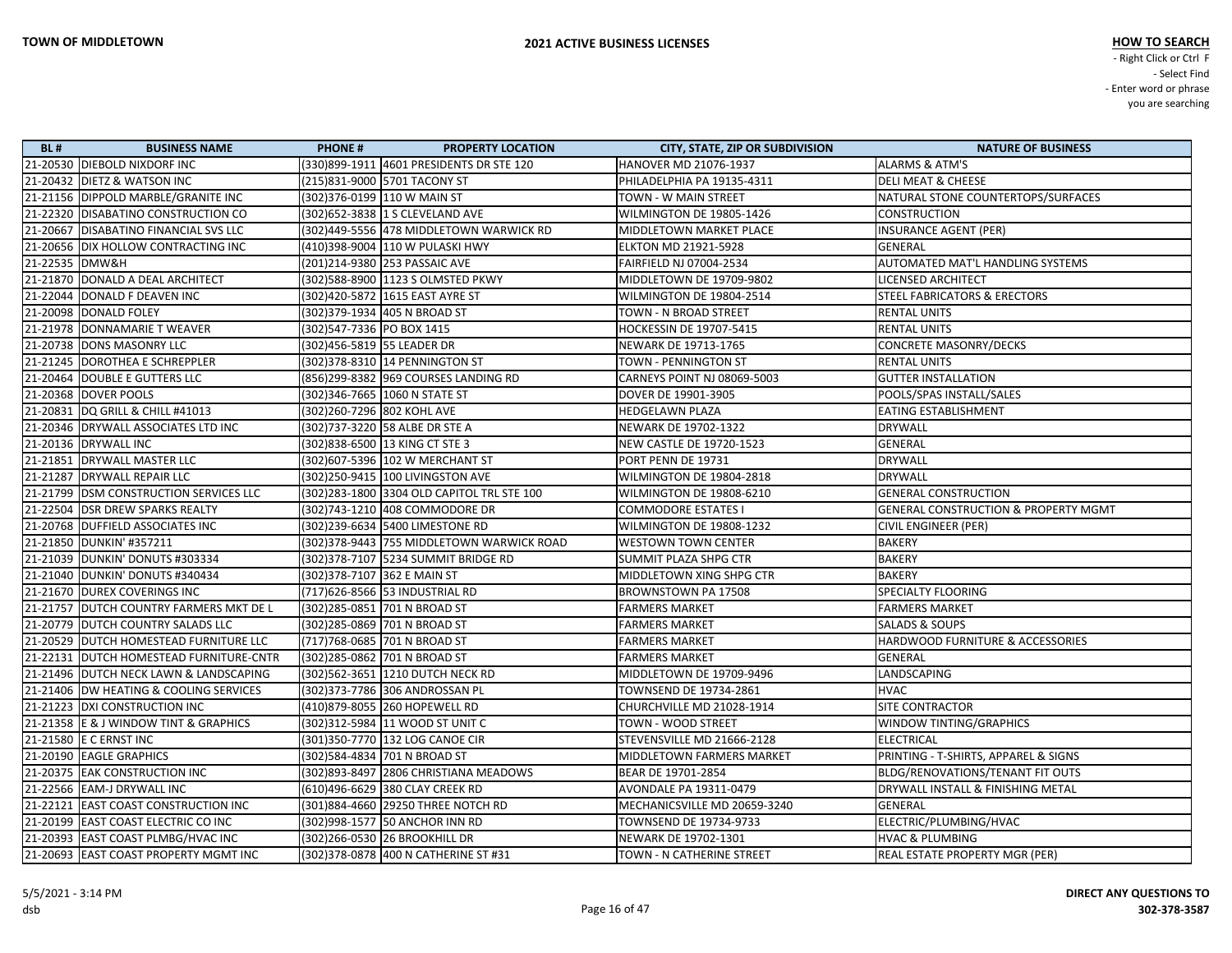| <b>BL#</b> | <b>BUSINESS NAME</b>                     | <b>PHONE#</b>                             | <b>PROPERTY LOCATION</b> | <b>CITY, STATE, ZIP OR SUBDIVISION</b> | <b>NATURE OF BUSINESS</b>              |
|------------|------------------------------------------|-------------------------------------------|--------------------------|----------------------------------------|----------------------------------------|
|            | 21-21786 EAST MAIN LLC                   | (302)832-1288 703 INDUSTRIAL DR           |                          | MIDDLETOWN INDUSTRIAL PARK             | <b>COMMERCIAL LESSOR</b>               |
|            | 21-22280 EASTERN BRANCH DEMOLITION       | (202)816-2002 3150 V ST NE                |                          | WASHINGTON DC 20018-1523               | <b>CONSTRUCTION</b>                    |
|            | 21-22421  EASTERN MANAGEMENT SVCS LLC    | (302)766-5218  2832 FRAZER ROAD           |                          | NEWARK DE 19702-4530                   | PLUMBING                               |
|            | 21-20669 EASTERN SHORE PORCH & PATIO     | (302)436-9520 17 MASON DR                 |                          | SELBYVILLE DE 19975-3057               | <b>VINYL MANUFACTURER</b>              |
|            | 21-21009 EASTERN STATES CONSTRN SVC INC  |                                           |                          | WILMINGTON DE 19804-3572               | <b>CONSTRUCTION</b>                    |
|            | 21-21848  ECOARMOUR PEST COMPANY LLC     | (302)514-7378 8 THE GREEN STE 8104        |                          | DOVER DE 19901-3618                    | PEST CONTROL SERVICES                  |
|            | 21-20677 ECOCENTRIC SALON & SPA LLC      | (302) 378-1988 317 W MAIN ST              |                          | MIDDLETOWN MARKET PLACE                | <b>BEAUTICIAN - 3 OR MORE</b>          |
|            | 21-21410 ECOCENTRIC SALON/SPA-AESTHETIC  | (302)378-1988  317 W MAIN ST              |                          | <b>MIDDLETOWN MARKET PLACE</b>         | AESTHETICIAN                           |
|            | 21-20558 ECOLAB INC                      | (302) 322-3600 53 MCCULLOUGH DR           |                          | NEW CASTLE DE 19720-2080               | PEST CONTROL & LAWNCARE SERVICES       |
|            | 21-21802 EDGAR LOPEZ PEREZ               | (302)535-5228 8 BRAMHALL ST               |                          | GEORGETOWN DE 19947-2104               | <b>CONSTRUCTION</b>                    |
|            | 21-22033 EDIS COMPANY                    | (302)421-5700 110 S POPLAR STREET STE 400 |                          | WILMINGTON DE 19801-5044               | <b>CONSTRUCTION MANAGEMENT</b>         |
|            | 21-21997 EDWARD A ZABIELSKI JR & ASSOC   | (302) 575-0177 651 N BROAD ST STE 204     |                          | <b>GREENLAWN OFFICE PARK</b>           | <b>FINANCIAL SERVICES</b>              |
|            | 21-20750 EDWARD D JONES & CO - JOHNSON   | (302) 376-0283 222 CARTER DR STE 104      |                          | MIDDLETOWN PROFESSIONAL CENTER         | <b>STOCKBROKER (PER)</b>               |
|            | 21-21133 EDWARD D JONES & CO - ORSINI    | (302) 376-0284 115 N BROAD ST STE 2       |                          | TOWN - N BROAD STREET                  | STOCKBROKER/DEALER (PER)               |
|            | 21-20809 EHI CONTRACTING LLC             | (302) 659-9090 106 W COMMERCE ST          |                          | SMYRNA DE 19977-1119                   | GENERAL                                |
|            | 21-21900 EHRLICH PEST CONTROL            | (800)488-9495   955 DAWSON DR STE 2       |                          | NEWARK DE 19713-5814                   | PEST CONTROL SERVICES                  |
|            | 21-21691  EIGHT INTERNATIONAL LLC        | (302)261-2417 651 N BROAD ST #104         |                          | <b>GREENLAWN OFFICE PARK</b>           | IMPORTER/WHOLESALE                     |
|            | 21-20743  EISENHAUER CARPET INC          | (302)834-1102 831 REYBOLD DR              |                          | NEW CASTLE DE 19720-4616               | <b>FLOORING</b>                        |
|            | 21-20507 EJ USA INC                      | (302) 378-1100 401 INDUSTRIAL DR          |                          | MIDDLETOWN INDUSTRIAL PARK             | STREET CASTINGS                        |
|            | 21-22071  EL AZTECA RESTAURANT           | (302) 376-9800 826 KOHL AVE               |                          | <b>HEDGELAWN PLAZA</b>                 | FULL SERVICE RESTAURANT                |
|            | 21-20173  EL NEVADO MEXICAN GROCERY II   | (302) 376-6027 13 N BROAD ST #15          |                          | TOWN - N BROAD STREET                  | <b>MEXICAN GROCERY STORE</b>           |
|            | 21-21043 EL RANCHO LANDSCAPING LLC       | (302)837-7501  518 JANVIER DR             |                          | GREENLAWN                              | LANDSCAPING                            |
|            | 21-20940  ELANA'S BROAD STREET FLORIST/G | (302)285-0800 500 N BROAD ST              |                          | TOWN - N BROAD ST                      | <b>FLOWERS &amp; GIFTS</b>             |
|            | 21-21130 ELAYNE JAMES SALON & SPA        | (302) 376-5290 462 W MAIN ST              |                          | MIDDLETOWN COMMONS SHPG CTR            | <b>BEAUTICIAN - 3 OR MORE</b>          |
|            | 21-21824 ELECTRICAL ASSOCIATES INC       | (302) 678-1068 953 HAZLETTVILLE ROAD      |                          | HARTLY DE 19953-2417                   | ELECTRICAL CONTRACTING                 |
|            | 21-21697  ELECTRICAL INTEGRITY LLC       | (302) 388-3430 117 J AND M DR             |                          | NEW CASTLE DE 19720-3147               | <b>ELECTRICAL</b>                      |
|            | 21-21820 ELEMENTS BEAUTY SUPPLY INC      | (302) 650-3138 836 KOHL AVE               |                          | <b>HEDGELAWN PLAZA</b>                 | <b>BEAUTY SALON &amp; SUPPLIES</b>     |
|            | 21-20721 ELITE ELECTRIC DESIGN GROUP     | (410)398-3655 239 WOODHOLME WAY           |                          | ELKTON MD 21921-7635                   | <b>ELECTRICAL</b>                      |
|            | 21-21146 ELITE FEET                      | (302)420-7524 5238 SUMMIT BRIDGE RD       |                          | SUMMIT PLAZA SHPG CTR                  | <b>RETAIL SHOE STORE</b>               |
|            | 21-22260 ELITE HANDYMAN SERVICES LLC     | (443)350-7721 14 W REYBOLD DR             |                          | MIDDLETOWN DE 19709-1500               | HANDYMAN REPAIR SERVICES               |
|            | 21-20837 ELKTON CARPET & TILE            | (410)398-7475 207 S BRIDGE ST             |                          | <b>ELKTON MD 21921-5914</b>            | <b>FLOOR COVERING</b>                  |
|            | 21-21939 ELLENWOOD LLC                   | (302) 420-4865 805 SWEET BIRCH DRIVE      |                          | PARKSIDE                               | <b>RENTAL SERVICES</b>                 |
|            | 21-20484 ELLIOTT-LEWIS CORPORATION       | (215)698-4465 2900 BLACK LAKE PL          |                          | PHILADELPHIA PA 19154-1018             | <b>HVAC SVC/CONSTRN</b>                |
|            | 21-20169 ELMER E READ III                | (302)731-5730 205 N CASS ST               |                          | TOWN - N CASS STREET                   | <b>RENTAL UNITS</b>                    |
|            | 21-21218  EMD SALES INC                  | (301)322-4503 2010 WASHINGTON BLVD        |                          | BALTIMORE MD 21230-1736                | FOOD & WINE                            |
|            | 21-20688 EMERALD GREEN LAWNS             | (302)836-6909 992 PORT PENN RD            |                          | MIDDLETOWN DE 19709-8932               | <b>LAWN CARE</b>                       |
|            | 21-21411 EMPIRE MONGOLIAN GRILL          | (302) 376-7908 749 N BROAD ST             |                          | MIDDLETOWN SQUARE SHOPPING CTR         | <b>ASIAN EXPRESS</b>                   |
|            | 21-20408 EMPIRE TODAY LLC                | (847)583-3000 103 CENTRAL AVE             |                          | MOUNT LAUREL NJ 08054-1200             | FLOORING/WINDOW TREATMENT INSTALLATION |
|            | 21-21640 EMPOWERED FITNESS & BOOTY CAMP  | (302)538-0847 415 E MAIN ST               |                          | <b>ASHLEY PLAZA</b>                    | <b>FITNESS CLUB</b>                    |
|            | 21-20062 ENCOMPASS HEALTH REHAB HOSPITA  | (302)464-3400 250 HAMPDEN RD              |                          | <b>WILLOW GROVE MILL</b>               | <b>INPATIENT REHAB SERVICES</b>        |
|            | 21-20572 ENERGY SERVICES GROUP           | (302) 324-8400 2 KING CT                  |                          | <b>NEW CASTLE DE 19720-1519</b>        | AIR SEALING/INSULATION OF NEW HOMES    |
|            | 21-22249  ENRICO & SONS GENERAL CONTRS   | (302) 378-4866 240 STIRRUP RD             |                          | <b>CLAYTON DE 19938-4673</b>           | GENERAL                                |
|            | 21-22554 ENT & ALLERGY OF DE - BHATTI    | (302)988-0300 306 E MAIN ST               |                          | MIDDLETOWN CROSSING SHPG CTR           | PHYSICIAN (PER)                        |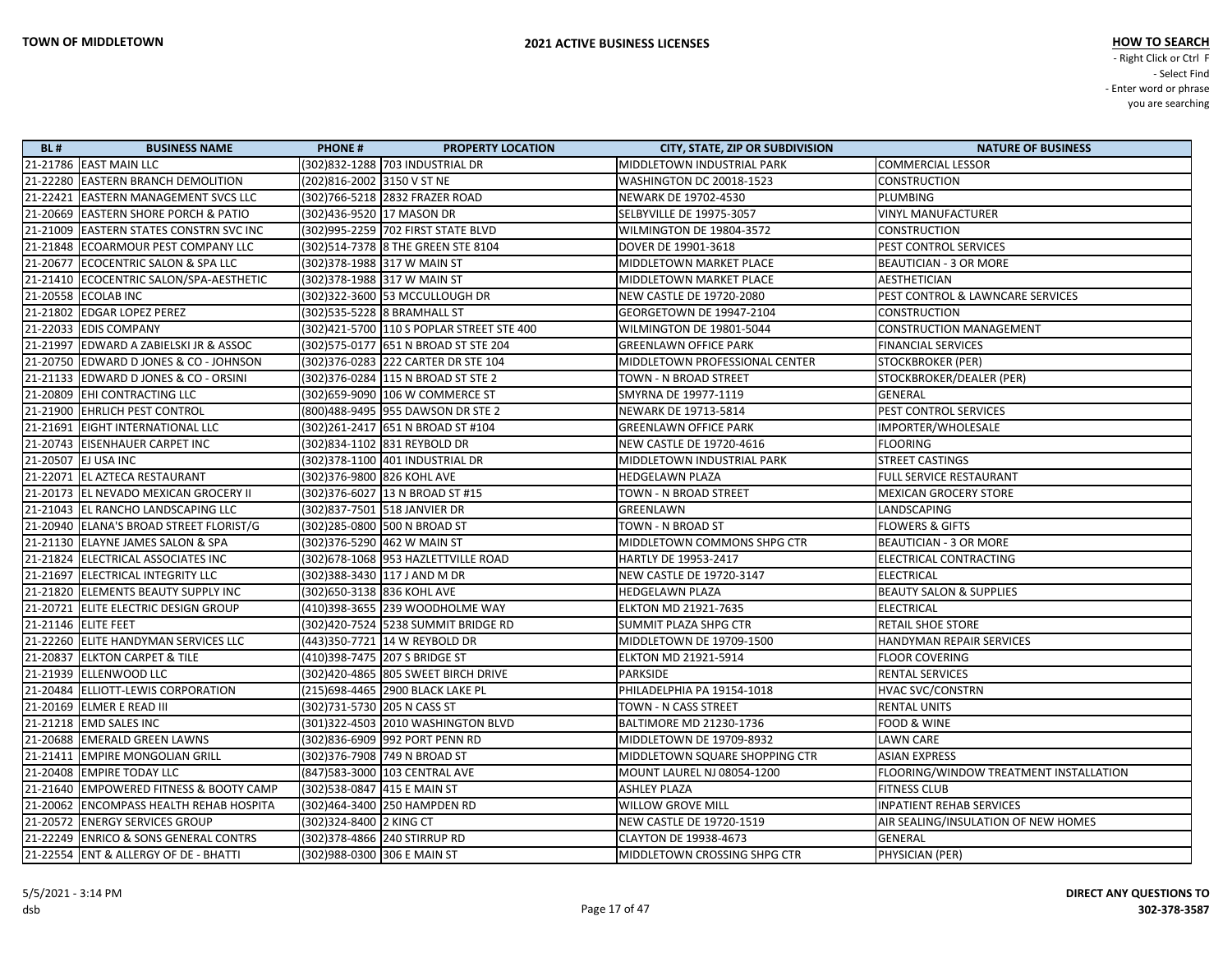| <b>BL#</b> | <b>BUSINESS NAME</b>                      | <b>PHONE#</b>                | <b>PROPERTY LOCATION</b>                   | <b>CITY, STATE, ZIP OR SUBDIVISION</b> | <b>NATURE OF BUSINESS</b>               |
|------------|-------------------------------------------|------------------------------|--------------------------------------------|----------------------------------------|-----------------------------------------|
|            | 21-20236 ENT & ALLERGY OF DE - COKER      |                              | (302)427-2444 306 E MAIN ST                | MIDDLETOWN CROSSING SHOPPING CENTER    | PHYSICIAN (PER)                         |
|            | 21-22552 ENT & ALLERGY OF DE - CONNOLLY   |                              | (302)998-0300 306 E MAIN STREET            | MIDDLETOWN CROSSING SHPG CTR           | PHYSICIAN (PER)                         |
|            | 21-22553 ENT & ALLERGY OF DE - GOLDSTEI   | (302)998-0300 306 E MAIN ST  |                                            | MIDDLETOWN CROSSING SHPG CTR           | PHYSICIAN (PER)                         |
|            | 21-21968 ENT & ALLERGY OF DE - HUNDAL     |                              | (302)998-0300  306 E MAIN ST               | MIDDLETOWN CROSSING SHOPPING CENTER    | PHYSICIAN (PER)                         |
|            | 21-21969   ENT & ALLERGY OF DE - JIAO     | (302)998-0300 306 E MAIN ST  |                                            | MIDDLETOWN CROSSING SHOPPING CENTER    | PHYSICIAN (PER)                         |
|            | 21-22555 ENT & ALLERGY OF DE - LANDIS     |                              | (302)998-0300 306 E MAIN ST                | MIDDLETOWN CROSSING SHPG CTR           | <b>NURSE PRACTIONER</b>                 |
|            | 21-21967 ENT & ALLERGY OF DE - ROMAK      | (302)998-0300 306 E MAIN ST  |                                            | MIDDLETOWN CROSSING SHOPPING CENTER    | PHYSICIAN (PER)                         |
|            | 21-22100 ENTERPRISE MASONRY CORP          |                              | (302)764-6858 3010 BELLEVUE AV             | WILMINGTON DE 19802-2402               | <b>MASONRY CONTRACTOR</b>               |
|            | 21-21285 ENVIRONMENTAL ALLIANCE INC       |                              | (302)234-4400 5341 LIMESTONE RD            | WILMINGTON DE 19808-1222               | ENVIRONMNTL CONSULT/ENG/REMEDIATE       |
|            | 21-20223 ENVIRONMENTAL CONSULTING SVS     | (302) 378-9881 100 S CASS ST |                                            | TOWN - S CASS STREET                   | <b>ECOLOGICAL RESEARCH</b>              |
|            | 21-20715 ENVIRONMENTAL STONEWORKS         |                              | (570)366-6460 98 PHEASANT RUN RD           | ORWIGSBURG PA 17961-9084               | STONE VENEER INSTALLATION               |
|            | 21-22441 ENVIROSURE INC                   |                              | (610)696-8980 219 W GREEN ST               | TOWN - W GREEN STREET                  | <b>ENVIRONMENTAL CONSULTING</b>         |
|            | 21-20019 ENVIROTECH ENVRMNTL CONSULTING   |                              | (302)684-5201 17605 NASSAU COMMONS BLVD #D | LEWES DE 19958-6284                    | <b>ENVIRONMENTAL CONSULTING</b>         |
|            | 21-20070 ENVY NAILS & SPA                 |                              | (302) 376-7316 5350 SUMMIT BRIDGE RD #113  | CRICKLEWOOD GROVE                      | <b>NAIL SALON</b>                       |
|            | 21-22523 EPB ASSOCIATES INC               |                              | (302)475-7301 107 W SUTTON PL              | WILMINGTON DE 19810-4115               | <b>CONCRETE - SIDEWALKS &amp; CURBS</b> |
|            | 21-20042 ERCO INTERIOR SYSTEMS INC        |                              | (302)994-6200  2 S DUPONT RD               | WILMINGTON DE 19805-1446               | CEILING/BLIND/PARTITIONS                |
|            | 21-21472 ERIC M KRISE ELECTRIC CNTR LLC   | (856)769-3932 80 BROAD ST    |                                            | ELMER NJ 08318-2200                    | <b>ELECTRICAL</b>                       |
|            | 21-20288 ERIC'S TREE & STUMP RMVL LLC     |                              | (302)275-6873  1218 GILBERT AVE            | WILMINGTON DE 19808-5718               | <b>TREE WORK</b>                        |
|            | 21-20548 EROSION CONTROL SPECIALISTS      |                              | (410)755-6730 364 E MAIN ST STE 332        | MIDDLETOWN XING SHPG CTR-UPS           | <b>EROSION CONTROL SERVICES</b>         |
|            | 21-22536 ERVIN ELLIOTT CONTRACTOR LLC     |                              | (302) 670-8113 20 MARSH CREEK LN           | DOVER DE 19904-9712                    | GENERAL                                 |
|            | 21-20153 ESCOT CONSTRN/EXCAVATION LLC     |                              | (302)668-9025 298 RATLEDGE RD              | TOWNSEND DE 19734-9546                 | <b>CONSTRUCTION &amp; EXCAVATION</b>    |
|            | 21-21588 ESH'S PRODUCE LLC                |                              | (410) 275-2916 701 N BROAD ST              | MIDDLETOWN FARMERS MARKET              | <b>FRESH PRODUCT</b>                    |
|            | 21-20016 ESPOSITO MASONRY                 |                              | (302)764-0408  471 B & O LANE              | WILMINGTON DE 19804-1450               | LANDSCAPING                             |
|            | 21-20812 ESQUIRE PLUMBING/HEATING CO      | (302) 378-7001 7 WOOD ST     |                                            | TOWN - WOOD ST                         | <b>HVAC &amp; PLUMBING</b>              |
|            | 21-20055 EUGENE TOMS                      |                              | (302)838-5254   102 S BROAD ST             | TOWN - S BROAD ST                      | <b>RENTAL UNITS</b>                     |
|            | 21-21336 EUROFINS QC INC                  |                              | (215)355-3900 702 ELECTRONIC DR            | HORSHAM PA 19044-2229                  | <b>SCIENTIFIC LABORATORY</b>            |
|            | 21-20245 EVOLUTION KARATE ACADEMY         |                              | (302)376-7100 735 N BROAD ST               | MIDDLETOWN SQUARE SHOPPING CENTER      | <b>MARTIAL ARTS &amp; FITNESS</b>       |
|            | 21-20635 EXCEL BUSINESS SYSTEMS INC       |                              | (302)453-1500  201 RUTHAR DR #10           | NEWARK DE 19711-8029                   | OFFICE EQUIP SVC/SALES                  |
|            | 21-22008 EXPRESS CARE URGENT CARE         |                              | (410)569-2441 749 MIDDLETOWN WARWICK RD    | <b>WESTOWN TOWN CENTER</b>             | MEDICAL CLINIC                          |
|            | 21-21667 EXPRESS SERVICES INC             |                              | (405)840-5000 9701 BOARDWALK BLVD          | OKLAHOMA CITY, OK 73162-6029           | TEMPORARY PLACEMENT SERVICE             |
|            | 21-20695 EZANGA.COM INC                   |                              | (888)439-2642 222 CARTER DR STE 201        | MIDDLETOWN PROFESSIONAL CENTER         | <b>COMPUTER RELATED SERVICES</b>        |
|            | 21-21773   F & J BUILDERS LLC             |                              | (302) 384-2545 23 MILLTOWN ROAD            | WILMINGTON DE 19808-3107               | CONTRACTOR - HOME REMODELING            |
|            | 21-21653   F & T UNDERGROUND UTILITIES    |                              | (856)840-3054 1440 KINGS HWY               | HADDON HEIGHTS NJ 08035-1223           | UNDERGROUND CONDUIT INSTALL             |
|            | 21-21065   F AND D EQUIPMENT & REPAIR LLC |                              | (302) 378-1999 213 W LAKE ST #F            | TOWN - W LAKE STREET                   | <b>OUTDOOR POWER PRODUCTS</b>           |
|            | 21-22589 FAIRBORN EQUIP MIDATLANTIC LLC   |                              | (267)583-1100 2201 GREEN LN UNIT 6         | LEVITTOWN PA 19057-4112                |                                         |
|            | 21-22575 FAIRBORN EQUIPMENT CO INC        |                              | (419)209-0760 225 TARHE TRL                | UPPER SANDUSKY OH 43351-8700           |                                         |
|            | 21-20734 FAIRFIELD COMMONS APTS           |                              | (302)376-0920 100 FAIRFIELD CT             | <b>FAIRFIELD COMMONS</b>               | <b>REAL ESTATE PROPERTY MGR (PER)</b>   |
|            | 21-20100 FAMILY DENTISTRY - BRIGHT        |                              |                                            | MIDDLETOWN SHOPPING CENTER             | DENTIST (PER)                           |
|            | 21-20892 FAMILY FUN GALAXY                |                              | (302) 378-0677 875 N BROAD ST              | MIDDLETOWN SQUARE SHPG CTR             | <b>AMUSEMENT CENTER</b>                 |
|            | 21-22017 FAMILY HEATING & COOLING LLC     | (302)229-4716 11 HARDY RD    |                                            | <b>NEW CASTLE DE 19720-2324</b>        | <b>HVAC</b>                             |
|            | 21-21235 FAMOUS FOOTWEAR #3465            |                              | (314)854-4044 679 MIDDLETOWN WARWICK RD    | <b>WESTOWN TOWN CENTER</b>             | <b>SHOE STORE</b>                       |
|            | 21-21095 FARRELL ROOFING INC              |                              | (302) 378-7663 201 W LAKE ST               | TOWN - W LAKE STREET                   | <b>ROOFING &amp; SHEET METAL</b>        |
|            | 21-20395 FEDERAL MECH CONTRACTORS INC     |                              | (302) 656-2998 229 HILLVIEW AV             | NEW CASTLE DE 19720-2204               | <b>HVAC &amp; PLUMBING</b>              |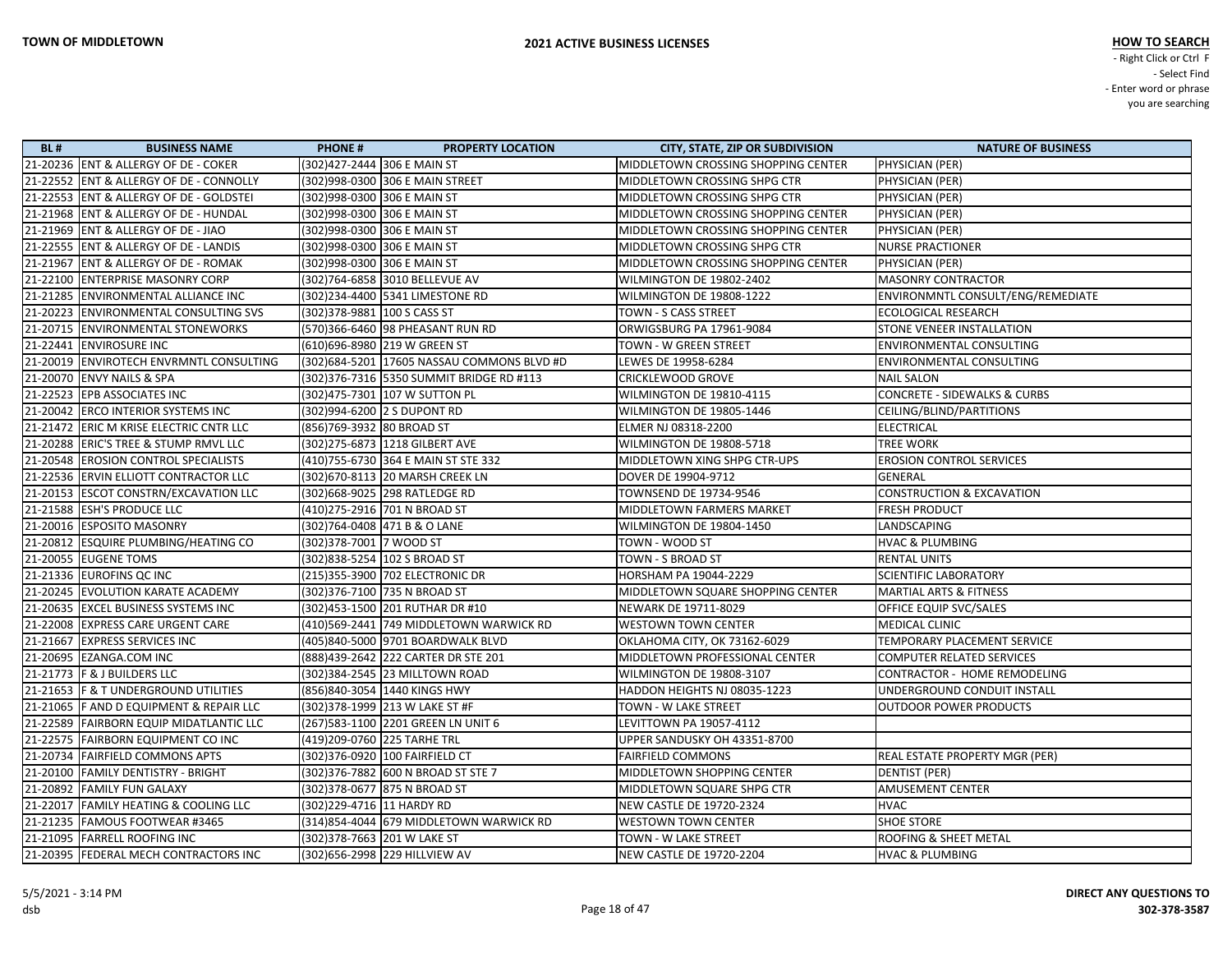| <b>BL#</b> | <b>BUSINESS NAME</b>                     | <b>PHONE#</b><br><b>PROPERTY LOCATION</b>   | <b>CITY, STATE, ZIP OR SUBDIVISION</b> | <b>NATURE OF BUSINESS</b>                    |
|------------|------------------------------------------|---------------------------------------------|----------------------------------------|----------------------------------------------|
|            | 21-22380 FEINDT'S PLUMBING SERVICE LLC   | (302)745-0793 4330 BIG STONE BEACH RD       | MILFORD DE 19963-7333                  | <b>PLUMBING</b>                              |
|            | 21-20287  FERRIS HOME IMPROVEMENTS       | (302) 998-4500 1908 KIRKWOOD HWY            | WILMINGTON DE 19711-5728               | <b>HOME IMPROVEMENTS</b>                     |
|            | 21-22496  FIDELIS ENTERPRISE LLC         | (302)784-5233 33039 SUBURBAN BLVD           | LEWES DE 19958-5271                    | <b>ELECTRICAL</b>                            |
|            | 21-21158  FIESTA DELI & MARKET LLC       | (713)820-8781 709 N BROAD ST                | MIDDLETOWN SQUARE SHPG CTR             | <b>DELI &amp; MARKET</b>                     |
|            | 21-21414  FIESTA TAPATIA MEXICAN RESTAU  | (302) 378-9900 431 E MAIN ST                | <b>ASHLEY PLAZA</b>                    | <b>MEXICAN RESTAURANT</b>                    |
|            | 21-21171  FILEC SERVICES LLC             | (302)328-7188 680 PORT PENN RD              | MIDDLETOWN DE 19709-9435               | <b>ELECTRICAL SERVICES</b>                   |
|            | 21-21903 FINANCIAL AND CONSULTING LLC    | (302) 633-9134 103 PATRIOT DR               | <b>SUMMERTON PLACE</b>                 | <b>RENTAL UNITS</b>                          |
|            | 21-21441  FINDERS KEEPERS                | (302) 312-5041 1 S BROAD ST                 | THE EXCHANGE BUILDING                  | <b>FURNITURE</b>                             |
|            | 21-21279 FINE INSTALLATIONS LLC          | (302)449-3339 510 MAIDEN CT                 | MIDDLETOWN DE 19709-2198               | CARPENTRY/HOME REMODELING                    |
|            | 21-21614 FINE LINE TRIM LLC              | (717)794-1111   15303 SUMMIT FARM DR        | BLUE RIDGE SM, PA 17214-0428           | CARPENTRY                                    |
|            | 21-20551  FIRESIDE HEARTH & HOME         | (302)337-3025   16241 SUSSEX HWY #B         | BRIDGEVILLE DE 19933-2968              | FIREPLACE INSTALLATION & SERVICE             |
|            | 21-21153   FIRST & LITTLE BOUTIQUE       | (302)562-8976 25 W MAIN ST                  | TOWN - W MAIN STREET                   | WOMEN/CHILDREN BOUTIQUE                      |
|            | 21-20320   FIRST CHOICE GARAGE DOORS INC | (410)770-9800 29528 CANVASBACK DR           | <b>EASTON MD 21601-7140</b>            | <b>GARAGE DOORS/OPENERS INSTALL</b>          |
|            | 21-20612  FIRST CLASS HTG & A/C INC      | (302)934-8900 28418 DUPONT BL               | MILLSBORO DE 19966-1226                | <b>HVAC</b>                                  |
|            | 21-21917  FIRST CLASS REAL ESTATE SERV   | (302) 376-9090 4 CRAWFORD ST                | <b>STEPHENSON'S BLDG</b>               | PROPERTY MANAGEMENT & REAL ESTATE SALES      |
|            | 21-20209 FIRST STATE BLDG & DESIGN LLC   | (302) 898-5183 258 WILMINGTON W CHESTER PIK | CHADDS FORD PA 19317-9038              | DECKS/PORCHES/SUNROOMS/ADDITIONS             |
|            | 21-22480 FIRST STATE BREWING COMPANY     | (302)285-9535 109 PATRIOT DR                | <b>LEVELS BUSINESS PARK</b>            | MICROBREWERY/TAP RM/TASING RM/RESTAURANT     |
|            | 21-21909 FIRST STATE BUILDING PRODUCTS   | (614) 221-3241 9796 NANTICOKE BUSI PARK DR  | GREENWOOD DE 19950-5455                | <b>INSULATION INSTALL</b>                    |
|            | 21-22691  FIRST STATE DRAIN KINGS LLC    | (302) 399-8980 3867 WHEATLEYS POND RD       | SMYRNA DE 19977-3739                   | DRAIN CLEANING                               |
|            | 21-22629  FIRST STATE ELECTRIC CO INC    | (302) 322-0140 25 KING CT                   | <b>NEW CASTLE DE 19720-1519</b>        | <b>ELECTRICAL</b>                            |
|            | 21-21784   FIRST STATE FABRICATION LLC   | (302) 875-2417 26546 SEAFORD RD             | SEAFORD DE 19973-5949                  | STEEL FABRICATION & ERECTION                 |
|            | 21-20702 FIRST STATE FAM PRACTICE-KEHA   | (302)378-5494  222 CARTER DR #101-102       | MIDDLETOWN PROFESSIONAL CTR            | PHYSICIAN (PER)                              |
|            | 21-20745  FIRST STATE INSPECTION AGENCY  | (302)422-3859 811 N BROAD ST STE 201        | MIDDLETOWN SQUARE SHOPPING CENTER      | <b>BUILDING &amp; ELECTRICAL INSPECTIONS</b> |
|            | 21-21267   FIRST STATE LANDSCAPING       | (302)420-8604 346 JESSICA DR                | MIDDLETOWN DE 19709-4018               | LANDSCAPING                                  |
|            | 21-21125  FIRST STATE SIGNS INC          | (302)744-9990 2015 S DUPONT HWY             | DOVER DE 19901-5508                    | SIGN MFGR/INSTALLER                          |
|            | 21-21895 FISH LAWN AND TREE LLC          | (302) 383-4202 912 DEXTER CORNER RD         | TOWNSEND, DE 19734-9234                | LANDSCAPING                                  |
|            | 21-20899  FISHER'S MEAT MARKET LLC       | (302)285-0855 701 N BROAD ST                | <b>FARMERS MARKET</b>                  | <b>MEATS</b>                                 |
|            | 21-21569 FIVE STAR PAINTING OF NEWARK    | (302)724-4188 317 MANUBAY CT                | BEAR DE 19701-1613                     | <b>PAINTING</b>                              |
|            | 21-21550 FIVE9 INC - MEHMET TECER        | (925)201-2000 361 ELLENWOOD DR              | PARKSIDE                               | TECHNICAL OPERATIONS DEVELOPMENT             |
|            | 21-21152  FLAME-TECH                     | (302)996-9250 23 SOUTHGATE BL STE 103       | NEW CASTLE DE 19720-8402               | SERVICE & REPAIR GAS/WOOD FIREPLACES         |
|            | 21-20345  FLETCHER PLUMBING/HVAC INC     | (302) 653-6277 18 MYRTLE ST                 | SMYRNA DE 19977-1075                   | PLUMBING & HVAC                              |
|            | 21-20177   FLO MECHANICAL LLC            | (302)239-7299 507 BAXTER CT                 | HOCKESSIN DE 19707-1916                | MECHANICAL                                   |
|            | 21-20574  FLOORING SOLUTIONS INC         | (302) 655-8001 500 A ST                     | WILMINGTON DE 19801-5328               | <b>FLOOR COVERINGS</b>                       |
|            | 21-20195   FLOWRITE INC                  | (302) 547-5657 102 COUNTRY WOODS DR         | BEAR DE 19701-1436                     | PLUMBING                                     |
|            | 21-20242 FOOD EQUIPMENT SVC INC          | (302) 996-9363 3316-A OLD CAPITOL TRAIL     | WILMINGTON DE 19808-6210               | HVACR - EQUIPMENT REPAIRS                    |
|            | 21-20569 FOOD LION #1369                 | (302) 376-0690 501 MIDDLETOWN WARWICK RD    | <b>MIDDLETOWN MARKET PLACE</b>         | <b>GROCERY STORE</b>                         |
|            | 21-22223 FOOT CARE GROUP - BOWERS        | (302) 378-6200 212 CARTER DR STE B          | MIDDLETOWN PROFESSIONAL CTR            | PODIATRIST (PER)                             |
|            | 21-22224 FOOT CARE GROUP - HALEY         | (302) 378-6200 212 CARTER DR                | MIDDLETOWN PROFESSIONAL CTR            | PODIATRIST (PER)                             |
|            | 21-22225 FOOT CARE GROUP - RAFAL         | (302) 378-6200 212 CARTER DR STE B          | MIDDLETOWN PROFESSIONAL CTR            | PODIATRIST (PER)                             |
|            | 21-20643 FORAKER CONSTRN OF DE LTD       | (302) 373-8783 416 ARMSTRONG CORNER RD      | MIDDLETOWN DE 19709-8950               | <b>GENERAL &amp; REMODELING</b>              |
|            | 21-20253 FOREVER GREEN LANDSCAPING INC   | (302) 322-9535 340 CHURCHMANS RD            | NEW CASTLE DE 19720-3112               | LANDSCAPING                                  |
|            | 21-21363 FORREST FENCE CO                | (302)284-9674 9867 S DUPONT HWY             | <b>FELTON DE 19943-5620</b>            | <b>FENCING</b>                               |
|            | 21-22372 FOUNTAIN CAULKING CO INC        | (302)737-9301 524 TAMARA CIR                | NEWARK DE 19711-6933                   | <b>CAULKING</b>                              |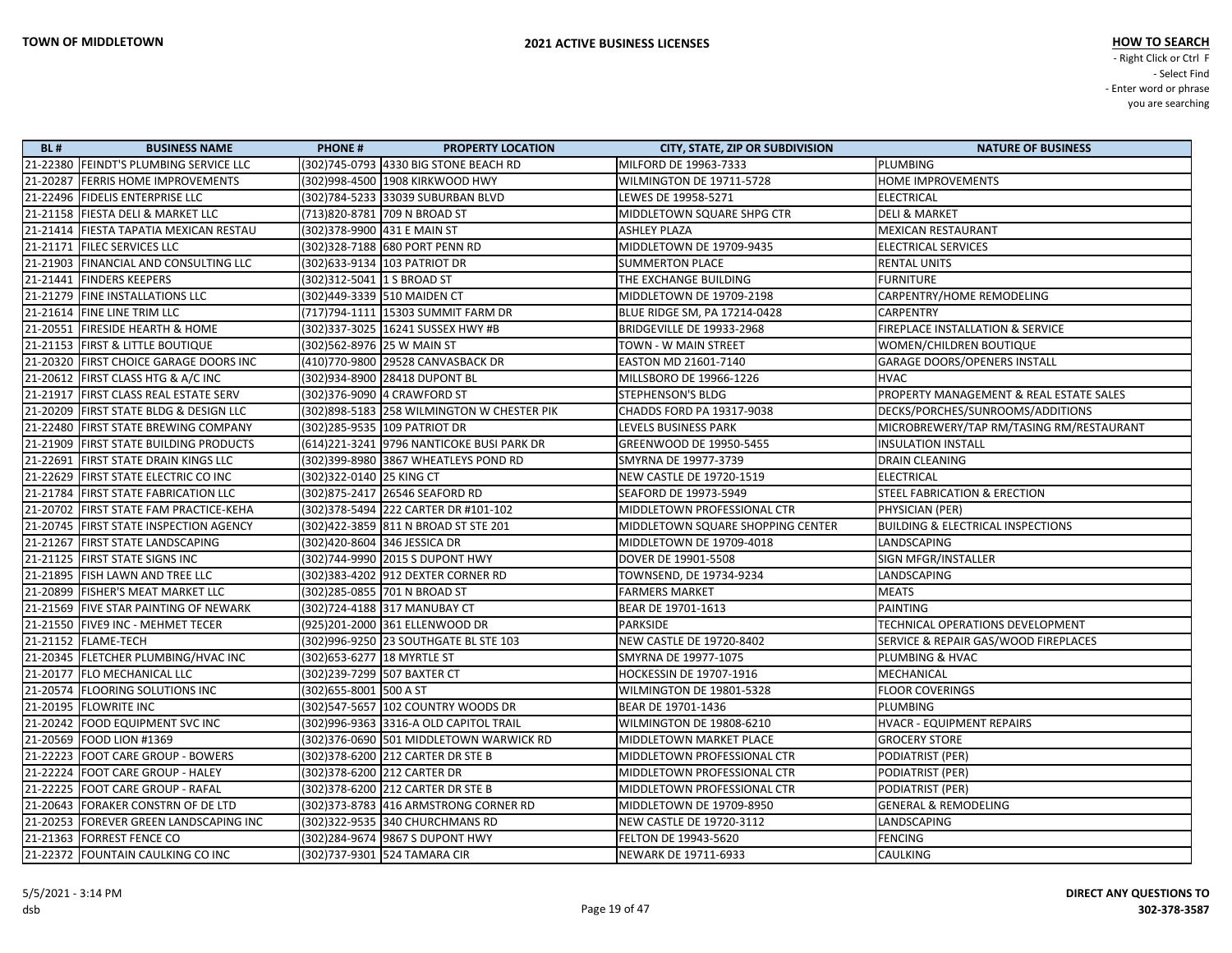| <b>BL#</b> | <b>BUSINESS NAME</b>                   | <b>PHONE#</b>                | <b>PROPERTY LOCATION</b>                 | <b>CITY, STATE, ZIP OR SUBDIVISION</b> | <b>NATURE OF BUSINESS</b>                |
|------------|----------------------------------------|------------------------------|------------------------------------------|----------------------------------------|------------------------------------------|
|            | 21-20422 FOUR SEASONS PLMBG CO         |                              | (302)377-7037  1 FRANKLIN AV             | <b>CLAYMONT DE 19703-2033</b>          | PLUMBING                                 |
|            | 21-21112 FOUR SEASONS SPRINKLER SYS    |                              | (410)398-0104 97 MADISON DR              | NEWARK DE 19711-4403                   | LANDSCAPING                              |
|            | 21-20786 FRANCIS POLLINGER & SON INC   |                              | (302)655-8097 57 GERMAY DR               | WILMINGTON DE 19804-1104               | <b>ROOFING</b>                           |
|            | 21-20729 FRANK FAMILY KARATE INC       |                              | (302)285-1010 100 W GREEN ST STE 300     | TOWN - W GREEN STREET                  | <b>MARTIAL ARTS STUDIO</b>               |
|            | 21-22630 FRANKS LAWN SERVICE           |                              | (302)444-2485 321 GREAT OAK DR           | MIDDLETOWN DE 19709-9721               | LANDSCAPING                              |
|            | 21-22528 FRAZIER INDUSTRIAL COMPANY    |                              | (908)343-5976  91 FAIRVIEW AVE           | LONG VALLEY NJ 07853-3381              | STEEL SHELVING INSTALLATION              |
|            | 21-20850 FRESENIUS MEDICAL CARE        |                              | (678)285-9343 104 SLEEPY HOLLOW DR #100  | <b>BUNKER HILL CENTRE II</b>           | <b>DIALYSIS CENTER</b>                   |
|            | 21-20824 FRIENDLY'S RESTAURANT         |                              | (610)351-1193 350 DOVE RUN DR            | DOVE RUN SHOPPING CENTRE               | <b>EATING ESTABLISHMENT</b>              |
|            | 21-21761 FROG HOLLOW GOLF CLUB (PJK)   |                              | (302) 376-6500 1 E WHITTINGTON WAY       | THE LEGENDS                            | <b>Golf Course</b>                       |
|            | 21-21762 FROG HOLLOW RESTAURANT & PUB  |                              | (302) 376-6500 1 E WHITTINGTON WAY       | THE LEGENDS                            | <b>RESTAURANT AND PUB</b>                |
|            | 21-20538 FULTON BANK                   |                              | (302)378-4575  468 W MAIN ST             | MIDDLETOWN COMMONS SHPG CTR            | BANK                                     |
|            | 21-21513 FUNDAMENTAL TUTORING          | (302) 376-0443 11 E GREEN ST |                                          | TOWN - E GREEN ST                      | PRIVATE TUTORING (GRADES K-9)            |
|            | 21-20181 G FEDALE GENERAL CONTRG       |                              | (302)225-7663  101 S MARY ST             | WILMINGTON DE 19804-3112               | ROOFING/SIDING/GUTTERS/WINDOWS           |
|            | 21-21455 GABLE SIGNS & GRAPHICS INC    |                              | (410)255-6400 7440 FORT SMALLWOOD RD     | <b>BALTIMORE MD 212261973</b>          | <b>SIGN MFGR &amp; INSTALLATION</b>      |
|            | 21-21106 GAINES PROPERTIES LLC         |                              | (302) 376-5239 18 W FAIRVIEW AVE         | MIDDLETOWN DE 19709-3822               | <b>RENTAL UNITS</b>                      |
|            | 21-22592 GALE FORCE HEAT & A/C INC     |                              | (302)740-7288 35 WALKER DR               | NORTH EAST MD 21901-2217               | <b>HVAC</b>                              |
|            | 21-20621 GALLUCIO'S LAWN CARE          |                              | (302)324-8182 24 FARRAGUT LN             | <b>NEW CASTLE DE 19720-2919</b>        | <b>LAWN CARE SERVICES</b>                |
|            | 21-21702 GAMESTOP INC #7808            |                              |                                          | <b>WESTOWN TOWN CENTER</b>             | NEW/USED VIDEO GAMES, CONSOLES           |
|            | 21-20404 GANDER HILL FARMS INC         | (302) 378-8974 9 WOOD ST     |                                          | TOWN - WOOD ST                         | <b>RENTAL UNITS</b>                      |
|            | 21-21523 GANNONS REFRIGERATION SVC INC |                              | (410)822-3775 9180 CHAPEL RD             | EASTON MD 21601-6360                   | <b>REFRIGERATION</b>                     |
|            | 21-21255 GARCIA'S AUTO REPAIR          |                              | (302) 464-1118 213 W LAKE ST UNIT H      | TOWN - W LAKE STREET                   | <b>AUTO REPAIR</b>                       |
|            | 21-20890 GARDA CL ATLANTIC INC         |                              | (561)939-7000 4200 GOVERNOR PRINTZ BLVD  | WILMINGTON DE 19802-2315               | <b>ARMORED TRANSPORTATION</b>            |
|            | 21-22065 GATEWAY CONSTRUCTION INC      |                              |                                          | <b>CLAYTON DE 19938-2772</b>           | <b>SITE CONSTRUCTION</b>                 |
|            | 21-21359 GATEWAY PAINTING CONTRS INC   |                              | (302)399-6897 11410 EAGLE RUN            | LINCOLN DE 19960-4088                  | <b>PAINTING</b>                          |
|            | 21-22120 GAUDELLI BROS INC             |                              | (856) 825-0636 202 S WADE BLVD           | MILLVILLE NJ 08332-3542                | <b>HVAC</b>                              |
|            | 21-21898 GB SHADES LLC                 |                              | (302)798-3028 100 NAAMANS RD STE 5F      | CLAYMONT DE 19703-2700                 | <b>WINDOW TREATMENTS</b>                 |
|            | 21-20267 GB TECH INC                   |                              |                                          | <b>GREENLAWN OFFICE PARK</b>           | SOFTWARE IT CONSULTING                   |
|            | 21-20327 GEDE INSULATION               | (302) 678-1782 37 RIDGELY ST |                                          | DOVER DE 19904-2709                    | <b>INSULATION INSTALL</b>                |
|            | 21-21144 GENNA CONTRACTING INC         |                              | (302)236-2998 7434 HONEY LOCUST LN       | MILFORD DE 19963-3677                  | <b>FRAMING</b>                           |
|            | 21-20703 GEORGE & EVA STATHOPOULOS     |                              | (302)999-7841 110 MACARTHUR DR           | WILMINGTON DE 19804-3508               | <b>RENTAL UNITS</b>                      |
|            | 21-20672 GEORGE CAPONERA JR            |                              |                                          | LONGMEADOW                             | <b>RENTAL UNITS</b>                      |
|            | 21-20876 GEORGE PRODUCTS CO INC        |                              |                                          | <b>BUNKER HILL CENTRE II</b>           | <b>METAL PRODUCTS FABRICATION</b>        |
|            | 21-20142 GEORGE SHERMAN CORP           |                              | (302)645-5267  33759 CLAY RD             | LEWES DE 19958-6294                    | <b>HVAC &amp; PLUMBING</b>               |
|            | 21-20682 GEO-TECHNOLOGY ASSOCS INC     |                              | (302) 326-2100 18 BOULDEN CIR STE 36     | NEW CASTLE DE 19720-3494               | <b>GEO-TECH ENG/MATLS TESTING</b>        |
|            | 21-20121 GER REALTY LLC                |                              | (302)378-3484 5668 SUMMIT BRIDGE RD      | TOWNSEND DE 19734-9364                 | <b>RENTAL UNITS</b>                      |
|            | 21-20446 GERALD D BOWMAN CONTRS INC    |                              | (410)914-5591 723 CARSINS RUN RD         | ABERDEEN MD 21001-1007                 | <b>CONCRETE CURB &amp; GUTTERS</b>       |
|            | 21-20849 GFL ENVIRONMENTAL             |                              | (919)877-7508 604 CANNERY AV             | TOWNSEND DE 19734-9409                 | <b>WASTE COLLECTION SERVICE</b>          |
|            | 21-20623 GFP CEMENT CONTRACTORS LLC    | (302)998-7687 14 HADCO RD    |                                          | WILMINGTON DE 19804-1014               | <b>CONCRETE</b>                          |
|            | 21-20862 GIBELLINO CONSTR CO INC       |                              | (302)455-0500 1213 OLD COOCHS BRIDGE RD  | NEWARK DE 19713-2333                   | FIRE/STORM/WATER DAMAGE RESTORE          |
|            | 21-22237 GIORDANO DELCOLLO - GALONSKY  |                              | (302)234-6855 326 E MAIN ST              | MIDDLETOWN XING SHPG CTR               | ATTORNEY-AT-LAW (PER)                    |
|            | 21-20941 GIRARD DECORATORS             |                              | (215)765-1824 215 N BROAD ST             | UPHOLSTERY/FABRIC/PLASTIC SLIPCOVERS   |                                          |
|            | 21-22561 GLADIATOR PLUMBING LLC        |                              | (443)829-7485   9852 BIRD RIVER RD STE E | MIDDLE RIVER MD 21220-1756             | PLUMBING                                 |
|            | 21-22524 GLOBAL CONTRACT SERVICES LLC  |                              | 3390 CARMEL MOUNTAIN RD                  | SAN DIEGO CA 92121-1053                | <b>CONCRETE &amp; RESILIENT FLOORING</b> |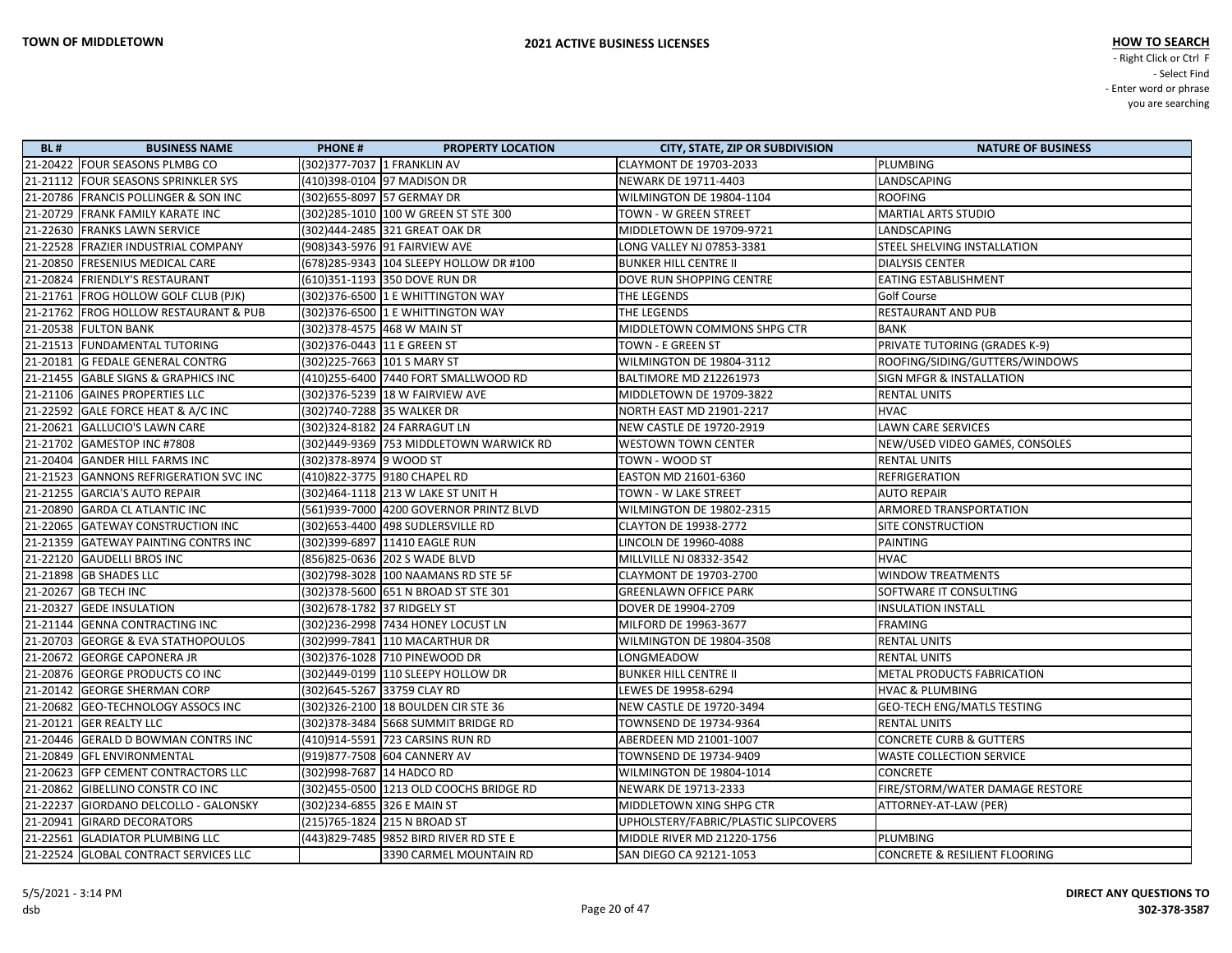| <b>BL#</b>     | <b>BUSINESS NAME</b>                    | <b>PHONE#</b>                 | <b>PROPERTY LOCATION</b>                  | <b>CITY, STATE, ZIP OR SUBDIVISION</b> | <b>NATURE OF BUSINESS</b>                  |
|----------------|-----------------------------------------|-------------------------------|-------------------------------------------|----------------------------------------|--------------------------------------------|
|                | 21-22437 GLOBAL SECURITY SERVICES LLC   |                               | (610)872-8881 101 CARRIAGE LN             | ASTON PA 19014-1451                    | DIGITAL CAMERA INSTALLATION                |
|                | 21-20600 GO GLASS JOY LLC               |                               | (410)749-7953 3895 N DUPONT HWY           | DOVER DE 19901-1568                    | <b>GLASS/METAL INSTALLATION</b>            |
|                | 21-20117 GO GREEN CLEANERS              |                               | (302) 378-2017 400 W MAIN ST STE B        | TOWN - W MAIN STREET                   | <b>DRY CLEANING</b>                        |
|                | 21-21157 GO! CLEANERS                   |                               | (302)324-0112 101 HATCHERY RD             | DOVER DE 19901-1502                    | <b>CLEANING SERVICES</b>                   |
|                | 21-21618 GOOD NEWS ELECTRIC INC         |                               | (410)893-5560 1371 BRASS MILL RD STE C    | BELCAMP MD 21017-1239                  | <b>ELECTRICAL</b>                          |
|                | 21-21459 GOYA FOODS INC                 | (201)553-4890 350 COUNTY RD   |                                           | JERSEY CITY NJ 07307-4503              | FOOD                                       |
|                | 21-21517 GRACE M YOUNG                  | (302)292-1296 426 VANIER DR   |                                           | NEWARK DE 19711-8528                   | <b>RENTAL UNITS</b>                        |
|                | 21-20658 GRASS ROOTS INC                | (302) 654-5172 600 A ST       |                                           | WILMINGTON DE 19801-5330               | LAWN/LANDSCAPE MAINT                       |
|                | 21-20239 GRAYSON GRAYSON & ASSOCIATES   |                               | (302) 376-6122 1130 INDUSTRIAL DR         | MIDDLETOWN INDUSTRIAL PARK             | GENERAL                                    |
|                | 21-20598 GREAT CARS BY MARANATHA MOTORS | (302) 378-1402 219 W MAIN ST  |                                           | TOWN - W MAIN STREET                   | <b>AUTOMOTIVE SALES</b>                    |
|                | 21-20012 GREAT CLIPS                    |                               | (484) 643-0678 1004 BUNKER HILL RD UNIT B | THE JUNCTION @ WESTOWN                 | <b>BEAUTICIANS - 3 OR MORE</b>             |
|                | 21-22342 GREAT DAY IMPROVEMENTS         |                               | (215) 245-1100 268 DUNKSFERRY RD          | BENSALEM PA 19020-6540                 | <b>CONSTRUCTION</b>                        |
|                | 21-21770 GREAT NEW BEGINNINGS-MIDDLETOW |                               | (302) 378-5555 210 CLEAVER FARMS RD STE 3 | MIDDLETOWN HEALTH PAVILION B           | DAY CARE CENTER - 7 CHILDREN & ABOVE       |
| 21-20761 GREEN |                                         |                               | (302)368-1800 849 KIAMENSI RD             | WILMINGTON DE 19804-3449               | LAWNCARE                                   |
|                | 21-21962 GREEN ACRES LAWN & LANDSCAPING |                               | (302) 275-7385   980 S MARKET STREET      | WILMINGTON DE 19801-5226               | LANDSCAPE/HARDSCAPING                      |
|                | 21-20122 GREEN LAWNS LLC                |                               | (302) 674-8850 437 BLUE HERON RD          | DOVER DE 19904-4730                    | LANDSCAPING & LAWNCARE                     |
|                | 21-20232 GREEN PAVING/EXCAVATING INC    |                               | (302)378-2965 684 VANDYKE GREENSPRING RD  | TOWNSEND DE 19734-9215                 | <b>PAVING &amp; EXCAVATING</b>             |
|                | 21-21083 GREEN PEST MANAGEMENT LLC      |                               | (302) 777-2390 18 BOULDEN CIR STE 22      | NEW CASTLE DE 19720-3494               | <b>PEST CONTROL SERVICES</b>               |
|                | 21-21628 GREEN STAR EXTERIORS LLC       |                               | (800) 625-0021 1914 PARKER AVE            | HOLMES, PA 19043-1414                  | ROOFING/SIDING/WINDOWS                     |
|                | 21-20119 GREEN STREET BARBER SHOP       | (302)437-4420 14 W GREEN ST   |                                           | TOWN - W GREEN ST                      | <b>BARBER - FIRST 2 ONLY</b>               |
|                | 21-21129 GREENGURUS LLC                 | (443)994-9573 114 SOUTH ST    |                                           | ANNAPOLIS MD 21401-2624                | HOME ENERGY REMODEL/INS                    |
|                | 21-20303 GREENHILL CAR WASH             | (302)295-1214 200 UNITED DR   |                                           | LEVELS BUSINESS PARK                   | <b>CAR WASH</b>                            |
|                | 21-21197 GREENHILL CAR WASH EXPRESS     | (302)295-1214  299 E MAIN ST  |                                           | TOWN - E MAIN STREET                   | CAR WASH                                   |
|                | 21-22153 GREENIX PEST CONTROL           |                               | (844) 233-7378 8 THE GREEN STE B          | DOVER DE 19901-3618                    | PEST CONTROL SERVICES                      |
|                | 21-22617 GREENLANE CONTRACTORS          | (856)589-4461 251 AURA RD     |                                           | <b>MULLICA HILL NJ 08062-4402</b>      | OUTDOOR RECREATIONAL CONTRACTOR            |
|                | 21-20553 GREENLAWN APARTMENTS           | (302) 376-1169 910 JANVIER CT |                                           | <b>GREENLAWN APARTMENTS</b>            | <b>RENTAL UNITS</b>                        |
|                | 21-22568 GREENLINE LAWN & LANDSCAPE     |                               | (302)239-6253 19 SOUTHGATE BLVD STE 3     | NEW CASTLE DE 19720-2069               | LANDSCAPING                                |
|                | 21-22350 GREENWAY CONSTRUCTION INC      |                               | (302)368-1464  1601 SMITH WAY             | NEWARK DE 19702-2019                   | <b>CONSTRUCTION</b>                        |
|                | 21-22061 GREENWICH CONSTRUCTION         |                               | (302) 547-2877 201 A MAIN STREET          | TOWNSEND DE 19734                      | <b>GENERAL</b>                             |
|                | 21-20959 GREGGO & FERRARA INC           |                               | (302) 658-5241 4048 NEW CASTLE AV         | NEW CASTLE DE 19720-1455               | GENERAL                                    |
|                | 21-20652 GRIFFITH ENERGY SVCS INC       |                               | (301) 322-3111 1400 E LEBANON RD          | DOVER DE 19901-5833                    | <b>HVAC &amp; FUEL OIL DISTRIBUTION</b>    |
|                | 21-21424 GROTTO PIZZA INC               |                               | (302)314-9500 309 AUTO PARK DR            | <b>MOT PARK</b>                        | <b>EATING ESTABLISHMENT</b>                |
|                | 21-21050 GROUND TEK ENGINEERING LLC     |                               | (410)879-8188 327 PRINCETON LN            | BEL AIR MD 21014-2020                  | CONSTRN INSPECTION SVC                     |
|                | 21-22266 GROVER ASPHALT SERVICES LLC    | (302)824-8135 465 SOUTH ST    |                                           | TOWNSEND DE 19734-3018                 | <b>ASPHALT CONSTRUCTION</b>                |
|                | 21-21301 GRUBB INC DBA AQUA WASH        |                               | (302)994-1720 2571 GLASGOW AVE            | <b>BEAR DE 19701</b>                   | <b>PRESSURE WASHING/DECK MAINT</b>         |
|                | 21-22200 GS CARPENTRY INC               | (484)239-5201 2651 SEAN DR    |                                           | WHITEHALL PA 18052                     | CARPENTRY                                  |
|                | 21-22471 GTM SIGNS INC                  | (856)227-2333 1960 HARRIS DR  |                                           | DEPTFORD NJ 08096-3863                 | <b>AWNINGS &amp; CANAPIES INSTALLATION</b> |
|                | 21-20624 GUARDIAN FENCE CO              |                               | (302)449-5006 4783 SUMMIT BRIDGE RD       | MIDDLETOWN DE 19709-8815               | FENCING                                    |
|                | 21-20527 GUARDIAN FIRE PROTECTION SVS   |                               | (301)840-7100 7668 STANDISH PL            | ROCKVILLE MD 20855-7710                | <b>FIRE PROTECTION</b>                     |
|                | 21-20923 GUARDIAN PROTECTION SVCS INC   |                               | (800) 533-4827 174 THORN HILL RD          | <b>WARRENDALE PA 15086-7528</b>        | SECURITY/FIRE/BURGLAR SYSTEMS              |
|                | 21-21262 GULLWING CONTRACTING INC       |                               | (302) 632-6627 728 TOBY COLLINS LN        | HARRINGTON DE 19952-5940               | <b>CONCRETE</b>                            |
|                | 21-20355 H & A LAWN SVC                 |                               | (302) 378-4834 145 MIDDESSA DR            | MIDDLETOWN DE 19709-6812               | LAWN MAINTENANCE                           |
|                | 21-20458 H & B PLUMBING/HEATING INC     |                               | (410)885-5012 2727 AUGUSTINE HERMAN HWY   | CHESAPEAKE CITY MD 21915-1408          | PLUMBING & HEATING                         |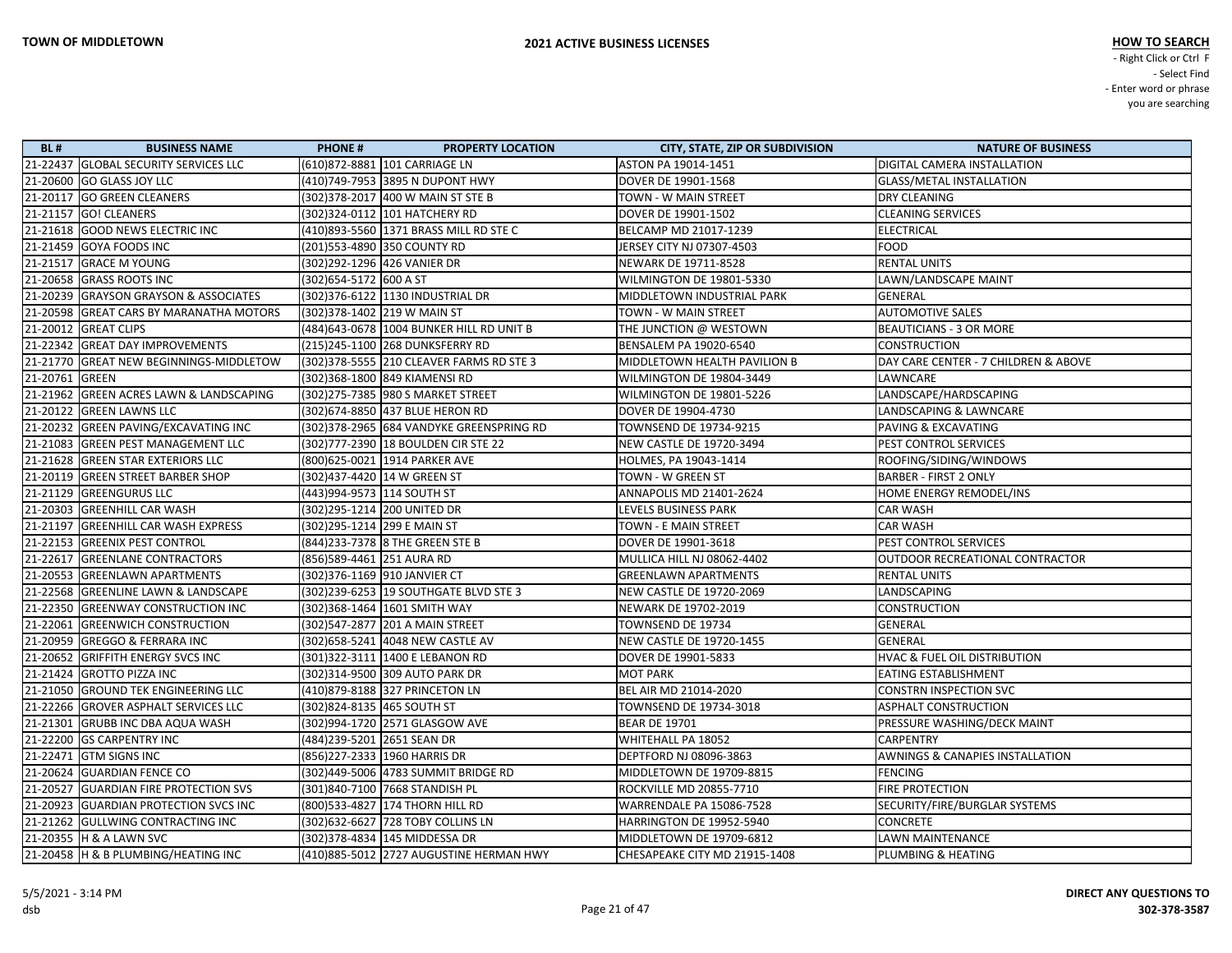| <b>BL#</b>           | <b>BUSINESS NAME</b>                      | <b>PHONE#</b><br><b>PROPERTY LOCATION</b>      | <b>CITY, STATE, ZIP OR SUBDIVISION</b> | <b>NATURE OF BUSINESS</b>            |
|----------------------|-------------------------------------------|------------------------------------------------|----------------------------------------|--------------------------------------|
|                      | 21-20546  H & R BLOCK TAX GROUP INC       | (816)759-0002 376 E MAIN ST                    | MIDDLETOWN XING SHPG CTR               | <b>INCOME TAX CONSULTANT</b>         |
|                      | 21-21003 H & R HEATING & A/C INC          | (302) 323-9919 7 KING CT                       | NEW CASTLE DE 19720-1519               | <b>HVAC</b>                          |
|                      | 21-21661  H O M E LLC                     | (302) 261-3530 108 PATRIOT DR STE A            | LEVELS BUSINESS PARK                   | <b>BUSINESS MANAGEMENT</b>           |
|                      | 21-22489 H&M SIGNS INC                    | (410)789-1640 700 N HAMMONDS FERRY RD          | LINTICUM MD 21090                      | SIGNS & AWNINGS INSTALLATION         |
|                      | 21-21676 H2GROW LLC                       | (302) 354-0862 9 LYRIC DR                      | NEWARK, DE 19702-4517                  | <b>LAWN SPRINKLERS</b>               |
|                      | 21-21881   HABASH COMM REALTY - HABASH    | (302)544-9144   1320 PHILADELPHIA PIKE STE 300 | WILMINGTON DE 19809-1818               | REAL ESTATE & PROPERTY MANAGEMENT    |
|                      | 21-20442 HAMPTON INN - MIDDLETOWN         | (302) 378-5656 117 SANDHILL DR                 | <b>BUNKER HILL CENTRE I</b>            | HOTEL/MOTEL (72 ROOMS)               |
|                      | 21-20024 HAND & STONE MASSAGE & FACIAL    | (302)838-1011 401 S RIDGE AVE                  | MAIN STREET @ WESTOWN                  | MASSAGE AND FACIAL SPA               |
|                      | 21-21634 HANDY CONTRACTING SERVICES LLC   | (301)252-5011 28486 KINGS WOODS DR             | EASTON MD 21601-8284                   | <b>CONTRACTING &amp; DEMOLITION</b>  |
|                      | 21-21407   HANDYMAN AL HOME SVCS INC      | (302)992-0651 5 LINCOLN AV                     | NEWPORT DE 19804-3033                  | HANDYMAN                             |
|                      | 21-21826 HANNAHS HOME IMPROVEMENTS        | (302)450-2867 4417 BARRATTS CHAPEL RD          | FREDERICA DE 19946-1536                | REMODELING                           |
|                      | 21-20912 HANNO & SYLVIA SCHILL            | (302) 378-7904 209-211 N BROAD ST              | TOWN - N BROAD STREET                  | <b>RENTAL UNITS</b>                  |
|                      | 21-21551 HAPPY HELPERS HOME/OFFICE SVCS   | (302)570-0073 364 E MAIN ST STE 133            | MIDDLETOWN CROSSING SHOPPING CTR       | <b>CLEANING SERVICES</b>             |
|                      | 21-21649 HARBOR FREIGHT TOOLS USA, INC    | (818)836-5001 440 MIDDLETOWN WARWICK RD        | <b>NORTHSIDE SHPG CTR</b>              | RETAIL TOOLS, HARDWARE               |
|                      | 21-21629 HARBOR STONE CONSTRUCTION CO     | (610)467-0872  100 ELIZABETH WAY               | OXFORD PA 19363-2632                   | <b>RENOVATIONS</b>                   |
|                      | 21-21339   HARBOUR TEXTILE RENTAL SVC INC | (804)732-3315 17 HARBOR VIEW DR                | <b>NEW CASTLE DE 19720-2179</b>        | <b>LINEN RENTAL</b>                  |
|                      | 21-21502 HARDIN & SONS CONTRG             | (302)545-8046 867 BLACKBIRD GREENSPRING RD     | SMYRNA DE 19977-9483                   | GENERAL                              |
|                      | 21-22137  HARDWOOD FLOORING SOLUTIONS     | (302) 312-8531 38 ALBE DR STE 5                | NEWARK, DE 19702-1351                  | HARDWOOD FLOORING                    |
|                      | 21-21076 HARMONY CONSTRUCTION INC         | (302)633-5600 305 W NEWPORT PK                 | WILMINGTON DE 19804-3154               | PAVING/MILLING/SITE/DEMO/WATER/SEWER |
|                      | 21-20328 HAROLD LESHEM JR ELECT CONTR     | (302) 378-5403 1472 BUNKER HILL RD             | MIDDLETOWN DE 19709-9034               | <b>ELECTRICAL</b>                    |
|                      | 21-20456   HARRINGTON REALTY - SEBASTIAN  | (302)736-0800 736 N DUPONT HWY                 | DOVER DE 19901-3939                    | RE SALESPERSON (PER)                 |
|                      | 21-21547 HARRY CASWELL INC                | (302)945-5322 34836 LONG NECK RD               | MILLSBORO DE 19966-6677                | <b>PLUMBING</b>                      |
|                      | 21-22595 HARVARD ENVIRONMENTAL INC        |                                                | BEAR DE 19701-5200                     | ENVIRONMENTAL CONSULTING             |
|                      | 21-20559 HARVEY'S HEATING & A/C LLC       | (302)762-7712 13 RUSSELL RD                    | NEW CASTLE DE 19720-2032               | <b>HVAC</b>                          |
|                      | 21-21736   HASSMAN PROPERTIES             | (443)907-2711 1 WYNCLIFF LANE                  | NEWARK DE 19711-7525                   | PROPERTY MANAGER - RENTALS           |
|                      | 21-20277 HAWKINS & SONS INC               | (302)998-1010  400 NEW RD                      | WILMINGTON DE 19805-5121               | APPLIANCE SALES AND SERVICE          |
|                      | 21-20240   HD CONSTRUCTION LLC            | (443)252-4320 1100 ELKTON RD                   | NEWARK DE 19711-3509                   | <b>CONCRETE FLAT WORK</b>            |
|                      | 21-21048   HEAD QUARTER BARBERSHOP        | (302)378-7372 217 E MAIN ST                    | TOWN - E MAIN STREET                   | <b>BARBER - 3 OR MORE</b>            |
|                      | 21-22041 HEALTHY YOU NUTRITION LLC        | (302)563-6543 16 E SARAZEN DRIVE               | THE LEGENDS                            | NUTRITION/CONSULTING/TELEHEALTH      |
|                      | 21-20767 HENTKOWSKI INC                   | (302) 998-2257 3420 OLD CAPITOL TR             | WILMINGTON DE 19808-6124               | <b>HVAC</b>                          |
|                      | 21-20852 HERITAGE CONCRETE                | (302)464-4035 734 DEXTER CORNER RD             | TOWNSEND DE 19734                      | REDI MIX CONCRETE PRODUCER           |
|                      | 21-21706 HERITAGE REAL ESTATE-MAHOTIERE   | (302) 598-0434 1224 N KING ST UNIT 2           | WILMINGTON DE 19801-3232               | REAL ESTATE PROPERTY MANAGEMENT      |
|                      | 21-20801 HERKER PROPERTY MGMNT            | (610)459-5857 2 LA FRANCE WY                   | <b>GLEN MILLS PA 19342-2292</b>        | LANDSCAPING & BLDG MAINTENANCE       |
|                      | 21-21893 HERNANDEZ CLEANING SERVICE       | (302)563-0985 528 MAPLE AVE                    | <b>VILLAGEBROOK MOBILE HOME PARK</b>   | <b>CLEANING SERVICES</b>             |
|                      | 21-21611 HERNANDEZ DRYWALL                | (302)563-0463 80 REGENT DR                     | NEWARK DE 19702-4144                   | DRYWALL                              |
|                      | 21-20971 HERNANDEZ LANDSCAPING            | (302) 354-1969 1 NEURY'S LANE                  | NEWARK DE 19702-1616                   | LANDSCAPING                          |
|                      | 21-20634 HERR FOODS INC                   | (610)932-6423 20 HERR DR                       | NOTTINGHAM PA 19632-9788               | <b>SNACK FOOD</b>                    |
|                      | 21-20414   HERSHEY'S ICE CREAM            | (717)238-8131 301 S CAMERON ST                 | HARRISBURG PA 17101-2815               | <b>ICE CREAM</b>                     |
|                      | 21-20470   HES SIGN SVCS LLC DBA YESCO    | (302)232-2100 459 OLD AIRPORT RD               | NEW CASTLE DE 19720-1001               | SIGN MFG/INSTALLATION                |
|                      | 21-20097 HICKMAN HOME IMPROVEMENTS        | (302)353-9139 308 PHEASANT DR                  | MIDDLETOWN DE 19709-9201               | LANDSCAPING & LAWNCARE               |
|                      | 21-21302 HILLIS CARNES ENGINEERING ASSO   | (302)744-9855 1277 MCD DR                      | DOVER DE 19901-4639                    | <b>CONCRETE &amp; SOIL TESTING</b>   |
| 21-20748   HILTI INC |                                           | (918)872-3290 5400 S 122ND E AVE               | TULSA OK 74146-1601                    | <b>SALES REPRESENTATIVE</b>          |
|                      | 21-20439   HILYARD'S INC                  | (302)995-2201 1616 NEWPORT GAP PK              | WILMINGTON DE 19808                    | <b>OFFICE EQUIPMENT</b>              |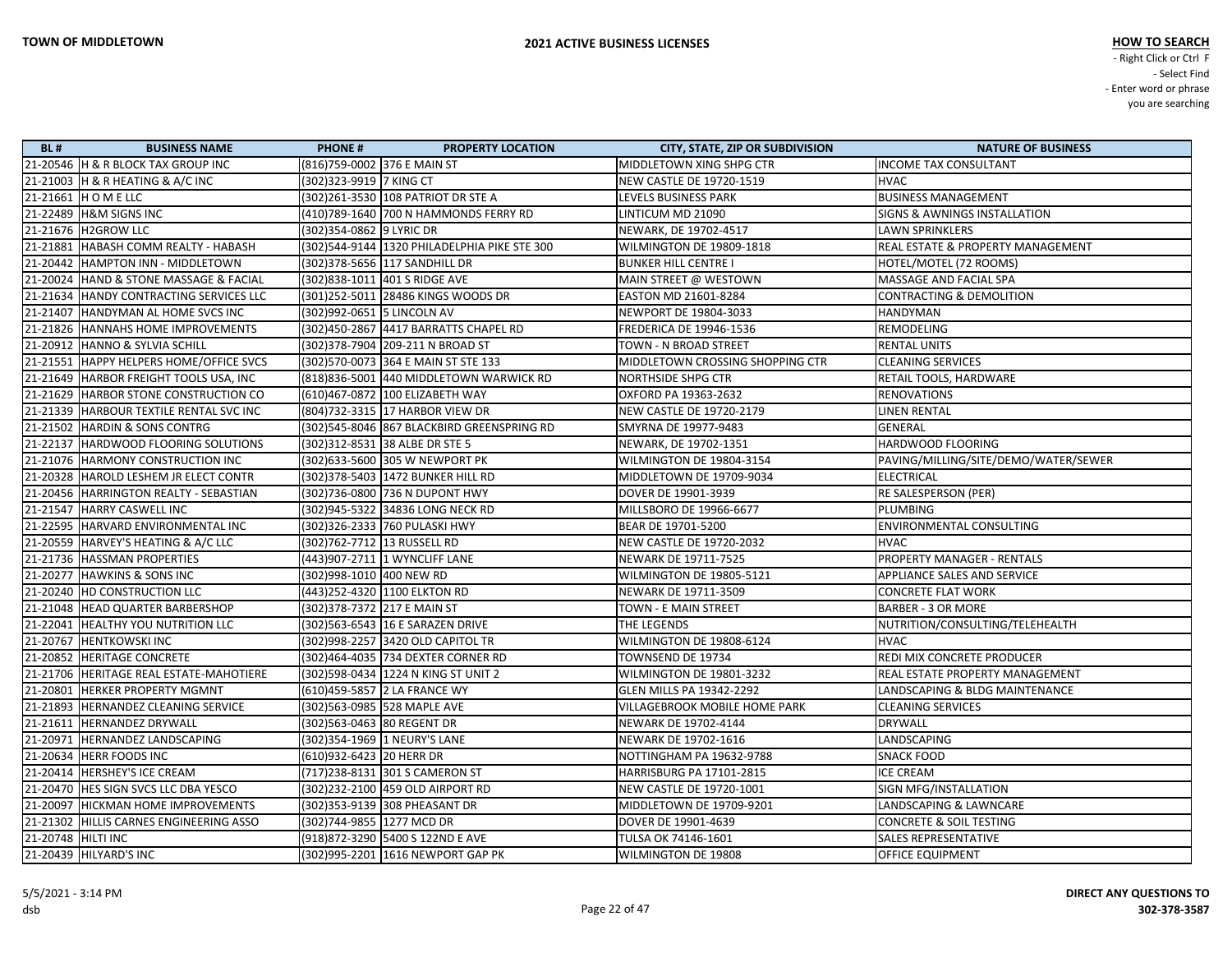| <b>BL#</b>          | <b>BUSINESS NAME</b>                      | <b>PHONE#</b><br><b>PROPERTY LOCATION</b> | <b>CITY, STATE, ZIP OR SUBDIVISION</b> | <b>NATURE OF BUSINESS</b>              |
|---------------------|-------------------------------------------|-------------------------------------------|----------------------------------------|----------------------------------------|
|                     | 21-21648 HIRSCH ELECTRIC LLC              | (410)246-3500 603 DUNDALK AVE             | <b>BALTIMORE MD 21224-2932</b>         | <b>ELECTRICAL CONTRACTOR</b>           |
|                     | 21-21324 HNS PLUMBING SERVICES LLC        | (302)650-9010 418 PENCADER LN             | BEAR DE 19701-2304                     | PLUMBING                               |
|                     | 21-21185 HOBART SVC DBA ITW FOOD EQUIP    | (937)332-3087 9135 TORRESDALE AVE         | PHILADELPHIA PA 19136-1530             | SERVICE/REPAIR COMMERCIAL FOOD EQUIP   |
|                     | 21-22027 HOLIDAY INN EXPRESS & SUITES     | (302) 696-2272 315 AUTO PARK DR           | <b>MOT PARK</b>                        | <b>HOTEL</b>                           |
|                     | 21-22457 HOLLISTER CONTRACTORS LLC        | (717)587-8847 2 SILVER MINE RD            | CONESTOGA PA 17516-9712                | EXCAVATION, CONCRETE & BLACKTOP REPAIR |
|                     | 21-21488 HOME DEPOT USA                   | (770)433-8211 2455 PACES FERRY RD C-11    | <b>ATLANTA GA 30339-1834</b>           | GENERAL                                |
|                     | 21-20887 HOME PARAMOUNT PEST CNTRL CO     | (410)510-0700 2011 ROCK SPRING RD         | <b>FORREST HILL MD 21050-2600</b>      | PEST CONTROL SERVICES                  |
|                     | 21-22610 HOME POWER SOLUTIONS LLC         | (302)250-2391 49 AZALEA DR                | SMYRNA DE 19977-5282                   | <b>ELECTRICAL</b>                      |
|                     | 21-20777 HOME REPAIRS UNLIMITED LLC       | (302)740-8450 100 WOODLAND DR             | OXFORD PA 19363-4100                   | <b>HOME REPAIRS</b>                    |
|                     | 21-20626 HOMECRAFT INC                    | (302)798-0302 1407 PHILADELPHIA PK        | WILMINGTON DE 19809-1823               | DOORS/ROOFING/SIDING/WINDOWS           |
|                     | 21-22581 HOMEGOODS #1090                  | (774)308-3511   1006 BUNKER HILL RD       | <b>WESTOWN TOWN CENTER</b>             |                                        |
|                     | 21-21136 HOMESTAR REMODELING LLC          | (302)528-5898 405 SILVERSIDE RD           | WILMINGTON DE 19809-1732               | REMODELING                             |
|                     | 21-20314 HONEST HEATING & COOLING LLC     | (302)836-9567  110 N MAIN ST              | SAINT GEORGES DE 19733-2020            | <b>HVAC</b>                            |
|                     | 21-20744 HONIG ORTHODONTICS - HONIG       | (302)696-4020 104 SLEEPY HOLLOW DR #200   | <b>BUNKER HILL CENTRE II</b>           | DENTIST/ORTHODONTIST (PER)             |
|                     | 21-20973 HOOPES FIRE PREVENTION INC       | (302) 323-0220 124 SANDY DR               | NEWARK DE 19713-1147                   | FIRE PROTECTION SALES & SERVICE        |
|                     | 21-21198 HOPKINS MECHANICAL INC           | (302)420-7020 1802 GARFIELD AVE           | WILMINGTON DE 19809-1332               | PLUMBING & HVAC                        |
|                     | 21-20141 HORIZON ELECTRIC INC             | (302)836-8556 917 SUGAR PINE DR           | BEAR DE 19701-2166                     | <b>ELECTRICAL</b>                      |
|                     | 21-20515  HORIZON SERVICES INC            | (302)762-1200 307 RUTHAR DRIVE            | NEWARK DE 19711-8016                   | <b>HVAC &amp; PLUMBING</b>             |
|                     | 21-22680 HP HOMESTEAD PLMBG & HTG INC     | (856)692-6308 2052 N DELSEA DR REAR BLDG  | VINELAND NJ 08360-2583                 | PLUMBING & HEATING                     |
|                     | 21-20421 HPC ENTERPRISES INC              | (443)372-5653 1814 WALTON RD              | EDGEWOOD MD 21040-1041                 | WATERPROOFING & DRAIN TILE             |
|                     | 21-21017 HUMMINGBIRD LAWN CARE            | (302) 376-1081 1401 POLE BRIDGE RD        | MIDDLETOWN DE 19709-2167               | <b>LAWN CARE</b>                       |
|                     | 21-20152 HVR PROPERTY MGMNT - BROWN       | (302)593-9152 15 WYNCLIFF LN              | NEWARK DE 19711-7525                   | RE PROPERTY MGR (PER)                  |
|                     | 21-22488 HYDROBOOST IV THERAPY INC        | (302) 376-8347 4433 SUMMIT BRIDGE RD      | MIDDLETOWN DE 19709-9549               |                                        |
|                     | 21-22005 HYETT REFRIGERATION INC          | (302) 684-4600 26451 LEWIS GEORGETOWN HWY | HARBESON DE 19951-2860                 | HVAC-R INSTALLATION & SERVICE          |
|                     | 21-21798  ID GRIFFITH INC                 | (302) 656-8253 735 S MARKET ST            | WILMINGTON DE 19801-5246               | MECHANICAL CONTRACTOR                  |
|                     | 21-22453   HEART DANCE STUDIO             | (267) 249-8367 600 N BROAD ST STE 20      | MIDDLETOWN SHOPPING CENTER             | DANCE STUDIO                           |
|                     | 21-22308  ICOLOR PHONE REPAIR             | (888) 383-2272 516 MIDDLETOWN WARWICK RD  | MIDDLETOWN MARKET PLACE                | PHONE REPAIR                           |
|                     | 21-21534   IDEAL PROPERTY SOLUTIONS       | (302) 266-0451 1450 CAPITOL TRL STE 111   | NEWARK DE 19711-5700                   | RENTAL UNITS/PROPERTY MGMNT            |
|                     | 21-21817 IES COMMUNICATIONS LLC           | (713)860-1561 5433 WESTHEIMER RD STE 500  | <b>HOUSTON TX 77056-5339</b>           | LOW VOLTAGE ELECTRICAL                 |
|                     | 21-21266  ILLUMINATION DANCE LLC          |                                           | LEVELS BUSINESS PARK                   | <b>DANCE STUDIO</b>                    |
|                     | 21-21906   IMS PLUS INC                   | (302)383-1793 114 LIBERTY LANE            | <b>ELKTON MD 21921-5821</b>            | <b>LAWN SPRINKLER SERVICES</b>         |
|                     | 21-20229   INFAMOUS TATTOO                | (610)570-2500 26 W MAIN ST                | TOWN - W MAIN STREET                   | <b>TATTOO &amp; BODY PIERCING</b>      |
|                     | 21-20187 INSITE CONSTRUCTORS INC          | (302)479-5555 3201 TANYA DR #A            | WILMINGTON DE 19803-1936               | GENERAL                                |
|                     | 21-22045   INSTA SIGNS PLUS INC           | (302) 324-8800 107 J AND M DR             | <b>NEW CASTLE DE 19720-3147</b>        | SIGN MANUFACTURER & INSTALLER          |
|                     | 21-22255   INSTALL SOLUTIONS LLC          | (610)467-0686  124 MALLORY LN             | OXFORD PA 19363-2722                   | <b>GENERAL</b>                         |
|                     | 21-21835   INTEGRATED TECHNOLOGIES GROUP  | (410)995-6304 6770 OAK HALL LN STE 117    | <b>COLUMBIA MD 21045-4768</b>          | LOW VOLTAGE                            |
|                     | 21-20512   INTEGRITY HOME INSPECTIONS INC | (302)369-3506 177 WALKER RD               | LANDENBERG PA 19350-1266               | <b>HOME INSPECTIONS</b>                |
|                     | 21-20981  INTEGRITY STAFFING SOLUTIONS    | (302)504-9872 560 MERRIMAC AVE            | <b>AMAZON BUILDING</b>                 | TEMPORARY STAFFING SVS                 |
|                     | 21-20698 ISI DESIGN & INSTALLATION SOLU   | (317)596-3260 488 E MAIN ST               | MIDDLETOWN CROSSING SHPG CTR           | FLOORING/TILE/COUNTER TOP              |
| 21-21449   ITEC LLC |                                           | (302) 547-6016 364 E MAIN ST STE 218      | MIDDLETOWN XING SHPG CTR               | <b>CONSTRUCTION</b>                    |
|                     | 21-20371 J & B CAULKERS INC               | (302) 273-2211 1414 DEXTER CORNER RD      | TOWNSEND DE 19734-9238                 | CAULKING & WATERPROOFING               |
|                     | 21-20632 J & G ACOUSTICAL CO              | (302) 285-3630 118 SLEEPY HOLLOW DR STE 2 | <b>BUNKER HILL CENTRE II</b>           | <b>INTERIOR WORK</b>                   |
|                     | 21-22030 J & J PLUMBING INC               | (610)255-4448 1325 FLINT HILL RD          | LANDENBERG PA 19350-1139               | <b>PLUMBING</b>                        |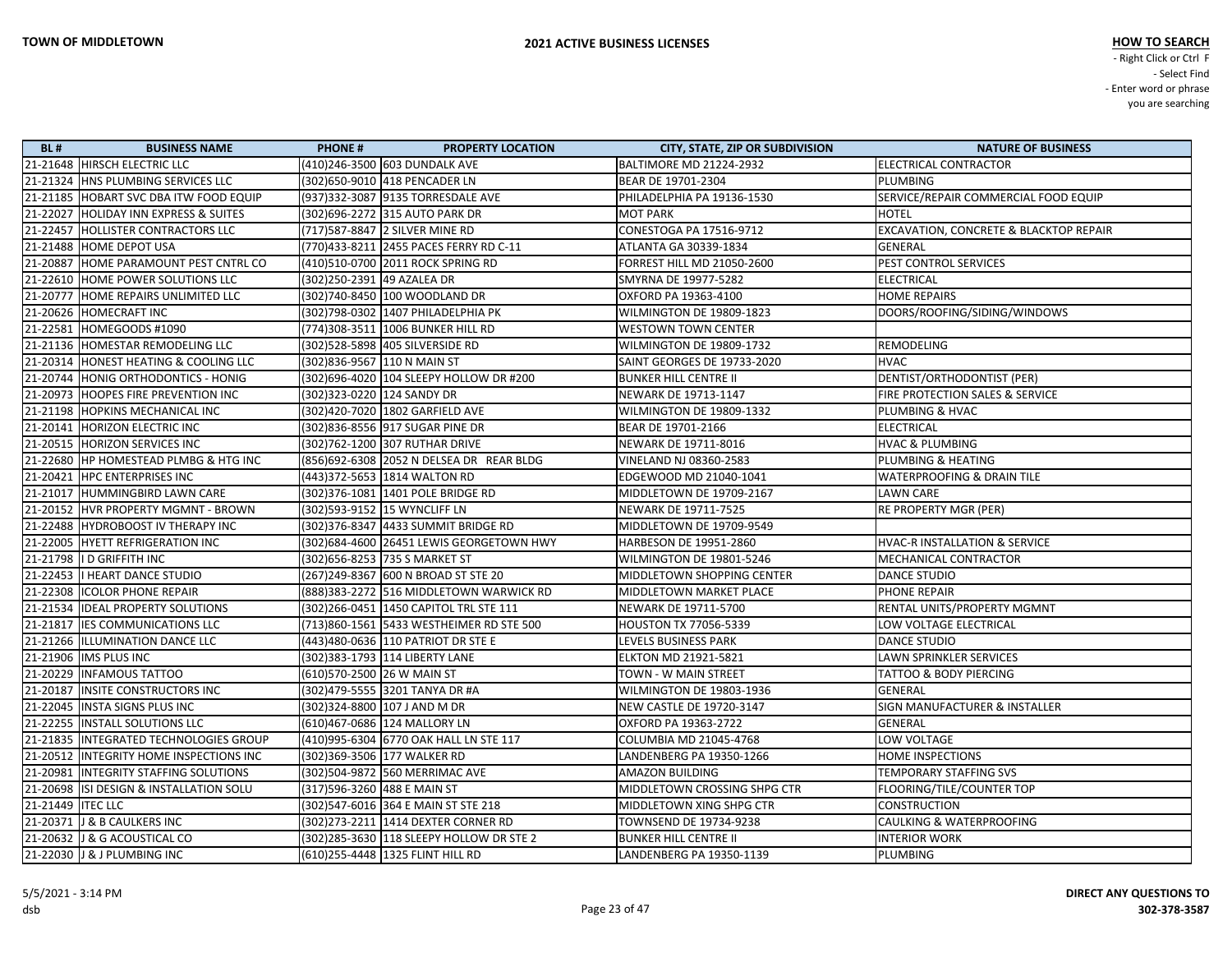| <b>BL#</b>        | <b>BUSINESS NAME</b>                    | <b>PHONE#</b>               | <b>PROPERTY LOCATION</b>                 | <b>CITY, STATE, ZIP OR SUBDIVISION</b> | <b>NATURE OF BUSINESS</b>         |
|-------------------|-----------------------------------------|-----------------------------|------------------------------------------|----------------------------------------|-----------------------------------|
|                   | 21-20904 J & J SYSTEMS INC              |                             | (302)239-2969  10 RIDGEWOOD DR           | HOCKESSIN DE 19707-1413                | IRRIGATION INSTALL & SERVICE      |
|                   | 21-21182 J & K LIQUOR WAREHOUSE         |                             | (302)378-7784  19 S BROAD ST             | TOWN - S BROAD ST                      | <b>LIQUOR STORE</b>               |
|                   | 21-22337 J & L PROPERTY MANAGEMENT      | (410)699-0671 616 MAIN ST   |                                          | MARYDEL MD 21649-1108                  | GENERAL CONTRACTING/CARPENTRY     |
|                   | 21-22036 J & T BROTHERS LLC             |                             | (856)281-7200 620 DEER RD STE 12         | CHERRY HILL NJ 08034-1451              | <b>MASONRY</b>                    |
|                   | 21-20304 J & T CONCRETE INC             | (302)368-4949 94 ALBE DR    |                                          | NEWARK DE 19702-1364                   | POURED CONCRETE FOUNDATIONS       |
|                   | 21-20427 J D GATES INC                  |                             |                                          | NEWARK DE 19713-1918                   | <b>DECK INSTALLER</b>             |
|                   | 21-20280 J F SOBIESKI MECH CONTRS INC   |                             | (302)993-0104  1325 OLD COOCHS BRIDGE RD | NEWARK DE 19713-2311                   | <b>HVAC &amp; PLUMBING</b>        |
|                   | 21-22560 J M TAYLOR INC                 |                             | (410)325-3300 6500 MORAVIA PARK DR       | <b>BALTIMORE MD 21237-1007</b>         | <b>HVAC</b>                       |
|                   | 21-20167 J STACHON PLUMBING LLC         |                             | (302) 353-8290 1311 HILLSIDE BLVD        | WILMINGTON DE 19803-4234               | <b>PLUMBING</b>                   |
|                   | 21-20107 J T HOOVER CONCRETE INC        |                             | (302)832-7699 3415 WRANGLE HILL RD #1    | BEAR DE 19701-4812                     | <b>CONCRETE</b>                   |
|                   | 21-21985 JAB FITNESS LLC                |                             | (302)832-6060 24 N BROAD ST              | TOWN - N BROAD STREET                  | <b>FITNESS</b>                    |
|                   | 21-21072 JACK & JILL D S D              |                             | (856)813-2300 101 COMMERCE DR            | MOORESTOWN NJ 08057-4212               | DIST FROZEN/REFRIG FOOD/BEV       |
|                   | 21-22080 JAIME SAONA                    |                             | (814) 880-6777 470 SHARER RD             | <b>CENTRE HILL PA 16828-7919</b>       | <b>RENTAL UNITS</b>               |
|                   | 21-20751 JAMES PULLIN PAINTING/PAPERHAN | (302)449-0475 949 LAUREL CT |                                          | VILLAGEBROOK MOBILE HOME PARK          | PAINTING & PAPER HANGING          |
|                   | 21-20449 JAMES SCALIA PLMBG/HTG INC     |                             | (302)234-8020 2224 BEAR CORBITT RD       | BEAR DE 19701-1909                     | <b>PLUMBING</b>                   |
|                   | 21-20544 JAMESTOWN INC                  |                             | (302)454-7344 830 DAWSON DR              | NEWARK DE 19713-3416                   | PAINTING & WALL COVERING          |
|                   | 21-21995 JAQUEZ CONCRETE LLC            |                             | (302) 379-1148 4 BRYANT CIRCLE           | MIDDLETOWN CROSSING                    | <b>CONTRACTOR</b>                 |
|                   | 21-21071 JASON ANDERSON/JONATHAN RIALE  |                             | (410)920-4751   145 WEDGEMONT DR         | ELKTON MD 21921-4955                   | <b>CARPET &amp; TILE INSTALL</b>  |
|                   | 21-20681 JASON LEVIN LCSW LLC           |                             | (302)464-0021 120 W MAIN ST 1ST FLR      | TOWN - W MAIN STREET                   | CLINICAL SOCIAL WORKER (PER)      |
|                   | 21-22632 JASTICON LLC                   |                             | (609)953-0690 626 GRAVELLY HOLLOW RD     | MEDFORD NJ 08055-8464                  | <b>CONCRETE CONSTRUCTION</b>      |
|                   | 21-20374 JDM #1 PLUMBING LLC            |                             | (302)659-1111  1150 PADDOCK RD           | SMYRNA DE 19977-9612                   | <b>PLUMBING</b>                   |
| 21-21176 JEAN SPA |                                         |                             | (347) 978-3298 104 W MAIN ST             | TOWN - W MAIN STREET                   | <b>SPA</b>                        |
|                   | 21-21645 JEFF BARTSCH TRUCKING & EXCAVA |                             | (302)653-9329 299 SAWMILL ROAD           | TOWNSEND DE 19734-9640                 | <b>EXCAVATING</b>                 |
|                   | 21-21987 JEI LEARNING CENTER            |                             | (302)729-8185 5242 SUMMIT BRIDGE RD      | SUMMIT PLAZA SHOPPING CENTER           | <b>TUTORING</b>                   |
|                   | 21-21689 JEM PEST SOLUTIONS INC         |                             | (302)535-1141  309 QUAIL RUN             | CAMDEN WYOMING DE 19934-9518           | TERMITE AND PEST CONTROL          |
|                   | 21-21462 JERRY AUTO LAWN SERVICE        |                             | (732)300-6449 112 MALLARD WAY            | <b>ESTATES AT DOVE RUN</b>             | <b>LAWN SERVICE</b>               |
|                   | 21-22596 JESUS LANDSCAPING              |                             | (302)750-9397  10 ALTOONA AVE            | NEW CASTLE DE 19720-1104               | LANDSCAPING                       |
|                   | 21-21055 JEWELAPALOOZA                  | (302)463-1394 23 W MAIN ST  |                                          | TOWN - W MAIN ST                       | <b>GIFT BOUTIQUE</b>              |
|                   | 21-22585 JF IMPROVEMENTS LLC            | (302) 293-0748 2110 OAK ST  |                                          | WILMINGTON DE 19808-4833               | <b>CONSTRUCTION</b>               |
|                   | 21-21632 JH CONTRACTING INC             |                             | (302) 893-4766 807 LAURELWOOD CT         | MIDDLETOWN DE 19709-9257               | GENERAL                           |
|                   | 21-22141 JJE CONSTRUCTION CORP          |                             | (267)496-1512 3260 PHILMONT AVE          | HUNTINGDON VALLEY PA 19006-4227        | <b>CONCRETE</b>                   |
| 21-22419 JJID INC |                                         | (302)836-0414 100 JULIAN LN |                                          | BEAR DE 19701-2274                     | <b>HEAVY HIGHWAY CONSTRUCTION</b> |
|                   | 21-22165 JM MECHANICAL LLC              |                             | (302)354-3342 206 KINGSLEY DR            | NEWARK DE 19711-6925                   | HVAC                              |
|                   | 21-21483 JJMC PROPERTIES INC            |                             | (302)384-7980 4120D CONCORD PIKE         | WILMINGTON DE 19803-1402               | PROP MGMNT WESTOWN SHPG CTRS      |
|                   | 21-22166 JMJ CUSTOM WINDOWS & DOORS LLC |                             | (302) 383-2424 60 N GAME CREEK RD        | CARNEYS POINT NJ 08069-2950            | <b>WINDOWS AND DOORS</b>          |
|                   | 21-21727 JODY'S PLUMBING INC            |                             | (302)382-6952 1692 N TAYLOR DR           | DOVER DE 19901-5138                    | <b>PLUMBING</b>                   |
|                   | 21-21499 JOEL R AMIN PLMBG LLC          |                             | (302)420-3444 205 CHERRY BLOSSOM PL      | HOCKESSIN DE 19707-2047                | PLUMBING                          |
|                   | 21-21743 JOHN & A CONSTRUCTION LLC      |                             | (302)864-3357 22006 PAUL DR              | MILLSBORO DE 19966-3665                | <b>ROOFING &amp; SIDING</b>       |
|                   | 21-20630 JOHN C HOCKING                 |                             | (484) 256-2444 1077 WICKERTON RD         | LANDENBERG PA 19350-1576               | <b>RENTAL UNITS</b>               |
|                   | 21-20082 JOHN D HYNES & ASSOCS INC      |                             | (410)546-6462 32185 BEAVER RUN DR        | SALISBURY MD 21804-1700                | <b>ENGINEER (PER)</b>             |
|                   | 21-22313 JOHN D RINGER CARPENTER        |                             | (302)392-3900 3 S CONGRESS ST            | PORT PENN DE 19731-2001                |                                   |
|                   | 21-21080 JOHN DUBYK CONTRACTORS INC     | (215)348-1571 674 MARY ST   |                                          | <b>WARMINSTER PA 18974-2804</b>        | <b>CONCRETE</b>                   |
|                   | 21-21090 JOHN E STEELE JR INC           |                             | (302)376-7200 1216 BAYVIEW RD            | MIDDLETOWN DE 19709-2150               | <b>ROOFING</b>                    |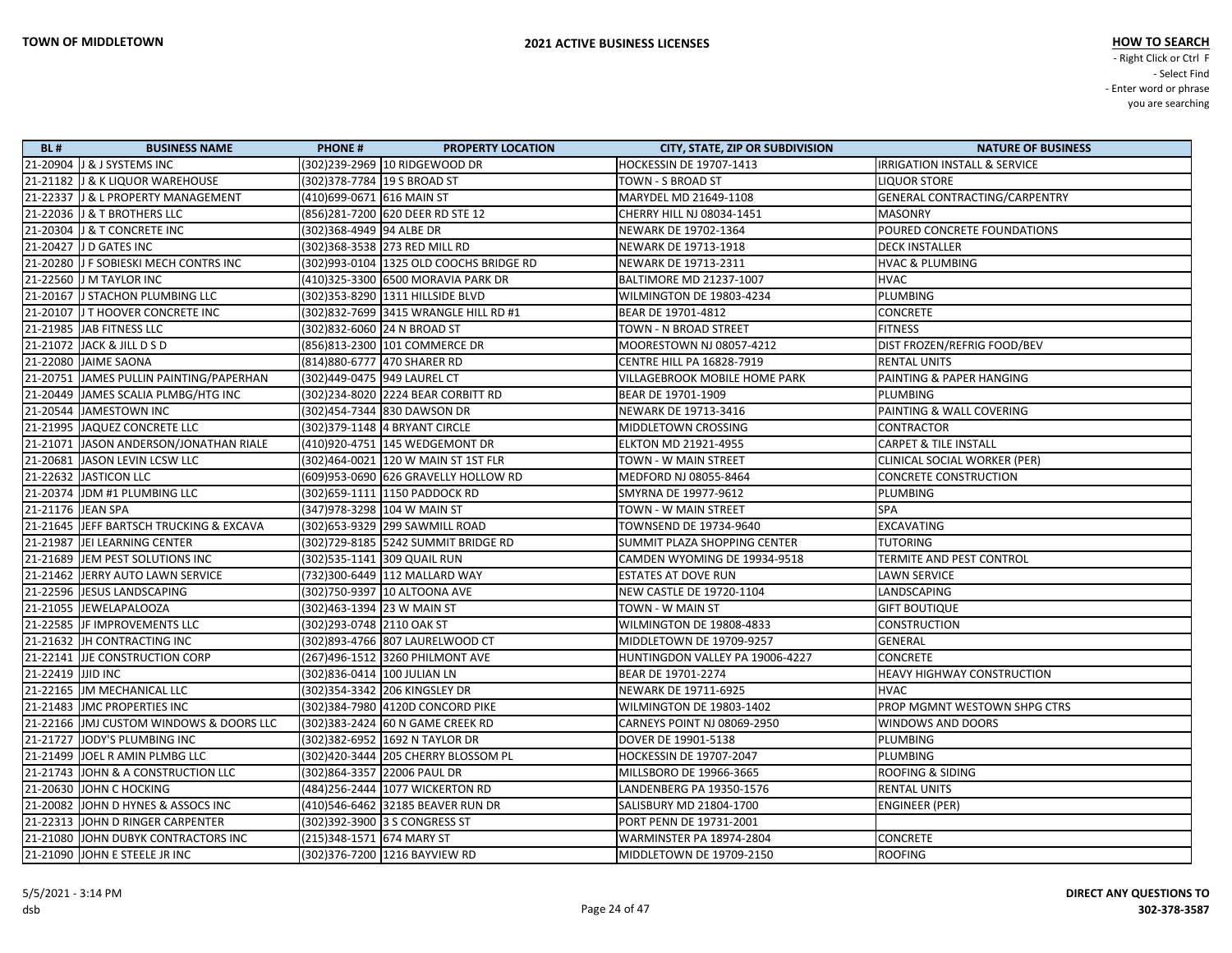| <b>BL#</b>       | <b>BUSINESS NAME</b>                     | <b>PHONE#</b>                | <b>PROPERTY LOCATION</b>                 | <b>CITY, STATE, ZIP OR SUBDIVISION</b> | <b>NATURE OF BUSINESS</b>                    |
|------------------|------------------------------------------|------------------------------|------------------------------------------|----------------------------------------|----------------------------------------------|
|                  | 21-22231 JOHN HIOTT REFRIGERATION & A/C  |                              | (302) 697-3050 9166 WILLOW GROVE RD      | <b>WYOMING DE 19934-2437</b>           | <b>HVAC</b>                                  |
|                  | 21-20986 JOHN J LLOYD SERVICES           |                              | (302)266-8106 579 OLD BALTIMORE PK       | NEWARK DE 19702-1307                   | <b>CARPET CLEANING</b>                       |
|                  | 21-21854 JOHN SANDERS RENTAL UNITS       |                              | (302)438-1382 620 MARGARET COURT         | BEAR DE 19701-2440                     | <b>RENTAL UNITS</b>                          |
|                  | 21-20475 JOHNSON CONTROLS FIRE PROTECTI  |                              | (302) 325-6300 17 MCCULLOUGH DR          | <b>NEW CASTLE DE 19720-2080</b>        | FIRE PROTECTION/DETECTION/SUPPRESSION        |
|                  | 21-20493 JJOHNSON CONTROLS SECURITY SOLU |                              | (561)912-6108 18 BOULDEN CIR #24         | <b>NEW CASTLE DE 19720-3494</b>        | <b>SECURITY SERVICES</b>                     |
|                  | 21-22570 JOHNSON MECHANICAL SVCS LLC     | (302)354-6200 617 LISA LN    |                                          | MIDDLETOWN VILLAGE                     | <b>HVAC &amp; PLUMBING</b>                   |
|                  | 21-20298 JOHNSON MIRMIRAN & THOMPSON     |                              | (410)329-3100 121 CONTINENTAL DR STE 300 | NEWARK DE 19713-4310                   | LAND SURVEYOR (PER)                          |
|                  | 21-22241 JON FRANCISCO CONSTRUCTION      |                              |                                          | <b>NEWARK DE 19702-2712</b>            | <b>CONSTRUCTION</b>                          |
|                  | 21-21227 JONES & FRANK                   |                              | (919)838-7569 3701 COMMERCE DR STE 108   | <b>BALTIMORE MD 21227-1651</b>         | <b>FUELING EQUIPMENT SALES &amp; SERVICE</b> |
|                  | 21-20514 JOSEPH FREDERICK & SONS         |                              | (302)994-5786 810 STANTON RD             | WILMINGTON DE 19804-3640               | MECHANICAL                                   |
|                  | 21-20881  JOSEPH J TEOLI PLUMB/HVAC INC  |                              | (302) 379-3199 9 RECTOR CT #D            | WILMINGTON DE 19810-6236               | <b>HVAC &amp; PLUMBING</b>                   |
|                  | 21-22520 JOSEPH P CONNOR JR              |                              | (302)559-4688 6 SMYRNA AVE               | WILMINGTON DE 19809-1260               | REAL ESTATE ASSOCIATE BROKER                 |
|                  | 21-20385 JOSEPH RIZZO & SONS CONSTR CO   | (302)656-8116 13 RIZZO AV    |                                          | <b>NEW CASTLE DE 19720-2139</b>        | <b>MASONRY</b>                               |
|                  | 21-22074 JOSEPH T RICHARDSON INC         | (302) 398-8101 5 E CENTER ST |                                          | HARRINGTON DE 19952-1103               | MECHANICAL                                   |
|                  | 21-22487 JP LANDSCAPING                  |                              | (302)287-4964 110 CUNARD ST              | WILMINGTON DE 19804-2810               | <b>CONCRETE</b>                              |
|                  | 21-20445  JSM INSTALLATION LLC           |                              | (410) 877-3696 816 PULASKI HWY           | JOPPA MD 21085-3927                    | HARDWARE INSTALL FOR BUILDERS                |
| 21-22411 JU CHEN |                                          | (917)804-0782 228 TORY ST    |                                          | <b>ESTATES AT ST ANNES</b>             | <b>RENTAL UNITS</b>                          |
|                  | 21-20093 JUMP ON OVER ENTERPRISES        |                              |                                          | MIDDLETOWN DE 19709-8819               | <b>EVENT &amp; PARTY RENTALS</b>             |
|                  | 21-21233 JUST WINDOWS                    |                              | (302)803-2007 18 CURRANT CT              | NEWARK DE 19702-2870                   | WINDOW REPLACEMENT (RES)                     |
|                  | 21-21437 JVR CONSTRUCTION CO             |                              | (302)218-1318  900 BUTLER AVE            | WILMINGTON DE 19803-4905               | PAVERS, BRICK, BLOCK & CONCRETE              |
|                  | 21-20472 JW & SONS INC                   |                              | (443)460-1000 10004 PULASKI HWY STE J    | <b>BALTIMORE MD 21220-1431</b>         | <b>DRYWALL</b>                               |
|                  | 21-22649 K & J HOME IMPROVEMENT LLC      |                              | (302) 530-2656 166 TWEEDSMERE DR         | TOWNSEND DE 19734-2814                 | ROOFING/WINDOWS/DOORS/SIDING/GUTTERS         |
|                  | 21-20523 K & J SERVICES INC              |                              | (302)757-0446 302 HIGH RIDGE RD          | WILMINGTON DE 19807-1510               | <b>PAINTING</b>                              |
|                  | 21-21184 K & W PAINTING LLC              |                              | (302) 378-1234 23 FAIRVIEW AVE           | MIDDLETOWN DE 19709-3819               | <b>PAINTING</b>                              |
|                  | 21-20369  KAIROS LANDSCAPING             |                              | (302)399-4724 5644 MILLINGTON RD         | <b>CLAYTON DE 19938-2515</b>           | LANDSCAPING                                  |
|                  | 21-21975 KANCHAN KOTAK                   | (302)545-8611 29 E MAIN ST   |                                          | <b>TOWN - E MAIN ST</b>                | <b>RENTAL UNITS</b>                          |
|                  | 21-20614 KANE PAVING & SEALCOATING INC   | (610)924-9366 1251 STEEL RD  |                                          | HAVERTOWN PA 19083-4816                | PAVING                                       |
|                  | 21-20086  KARINS & ASSOCIATES            |                              | (302)369-2900 17 POLLY DRUMMOND CTR #201 | NEWARK DE 19711-4820                   | CIVIL ENGR/SURVEYOR (PER)                    |
|                  | 21-21699 KARNAK LLC                      | (302)285-9733 811 MARSH CT   |                                          | MIDDLETOWN DE 19709-2237               | <b>RENTAL UNITS</b>                          |
|                  | 21-21205 KAST DISTRIBUTORS INC           |                              | (856)299-3553 541 HARDING HWY            | CARNEYS POINT NJ 08069-3638            | <b>FOOD DISTRIBUTOR</b>                      |
|                  | 21-21297  KAY'S NAILS AND SPA            |                              | (302) 377-9490 17 WOOD ST BLDG 4 UNIT 55 | <b>PEACH TREE STATION</b>              | <b>NAILS AND SPA</b>                         |
|                  | 21-20300 KC SIGN COMPANY                 |                              | (610)497-0111 142 CONCHESTER HWY         | ASTON PA 19014-3415                    | <b>SIGN INSTALLATION</b>                     |
|                  | 21-21056  KCI TECHNOLOGIES - FLICKINGER  |                              | (302)731-9176 1352 MARROWS RD STE 100    | <b>NEWARK DE 19711-5475</b>            | PROFESSIONAL ENGINEER (PER)                  |
|                  | 21-22016 KD BEAUTY SUPPLY                | (302) 399-8018 320 E MAIN ST |                                          | MIDDLETOWN CROSSING SHPG CTR           | HAIR AND BEAUTY SUPPLY                       |
|                  | 21-21258 KEENER-SENSENIG LLC             |                              | (302)453-8584  491 GENDER RD             | <b>NEWARK DE 19713-2828</b>            | LANDSCAPING & HARDSCAPING                    |
|                  | 21-20637   KENT CONSTRUCTION CO INC      | (302) 653-6469 2 BIG OAK RD  |                                          | SMYRNA DE 19977-3501                   | <b>CONSTRUCTION</b>                          |
|                  | 21-20193  KENT OIL CO LLC                | (302)698-2100 109 S MAIN ST  |                                          | CAMDEN DE 19934-1320                   | <b>FUEL OIL</b>                              |
|                  | 21-20322 KENT SIGN CO                    | (302) 697-2181 2 E BRADYS LN |                                          | DOVER DE 19901-6310                    | SIGN MANUFACTURER & INSTALLER                |
|                  | 21-22572 KEYSTONE STEEL STRUCTURES LLC   |                              | (484)722-8274 3010 COMPASS RD            | <b>HONEY BROOK PA 19344-9071</b>       | <b>STEEL CONSTRUCTION</b>                    |
|                  | 21-21476  KIKU JAPANESE STEAKHOUSE       |                              | (302) 378-8868 417 S RIDGE AVE           | MAIN STREET @ WESTOWN                  | RESTAURANT                                   |
|                  | 21-22661 KINGS HARDSCAPING DESIGN LLC    |                              | (302) 379-5002 305 E LAKE ST STE 101     | TOWN - E LAKE STREET                   | <b>HARDSCAPING</b>                           |
|                  | 21-20873  KIRBY STAMPED CONCRETE LLC     |                              | (302) 427-2664 113 DICKINSON LN          | WILMINGTON DE 19807-3139               | <b>CONCRETE CONSTRUCTION</b>                 |
|                  | 21-21178 KIRKIN ROOFING LLC              |                              | (302) 832-7663 1053 LOWER TWIN LANE RD   | NEW CASTLE DE 19720-5502               | ROOFING/SIDING/GUTTERS                       |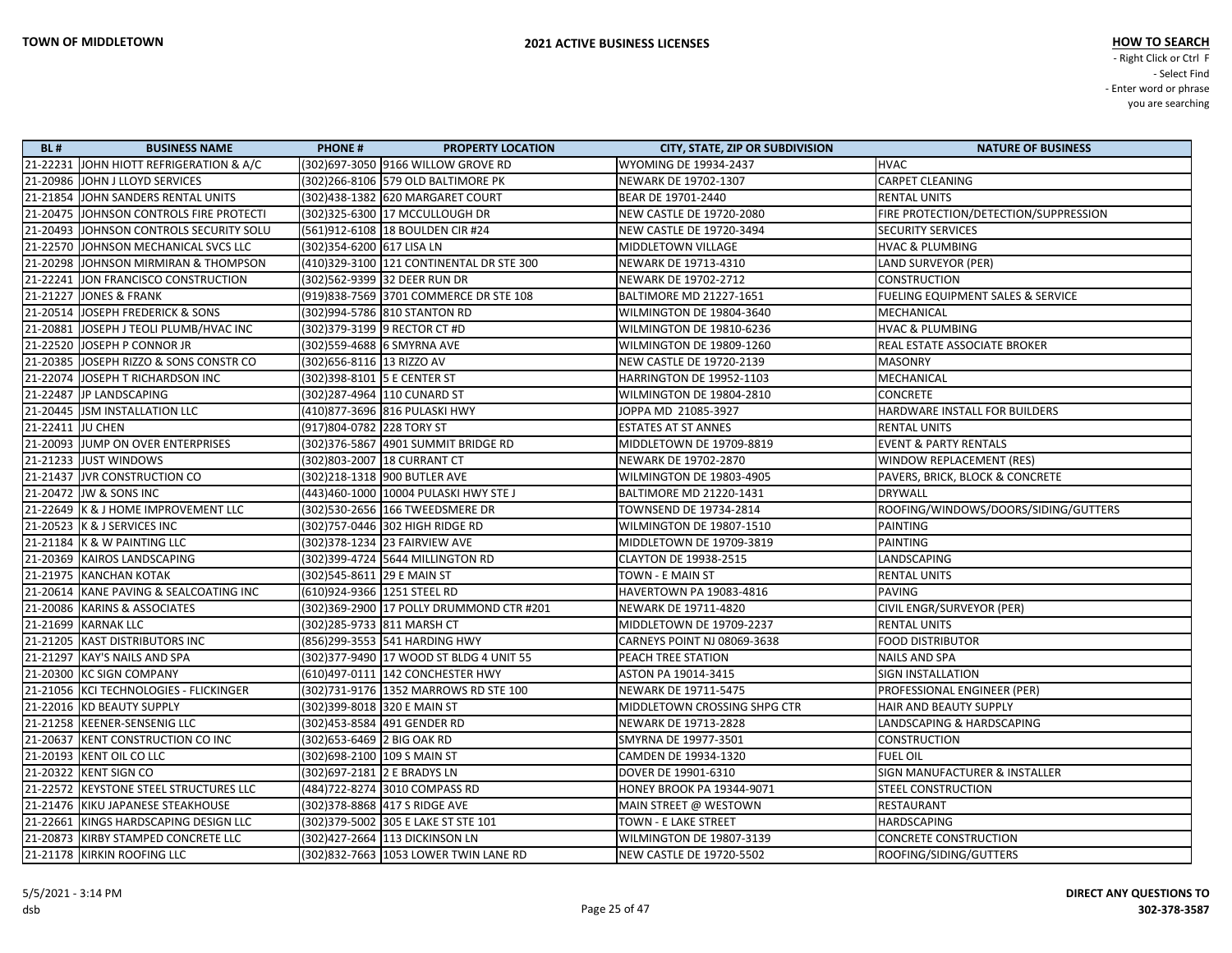| <b>BL#</b>          | <b>BUSINESS NAME</b>                    | <b>PHONE#</b>               | <b>PROPERTY LOCATION</b>                 | <b>CITY, STATE, ZIP OR SUBDIVISION</b> | <b>NATURE OF BUSINESS</b>                 |
|---------------------|-----------------------------------------|-----------------------------|------------------------------------------|----------------------------------------|-------------------------------------------|
|                     | 21-21938 KNOCKOUT BOXING & FITNESS      |                             | (302)828-0028  103 PATIOT DR UNIT 101    | <b>SUMMERTON PLACE</b>                 | GYM                                       |
|                     | 21-22621 KNOEBEL CONSTRUCTION INC       |                             | (636)326-4100 18333 WINGS CORPORATE DR   | CHESTERFIELD MO 63005-4036             | <b>COMMERCIAL</b>                         |
|                     | 21-20660 KOHL'S #1124                   |                             | (262)703-7000 601 S RIDGE AV             | <b>WESTOWN TOWN CTR</b>                | <b>CLOTHING &amp; HOUSEHOLD GOODS</b>     |
|                     | 21-22091 KOI ON THE GO                  |                             | (302)887-0271 120 W MAIN ST              | <b>VOLUNTEER BREWING COMPANY</b>       | <b>CATERING &amp; FOOD TRUCK</b>          |
|                     | 21-20139 KOKOSZKA & SONS INC            | (302)328-4807 68 SKYLINE DR |                                          | <b>NEW CASTLE DE 19720-2943</b>        | ELECTRIC/HVAC/PLUMBING                    |
| 21-21563 KONA       |                                         |                             |                                          | <b>BUNKER HILL CENTRE II</b>           | CATALOGUE/INTERNET/MAIL ORDER             |
|                     | 21-21401 KONA ICE OF SOUTH NEW CASTLE   |                             | (302)602-1966 2656 BARKSDALE RD          | <b>ELKTON MD 21921-3940</b>            | MOBILE SHAVED ICE TRUCK                   |
|                     | 21-20161 KO'S CLEANING SVCS LLC         |                             | (302)378-3262 385 BLACK STALLION RD      | <b>TOWNSEND DE 19734-9651</b>          | RESIDENTIAL CLEANING SERVICE              |
|                     | 21-20806 KREATIVE FENCE & DECK LLC      |                             | (302)838-5004 3853 WRANGLE HILL RD       | BEAR DE 19701-1919                     | <b>DECKS &amp; FENCING - GENERAL</b>      |
|                     | 21-20821 KRESTON WINE & SPIRITS         |                             | (302)376-6123 448 E MAIN ST              | MIDDLETOWN XING SHPG CTR               | <b>LIQUOR STORE</b>                       |
|                     | 21-21902 KRIS KONSTRUCTION INC          |                             | (410)592-3935 13523 LONG GREEN PIKE      | BALDWIN MD 21013-9002                  | <b>ROOFING</b>                            |
|                     | 21-21386 KRISTINS LITTLE LEARNERS       |                             | (302)353-9745 205 E CRAIL CT             | <b>ESTATES @ ST ANNES</b>              | DAYCARE-6 CHILDREN & UNDER                |
|                     | 21-21236 KRM CONSTRUCTION CO LLC        |                             | (410)810-1393 913 WASHINGTON AVE         | CHESTERTOWN MD 21620-3323              | <b>GENERAL</b>                            |
|                     | 21-21949 KRN COACHING & CONSULTING      |                             | (646)942-7332 651 N BROAD ST STE 205     | <b>GREENLAWN OFFICE PARK</b>           | LEADERSHIP/EXE COACHING & CONSULTING SVS  |
|                     | 21-20127 KUMON CENTER OF MIDDLETOWN     | (302)290-2436 425 E MAIN ST |                                          | <b>ASHLEY PLAZA</b>                    | <b>MATH &amp; READING PROGRAM</b>         |
|                     | 21-20533 L & E BUSTAMANTE CONCRETE CO   |                             | (410)612-0533 3602 B AND O RD            | ABINGDON MD 21009-1230                 | <b>CONCRETE CONSTRUCTION</b>              |
|                     | 21-20478 L & S CONSTRUCTION INC         | (717)324-0877 5221 PAES RD  |                                          | NEW HOLLAND PA 17557-9593              | <b>ROOFING</b>                            |
|                     | 21-21186   L J ZUCCA INC                |                             | (856)692-7425 760 S DELSEA DR            | VINELAND NJ 08360-4613                 | <b>TOBACCO PRODUCTS</b>                   |
|                     | 21-22603 L.A. GLASS AND DOOR LLP        |                             | (609)241-6534 6092 REEGA AVE UNIT B      | EGG HARBOR TWP NJ 08234-5253           | <b>GLAZING</b>                            |
|                     | 21-21585   L.O.U.D. LLC                 |                             |                                          | <b>PARKSIDE</b>                        | <b>RENTAL UNITS</b>                       |
|                     | 21-21999 LA BANCA                       |                             |                                          | TOWN - W MAIN STREET                   | <b>RESTAURANT</b>                         |
|                     | 21-21473   LA BELLE STUDIO              | (302) 378-8880 710 ASH BLVD |                                          | MIDDLETOWN VILLAGE SHPG CTR            | <b>BEAUTICIAN - FIRST 2 ONLY</b>          |
|                     | 21-21840 LA BONNE NUTRITION LLC         |                             | (267)745-4241 106 SANDHILL DR STE C      | <b>BUNKER HILL CENTRE I</b>            | <b>HERBALIFE PRODUCTS</b>                 |
|                     | 21-20636 LA DOLCE VITA SPA FOR WELLNESS |                             | (302)449-1496 2 W MAIN ST #A             | <b>COCHRAN SQUARE</b>                  | <b>SPA</b>                                |
|                     | 21-22171 LA PALMA CONTRACTORS LLC       |                             | (610)842-6088 511 W MULBERRY ST UNIT A   | KENNETT SQUARE PA 19348-3136           | <b>PAINTING</b>                           |
|                     | 21-20495 LAB CORP OF AMERICA HOLDINGS   |                             | (302) 376-9480 120 SANDHILL DR STE 1     | <b>BUNKER HILL CENTRE I</b>            | <b>BLOOD COLLECTION CENTER</b>            |
| 21-21140   LABCORP  |                                         | (336)436-4264 366 E MAIN ST |                                          | MIDDLETOWN XING SHPG CTR               | <b>BLOOD COLLECTION</b>                   |
|                     | 21-21303 LAN ZHEN YE                    |                             | (302)588-3158 177 MELODIC DR             | NEWARK DE 19713-1948                   | <b>RENTAL UNITS</b>                       |
|                     | 21-20646 LANCHESTER SHEDS & GAZEBOS     |                             | (302)376-0272 5221 SUMMIT BRIDGE RD      | MIDDLETOWN DE 19709-8823               | SHED/GAZEBO/BARN INSTALLATION             |
|                     | 21-22671 LANDCARE USA LLC               |                             | (619)344-0051 4901 SUMMIT BRIDGE RD      | MIDDLETOWN DE 19709-8819               | COMMERCIAL LANDSCAPE MAINTENANCE          |
|                     | 21-20060 LANDMARK SCIENCE & ENGINEERING |                             | (302)323-9377 200 CONTINENTAL DR STE 400 | NEWARK DE 19713-4337                   | <b>SOIL TESTING</b>                       |
|                     | 21-21631 LANE VALENTE INDUSTRIES INC    |                             | (631)454-9100 98 MAPLE AVE               | SMITHTOWN NY 11787-3521                | <b>ELECTRICAL</b>                         |
|                     | 21-20175   LARRY E GUESSFORD            |                             | (302)562-2522  1 COTTONWOOD CT           | <b>NEWARK DE 19702-2893</b>            | <b>RENTAL UNITS</b>                       |
|                     | 21-21413 LAW OFFICE GREGORY D STEWART   |                             | (302)828-0101 409 S RIDGE AVE            | MAIN STREET @ WESTOWN                  | ATTORNEY-AT-LAW (PER)                     |
|                     | 21-20302 LAWN DOCTOR OF DOVER/MIDDLETOW |                             | (302)378-3435   103 S DUPONT HWY         | ODESSA DE 19730                        | <b>LAWN CARE</b>                          |
|                     | 21-20798  LAWN SOLUTIONS                |                             | (302)832-8040 2444 DENNY RD              | BEAR DE 19701-2314                     | LAWNCARE                                  |
|                     | 21-22390 LAWSON HOME SERVICES LLC       |                             | (302)684-3418  115 ATLANTIC AVE          | MILTON DE 19968-1205                   | RADON MITIGATION/INSULATION/ENCAPSULATIO  |
|                     | 21-20284 LC CONSTRUCTION DE INC         | (302)429-8700 105 FOULK RD  |                                          | WILMINGTON DE 19803                    | <b>CONSTRUCTION</b>                       |
|                     | 21-20665 LC HOMES DELAWARE INC          | (302)429-8700 105 FOULK RD  |                                          | WILMINGTON DE 19803-3743               | HOME BUILDER/DEVELOPER                    |
| 21-20257  LE' NAILS |                                         |                             | (302)449-5290 372 E MAIN ST              | MIDDLETOWN CROSSING SHPG CTR           | <b>NAIL SALON</b>                         |
|                     | 21-21480 LEADING EDGE GATES & CONTROLS  |                             | (302) 892-2575 3040 OLD COUNTY RD        | NEWARK DE 19702-4522                   | <b>AUTOMATED GATE SYSTEMS AND FENCING</b> |
|                     | 21-20617 LEARNING TREE ACADEMY          |                             | (302)449-1711 400 N RAMUNNO DR           | MIDDLETOWN VILLAGE                     | DAYCARE - 7 CHILDREN & ABOVE              |
|                     | 21-21042 LECCO PIPE LINE CONSTRN CO LLC |                             | (410)392-2720 85 BRICK HILL RD           | ELKTON MD 21921-1911                   | <b>EXCAVATING, GRADING &amp; UTLITIES</b> |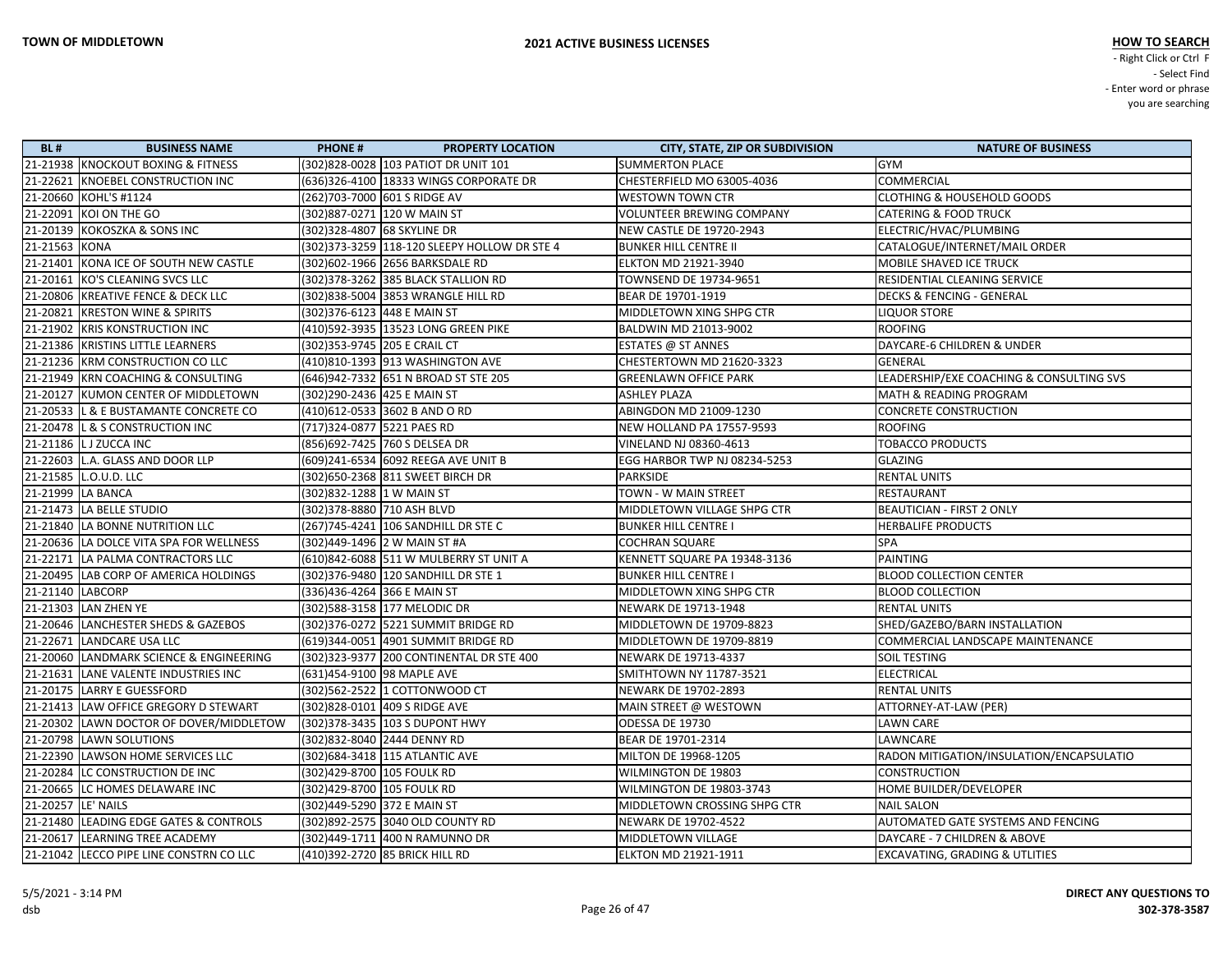| <b>BL#</b> | <b>BUSINESS NAME</b>                     | <b>PHONE#</b> | <b>PROPERTY LOCATION</b>                     | <b>CITY, STATE, ZIP OR SUBDIVISION</b> | <b>NATURE OF BUSINESS</b>            |
|------------|------------------------------------------|---------------|----------------------------------------------|----------------------------------------|--------------------------------------|
|            | 21-22351 LEHIGH VALLEY DAIRY FARMS       |               | (215)393-3207 880 ALLENTOWN RD               | LANSDALE PA 19446-5206                 | <b>DAIRY DISTRIBUTOR</b>             |
|            | 21-21419 LEN THE PLUMBER, LLC            |               | (410)247-9970  1552 RIDGELY ST               | BALTIMORE MD 21230-2013                | PLUMBER                              |
|            | 21-20274 LENAPE BUILDERS INC             |               | (302) 376-3971 671 S CARTER RD STE 1         | SMYRNA DE 19977                        | GENERAL                              |
|            | 21-20725 LENAPE PROPERTIES MGMT INC      |               | (302)426-9379 903 N FRENCH ST                | WILMINGTON DE 19801-3399               | RE PROPERTY MGR (PER)                |
|            | 21-20671 LETICA CORP                     |               | (248) 608-2000 801 INDUSTRIAL DR             | MIDDLETOWN INDUSTRIAL PK               | PLASTIC SHIPPING CONTAINERS          |
|            | 21-21357 LETUSH CO LLC                   |               | (609)254-9660 1370 S MAIN RD                 | VINELAND, NJ 08360-6501                | <b>CONSTRUCTION</b>                  |
|            | 21-22643  LEYVA'S LLC                    |               | (302)507-2300 14 S INDEPENDENCE BLVD         | NEW CASTLE DE 19720-4410               | LANDSCAPING & CONCRETE               |
|            | 21-21584 LGB MECHANICAL INC              |               | (856)719-1400 555 N ROUTE 73                 | WEST BERLIN NJ 08091-9242              | <b>PLUMBING &amp; HVAC</b>           |
|            | 21-22391 LIAM SERVICES LLC               |               | (302) 273-3841 292 CHURCHMANS RD             | NEW CASTLE DE 19720-3110               | <b>ELECTRICAL WORK</b>               |
|            | 21-22583 LIBERTY ELECTRIC LLC            |               | (410) 275-9200 806 VARSITY LN                | BEAR DE 19701-3910                     | <b>ELECTRICAL</b>                    |
|            | 21-22495  LIBERTY HOME SERVICE           |               | (302)300-7420 4023 KENNETH PIKE #158         | WILMINGTON DE 19807-2018               |                                      |
|            | 21-20627 LIBERTY LAWN CARE               |               | (302)376-0770 206 ACORN DR                   | MIDDLETOWN DE 19709-9572               | LAWN CARE & LANDSCAPING              |
|            | 21-21494   LIDL US OPERATIONS LLC        |               | (571)388-3232 359 AUTO PARK DR               | <b>MOT PARK</b>                        | <b>GROCERY STORE</b>                 |
|            | 21-22301 LIFEEDITS LLC                   |               | (302) 379-0623 2234 AUDUBON TRL              | VILLAGE OF BAYBERRY NORTH              | LIFE COACHING PROGRAM, COPY EDITING  |
|            | 21-20927 LIFESTYLE HOMES LLC             |               | (302) 376-3066 111 PATRIOT DR #D             | LEVELS BUSINESS PARK                   | <b>HOME BUILDER</b>                  |
|            | 21-20419   LIG PROPERTIES LLC            |               | (215)822-9559 368 ALMSHOUSE RD               | RICHBORO PA 18954-1112                 | <b>RENTAL UNITS</b>                  |
|            | 21-21306 LIGHTHOUSE CONSTRUCTION INC     |               | (302) 677-1965 859 GOLF LINKS LN STE 1       | MAGNOLIA DE 19962-1188                 | GENERAL                              |
|            | 21-20056  LIGHTHOUSE CUSTOM GLASS        |               | (410)885-3025  1627 ELK FOREST RD            | ELKTON MD 21921-8144                   | <b>INTERIOR PRODUCTS</b>             |
|            | 21-22633 LILLIE CONSTRUCTION LLC         |               | (302)218-0575 5463 PINEHURST DR              | WILMINGTON DE 19808-2618               | GENERAL                              |
|            | 21-22228 LIMCOX LANDSCAPING LLC          |               | (302)766-1107 11 CASSANDRA RD                | NEWARK DE 19702-5112                   | LANDSCAPING                          |
|            | 21-22654   LIMELIGHT SERVICES LLC        |               | (302) 373-3766 15 DEMARET CT                 | <b>VILLAS OF AUGUSTA</b>               | LAWNCARE & LANDSCAPING               |
|            | 21-20052 LINDSEYS WELL PET MOBILE VET    |               | (302)559-1740 629 W CHESTNUT HILL RD         | NEWARK DE 19713-1051                   | <b>SM ANIMAL MOBILE VET</b>          |
|            | 21-20907 LITTLE LAMBS DAYCARE            |               | (302) 376-6873 400 ESTATE DR                 | ESTATES @ DOVE RUN                     | DAYCARE-6 CHILDREN & UNDER           |
|            | 21-20077 LIVEINDE.COM INC - J WELCOME    |               | (302)670-4092 4164 N DUPONT HWY STE 9        | DOVER DE 19901-1573                    | REAL ESTATE PROPERTY MGR             |
|            | 21-21349   LOAN TILL PAYDAY              |               | (302) 328-1370 403 E MAIN ST #13             | <b>ASHLEY PLAZA</b>                    | PAYDAY & TITLE LOANS                 |
|            | 21-20704   LOGULLO CHIROPRACTIC WELLNESS |               | (302) 378-5441 600 N BROAD ST UNIT 19        | MIDDLETOWN SHOPPING CENTER             | <b>CHIROPRACTOR (PER)</b>            |
|            | 21-22508 LONG & FOSTER PROPTY MGT-YOUNG  |               | (302)257-3044  1271 QUINTILIO DR             | SMYRNA DE 19701-6005                   | REAL ESTATE SALESPERSON              |
|            | 21-20908 LONG & FOSTER RE - BROKER       |               | (302)378-7887  490 E MAIN ST                 | MIDDLETOWN CROSSING SHPG CTR           | RE BROKER (PER)                      |
|            | 21-20041 LONG & FOSTER RE - LAWSON       |               | (302)743-2925 3801 KENNETT PIKE D-200        | <b>GREENVILLE DE 19807-2328</b>        | <b>REAL ESTATE (PER)</b>             |
|            | 21-21079 LONG FENCE COMPANY INC          |               | (301)350-2400 8545 EDGEWORTH DR              | CAPITOL HGTS MD 20743-3741             | FENCING GUARDRAIL IRONWORKS          |
|            | 21-22675 LOOMIS ARMORED US LLC           |               | (713)435-6757 1601 HYLTON RD                 | PENNSAUKEN NJ 08110-1313               | ARMORED CAR SERVICES                 |
|            | 21-21274 LOS PORTALES MEXICAN RESTAURAN  |               | (302) 378-1411 250 DOVE RUN DR               | DOVE RUN SHPG CTR                      | <b>MEXICAN RESTAURANT</b>            |
|            | 21-21831   LOUIS RIOS LLC                |               |                                              | NEWARK DE 19713-2710                   | <b>CARPET INSTALLER</b>              |
|            | 21-20833   LOWES OF MIDDLETOWN #1571     |               | (302)376-3006 500 W MAIN ST                  | MIDDLETOWN COMMONS SHOPPING CTR        | <b>BUILDING SUPPLIES</b>             |
|            | 21-22551 LUCKYQ SOLUTIONS LLC            |               |                                              | WILMINGTON DE 19806-2158               | PROPERTY MANAGEMENT                  |
|            | 21-20524 LUKE REAL ESTATE LLC - LUKE     |               | (302)656-0251 2800 LANCASTER AV #8           | WILMINGTON DE 19805-5200               | RE BROKER (PER)                      |
|            | 21-21863 LUNA FLOORING                   |               | (847) 583-3000 333 NORTHWEST AVE             | <b>NORTHLAKE IL 60164-1604</b>         | CARPET/HARD SURFACE FLR/WINDOW TREAT |
|            | 21-21874 LUNA'S PIZZERIA & ITALIAN GRIL  |               | (302)598-8470 830 KOHL AVE                   | <b>HEDGELAWN PLAZA</b>                 | <b>PIZZA RESTAURANT</b>              |
|            | 21-20911 LUPOLI HOME IMPROVEMENTS        |               | (302)416-2948 28 KIRKCALDY LN                | <b>ESTATES AT ST ANNES</b>             | HOME IMPROVEMENTS & HANDYMAN SVCS    |
|            | 21-22140 LUXHOME INC                     |               | (443)417-5652 2761 JOS BIGGS MEMORIAL HWY #3 | NORTH EAST MD 21911-2504               | HOME IMPROVEMENT                     |
|            | 21-22304 LUXURY HEATING & COOLING        |               | (610)842-7442 560 PEOPLES PLAZA #284         | NEWARK DE 19702-4798                   | <b>HVAC</b>                          |
|            | 21-22327 LYONS DESIGN & CONSTRUCTION     |               | (302)455-2426 7465 LANCASTER PK STE B        | <b>HOCKESSIN DE 19707-9578</b>         | CARPENTRY - RESIDENTIAL CONSTRUCTION |
|            | 21-21581   M & S ELECTRIC LLC            |               | (410)392-5220 29 CAMBRIDGE RD                | ELKTON MD 21921-2623                   | ELECTRICAL                           |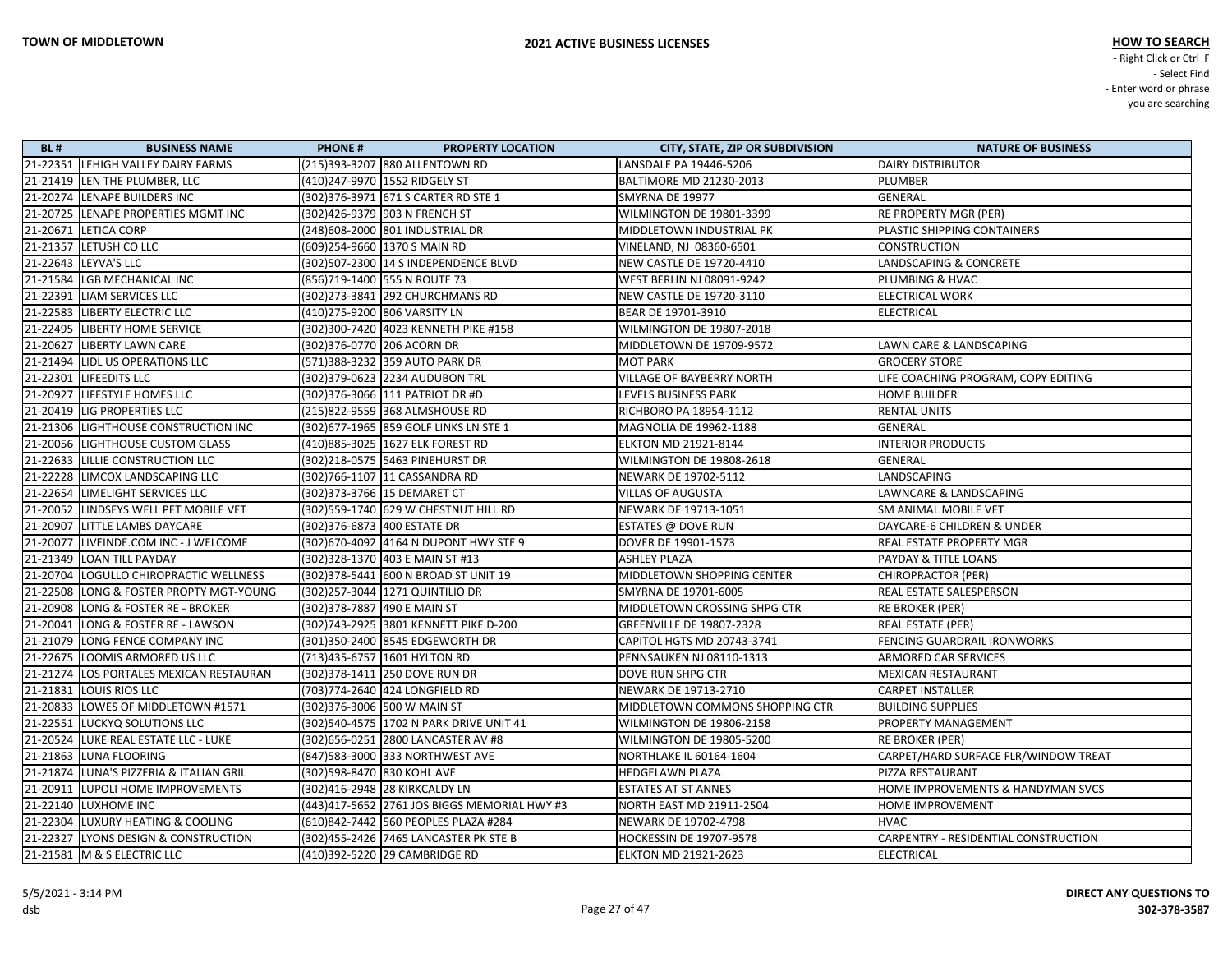| <b>BL#</b> | <b>BUSINESS NAME</b>                      | <b>PHONE#</b><br><b>PROPERTY LOCATION</b>   | <b>CITY, STATE, ZIP OR SUBDIVISION</b> | <b>NATURE OF BUSINESS</b>                |
|------------|-------------------------------------------|---------------------------------------------|----------------------------------------|------------------------------------------|
|            | 21-21977   M & S MEDICAL BILLING          | (302)696-2105 39 W MAIN ST                  | TOWN - W MAIN STREET                   | <b>MEDICAL BILLING</b>                   |
|            | 21-22112 M & S PAINTING INC               | (302)995-2623 15 E REDMONT RD               | WILMINGTON DE 19804-3711               | PAINTING/WALL COVERING                   |
|            | 21-21196 M & S SERVICE COMPANY INC        | (610)933-5420   1220 VALLEY FORGE RD STE 16 | VALLEY FORGE PA 19482                  | <b>SERVICE &amp; REPAIR</b>              |
|            | 21-22465   M ALLEN LLC                    | (410) 392-0540 126 E HIGH ST STE 1          | ELKTON MD 21921-5635                   |                                          |
|            | 21-21069 M DAVIS & SONS INC               | (302)998-3385 19 GERMAY DR                  | WILMINGTON DE 19804-1104               | MECHANICAL & ELECTRICAL                  |
|            | 21-21222 M ELAINE HAWKINS INVESTMENTS     | (302)464-2119 8 SILVER LAKE DR              | LAKESIDE                               | FINANCIAL ADVICE/INVESTING               |
|            | 21-20358 M G HAMEX CORP                   | (302)832-9072 1063 LOWER TWIN LANE RD       | <b>NEW CASTLE DE 19720-5502</b>        | <b>EXCAVATION - RESIDENTIAL</b>          |
|            | 21-22679 M&S PAVING & CONCRETE            | (302)533-7822 318 MATTHEW FLOCCO DR         | NEWARK DE 19713-2350                   | COMMERCIAL & RESIDENTIAL CONSTRUCTION    |
|            | 21-21675 MACCARI COMPANIES INC            | (302)998-5528 1700 FIRST STATE BLVD         | STANTON DE 19804-3566                  | <b>PAINTING</b>                          |
|            | 21-21595   MACK A FERGUSON                | (321)266-6121 531 BARRYMORE PKWY            | MIDDLETOWN DE 19709-6615               | <b>RENTAL UNITS</b>                      |
|            | 21-21369 MAGGIO CONSTRUCTION CO           | (410)849-2800  13218 WYE LANDING LN         | WYE MILLS MD 21679-2010                | PLASTERING/DRYWALL/INSULATION            |
|            | 21-21722 MAHESH & SONIA DHULASHIA         | (302)355-5989 29 PRIMROSE DR                | BEAR DE 19701-6317                     | <b>RENTAL UNITS</b>                      |
|            | 21-20192 MAICHLE'S HEATING & A/C          | (302) 328-4822 105 J & M DR                 | <b>NEW CASTLE DE 19720-3147</b>        | HVAC AND PLUMBING - INSTALL & REPAIR     |
|            | 21-20017   MAIL EXPRESS LLC               | (302) 397-4880 600 N BROAD ST UNIT 5        | MIDDLETOWN SHOPPING CENTER             | SHIP/MAILBOX/FAX/PACKAGING               |
|            | 21-20673   MAIN STREET LIQUORS            | (302) 376-3588 319-321 W MAIN ST            | MIDDLETOWN MARKET PLACE                | <b>LIQUOR STORE</b>                      |
|            | 21-21139   MAIN STREET VETERINARY CLINIC  | (302)376-1400 370 E MAIN ST                 | MIDDLETOWN CROSSING SHPG CTR           | VETERINARIAN (PER)                       |
|            | 21-21237 MAJESTIC TOWER PROPERTIES LLC    | (302) 549-4455 703 WOOD DUCK CT             | <b>ESTATES @ DOVE RUN</b>              | REAL ESTATE INVESTING                    |
|            | 21-21564   MAL VENTURES / HANDYMAN MARK   | (302)454-1170 213 MULBERRY RRD              | NEWARK DE 19711-5519                   | <b>HANDYMAN</b>                          |
|            | 21-20554 MANHATTAN BAGEL                  | (302) 378-8404 400 W MAIN ST #A             | TOWN - W MAIN STREET                   | <b>BAGEL SHOP</b>                        |
|            | 21-22693 MANZOS LANDSCAPING & LAWNCARE    | (302)757-0757 502 JANVIER DR                | GREENLAWN                              | LANDSCAPING & LAWNCARE                   |
|            | 21-21372 MARBLE STONE INVESTMENTS         | (302)981-6843 6 DUNLEARY DR                 | BEAR DE 19701-6355                     | <b>RENTAL UNITS</b>                      |
|            | 21-22694   MARENO'S LANDSCAPING           | (302)531-7009   122 LAKSHMAN TRAIL          | DOVER DE 19904-0977                    | LAWN, LANDSCAPE & FENCES                 |
|            | 21-21170 MARK ADCOCK INC                  | (302)521-3669 5560 KIRKWOOD HWY             | WILMINGTON DE 19808-5002               | RENTAL UNITS/RE AGENT                    |
|            | 21-21161 MARK'S LAWN CARE                 | (302) 378-3616 235 OAK DR                   | MIDDLETOWN DE 19709-9514               | LAWNCARE                                 |
|            | 21-21686   MARLENA'S DAYCARE              | (484)620-1108 392 MARLDALE DR               | GREENLAWN                              | <b>DAYCARE</b>                           |
|            | 21-21409 MARLENA'S MEDITERRANEAN KITCHE   | (302) 373-6957 10 W MAIN ST                 | COCHRAN SQUARE                         | <b>EATING ESTABLISHMENT</b>              |
|            | 21-20897   MARRS CONTRACTING INC          | (302) 378-8357 13 CANARY CT                 | MIDDLETOWN DE 19709-2183               | <b>GENERAL</b>                           |
|            | 21-21108   MARSHALL CONSTRUCTION LLC      | (302)454-7838 323 JAYMAR BL                 | NEWARK DE 19702-2881                   | GENERAL                                  |
|            | 21-20102 MARSHALL LANDSCAPING/LAWN SVCS   | (302)454-7838 323 JAYMAR BLVD               | NEWARK DE 19702-2881                   | <b>GRASS CUTTING/LANDSCAPING</b>         |
|            | 21-21177   MARSHALLS #1294                | (302)376-9172 669 MIDDLETOWN WARWICK RD     | <b>WESTOWN TOWN CENTER</b>             | <b>FAMILY APPAREL</b>                    |
|            | 21-21384   MARTHA'S ICE CREAM LLC         | (302) 378-4450 873 N BROAD ST               | MIDDLETOWN SQUARE SHPG CTR             | <b>ICE CREAM STORE</b>                   |
|            | 21-21709   MARTHA'S ICE CREAM MOBILE      | (302) 378-4450 115 LITTONDALE CT            | <b>WOODS AT LAKESIDE</b>               | <b>ICE CREAM TRUCK</b>                   |
|            | 21-20924   MARY E SNOW-COX                | (302)494-2307 407-409 N BROAD ST            | TOWN - N BROAD ST                      | <b>RENTAL UNITS</b>                      |
|            | 21-20061   MARY PIERSON REALTY - HARRIS   | (302) 378-9614 45 W MAIN ST                 | TOWN - W MAIN STREET                   | <b>REAL ESTATE BROKER (PER)</b>          |
|            | 21-22075   MASON BLDG GROUP INC           | (302)292-0600 35 ALBE DR                    | NEWARK DE 19702-1321                   | DRYWALL, CARPENTRY, FIREPROOFING. ETC    |
|            | 21-22117   MASONRY & CONCRETE INC         | (302)932-0078 6 MILLWOOD DR                 | MIDDLETOWN DE 19709-8882               | <b>MASONRY AND CONCRETE WORK</b>         |
|            | 21-20171   MASTEN ELECTRIC INC            | (302) 653-4300 405 W COMMERCE ST            | SMYRNA DE 19977-1216                   | <b>ELECTRICAL</b>                        |
|            | 21-20526   MASTER INTERIORS INC           | (302)368-9361 113 SANDY DR                  | NEWARK DE 19713-1148                   | ACOUSTICAL CEILING/METAL STUDS/DRYWALL   |
|            | 21-20943   MASTER SHOWER DOORS            | (302)368-7888 1712 OGLETOWN RD              | NEWARK DE 19711-5428                   | <b>SHOWER DOOR INSTALLATION</b>          |
|            | 21-21989   MATERNITY & GYNECOLOGY - GARBE | (302)368-9000 114 SANDHILL DR STE 201A      | <b>BUNKER HILL CENTRE I</b>            | REGISTERED NURSE/CERTIFIED NURSE MIDWIFE |
|            | 21-20333 MATERNITY & GYNECOLOGY -LYTLE    | (302)368-9000 114 SANDHILL DR STE 201A      | <b>BUNKER HILL CENTRE I</b>            | PHYSICIAN (PER)                          |
|            | 21-20332 MATERNITY & GYNECOLOGY -PELTON   | (302)368-9000 114 SANDHILL DR STE 201A      | <b>KETLAY PLAZA</b>                    | <b>LICENSED MIDWIFE</b>                  |
|            | 21-20331 MATERNITY & GYNECOLOGY -RASHID   | (302)368-9000 114 SANDHILL DR STE 201A      | <b>BUNKER HILL CENTRE I</b>            | PHYSICIAN (PER)                          |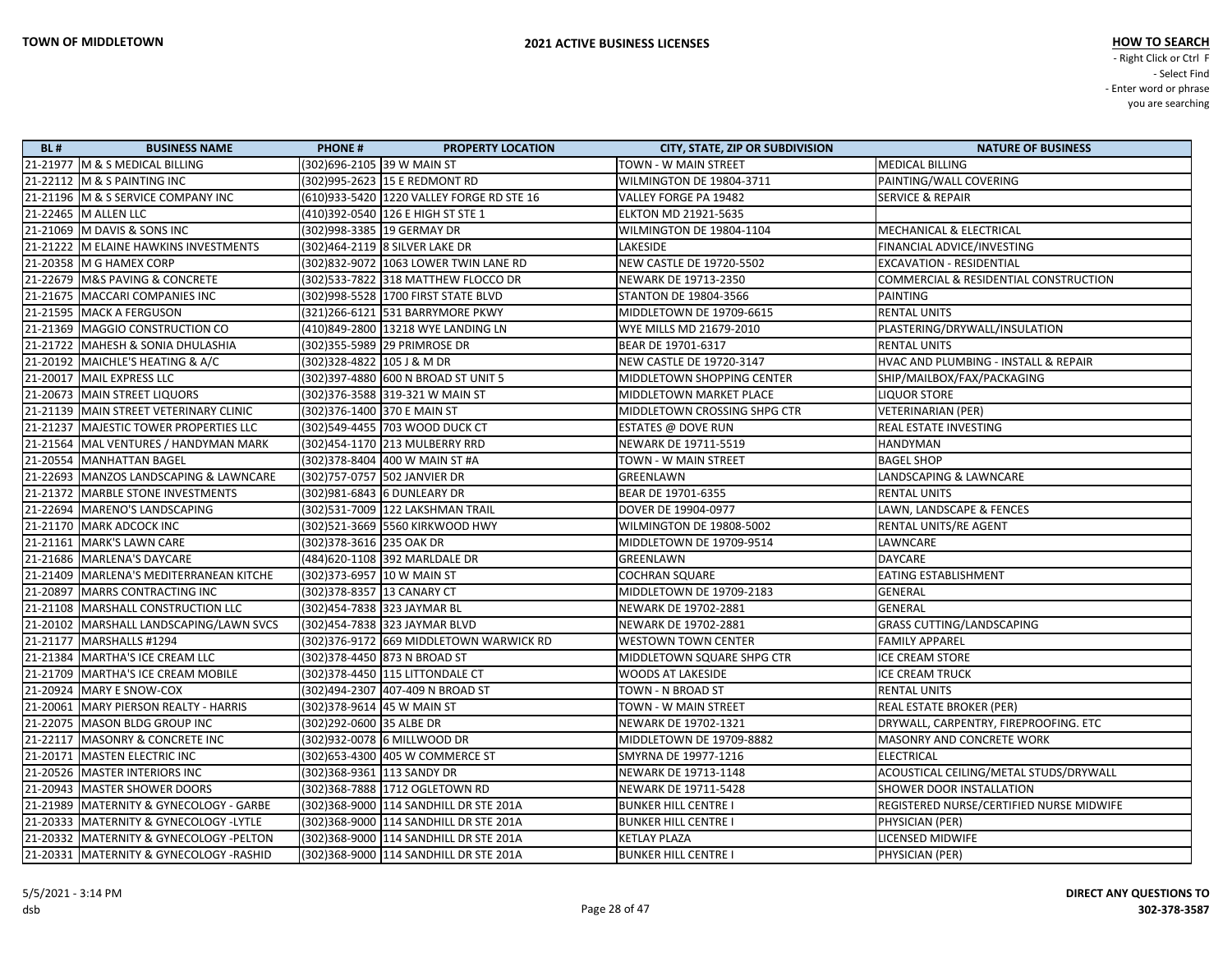| <b>BL#</b> | <b>BUSINESS NAME</b>                      | <b>PHONE#</b><br><b>PROPERTY LOCATION</b>    | <b>CITY, STATE, ZIP OR SUBDIVISION</b> | <b>NATURE OF BUSINESS</b>                |
|------------|-------------------------------------------|----------------------------------------------|----------------------------------------|------------------------------------------|
|            | 21-21107 MATHNASIUM OF MIDDLETOWN         | (302)449-7053 578 WEST MAIN ST               | MIDDLETOWN COMMONS SHPG CTR            | <b>SCHOOL &amp; EDUCATIONAL SERVICES</b> |
|            | 21-21801 MATTRESS FIRM #159018            | (302) 378-8745 512 MIDDLETOWN WARWICK RD     | THE MARKET PLACE                       | <b>Retail Sales of Bedding Products</b>  |
|            | 21-21275   MATTRESS WAREHOUSE             | (301)682-8504 392 E MAIN ST                  | MIDDLETOWN XING SHPG CTR               | <b>MATTRESSES</b>                        |
|            | 21-21751   MATTRESS WAREHOUSE             | (301) 682-8504 808 KOHL AVE                  | <b>HEDGELAWN PLAZA</b>                 | <b>MATTRESSES</b>                        |
|            | 21-20955   MAURER CONSTRUCTION LLC        | (302)293-2365 791 IDLEWYLD DR                | PARKSIDE                               | CONSTRUCTION, GENERAL CONTRACTING        |
|            | 21-20399 MAX WALLIS T/A BLDG MAINT CO L   | (302) 275-5141 14 BAY OAK DR                 | LEWES DE 19958-5758                    | <b>BUILDING MAINTENANCE</b>              |
|            | 21-22409 MAYOKA SERVICES LLC              | (410)647-1354 3437 9TH ST STE A              | <b>BROOKLYN MD 21225-1966</b>          | <b>CONSTRUCTION</b>                      |
|            | 21-21940 MAYSE PAINTING & CONTRG LLC      | (443) 553-6503 213 CLYDIA CT                 | <b>ESTATES AT ST ANNES</b>             | <b>PAINTING</b>                          |
|            | 21-21652 MCCORMICK & ASSOCS - MULLER      | (302)449-0710 5350 SUMMIT BRIDGE RD STE 107  | <b>CRICKLEWOOD GROVE</b>               | <b>REGISTERED NURSE (PER)</b>            |
|            | 21-20046 MCCORMICK & ASSOCS -COFFY-MCCO   |                                              | <b>CRICKLEWOOD GROVE</b>               | ADV PRAC NURSE/PHYCH/MENTAL HEALTH       |
|            | 21-21005   MCCREA EQUIPMENT CO INC        | (301)423-6623  4463 BEECH RD                 | CAMP SPRINGS MD 20748-6703             | <b>HVAC</b>                              |
|            | 21-20951 MCDONALD'S #20274                | (302) 378-3936 580 MIDDLETOWN WARWICK RD     | MIDDLETOWN MARKET PLACE                | <b>FAST FOOD RESTAURANT</b>              |
|            | 21-20148   MCKEE ELECTRIC                 | (302)834-4013 27 WOODSIDE LN                 | BEAR DE 19701-1601                     | <b>ELECTRICAL</b>                        |
|            | 21-20674 MCLANE MID-ATLANTIC INC          | (254)771-7467 56 MCLANE DR                   | FREDERICKSBURG VA 22406-1147           | <b>GROCERIES</b>                         |
|            | 21-21376 MCNALLY CONSTRUCTION LLC         | (610)473-2892 311 COUNTY LINE RD STE 2       | GILBERTSVILLE PA 19525-9308            | CAULKING/WATERPROOFING                   |
|            | 21-20562 MDR GOLF INC                     | (302)437-5651 225 WICKERBERRY DR             | PARKSIDE                               | <b>LAWN CARE</b>                         |
|            | 21-21311   MECHANICAL ADVANTAGE HVAC LLC  | (302)293-6654 151 SMITHBRIDGE RD             | GLEN MILLS PA 19342-1450               | <b>HVAC INSTALLATION &amp; SERVICE</b>   |
|            | 21-20430   MEDORI COMMERCIAL REALTY LLC   | (302) 633-0099 601 KIRKWOOD HIGHWAY          | WILMINGTON DE 19805-5108               | <b>COMM REAL ESTATE BROKER</b>           |
|            | 21-21894 MEDTRUST                         | (917) 674-1491 410 N RAMUNNO DR UNIT 1009    | MIDDLETOWN VILLAGE APTS                | <b>MEDICAL BILLING</b>                   |
|            | 21-22157 MEGAN AITKEN TEAM                | (302)360-0300 401B E MAIN ST                 | <b>ASHLEY PLAZA</b>                    | <b>REAL ESTATE</b>                       |
|            | 21-21000 MELESSA HAIR SALON               | (302) 376-5143 731 N BROAD ST                | MIDDLETOWN SQUARE SHPG CTR             | <b>BEAUTICIAN - FIRST 2 ONLY</b>         |
|            | 21-20114 MELVIN B CRAIG                   | (302) 378-4270 598 S COX ST                  | TOWN - S COX STREET                    | <b>RENTAL UNITS</b>                      |
|            | 21-20859 MERESTONE CONSULTANTS - GREGOR   | (302)992-7900 5215 W WOODMILL DR #38         | WILMINGTON DE 19808-4068               | PROFESSIONAL LAND SURVEYOR (PER)         |
|            | 21-21737 MERIT MECHANICAL CO INC          | (302)366-8601 39 ALBE DR                     | NEWARK DE 19702-1321                   | <b>HVAC &amp; PLUMBING</b>               |
|            | 21-22526 METIS CONSTRUCTION SERVICES      | (303) 677-7333 175 E ERIE ST STE 303         | KENT OH 44240-3595                     | <b>Construction Management</b>           |
|            | 21-21993 METRO DINER                      | (813)940-3763 745 MIDDLETOWN WARWICK RD      | <b>COMMERCE AT WESTOWN</b>             | <b>RESTAURANT</b>                        |
|            | 21-21467 METRO PUB & GRILL LLC            | (302) 376-3876 17 WOOD ST                    | TOWN - WOOD STREET                     | <b>EATING ESTABLISHMENT</b>              |
|            | 21-22564 MIA ROSE BRIDAL BOUTIQUE         | (302) 524-4251 1 E MAIN ST                   | TOWN - E MAIN ST                       | <b>BRIDAL BOUTIQUE</b>                   |
|            | 21-21165 MICHAEL A MEKULSKI GENERAL CON   | (302)834-8260 25 MADRIGAL DR                 | NEWARK DE 19702-4749                   | GENERAL                                  |
|            | 21-22665 MICHAEL BROWN                    | (302)438-1507 20 ANDERSON ST                 | MIDDLETOWN DE 19709-1101               | RENTAL PROPERTY SERVICES                 |
|            | 21-20309   MICHAEL VASSALLO ELEC CONTR IN | (302)455-9405 4 MILL PARK CT                 | NEWARK DE 19713-1986                   | <b>ELECTRICAL</b>                        |
|            | 21-20457 MICHAEL W SAVAGE PLMBG CO INC    | (302) 376-7806 428 BLACKBIRD STATION RD      | <b>TOWNSEND DE 19734-9264</b>          | PLUMBING                                 |
|            | 21-20146 MICHAEL WHITEMAN & SON INC       | (302)738-6574 501 PAPER MILL RD              | NEWARK DE 19711-7513                   | <b>EXCAVATION &amp; LANDSCAPING</b>      |
|            | 21-21254 MICHAELS STORES INC #1274        | (972)831-4149 689 MIDDLETOWN WARWICK RD      | <b>WESTOWN TOWN CENTER</b>             | <b>ARTS AND CRAFTS</b>                   |
|            | 21-20334 MID COUNTY LANES LLC             | (302)378-0677  875 N BROAD ST                | MIDDLETOWN SQUARE SHPG CTR             | <b>BOWLING CENTER</b>                    |
|            | 21-22381 MID-ATLANTIC STEEL LLC           | (302) 323-1800 1144 RIVER RD                 | NEW CASTLE DE 19720-5106               | <b>STRUCTURAL STEEL ERECTION</b>         |
|            | 21-21506 MIDDLE DEPT INSPECTION AGENCY    | (610)696-3900 11508 COMMERCIAL LN UNIT D     | LAUREL DE 19956-4582                   | ELECTRICAL INSPECTIONS                   |
|            | 21-21734 MIDDLETOWN BB MANAGEMENT LLC     | (215)957-5400   104 SLEEPY HOLLOW DR STE 205 | BUNKER HILL CENTRE II                  | MEDICAL AND CHIROPRACTIC PRACTICE MGMT   |
|            | 21-20109 MIDDLETOWN CAR CARE INC          | (302)449-1550 50 E MAIN ST                   | <b>TOWN - E MAIN STREET</b>            | <b>AUTO REPAIR &amp; SERVICE</b>         |
|            | 21-20426 MIDDLETOWN CLEARVIEW CAR WASH    | (302)740-1746 851 N BROAD ST                 | MIDDLETOWN SQUARE SHPG CTR             | SELF SERV CAR WASH                       |
|            | 21-20221 MIDDLETOWN COMMONS MGMT LLC      | (302) 658-8338 2301 N DUPONT HWY             | <b>NEW CASTLE DE 19720-6304</b>        | COMM RE DEV/LEASING/PROPTY MGMT          |
|            | 21-21380 MIDDLETOWN COMPUTER LLC          | (302) 378-9820 11 S BROAD ST                 | THE EXCHANGE BUILDING                  | <b>COMPUTER REPAIR &amp; MAINTENANCE</b> |
|            | 21-20058 MIDDLETOWN COUNSELING - KNAUER   | (302) 376-0621 401 N BROAD ST                | <b>TOWN - N BROAD STREET</b>           | SOCIAL WORKER (PER)                      |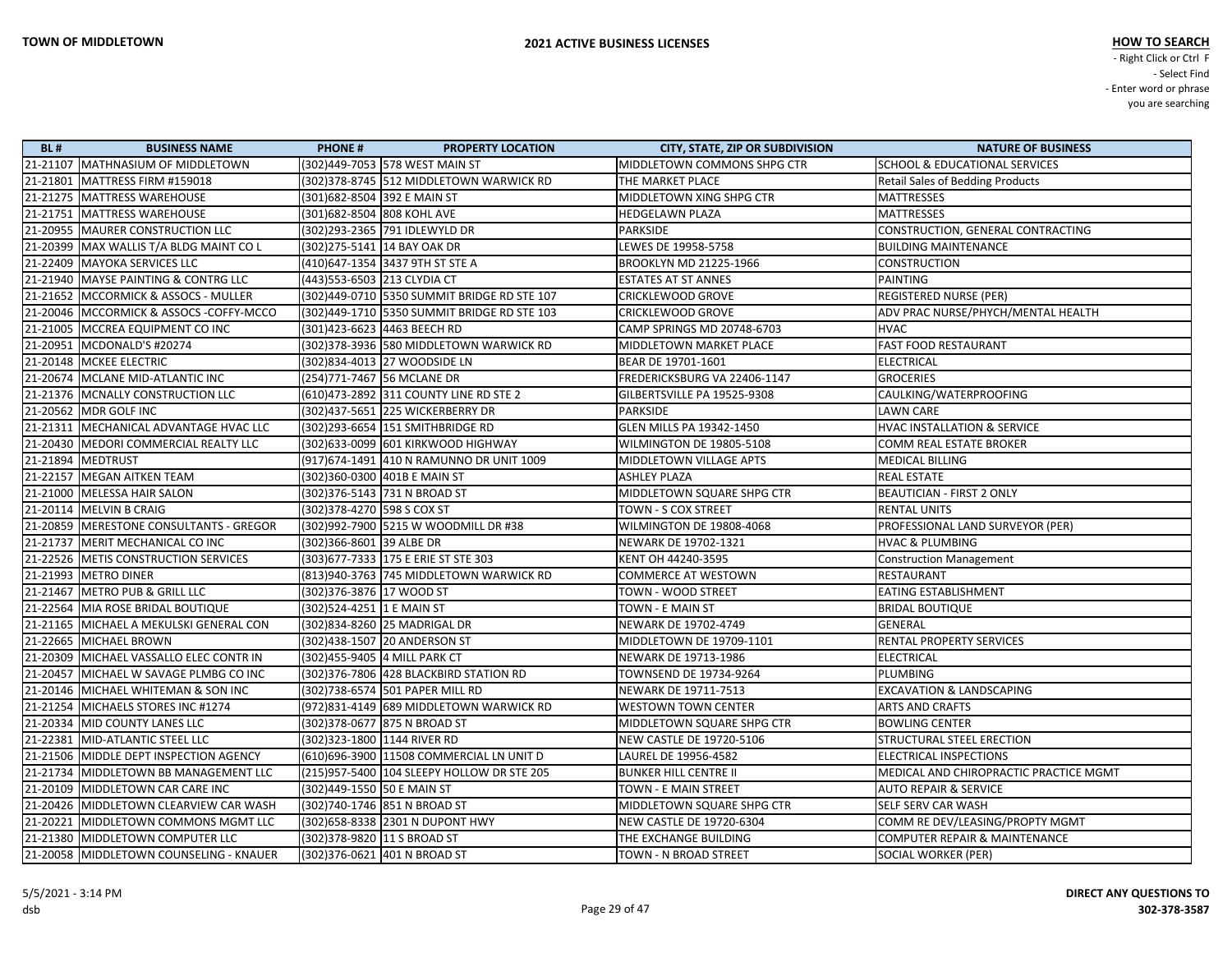| <b>BL#</b>       | <b>BUSINESS NAME</b>                    | <b>PHONE#</b><br><b>PROPERTY LOCATION</b>   | <b>CITY, STATE, ZIP OR SUBDIVISION</b> | <b>NATURE OF BUSINESS</b>            |
|------------------|-----------------------------------------|---------------------------------------------|----------------------------------------|--------------------------------------|
|                  | 21-21793 MIDDLETOWN DEVCO LLC           | (302)832-1288 703 INDUSTRIAL DR             | MIDDLETOWN INDUSTRIAL PARK             | <b>COMMERCIAL LESSOR</b>             |
|                  | 21-20111   MIDDLETOWN EYE CARE - CLUFF  | (302) 378-8818 228 DOVE RUN CENTRE DR       | <b>DOVE RUN CENTRE</b>                 | <b>OPTOMETRIST (PER)</b>             |
|                  | 21-20110 MIDDLETOWN EYE CARE - FILANDRO | (302) 378-8818 228 DOVE RUN CENTRE DR       | <b>DOVE RUN CENTRE</b>                 | OPTOMETRIST (PER)                    |
|                  | 21-20536 MIDDLETOWN FAMILY CARE -DEDHIA | (302)378-4779  114 SANDHILL DR #101         | <b>BUNKER HILL CENTRE I</b>            | PHYSICIAN (PER)                      |
|                  | 21-20233 MIDDLETOWN FAMILY DENTISTRY-AR | (302)376-9159 122 SANDHILL DR #101          | <b>BUNKER HILL CENTRE I</b>            | <b>DENTIST (PER)</b>                 |
|                  | 21-22087 MIDDLETOWN HEALTH VENTURES LLC | (302) 652-8990 272 CARTER DR                | MIDDLETOWN PROFESSIONAL CENTER         | <b>COMMERCIAL LESSOR</b>             |
|                  | 21-22211 MIDDLETOWN HOME IMPROVEMENTS   | (302)420-3124   1248 LOREWOOD GROVE RD      | MIDDLETOWN DE 19709-9476               | HOME IMPROVEMENTS                    |
|                  | 21-21162 MIDDLETOWN KITCHEN & BATH      | (302)464-1236 111 PATRIOT DR STE C          | LEVELS BUSI PK                         | KITCHEN/BATH CABINETRY               |
|                  | 21-20921 MIDDLETOWN LIQUORS             | (302)376-0136 745 N BROAD ST                | MIDDLETOWN SQUARE SHPG CTR             | <b>LIQUOR STORE</b>                  |
|                  | 21-21787 MIDDLETOWN MAIN STREET STATION | (302)832-1288 703 INDUSTRIAL DR             | MIDDLETOWN INDUSTRIAL PARK             | <b>COMMERCIAL LESSOR</b>             |
|                  | 21-20552 MIDDLETOWN MANOR               | (302) 376-1169 910 JANVIER CT               | GREENLAWN                              | <b>RENTAL UNITS</b>                  |
|                  | 21-21012 MIDDLETOWN NAPA AUTO PARTS     | (302) 378-9551 678 N BROAD ST               | TOWN - N BROAD ST                      | <b>AUTO PARTS &amp; ACCESSORIES</b>  |
|                  | 21-22057 MIDDLETOWN PAINTING LLC        | (302)236-8969 1027 SHERBOURNE RD            | <b>WILLOW GROVE MILL</b>               | <b>PAINTING</b>                      |
|                  | 21-22470 MIDDLETOWN SEASONS PIZZA LLC   | (302) 376-7474 528 MIDDLETOWN WARWICK RD    | MIDDLETOWN MARKET PLACE                | PIZZA & ITALIAN RESTAURANT           |
|                  | 21-21087 MIDDLETOWN SQUARE ASSOC LLC    | (302)999-0708 234 N JAMES ST                | NEWPORT DE 19804-3132                  | COMMERCIAL REAL ESTATE LEASING       |
|                  | 21-21088 MIDDLETOWN SQUARE OFFICES LLC  | (302)999-0708 750 N BROAD ST                | MIDDLETOWN SQUARE SHOPPING CENTER      | COMMERCIAL REAL ESTATE LEASING       |
|                  | 21-20733 MIDDLETOWN TRACE APTS          | (302) 378-4611 67 NEW ST                    | <b>TOWN - NEW ST</b>                   | RE PROPERTY MGR (PER)                |
|                  | 21-20311   MIDDLETOWN TRANSCRIPT        | (302) 378-9531 24 W MAIN ST                 | TOWN - W MAIN ST                       | <b>PUBLISHING</b>                    |
|                  | 21-22547 MIDLANTIC FIRE LLC             | (855)990-3473 407 ROUTE 130 S               | CINNAMINSON NJ 08077-3381              | FIRE SUPPRESSION                     |
|                  | 21-20340   MID-PARK PROPERTIES LLC      | (302) 376-3066 111 PATRIOT DR STE D         | LEVELS BUSINESS PARK                   | <b>RENTAL UNITS</b>                  |
|                  | 21-21612 MIGUEL MODA BARBERSHOP         | (302) 983-5130 401 E MAIN ST STE 4-D        | <b>ASHLEY PLAZA</b>                    | <b>BARBER</b>                        |
|                  | 21-20235   MIKE MIKLUS III INC          | (302)731-7112 1100 INDUSTRIAL DR STE 1      | MIDDLETOWN INDUSTRIAL PARK             | <b>EXCAVATION &amp; SITE WORK</b>    |
|                  | 21-22197 MILE HIGH INVESTMENTS INC      | (302)495-9004 4142 OGLETOWN STANTON RD #211 | NEWARK DE 19713-4169                   | RE MULTI OWNER OF RENTAL PROPERTIES  |
|                  | 21-21501 MILESTONE CONSTRUCTION CO INC  | (302)442-4252 4 MILL PARK CT                | NEWARK DE 19713-1901                   | <b>GENERAL</b>                       |
|                  | 21-22530 MILLER DEAN W                  | (302)420-1983 977 PORT PENN RD              | MIDDLETOWN DE 19709                    | RESIDENTIAL CONSTRUCTION             |
|                  | 21-21041 MILLER HEATING & COOLING       | (302) 750-2409 108 PATRIOT DR STE E         | LEVELS BUSINESS PARK                   | <b>HVAC</b>                          |
|                  | 21-20601 MILLER REFRIGERATION INC       | (410)866-3600 8104 EDGEWATER AV             | <b>BALTIMORE MD 21237-3243</b>         | REFRIGERATION INSTALLATION & SERVICE |
|                  | 21-21353 MILLERS COUNTRY KITCHEN        | (717)617-4828 701 N BROAD ST                | <b>FARMERS MARKET</b>                  | <b>RESTAURANT</b>                    |
| 21-22070 MIMESIS |                                         | (302)222-5779 1035 FOWLER CT                | DOVER DE 19901-4638                    | <b>SIGN MANUFACTURER</b>             |
|                  | 21-20436 MISTER SOFTEE                  | (302)834-1412 2023 OLD KIRKWOOD RD          | BEAR DE 19701-2247                     | MOBILE ICE CREAM TRUCK               |
|                  | 21-21775   MITCHELL GENERAL CONTRACTING | (302)668-5849 344 CANVASBACK RD             | MIDDLETOWN DE 19709-9147               | GENERAL                              |
|                  | 21-21615   MLZ PROPERTIES LLC           | (302)383-7142 625 SWANSEA DR                | THE LEGACY AT DEEP CREEK               | <b>RENTAL UNITS</b>                  |
|                  | 21-21341   MOBILEX USA                  | (800)786-8015 930 RIDGEBROOK RD #3          | SPARKS MD 21015-9481                   | MOBILE MEDICAL DIAGNOSTIC SERVICES   |
|                  | 21-20870 MODERN CONTROLS INC            | (302)325-6800 7 BELLECOR DR                 | <b>NEW CASTLE DE 19720-1763</b>        | HVAC, MECHANICAL & PLUMBING          |
|                  | 21-22189 MODSQUAD                       | (410)490-0427 152 LONG DR                   | QUEENSTOWN MD 21658-1215               | <b>GENERAL - MODULAR HOMES</b>       |
|                  | 21-21976   MOHAMMAD SHEIKH              | (302)502-6264 10 BRYAN CIR                  | BEAR DE 19701-6359                     | <b>RENTAL UNITS</b>                  |
|                  | 21-20387   MONAGHAN FENCE CO            | (302) 366-8833 4376 KIRKWOOD ST GEORGES RD  | BEAR DE 19701-1949                     | <b>FENCE INSTALLATION</b>            |
|                  | 21-20746 MONTCHANIN DEV GROUP LTD       | (302) 656-4000 911 TATNALL ST               | WILMINGTON DE 19801-1605               | GENERAL                              |
|                  | 21-20577 MONTERO PAINTING INC           | (215)908-7613 68 ORANGEWOOD DR              | LEVITTOWN PA 19057-3827                | <b>PAINTING</b>                      |
|                  | 21-20763 MOON CLEANERS                  | (302) 328-1985 232 DOVE RUN DR              | DOVE RUN SHPG CTR                      | DRY CLEANING                         |
|                  | 21-20420   MOON LANDSCAPING INC         | (410)755-6600 145 MOON RD                   | CHESAPEAKE CITY MD 21915               | LANDSCAPE DESIGN/INSTALL/MAINTENANCE |
|                  | 21-20752 MOON SERVICES INC              | (410)392-9350 1638 ELKTON RD                | <b>ELKTON MD 21921-4156</b>            | <b>HVAC</b>                          |
|                  | 21-20596 MOORE SEAL INC                 | (302) 322-3444 204 MORRIS RD                | <b>TOWNSEND DE 19734-9286</b>          | <b>SEALCOAT &amp; LINE STRIPING</b>  |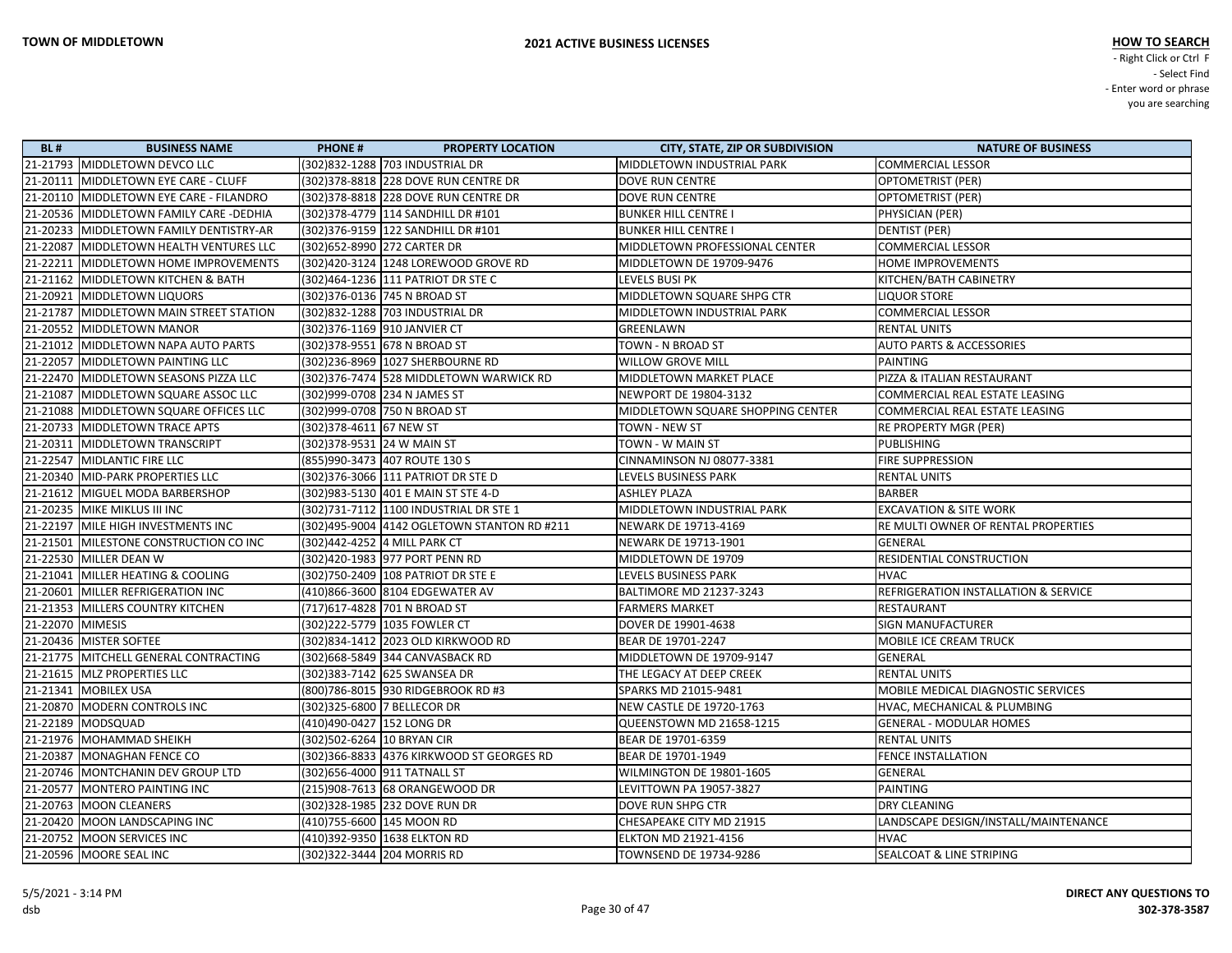| <b>BL#</b>     | <b>BUSINESS NAME</b>                    | <b>PHONE#</b><br><b>PROPERTY LOCATION</b>    | <b>CITY, STATE, ZIP OR SUBDIVISION</b> | <b>NATURE OF BUSINESS</b>                      |
|----------------|-----------------------------------------|----------------------------------------------|----------------------------------------|------------------------------------------------|
|                | 21-22695 MOORE SERVICES LLC             | (302)588-3984 9 CROSLEY CT                   | DOVER DE 19904-1975                    | SIGN MANUFACTURER & INSTALLER                  |
| 21-20487 MOPAC |                                         | (215)723-5555 741 SOUDER RD                  | <b>SOUDERTON PA 18964-2406</b>         | FOOD WASTE REMOVAL                             |
|                | 21-20679 MORGAN CREEK GEN CONTR LLC     | (302) 275-3128 17 N COX ST                   | MIDDLETOWN DE 19709                    | <b>CONSTRN &amp; EXCAVATION</b>                |
|                | 21-21105 MORRIS & RITCHIE ASSOC-RIERSON | (410)515-9000 3445A BOXHILL CORPORATE CTR DR | ABINGDON MD 21009-1201                 | LAND SURVEYOR (PER)                            |
|                | 21-21118 MORRIS & RITCHIE ASSOC-TOLLIVE | (302)326-2200 18 BOULDEN CIR STE 36          | NEW CASTLE DE 19720-3494               | PROFESSIONAL ENGINEER (PER)                    |
|                | 21-20372 MORRIS ENTERPRISES INC         | (302)753-0613  16 BALLAD DR                  | NEWARK DE 19702-4527                   | TREE CARE/LANDSCAPING/LAWNCARE                 |
|                | 21-21495   MOT ALL-STARS INC            | (302) 480-4761 128 PATRIOT DR #6 & 7         | LEVELS BUSINESS PARK                   | <b>CHEERLEADING &amp; TUMBLING INSTRUCTION</b> |
|                | 21-21307 MOT ROOFING LLC                | (302)598-9717 12 E GREEN ST                  | TOWN - E GREEN STREET                  | <b>ROOFING</b>                                 |
|                | 21-21368 MOT VACUUM SALES & REPAIRS     | (302)367-2424  701 N BROAD ST                | MIDDLETOWN FARMERS MARKET              | VACUUM SALES & REPAIRS                         |
|                | 21-21573 MOUNTAIN CONSULTING INC        | (302)744-9875  103 S BRADFORD ST             | DOVER DE 19904-7317                    | <b>CIVIL ENG/SURVEYOR</b>                      |
|                | 21-20018 MOVEMENT MORTGAGE LLC          | (877)314-1499 401 E MAIN ST STE B            | <b>ASHLEY PLAZA</b>                    | MORTGAGE LENDER                                |
|                | 21-22335   MP DIVERSIFIED SERVICES LLC  | (302)828-1060 38 ALBE DR STE 1               | NEWARK DE 19702-1351                   | GENERAL                                        |
|                | 21-21708 MR COMFORT LLC                 | (410)620-0000 113 SOUTH TARTAN DRIVE         | <b>ELKTON MD 21921-6217</b>            | <b>HVACR</b>                                   |
|                | 21-20932 MR MULCH DELAWARE INC          | (302) 378-1000 4821 SUMMIT BRIDGE RD         | MIDDLETOWN DE 19709-8817               | <b>EXCAVATION &amp; GENERAL</b>                |
|                | 21-21546   MR ROOTER PLUMBING OF NEWARK | (302) 354-6610 405 S CASS ST                 | TOWN - S CASS STREET                   | PLUMBING                                       |
|                | 21-21930   MR SUSHI JAPANESE RESTAURANT | (626)377-2279 721 N BROAD ST                 | MIDDLETOWN SQUARE SHPG CTR             | RESTAURANT                                     |
|                | 21-20814 MR TIRE #1212                  | (302)378-3801 430 HAVEG RD                   | MIDDLETOWN INDUSTRIAL PARK             | TIRE SALES & SERVICE                           |
|                | 21-20895   MSP MANAGEMENT SVCS LLC      | (302)635-0084 7209 LANCASTER PK STE 4-1001   | HOCKESSIN DE 19707-9292                | <b>RE PROPERTY MGR</b>                         |
|                | 21-22296 MT BARBERSHOP II               | (302)983-2621 5419 PETERSON RD               | DDD 20-21 - MAIN STREET STATION        | <b>BARBERS - 3 OR MORE</b>                     |
|                | 21-22607 MYCO MECHANICAL INC            | (267)382-0267 1 N WASHINGTON ST              | TELFORD PA 18969-1846                  | MECHANICAL                                     |
|                | 21-21682 MYERS PLUMBING LLC             | (302)353-7514  27 N FAWN DR                  | NEWARK DE 19711-2565                   | PLUMBING                                       |
|                | 21-22577   MYEYEDR - SAMUEL J MENEI     | (302)376-1900 223 E MAIN ST                  | TOWN - E MAIN STREET                   | OPTOMETRIST (PER)                              |
|                | 21-22576 MYEYEDR - ZEFANNE P BERGADO    | (302)376-1900  223 E MAIN ST                 | TOWN - E MAIN STREET                   | OPTOMETRIST (PER)                              |
|                | 21-22529 MYRICK MECHANICAL              | (443)512-4160 2024 CHERRY RD                 | EDGEWOOD MD 21040-2412                 | PLUMBING                                       |
|                | 21-20170 NAILS TROPICAL SALON INC       | (302)376-9383  262 DOVE RUN DR               | DOVE RUN SHOPPING CENTER               | <b>NAIL SALON</b>                              |
|                | 21-20486 NASHEDS PA - M NASHED          | (302) 378-1887   12 PENNINGTON ST #100       | MIDDLETOWN MEDICAL CENTER              | PHYSICIAN (PER)                                |
|                | 21-22438 NATIONAL APPLIANCE WAREHOUSE   | (610)945-4031 675 MIDDLETOWN WARWICK RD      | <b>WESTOWN</b>                         | <b>MAJOR APPLIANCES &amp; MATTRESSES</b>       |
|                | 21-20158 NATIONAL HVAC SERVICE          | (302)323-1776  42A SOUTHGATE BL              | NEW CASTLE DE 19720-2068               | <b>HVAC &amp; PLUMBING</b>                     |
|                | 21-21576 NATIONAL INCOME TAX SVC        | (302)738-1040 861 N BROAD ST                 | MIDDLETOWN SQUARE SHPG CTR             | <b>INCOME TAX CONSULTANT</b>                   |
|                | 21-21147 NATIONAL MAINT & BUILD OUT CO  | (215)442-5380 1044 PULINSKI RD               | IVYLAND PA 18974-1538                  | GENERAL                                        |
|                | 21-22651 NATIONAL RESTORATION LLC       | (856)401-0100 1165 MARLKRESS RD STE I        | CHERRY HILL NJ 08003-2330              | <b>RESTORATION</b>                             |
|                | 21-21707 NATL ENTERTAINMENT LLC-SNS     | (303)444-2559  100 SANDHILL DRIVE            | <b>BUNKER HILL CENTRE I</b>            | COIN OPERATED VENDING MACHINE                  |
|                | 21-20149 NATURALAWN OF AMERICA          | (302)652-2000  40 GERMAY DR                  | <b>WILMINGTON DE 19804-1105</b>        | <b>LAWN CARE</b>                               |
|                | 21-21972 NDG 302 LLC                    | (302) 525-4302 250 CORPORATE BLVD STE L      | NEWARK DE 19702-3329                   | REPAIR/REMODEL HOMES TO FLIP OR RENT           |
|                | 21-20817 NEMOURS PEDIATRICS - CROWE     | (302)378-5100 200 CLEAVER FARM RD #201       | MIDDLETOWN MEDICAL CTR OF DE           | PEDIATRIC PHYSICIAN (PER)                      |
|                | 21-21794 NEMOURS PEDIATRICS - DIVINO    | (302) 378-5100 200 CLEAVER FARM RD STE 201   | MIDDLETOWN MEDICAL CTR OF DE           | <b>REGISTERED NURSE (PER)</b>                  |
|                | 21-21378 NEMOURS PEDIATRICS - KAUR      | (302)378-5100  200 CLEAVER FARM RD STE 201   | MIDDLETOWN MEDICAL CTR OF DE           | PEDIATRICIAN (PER)                             |
|                | 21-20816 NEMOURS PEDIATRICS - KUHN      | (302)378-5100  200 CLEAVER FARM RD #201      | MIDDLETOWN MEDICAL CTR OF DE           | PEDIATRICIAN (PER)                             |
|                | 21-21377 NEMOURS PEDIATRICS - SAWYER    | (302) 378-5100 200 CLEAVER FARM RD STE 201   | MIDDLETOWN MEDICAL CTR OF DE           | <b>REGISTERED NURSE (PER)</b>                  |
|                | 21-21379   NEMOURS PEDIATRICS - VAIDY   | (302)378-5100  200 CLEAVER FARM RD #201      | MIDDLETOWN MEDICAL CTR OF DE           | PEDIATRICIAN                                   |
|                | 21-22054 NEPHROLOGY ASSOC PA - BURKE    | (302) 225-0451 104 SLEEPY HOLLOW DR STE 207  | <b>BUNKER HILL CENTRE II</b>           | PHYSICIAN (PER)                                |
|                | 21-21877 NEPHROLOGY ASSOC PA - DAS      | (302)225-0451   104 SLEEPY HOLLOW DR STE 207 | <b>BUNKER HILL CENTRE II</b>           | PHYSICIAN (PER)                                |
|                | 21-21878 NEPHROLOGY ASSOC PA - DAVIS    | (302)225-0451   104 SLEEPY HOLLOW DR STE 207 | <b>BUNKER HILL CENTRE II</b>           | <b>REGISTERED NURSE (PER)</b>                  |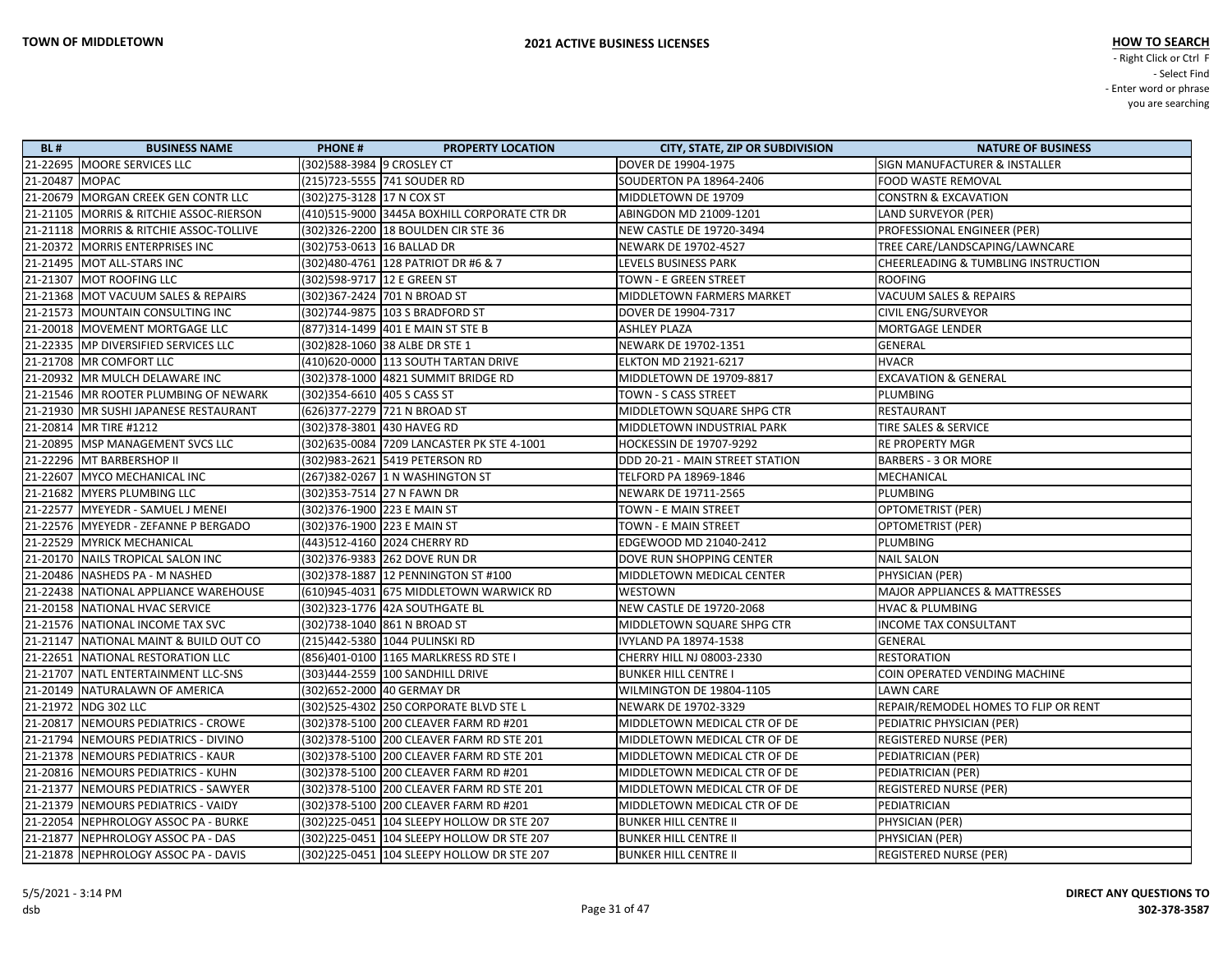| <b>BL#</b> | <b>BUSINESS NAME</b>                    | <b>PHONE#</b>                 | <b>PROPERTY LOCATION</b>                     | <b>CITY, STATE, ZIP OR SUBDIVISION</b> | <b>NATURE OF BUSINESS</b>             |
|------------|-----------------------------------------|-------------------------------|----------------------------------------------|----------------------------------------|---------------------------------------|
|            | 21-20096 NEPHROLOGY ASSOC PA - MALHOTRA |                               | (302)225-0451 104 SLEEPY HOLLOW DR STE 207   | <b>BUNKER HILL CENTRE II</b>           | PHYSICIAN (PER)                       |
|            | 21-20095 NEPHROLOGY ASSOC PA - MEHRING  |                               | (302)225-0451 104 SLEEPY HOLLOW DR STE 207   | <b>BUNKER HILL CENTRE II</b>           | PHYSICIAN (PER)                       |
|            | 21-21880 NEPHROLOGY ASSOC PA - SLATER   |                               | (302)225-0451   104 SLEEPY HOLLOW DR STE 207 | <b>BUNKER HILL CENTRE II</b>           | PHYSICIAN (PER)                       |
|            | 21-22573 NEPHROLOGY ASSOCIATES PA - DUB |                               | (302)225-0451   104 SANDHILL DR STE 207      | <b>BUNKER HILL CENTRE II</b>           | PHYSICIAN (PER)                       |
|            | 21-22267 NEPHROLOGY CONSULTANTS - GARG  |                               | (302)355-2383  601 TOWER LN STE F            | MIDDLETOWN INDUSTRIAL PARK             | PHYSICIAL/SURGEON (PER)               |
|            | 21-20722 NETWORK FLOORING & MAINTENANCE | (302)376-5500 101 W ABBEY DR  |                                              | TOWNSEND DE 19734-2039                 | <b>FLOORING INSTALLATIONS</b>         |
|            | 21-22245 NEW IMAGES CONSTRUCTION        | (410)620-3233 110 NORMIRA AV  |                                              | <b>ELKTON MD 21921-6014</b>            | <b>CONSTRUCTION</b>                   |
|            | 21-21497 NEW VALLEY LANDSCAPING         | (302) 602-4794 123 LARCH AVE  |                                              | WILMINGTON DE 19804-2347               | LANDSCAPING                           |
|            | 21-20571 NEWARK FENCE CO                |                               | (302)368-5329 412 ROSENBERGER DR             | MIDDLETOWN DE 19709-9928               | <b>FENCE INSTALLATION</b>             |
|            | 21-20732 NEWTOWN HAIR/BEAUTY SUPPLIES L | (302) 376-7290 865 N BROAD ST |                                              | MIDDLETOWN SQUARE SHOPPING CTR         | <b>BEAUTY SUPPLIES</b>                |
|            | 21-21474 NEXT GENERATION SPORTS LLC     |                               | (302) 396-9988 110 PATRIOT DR STES F & G     | LEVELS BUSINESS PARK                   | <b>SPORTS TRAINING</b>                |
|            | 21-21866 NEXT LEVEL HARDSCAPING         |                               | (302)593-5990 906 WATERLILLY LN              | MIDDLETOWN DE 19709-9308               | <b>CONSTRUCTION &amp; HARDSCAPING</b> |
|            | 21-20296 NHM INC                        |                               | (703) 550-2233 9408 GUNSTON COVE RD STE E    | LORTON VA 22079-2302                   | REAL ESTATE SIGNAGE                   |
|            | 21-20384 NICHOLS EXCAVATION             | (302)834-3032 324 MARKUS CT   |                                              | NEWARK DE 19713-1151                   | <b>EXCAVATION &amp; LANDSCAPING</b>   |
|            | 21-20893 NIXON UNIFORM SERVICES INC     |                               | (302)764-7550 500 CENTERPOINT BLVD           | NEW CASTLE DE 19720-8106               | UNIFORM/LINEN SERVICE                 |
|            | 21-20930 NKS DISTRIBUTORS INC           |                               | (302) 322-1811 399 NEW CHURCHMANS RD         | NEW CASTLE DE 19720-3111               | ALCOHOL/BEER WHLS DIST                |
|            | 21-20699 NORTH AMERICAN ROOFERS INC     |                               | (215) 228-4436 3644 OLD YORK RD #46          | PHILADELPHIA PA 19140-4230             | <b>ROOFING</b>                        |
|            | 21-22282 NORTH EAST CONTRACTORS INC     | (302)286-6324 87 BLUE HEN DR  |                                              | NEWARK DE 19713-3405                   | CONTRACTING                           |
|            | 21-21360 NOVO REALTY/MID-ATLANTIC INC   |                               | (302) 376-0104 82 W DELAWARE CANAL CT        | MIDDLETOWN DE 19709-9295               | RE PROPERTY MGR                       |
|            | 21-21763 NOVUS ESCAPE ROOM              |                               | (302)696-2387 727 N BROAD STREET             | MIDDLETOWN SQUARE SHPG CTR             | <b>ESCAPE ROOM</b>                    |
|            | 21-20215 NOWLAND ASSOCIATES INC         |                               | (302)731-1333 2009 OGLETOWN RD               | NEWARK DE 19711-5432                   | <b>GENERAL</b>                        |
|            | 21-21221 NT BUILDING INC                |                               | (302)275-4559 110 THOMAS LANDING RD          | TOWNSEND DE 19734                      | BLDG/REMODEL/REPAIR/MAINT             |
|            | 21-22620 NTB TIRE AND SERVICE CTR #8936 |                               | (302)449-7064 235 CELEBRATION CT             | MIDDLETOWN DE 19709-8694               | <b>AUTO/TIRE REPAIR SERVICES</b>      |
|            | 21-21383 NUTRITION HOUSE LLC            |                               | (302) 279-6256 600 N BROAD ST STE 6          | MIDDLETOWN SHOPPING CENTER             | <b>NUTRITION PRODUCTS</b>             |
|            | 21-21371 NYC 1957SC LLC                 | (302) 378-3003 11 HAGGIS RD   |                                              | <b>ESTATES AT ST ANNES</b>             | <b>RENTAL UNITS</b>                   |
|            | 21-22154 OAK RIDGE HOME IMPROVEMENT LLC |                               | (717) 205-8278 2440 WHITE OAK RD             | STRAUSBURG PA 17579-9420               | FRAMING, SHINGLES & SIDING            |
|            | 21-21489 OASIS INSPECTIONS SYSTEMS LLC  |                               | (302)449-0199 110 SLEEPY HOLLOW DR           | <b>BUNKER HILL CENTRE II</b>           | <b>SALES &amp; MARKETING</b>          |
|            | 21-20931 OFFICE BASICS INC              | (610)471-1000 22 CREEK CIRCLE |                                              | <b>BOOTHWYN PA 19061-3156</b>          | OFFICE SUPPLIES/FURNITURE             |
|            | 21-20603 OFFICE PRO SOLUTIONS LLC       | (302) 378-8484 6 E REDDING ST |                                              | TOWN - E REDDING ST                    | <b>MEDICAL BILLING</b>                |
|            | 21-21536 OLD DOMINION INSULATION INC    |                               | (804) 674-1540 12764 OAK LAKE CT             | MIDLOTHIAN VA 23112-3979               | MECHANICAL INSULATION                 |
|            | 21-22195 OLD WORLD TILEWORKS INC        |                               | (302)407-5552 305 COMMERCIAL DRIVE           | WILMINGTON DE 19805-1906               | TILE INSTALLATION                     |
|            | 21-22605 OLE TAPAS FOOD TRUCK           | (302)224-9378 120 W MAIN ST   |                                              | VOLUNTEER BREWING CO LLC               | <b>FOOD TRUCK</b>                     |
|            | 21-20021 OLIVER HEATING & COOLING       |                               | (610)946-1319 101 WAVERLY AV STE C           | MORTON PA 19070-1936                   | HEATING & A/C                         |
|            | 21-21250 OLYMPIA SPORTS                 |                               | (302) 378-0545 683 MIDDLETOWN WARWICK RD     | <b>WESTOWN TOWN CENTER</b>             | <b>SPORTING GOODS</b>                 |
|            | 21-20811 OM RENTAL SERVICES             |                               | (302) 635-0685 16 EQUESTRIAN CIR             | HOCKESSIN DE 19707-2502                | RENTAL SERVICES                       |
|            | 21-21937 ONE SOURCE CONTRACTING LLC     |                               | (302)543-5411 2601 W 6TH ST STE A            | WILMINGTON DE 19805-2910               | <b>GENERAL &amp; MAINTENANCE</b>      |
|            | 21-21656 OPTIONS CUSTOM REMODELING LLC  | (484)680-5611 3 BROOM CT      |                                              | GARNET VALLEY, PA 19060-1137           | GENERAL                               |
|            | 21-22322 ORBIT ENERGY & POWER LLC       |                               | (800) 836-3987 122 DELAWARE ST               | NEW CASTLE DE 19720-4814               | <b>SOLAR &amp; RENEWABLE ENERGY</b>   |
|            | 21-22659 ORIENT PEARL INDUSTRIES LLC    |                               | (408) 612-6615 651 N BROAD ST STE 205 #5208  | <b>GREENLAWN OFFICE PARK</b>           |                                       |
|            | 21-22623 ORIGINAL CONSTRUCTION & LANDSC |                               | (443)239-5821 5483 MAHAN CORNER RD           | MARYDEL DE 19964-1734                  | <b>CONSTRUCTION &amp; LANDCAPING</b>  |
|            | 21-22278 ORTEP OF PENNSYLVANIA INC      |                               | (866)367-9809 650 KNOWLES AVE                | SOUTHAMPTON PA 18966-4102              | HEATING OIL AND PROPANE SALES         |
|            | 21-22672 OTAC NO 4 INC (HARDEE'S)       |                               | (302)449-2036 340 DOVE RUN DR                | DOVE RUN SHPG CTR                      | <b>FAST FOOD RESTAURANT</b>           |
|            | 21-22678 OUT OF THE ORDINARY CATERING   | (302)464-0353 120 W MAIN ST   |                                              | <b>VOLUNTEER BREWING COMPANY</b>       | CATERING                              |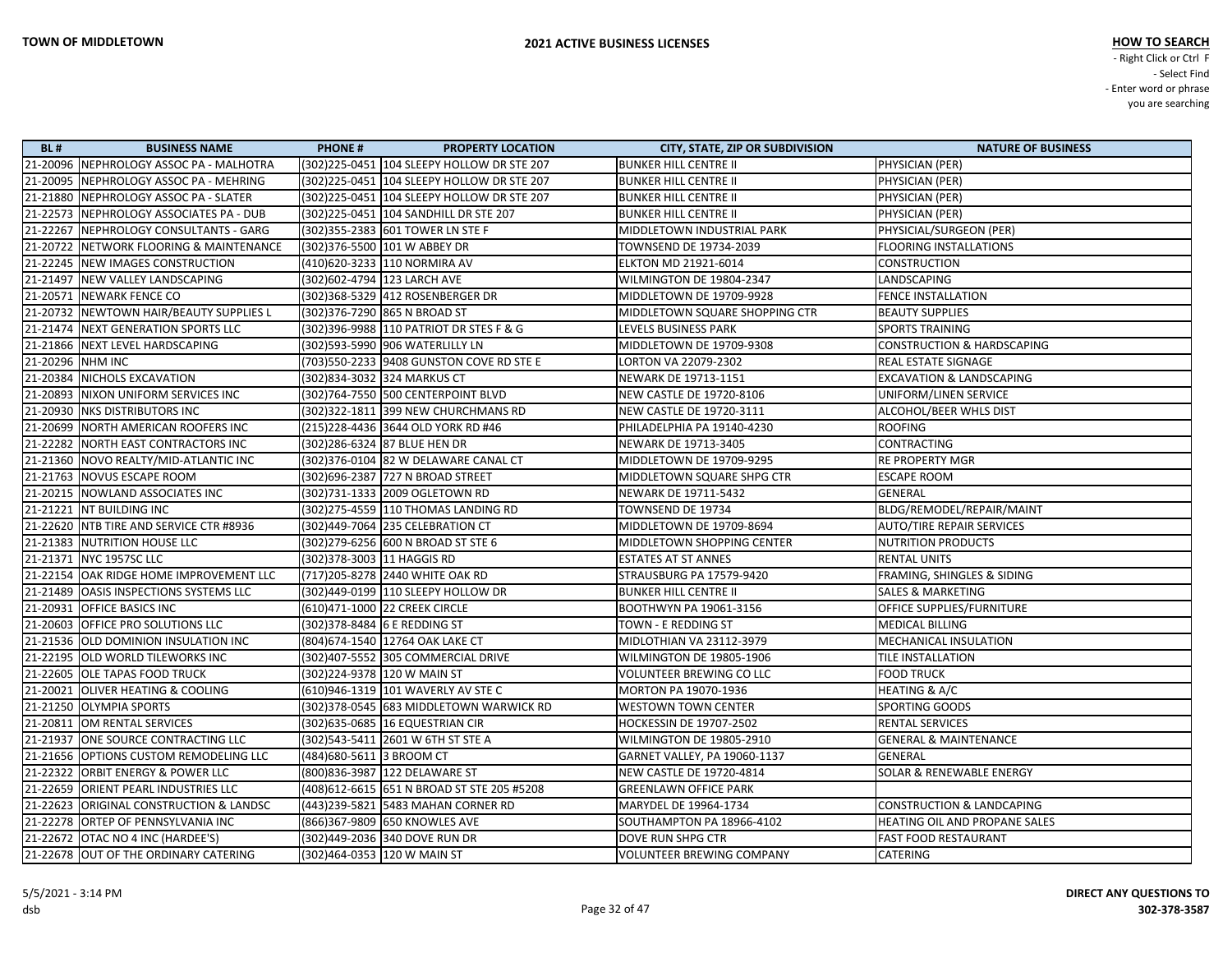| <b>BL#</b>          | <b>BUSINESS NAME</b>                     | <b>PHONE#</b>                | <b>PROPERTY LOCATION</b>                   | <b>CITY, STATE, ZIP OR SUBDIVISION</b> | <b>NATURE OF BUSINESS</b>        |
|---------------------|------------------------------------------|------------------------------|--------------------------------------------|----------------------------------------|----------------------------------|
|                     | 21-22625 OUTDOOR DIGS                    | (302)766-5506 6 MYERS RD     |                                            | NEWARK DE 19713-2317                   | OUTDOOR LIVING CONSTRUCTION      |
|                     | 21-20059 OVERHEAD DOOR CO OF DELMAR INC  |                              | (302)424-4400 603 MARSHALL ST              | MILFORD DE 19963-2307                  | <b>OVERHEAD DOORS</b>            |
|                     | 21-20631 OWENS HOME IMPROVEMENT          |                              | (302)397-7212 307 STELLER DR               | BEAR DE 19701-4917                     | HOME IMPROVEMENTS                |
|                     | 21-21683 P & H REALTY                    |                              |                                            | TOWNSEND DE 19734-9364                 | <b>RENTAL UNITS</b>              |
|                     | 21-21019 P COOPER ROOFING INC            | (800)945-2833 970 RIVER RD   |                                            | CROYDON PA 19021-7540                  | <b>ROOFING</b>                   |
|                     | 21-20494   P J FITZPATRICK LLC           |                              |                                            | NEW CASTLE DE 19720-2087               | HOME IMPROVEMENTS                |
|                     | 21-20905 PABIAN VENTURES, LLC            |                              | (302)762-1992  101B N MARYLAND AV          | WILMINGTON DE 19804-1335               | RE PROPERTY MGR                  |
|                     | 21-20108 PACE SERVICES LLC               |                              | (302)328-2600  105 CARSON DR               | BEAR DE 19701-1319                     | <b>ELECTRICAL</b>                |
|                     | 21-21160 PADDY'S LLC                     |                              | (302)388-3625  2702 KIRKWOOD HWY           | NEWARK DE 19711                        | ROOFING/SIDING/CHIMNEYS          |
|                     | 21-21104 PAGE PRECISION CUTS             | (302) 272-2380 203 N HIGH ST |                                            | SMYRNA DE 19977-1225                   | LANDSCAPING/LAWN MOWING          |
|                     | 21-22587 PALA TILE & CARPET CONTRS INC   |                              | (302)652-4500 600 S COLONIAL AV            | WILMINGTON DE 19805-1952               | <b>FLOOR COVERING</b>            |
|                     | 21-21271 PANDA EXPRESS #2653             |                              | (626)799-9898 663 MIDDLETOWN WARWICK RD    | <b>WESTOWN TOWN CENTER</b>             | RESTAURANT                       |
|                     | 21-22556 PANERA BREAD #3814              |                              | (443)552-0701 584 MIDDLETOWN-WARWICK ROAD  | MIDDLETOWN MARKET PLACE                | <b>RESTAURANT</b>                |
|                     | 21-20946   PANTAZES LAWNSCAPES           |                              |                                            | LONGMEADOW                             | LANDSCAPING & LAWNCARE           |
|                     | 21-21022 PAOLI SERVICES INC              |                              | (302)998-7031 405 OLD DUPONT RD            | WILMINGTON DE 19804-1258               | <b>CONSTRUCTION</b>              |
|                     | 21-21192 PARIENTS PAINTING LLC           |                              | (302)738-6819  19 CARLISLE RD              | NEWARK DE 19713-2504                   | <b>PAINTING</b>                  |
|                     | 21-20937   PARKSIDE UTILITY CONSTRN LLC  | (215)513-9500 219 RUTH RD    |                                            | HARLEYSVILLE PA 19438-1825             | <b>UTILITY WORK</b>              |
|                     | 21-22360 PARRA ELECTRIC INC              |                              | (610)358-3991 421 SMITHBRIDGE RD, STE 1    | <b>GLEN MILLS PA 19342-1474</b>        | <b>ELECTRICAL</b>                |
|                     | 21-20864 PARTNERS REALTY LLC - R MARCUS  |                              | (302) 376-5260 11 CRAWFORD ST              | TOWN - CRAWFORD ST                     | <b>RE BROKER (PER)</b>           |
| 21-21515   PASH LLC |                                          |                              | (302)834-9096 4 FAIRVIEW AVE               | MIDDLETOWN DE 19709                    | <b>RENTAL UNITS</b>              |
|                     | 21-21492 PASSAVANT MEMORIAL HOMES        |                              | (412)820-1010 102 SLEEPY HOLLOW DR STE 105 | <b>BUNKER HILL CENTRE II</b>           | SOCIAL SERVICE AGENCY            |
|                     | 21-20845   PATIO ENCLOSURES              |                              | (330) 468-7199 501 MCCORMICK DR STES D-F   | <b>GLEN BURNIE MD 21061-2828</b>       | HOME IMPROVEMENTS                |
|                     | 21-20780 PATRIOT ARMORY INC              |                              |                                            | MIDDLETOWN CROSSING SHOPPING CTR       | <b>AIRSOFT &amp; PAINTBALL</b>   |
|                     | 21-21024 PATRIOT SYSTEMS INC             |                              | (302)472-9727 1204 FIRST STATE BLVD        | NEWPORT DE 19804-3745                  | FIRE SPRINKLER SYSTEMS           |
|                     | 21-21426 PAT'S CONSTRUCTION              |                              | (516)680-4635 304 LIBORIO DR               | MIDDLETOWN VILLAGE                     | <b>GENERAL</b>                   |
|                     | 21-20448   PAT'S PIZZA OF MIDDLETOWN INC |                              | (302) 378-4500 311 N BROAD ST              | TOWN - N BROAD ST                      | PIZZERIA RESTAURANT & TAKE-OUT   |
|                     | 21-20090 PATTERSON PRICE RE - FAWCETT    | (302) 378-3981 5 E GREEN ST  |                                            | TOWN - E GREEN ST                      | REAL ESTATE BROKER (PER)         |
|                     | 21-20511 PATTERSON PRICE RE - GRIFFITH   | (302) 378-2201 5 E GREEN ST  |                                            | TOWN - E GREEN ST                      | RE SALESPERSON (PER)             |
|                     | 21-21238 PATTERSON SCHWARTZ - OPPENHEIM  |                              | (302)234-5227 7234 LANCASTER PK STE 220B   | HOCKESSIN DE 19707-8743                | <b>RENTAL UNITS</b>              |
|                     | 21-21203 PATTERSON SCHWARTZ-WATLINGTON   |                              | (302) 285-5104 4417 SUMMIT BRIDGE RD       | MIDDLETOWN DE 19709-9549               | <b>REAL ESTATE BROKER</b>        |
|                     | 21-22340 PAUL CIMINOS MAINTENANCE SVC    |                              | (302)593-0968 513 CAMP BONSUL RD           | OXFORD PA 19363-2252                   | <b>GENERAL REPAIRS</b>           |
|                     | 21-22029 PAUL DAVIS RESTORATION NRTH DE  |                              | (302)449-6941 118 SLEEPY HOLLOW DR STE 1   | MIDDLETOWN DE 19709-5836               | <b>RESTORATION</b>               |
|                     | 21-20705   PAUL H STEELE                 |                              | (302)540-4606 20573 LILLIES WY             | LINCOLN DE 19960-2722                  | <b>RENTAL UNITS</b>              |
|                     | 21-22387 PAUL ZAMROWSKI ASSOCIATES INC   |                              | (610)353-5595 550 DEER POINT RD            | <b>WEST CHESTER PA 19382-8547</b>      | PROFESSIONAL ENGINEER (PER)      |
|                     | 21-22604 PAULINO TILE INC                |                              | (302) 322-8453 267 OLD CHURCHMANS RD       | NEW CASTLE DE 19720-1529               | <b>FLOORING</b>                  |
|                     | 21-20339 PAUL'S MOBILE HOMES LLC         |                              | (302)634-0226 11 CRAWFORD ST               | TOWN - CRAWFORD ST                     | MOBILE HOME SALES OFFICE         |
|                     | 21-20194   PAUL'S PLASTERING INC         |                              | (302) 654-5583 19 DAVIDSON LN #1           | <b>NEW CASTLE DE 19720-2210</b>        | PLASTER/EIFS/STUCCO              |
|                     | 21-21456 PAWS ABOARD                     |                              |                                            | NEWARK DE 19702-4517                   | MOBILE DOG GROOMING              |
|                     | 21-20584 PEARCE & MORETTO INC            |                              | (302)326-0707 1060 INDUSTRIAL DR           | MIDDLETOWN INDUSTRIAL PARK             | <b>CIVIL SITE/EXCAVATION</b>     |
|                     | 21-22594 PEARRELL HOME IMPROVEMENTS      |                              | (410)253-3934 47 MARSHYHOPE RD             | FELTON DE 19943-3828                   | <b>CARPENTER/DECK BUILDER</b>    |
|                     | 21-22426 PEDIATRIC THERAPY PARTNERS-WIL  |                              | (302)440-3914 108 PATRIOT DR STE A         | LEVELS BUSINESS PARK                   | PEDIATRIC OCCUPATIONAL THERAPIST |
|                     | 21-20205 PELSA CO INC                    |                              | (302)834-3771 610 PEOPLES PLAZA            | NEWARK DE 19702-5600                   | LAND SURVEYOR (PER)              |
|                     | 21-22273 PENINSULA ACOUSTICAL CO INC     |                              | (302) 653-3551 441 PIER HEAD BLVD          | SMYRNA DE 19977-8205                   | <b>CONSTRUCTION</b>              |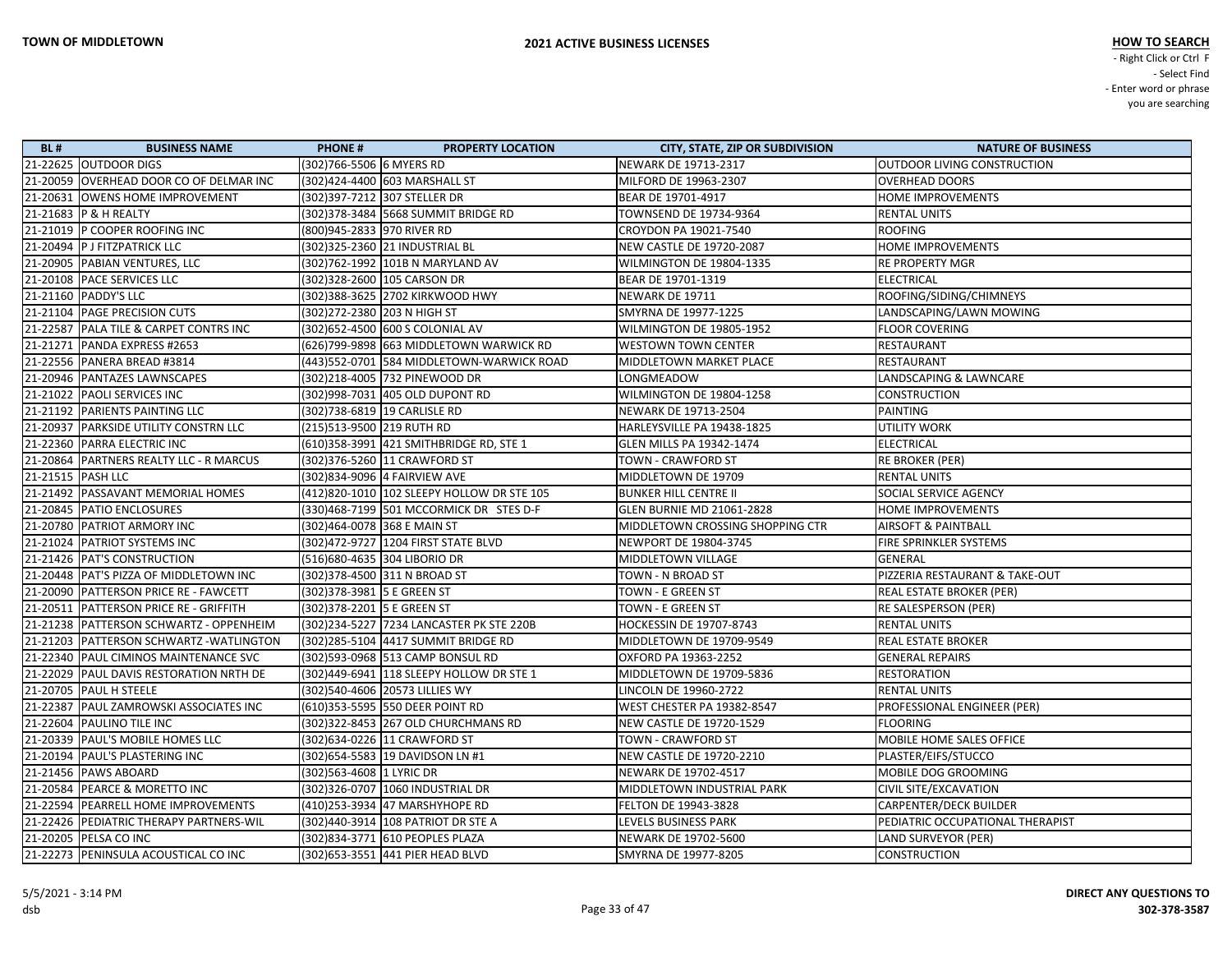| <b>BL#</b>        | <b>BUSINESS NAME</b>                     | <b>PHONE#</b>                     | <b>PROPERTY LOCATION</b>                    | <b>CITY, STATE, ZIP OR SUBDIVISION</b> | <b>NATURE OF BUSINESS</b>                     |
|-------------------|------------------------------------------|-----------------------------------|---------------------------------------------|----------------------------------------|-----------------------------------------------|
|                   | 21-21340 PENN JERSEY PAPER CO            | (215)671-9800 9355 BLUE GRASS RD  |                                             | PHILADELPHIA PA 19114-2311             | <b>PAPER &amp; IT'S PRODUCTS</b>              |
|                   | 21-22394 PENNSYLVANIA CONSTRN ASSOCS IN  | (717) 652-3602 2583 INTERSTATE DR |                                             | HARRISBURG PA 17110-9377               | <b>GENERAL</b>                                |
|                   | 21-22515 PENNTEX CONSTRUCTION CO INC     |                                   | (610)834-1560 640 SENTRY PARKWAY STE 101    | <b>BLUE BELL PA 19422-2317</b>         | <b>GENERAL</b>                                |
|                   | 21-21073 PENNY HILL LAWN & LANDSCAPE     | (302) 275-5933 602 ELIZABETH AVE  |                                             | WILMINGTON DE 19809-2666               | LANDSCAPE, LAWNCARE & MAINT                   |
|                   | 21-22549 PENTA COMMUNICATIONS            |                                   | (732)382-8600 1421 WITHERSPOON STREET       | RAHWAY NJ 07065-5512                   | FIBER OPTIC CONSTRUCTION                      |
|                   | 21-21767 PEPSI BEVERAGES COMPANY         |                                   | (302)761-4855 3501 GOVERNOR PRINTZ BLVD     | WILMINGTON DE 19802-2804               | <b>BOTTLED BEVERAGES</b>                      |
|                   | 21-22684 PERFECT TEMPERATURE SOLUTIONS   | (302)463-1261 125 REYBOLD DR      |                                             | DELAWARE CITY DE 19706                 | <b>HVAC</b>                                   |
|                   | 21-20834 PERFORMANCE FOOD GROUP INC      |                                   | (804)484-7761 12500 WEST CREEK PKWY         | RICHMOND VA 23238-1110                 | <b>FOOD DISTRIBUTION</b>                      |
|                   | 21-21211 PETCO #3777                     |                                   | (302)828-9068 693 MIDDLETOWN WARWICK RD     | <b>WESTOWN TOWN CENTER</b>             | PET STORE                                     |
|                   | 21-21023 PETER D FURNESS ELEC CO INC     | (302)764-6030 1604 TODDS LN       |                                             | WILMINGTON DE 19802-2422               | ELECTRICAL CONSTRUCTION                       |
|                   | 21-20281 PETTINARO CONSTRN CO INC        | (302)999-0708 234 N JAMES ST      |                                             | NEWPORT DE 19804-3132                  | <b>GENERAL</b>                                |
| 21-20178 PHB INC  |                                          | (302) 378-9693 110 W GREEN ST     |                                             | TOWN - W GREEN STREET                  | <b>GENERAL</b>                                |
|                   | 21-22599  PHC SERVICES                   | (302)357-6008 1234 FAUN ROAD      |                                             | WILMINGTO DE 19803-3317                | <b>PLUMBING</b>                               |
|                   | 21-21111 PHILADELPHIA SIGN CO            |                                   | (856)829-1460 707 W SPRING GARDEN ST        | PALMYRA NJ 08065-1732                  | SIGN MANUFACTURER & INSTALLER                 |
|                   | 21-20191 PHILIP A MANISCALCO             | (302) 378-8817   8 LANDVIEW CT    |                                             | MIDDLETOWN DE 19709-8612               | <b>CARPENTRY</b>                              |
|                   | 21-21097 PHIL-MARK INC                   | (856) 853-4712 223 CAULFIELD AV   |                                             | DEPTFORD NJ 08096-5529                 | <b>CONCRETE</b>                               |
|                   | 21-22097 PHOENIX REAL ESTATE             |                                   | (302)300-2300 1050 INDUSTRIAL DRIVE STE 110 | <b>INDUSTRIAL DRIVE</b>                | REAL ESTATE SALES & PROPERTY MGMT             |
|                   | 21-21545  PIERCE FENCE COMPANY INC       |                                   | (302)674-1996 5751 N DUPONT HWY             | DOVER DE 19901-2603                    | <b>FENCE INSTALLATION</b>                     |
|                   | 21-20609 PIERCE TOTAL COMFORT LLC        |                                   | (302) 378-7714 24 CHANCELLORSVILLE CIR      | MIDDLETOWN DE 19709-3825               | <b>HVAC &amp; FIREPLACES</b>                  |
|                   | 21-21283 PINNACLE COMMERCIAL DEV INC     |                                   | (732)892-0080 3822 RIVER RD REAR BLDG       | POINT PLEASANT NJ 08742-2067           | GENERAL                                       |
|                   | 21-20944  PIONEER FENCE CO INC           | (302)998-2892   109 S JOHN ST     |                                             | NEWPORT DE 19804-3108                  | <b>FENCE INSTALLATION &amp; SALES</b>         |
|                   | 21-21952 PIPE DATA VIEW SERVICES         | (610)593-2263 9 RAILROAD AVE      |                                             | CHRISTIANA PA 17509-1416               | <b>CLEAN &amp; TV PIPES</b>                   |
|                   | 21-21454 PIPE PROS JETTING & PLMBG LLC   |                                   | (302)544-2238 479 BLACKBIRD LANDING RD      | TOWNSEND DE 19734-9144                 | <b>PLUMBING</b>                               |
|                   | 21-20208 PITTMAN BEHAVIORAL HEALTH-PITT  |                                   | (302)365-0384 102 SLEEPY HOLLOW DR STE 204  | <b>BUNKER HILL CENTRE II</b>           | PSYCH/MENTAL HEALTH                           |
|                   | 21-21120 PIVOT PT OF DE - SPECIALE       |                                   | (302)449-7792  120 SANDHILL DR STE 3        | <b>BUNKER HILL CENTRE I</b>            | PHYSICAL THERAPIST (PER)                      |
|                   | 21-22003 PLANET FITNESS MIDDLETOWN       | (717) 737-2787 703 N BROAD ST     |                                             | MIDDLETOWN SQUARE SHPG CTR             | <b>FITNESS CENTER</b>                         |
|                   | 21-21783   PLAYA BOWLS                   | (302)489-9890 832 KOHL AVE        |                                             | <b>HEDGELAWN PLAZA</b>                 | <b>SUPERFRUIT BOWLS &amp; SMOOTHIES</b>       |
|                   | 21-21681  PLEASANT VALLEY DAIRY LLC      | (717)687-6029 701 N BROAD ST      |                                             | <b>MIDDLETOWN FARMERS MARKET</b>       | <b>DAIRY PRODUCTS</b>                         |
|                   | 21-20144 POINT CONSTRUCTION              |                                   | (302) 354-2254 15 CRAWFORD ST STE 4         | <b>TOWN - CRAWFORD ST</b>              | <b>CONSTRUCTION</b>                           |
|                   | 21-20007 POKE BROS                       |                                   | (302)464-1051 476 MIDDLETOWN WARWICK RD     | MIDDLETOWN MARKET PLACE                | RESTAURANT                                    |
|                   | 21-22593 POLE BUILDINGS UNLIMITED INC    |                                   | (302) 399-4420 1664 MORGANS CHOICE RD       | CAMDEN WYOMING DE 19934-3531           | POLE BUILDING CONSTRUCTION                    |
|                   | 21-20645  POOLS & SPAS UNLMTD OF MILFORD | (302)424-1999  219 N REHOBOTH BL  |                                             | MILFORD DE 19963-1303                  | POOL BUILDER/SPAS/CONCRETE                    |
|                   | 21-22279  POPEYE'S                       |                                   | (302)524-4040 221 MIDDLETOWN WARWICK RD     | NORTHSIDE SHOPPING CENTER              | <b>FAST FOOD RESTAURANT</b>                   |
|                   | 21-22108 POPOWSKI BROTHERS INC           |                                   | (410)453-9000 16 STENERSEN LN STE 1A        | HUNT VALLEY MD 21030-2214              | <b>CONSTRUCTION</b>                           |
| 21-20998 POPPY'S  |                                          | (302)922-8030 701 N BROAD ST      |                                             | <b>MIDDLETOWN FARMERS MARKET</b>       | JEWELRY, BOOKS & CLOTHING                     |
|                   | 21-22424 PORTER STEEL LLC                |                                   | (302) 224-5376 210 EXECUTIVE DRIVE          | NEWARK DE 19702-3335                   | <b>CONSTRUCTION</b>                           |
|                   | 21-22455 POSTGAME BASEBALL GEAR          | (302) 354-1699 13 S CUMMINGS DR   |                                             | MIDDLETOWN DE 19709-1663               | ONLINE RETAIL SALES OF CLOTHING & ACCESSORIES |
|                   | 21-22230 POTTSGROVE GLASS CO INC         | (610)906-1145 144 SHOEMAKER RD    |                                             | POTTSTOWN PA 19464-6420                | <b>GLASS &amp; GLAZING</b>                    |
|                   | 21-20550 POURED FOUNDATIONS OF DE        | (302) 369-3764 409 CAPITAL TRAIL  |                                             | NEWARK DE 19711-3864                   | <b>CONCRETE</b>                               |
|                   | 21-20269 POWER TRANSMISSION SVCS INC     | (302) 378-7925 501 INDUSTRIAL DR  |                                             | MIDDLETOWN INDUSTRIAL PARK             | <b>GENERAL SERVICE &amp; REPAIR</b>           |
| 21-20031 PPLC INC |                                          | (302)455-1850 30 THISTLEBERRY DR  |                                             | NEWARK DE 19702-4474                   | <b>LAWN CARE</b>                              |
|                   | 21-21485 PRECISION GARAGE DOOR OF DE     |                                   | (302) 343-6043 300 WATER ST STE 109         | WILMINGTON DE 19804-2433               | <b>GARAGE DOORS</b>                           |
|                   | 21-22429 PRECISION MECH CONTRACTING      | (215)396-2627 1670 REPUBLIC RD    |                                             | HUNTINGDON VALLEY PA 19006-1808        | <b>HVACR</b>                                  |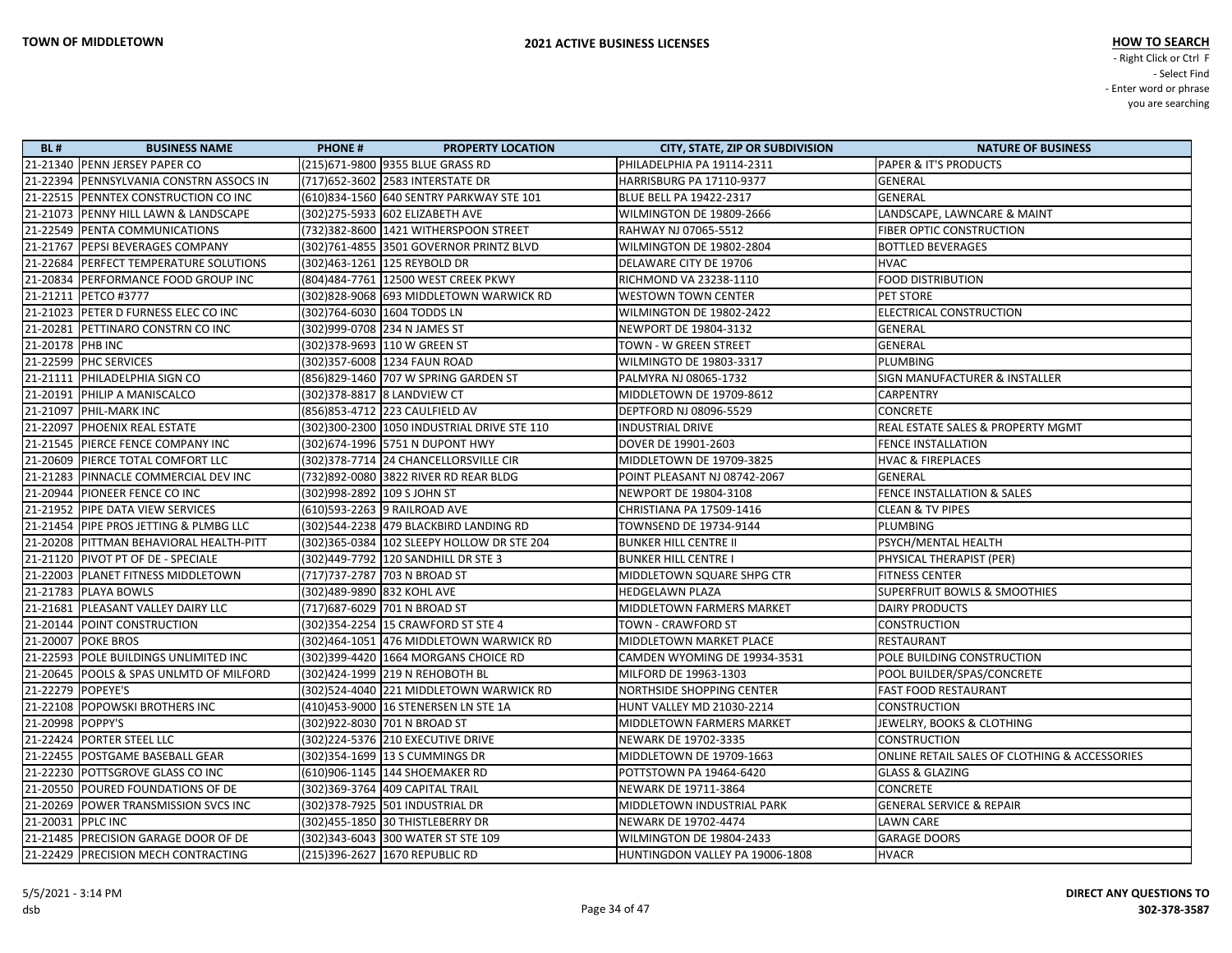| <b>BL#</b> | <b>BUSINESS NAME</b>                     | <b>PHONE#</b>                 | <b>PROPERTY LOCATION</b>                     | <b>CITY, STATE, ZIP OR SUBDIVISION</b> | <b>NATURE OF BUSINESS</b>                |
|------------|------------------------------------------|-------------------------------|----------------------------------------------|----------------------------------------|------------------------------------------|
|            | 21-20549 PREFERRED ELECTRIC INC          |                               | (302) 322-9568 505 CHURCHMANS RD             | NEW CASTLE DE 19720-3154               | <b>ELECTRICAL</b>                        |
|            | 21-20002 PREFERRED MECHANICAL INC        |                               | (302) 668-1151 1722 NEWPORT GAP PIKE         | WILMINGTON DE 19808-6120               | COMM/RESIDENTIAL HVAC INSTALLATION & SVC |
|            | 21-20608 PREMIER COMP DENTAL - LIU       |                               | (302) 378-3131 212 CELEBRATION CT            | LEVELS BUSI PK                         | DENTIST (PER)                            |
|            | 21-21740  PREMIER DERMATOLOGY - SPENCER  |                               | (302) 633-7550 118 SANDHILL DR STE 104       | <b>BUNKER HILL CENTRE I</b>            | DERMATOLOGIST (PER)                      |
|            | 21-21871 PREMIER FLOOR INSTALLATION 1    |                               | (443)513-4900 10550 FRIENDSHIP RD STE B      | <b>BERLIN MD 21811-3131</b>            | <b>FLOOR COVERING INSTALLERS</b>         |
|            | 21-21658 PREMIER HOME RENOVATIONS        |                               | (609)931-9330 36 W TAYLOR AVE                | HAMILTON NJ 08610-3826                 | HOME RENOVATIONS                         |
|            | 21-22038 PREMIER PROPERTY & POOL MGMT    |                               | (302)644-2752 106 SANDHILL DR STE 3          | <b>BUNKER HILL CENTRE I</b>            | COMMUNITY ASSOCIATION MANAGEMENT         |
|            | 21-21201 PREMIER PT & SPORTS - ATWOOD    |                               | (302)449-2048 210 CLEAVER FARM RD STE 1      | MIDDLETOWN HEALTH PAVILION B           | PHYSICAL THERAPIST (PER)                 |
|            | 21-22422 PREMIER PT & SPORTS - BARAJAS   |                               | (302)449-2048 210 CLEAVER FARM RD STE 1      | MIDDLETOWN HEALTH PAVILION B           | PHYSICAL THERAPIST                       |
|            | 21-22634  PREMIER PT & SPORTS - CARTER   |                               | (713) 297-7045 210 CLEAVER FARM RD STE 1     | MIDDLETOWN HEALTH PAVILION B           | PHYSICAL THERAPIST (PER)                 |
|            | 21-22544  PREMIER PT & SPORTS - FORD     |                               | (302)449-2048  1300 W SAM HOUSTON PKWY S 300 | MIDDLETOWN HEALTH PAVILION B           | PHYSICAL THERAPIST (PER)                 |
|            | 21-20993 PREMIER PT & SPORTS - SHELLEY   |                               | (302)449-2048 210 CLEAVER FARM RD STE 1      | MIDDLETOWN HEALTH PAVILION B           | PHYSICAL THERAPIST (PER)                 |
|            | 21-22055  PREMIER PT & SPORTS - SOLINGER |                               | (302)449-2048 210 CLEAVER FARMS ROAD STE 1   | MIDDLETOWN HEALTH PAVILION B           | OUTPATIENT PHYSICAL THERAPIST            |
|            | 21-22444 PREMIER PT & SPORTS - WINKLER   |                               | (302)449-2048 210 CLEAVER FARM RD STE 1      | MIDDLETOWN HEALTH PAVILION B           | PHYSICAL THERAPIST/ATHLETIC TRAINER      |
|            | 21-22545  PREMIER PT & SPORTS -ZWEIACHER |                               | (302)449-2048  1300 W SAM HOUSTON PKWY S 300 | MIDDLETOWN HEALTH PAVILION B           | PHYSICAL THERAPIST (PER)                 |
|            | 21-20894 PREMIER REALTY INC - TRAN       |                               | (302)633-6970 2301 W NEWPORT PIKE            | WILMINGTON DE 19804-3848               | RE BROKER (PER)                          |
|            | 21-22307 PREMIER REALTY SERVICES LLC     |                               | (302)893-1711 711 CONCORD RD                 | GLEN MILLS PA 19342-1300               | COMMERCIAL LAWNCARE & LANDSCAPING SVCS   |
|            | 21-22539 PREMIUM FIRE & SECURITY, LLC    |                               | (610)444-8180 505 SCHOOL HOUSE RD            | KENNETT SQ PA 19348-1741               | FIRE AND SECURITY ALARMS                 |
|            | 21-21365 PRESS ASSOCIATES LLC            |                               | (302) 378-2053 375 MISTY VALE DR             | <b>MISTY VALE FARM</b>                 | <b>RENTAL UNITS</b>                      |
|            | 21-21453 PRICE PLUMBING INC              |                               | (302)222-1100 5017 HALLTOWN RD               | HARTLY DE 19953-2563                   | <b>PLUMBING &amp; HVAC</b>               |
|            | 21-22218 PRIMARY COLORS PAINTING LLC     |                               | (302)444-8463 1269 OLD COOCHS BRIDGE RD      | NEWARK DE 19713-2336                   | <b>PAINTING</b>                          |
|            | 21-22060 PRIMUM VULPES LLC               |                               | (302) 559-9227 23 CHIPPENDALE CIR            | NEWARK DE 19713-3824                   | <b>RENTAL PROPERTIES</b>                 |
|            | 21-22324 PRO DREAMS LANDSCAPE LLC        |                               | (302)757-5025 23086 HOLLYVILLE RD            | HARBESON DE 19951-2934                 | LANDSCAPING                              |
|            | 21-20212 PRO FLOORING INC                | (410) 287-4376 21 FLINT DRIVE |                                              | NORTH EAST MD 21901-3746               | <b>FLOORING INSTALLATION</b>             |
|            | 21-20818   PRO LAWN INC                  |                               | (302) 378-7734 582 UNION CHURCH RD           | TOWNSEND DE 19734-9111                 | LAWNCARE                                 |
|            | 21-22668 PRO SIGNS                       | (610)518-5881 251 BOOT RD     |                                              | DOWNINGTOWN PA 19335-3402              | <b>COMMERCIAL SIGN BUSINESS</b>          |
|            | 21-21461   PRO WORKS INC                 |                               | (302) 221-4200 177 OLD CHURCHMANS RD         | <b>NEW CASTLE DE 19720-3115</b>        | PLUMBING/HVAC/ELECTRIC                   |
|            | 21-22653  PRO-CUT BUILDERS               |                               | (302)832-7710 752 STAGHORN DR                | NEW CASTLE DE DE 19702-7652            | CARPENTRY                                |
|            | 21-21408 PRO-CUT TREE                    |                               | (302) 678-5224 1788 N LITTLE CREEK RD        | DOVER DE 19901-1234                    | TREE SERVICE & MAINT                     |
|            | 21-20201 PROMISE PEST CONTROL LLC        |                               | (302) 378-2611 1145 SHALLCROSS LAKE RD       | MIDDLETOWN DE 19709-8941               | <b>PEST CONTROL</b>                      |
|            | 21-21915 PRO-SPECT INSPECTION SERVICES   |                               | (302) 381-0110 1277 S GOVERNORS AVE          | DOVER DE 19904-4801                    | <b>HOME INSPECTION</b>                   |
|            | 21-22635  PSC CONTRACTING INC            | (302) 838-2998 704 5TH ST     |                                              | DELAWARE CITY DE 19706-7732            | <b>ELECTRICAL</b>                        |
|            | 21-22569 PSI ELECTRIC INC                |                               | (302) 545-1510 300 COMMERCIAL DR STE 200     | WILMINGTON DE 19805-1907               | ELECTRICAL CONSTRUCTION                  |
|            | 21-21326 PULSE PLUMBING AND HEATING SVC  |                               | (717)932-2500 406 BLOOMFIELD DR              | WEST BERLIN NJ 08091-2409              | PLUMBING                                 |
|            | 21-21045 PURE WELLNESS OF MIDDLETOWN-RI  | (302)449-0149 708 ASH BL      |                                              | MIDDLETOWN VILLAGE SHOPPING CTR        | <b>CHIROPRACTOR (PER)</b>                |
|            | 21-20898 PURPLE SAGE LLC                 | (609)290-8344 35 W MAIN ST    |                                              | TOWN - W MAIN ST                       | <b>HERBAL PRODUCTS &amp; GIFTS</b>       |
|            | 21-21124 PURSERS OFFICE INC              |                               | (302)239-9788   1050 INDUSTRIAL RD STE 110   | MIDDLETOWN BUSINESS PARK               | <b>PAYROLL SERVICE</b>                   |
|            | 21-21278  PUTTERS PARADISE               |                               | (302)449-0320 130 COMMERCE DR                | <b>WESTOWN TOWN CENTER</b>             | MINI GOLF                                |
|            | 21-22298 PW CONSTRUCTION LLC             | (302)298-5357 213 LAUREN DR   |                                              | WILMINGTON DE 19804-1641               | HOME REMODELING & CONSTRUCTION           |
|            | 21-21776 Q3 FIRE SUPPRESSION             |                               | (302)762-8262 1607 TODDS LANE                | WILMINGTON DE 19802-2421               | KITCHEN VENTILATION & FIRE SUPPRESSION   |
|            | 21-21493 QUAIL RIDGE PROPERTY MGMT       |                               | (302) 530-3540 5700 KIRKWOOD HWY STE 101     | WILMINGTON DE 19808-4883               | RENTAL PROPERTY MGMT                     |
|            | 21-21554  QUAKER CITY MOTOR PARTS CO     | (302) 378-9834 680 N BROAD ST |                                              | <b>AUTOMOTIVE PARTS/SUPPLIES</b>       |                                          |
|            | 21-21110 QUALITY BUILDERS INC            |                               | (302)697-0664 213 WILLOW AVE STE A           | CAMDEN DE 19934-1356                   | DECKS/SUNROOMS/PORCH ENC                 |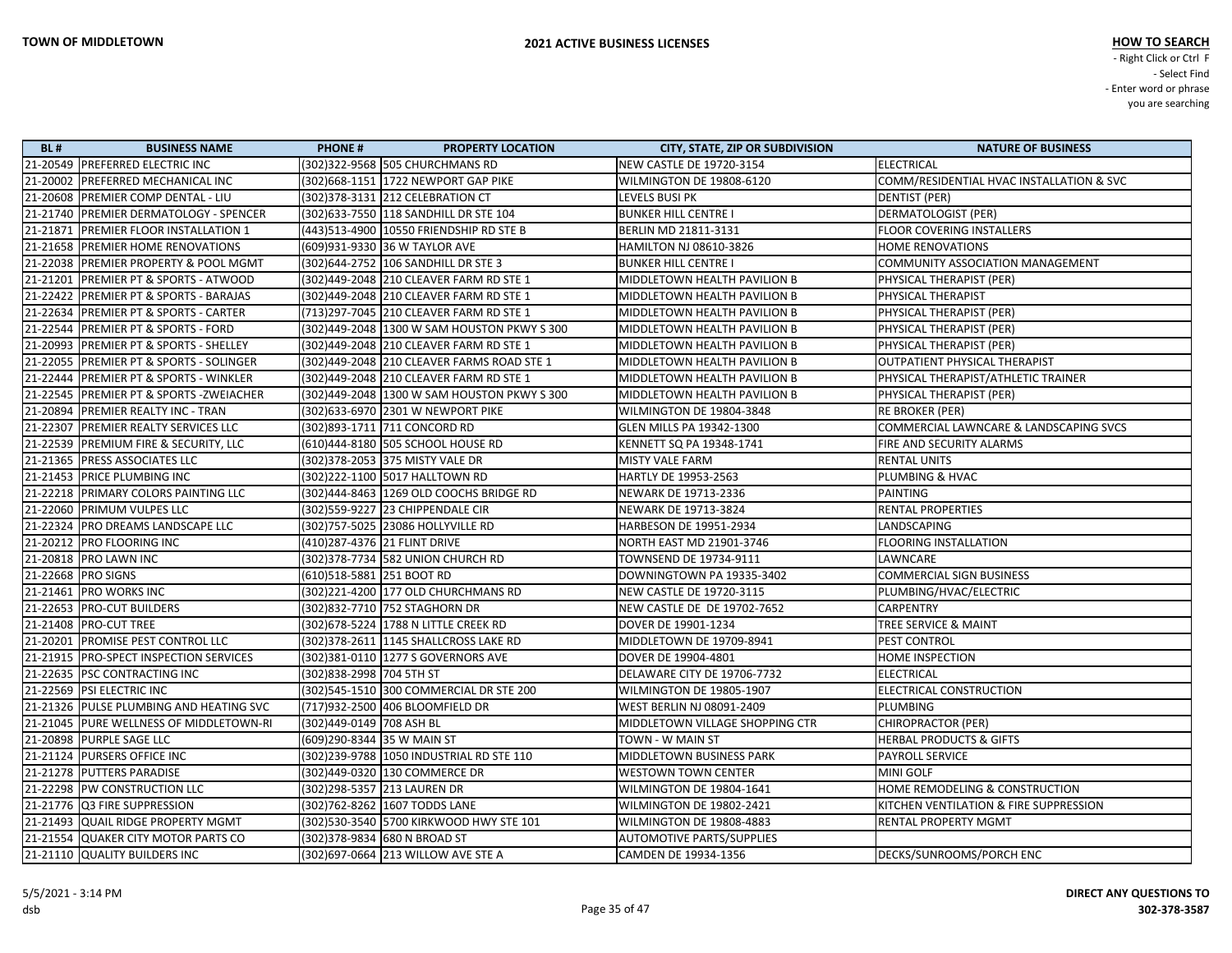| <b>BL#</b> | <b>BUSINESS NAME</b>                    | <b>PHONE#</b><br><b>PROPERTY LOCATION</b> | <b>CITY, STATE, ZIP OR SUBDIVISION</b> | <b>NATURE OF BUSINESS</b>                       |
|------------|-----------------------------------------|-------------------------------------------|----------------------------------------|-------------------------------------------------|
|            | 21-20310 QUALITY CONSTRN CLEANING INC   | (302)280-6770 8902 CANNON RD              | BRIDGEVILLE, DE 19933-4639             | <b>CONSTRUCTION CLEANING &amp; LABORER WORK</b> |
|            | 21-20513 QUALITY HEATING & A/C CO INC   | (302) 654-5247 31 BROOKSIDE DR            | WILMINGTON DE 19804-1101               | <b>HVAC</b>                                     |
|            | 21-22683 QUALITY MEASURE LLC            | (302) 223-2121 506 FRANK ORCHARDS LN      | <b>NEW CASTLE DE 19720-8731</b>        | <b>GENERAL</b>                                  |
|            | 21-22152 QUALITY RESTAURANT SERVICES    | (302) 737-0337 303 MARKUS COURT           | <b>NEWARK DE 19713-1190</b>            | <b>CLEAN KITCHEN EXHAUST HOODS</b>              |
|            | 21-20610 QUALITY STONE VENEER INC       | (717)806-2444 50 REFTON RD                | REFTON PA 17568                        | <b>STONE VENEER INSTALL</b>                     |
|            | 21-21075 QUALTEK WIRELINE LLC           | (484)804-4500 251 LITTLE FALLS DR         | WILMINGTON DE 19808-1674               | AERIAL/UNGRND FIBER OPTIC CONSTRN               |
|            | 21-20216 QUANTUM CONTROLS INC           | (302) 737-7042 601 N BRIDGE ST SUITE B    | <b>ELKTON MD 21921-5307</b>            | <b>ELECTRICAL</b>                               |
|            | 21-21713 QUEEN DAISY'S SPA              | (302)828-1029 718 ASH BLVD                | MIDDLETOWN VILLAGE                     | <b>NAIL SALON</b>                               |
|            | 21-22262 QUENTIN HENRY                  | (302)293-3163 214 N NEW ST                | SMYRNA DE 19977-1134                   | <b>GRASS CUTTING</b>                            |
|            | 21-21132 QUEST DIAGNOSTICS INC          | (302) 376-8674 114 SANDHILL DR #202       | <b>BUNKER HILL CENTRE I</b>            | <b>BLOOD COLLECTION CENTER</b>                  |
|            | 21-22454 QUINN CUSTOM BUILDERS LLC      | (302)242-1394 1221 BUNKER HILL RD         | MIDDLETOWN DE 19709-9031               | HOME IMPROVEMENT & CONTRACTING                  |
|            | 21-21509 QUINN DESIGN FENCING LLC       | (302)223-9461 146 MASSEY DRIVE            | DOVER DE 19904-5886                    | <b>FENCING</b>                                  |
|            | 21-22021 QUINTERO DRYWALL LLC           | (302)772-9345 27 MARTELL RD               | <b>NEWARK DE 19713-2519</b>            | <b>DRYWALL</b>                                  |
|            | 21-20640   R & R SERVICES               | (302)738-0285 516 W HUMMOCK LN            | NEWARK DE 19702-1498                   | <b>CLEANING NEW CONSTRUCTION HOMES</b>          |
|            | 21-21091 R A CHANCE PLUMBING INC        | (302) 324-8200 23 PARKWAY CIR #5          | <b>NEW CASTLE DE 19720-4019</b>        | <b>PLUMBING</b>                                 |
|            | 21-20534 R BROOKS MECHANICAL INC        | (410)658-0822 1828 CONOWINGO RD           | <b>RISING SUN MD 21911-1424</b>        | HVAC/COMM REFRIG/GEOTHERMAL                     |
|            | 21-20591 R C FABRICATORS INC            | (302) 573-8989 824 N LOCUST ST            | WILMINGTON DE 19801-4352               | STEEL FABRICATION/ERECTION                      |
|            | 21-21711 R C HELLINGS INC               | (302)798-6850 950 RIDGE RD #D3            | <b>CLAYMONT DE 19703-3529</b>          | GENERAL                                         |
|            | 21-22615 R D GREEN PLUMBING & HTG       | (302)293-8103 3 IRONWOOD DR               | NEWARK DE 19711-2313                   | <b>PLUMBING</b>                                 |
|            | 21-21768 R DIOSSI & SONS MECHANICAL     | (302)588-5647 315 DETJEN DR               | <b>HOCKESSIN DE 19707-1910</b>         | PLUMBING                                        |
|            | 21-20969 R G ARCHITECTS LLC - GROVE     | (302)376-8100 200 W MAIN ST               | TOWN - W MAIN ST                       | <b>ARCHITECT (PER)</b>                          |
|            | 21-20347 R J RIZZARDI INC               | (302) 378-7472 208 ACORN DR               | MIDDLETOWN DE 19709-9572               | TREE & LANDSCAPE SVC                            |
|            | 21-22467 R KEATING & SONS INC           | (302)239-4670 1612 OLD WILMINGTON RD      | <b>HOCKESSIN DE 19707-9231</b>         | <b>EXCAVATION</b>                               |
|            | 21-22207 R S WIDDOES & SON INC          | (302)764-7455 204 CHANNEL RD              | WILMINGTON DE 19809-3505               | <b>CONCRETE FLAT WORK</b>                       |
|            | 21-21213 R SHORT ROOFING LLC            | (302)276-9531 915 COX NECK RD             | <b>NEW CASTLE DE 19720-5601</b>        | ROOFING                                         |
|            | 21-21804 RACHEL BRANDENBURG PSYD        | (302)314-3101 5360 SUMMIT BRIDGE RD #6    | <b>CRICKLEWOOD GROVE</b>               | PSYCHOLOGICAL SERVICES                          |
|            | 21-21542 RADIUS SYSTEMS LLC             | (610)388-9940 101 PONDS EDGE DR STE 201   | CHADDS FORD PA 19317-8302              | <b>AUTOMATION &amp; ENGINEERING SERVICES</b>    |
|            | 21-20293 RALPH G DEGLI OBIZZI & SONS    | (302)652-3593 400 ROBINSON LN             | WILMINGTON DE 19805-4614               | MECHANICAL                                      |
|            | 21-20459 RANDALL K DAVIS INC            | (302)218-1678 1 EAGLEAIRE WAY             | <b>NORTH EAST MD 21901-5201</b>        | TRIM CARPENTRY                                  |
|            | 21-21936 RAPID REMODELING INC           | (302) 275-2019 115 CHURCH ST              | <b>TOUGHKENAMON PA 19374</b>           | <b>GENERAL</b>                                  |
|            | 21-20469 RAUSCH FUEL OIL CO -BURNER SVC | (302)378-8654  14 WOOD ST                 | TOWN - WOOD STREET                     | FUEL OIL, HEATER INSTALL & SERVICE              |
|            | 21-20838 RAYMOND F BOOK & ASSOC-LAWRENC | (302) 378-4644 272 CARTER DR STE 110      | MIDDLETOWN PROFESSIONAL CENTER         | CERTIFIED PUBLIC ACCOUNTANT                     |
|            | 21-20839  RAYMOND F BOOK & ASSOC-VASCIK | (302) 378-4644 272 CARTER DR STE 110      | MIDDLETOWN PROFESSIONAL CENTER         | CERTIFIED PUBLIC ACCOUNTANT                     |
|            | 21-22602 RDL CONSTRUCTION LLC           | (856)809-2553 1044 INDUSTRIAL DR UNIT 1   | <b>WEST BERLIN NJ 08091-9104</b>       | <b>CARPENTRY</b>                                |
|            | 21-20753 RE/MAX 1ST CHOICE - E TICKNOR  | (302) 378-8700 100 S BROAD ST             | TOWN - S BROAD ST                      | RE SALESPERSON (PER)                            |
|            | 21-22550 RE/MAX ASSOC PROP MGMT - FORD  | (302)453-3200 228 SUBURBAN DR             | NEWARK DE 19711-3596                   | BROKER/REAL ESTATE PROPERTY MANAGEMENT          |
|            | 21-20373  RE/MAX ASSOCIATES - HENDERSON | (302)234-3800  668 YORKLYN RD             | <b>HOCKESSIN DE 19707-9688</b>         | RE SALESPERSON (PER)                            |
|            | 21-20286 RE/MAX ASSOCIATES - HENSLEY    | (302)218-0130 228 SUBURBAN DR             | <b>NEWARK DE 19711-3596</b>            | RE SALESPERSON (PER)                            |
|            | 21-22507 RE/MAX EAGLE REALTY - LEHANE   | (302)659-1320 5609 N DUPONT PKWY #11      | SMYRNA DE 19977-9211                   | RE SALESPERSON (PER)                            |
|            | 21-20151  RE/MAX EAGLE REALTY - MINNER  | (302) 584-7775 5609 S DUPONT PKWY #11     | SMYRNA DE 19977-9211                   | <b>RE BROKER (PER)</b>                          |
|            | 21-21813 REAL ELECTRIC SERVICES INC     | (302)834-0775 205 SILVER BIRCH LN         | BEAR DE 19701-2385                     | ELECTRICAL & GENERAL                            |
|            | 21-21958 REBEL COVE GRILL               | (302)333-2683 5411 PETERSON RD            | MAIN STREET STATION                    | RESTAURANT                                      |
|            | 21-21891  RED ROBIN BURGERS & BREWS     | (302)351-2324 140 COMMERCE DR             | <b>WESTOWN TOWN CENTER</b>             | RESTAURANT                                      |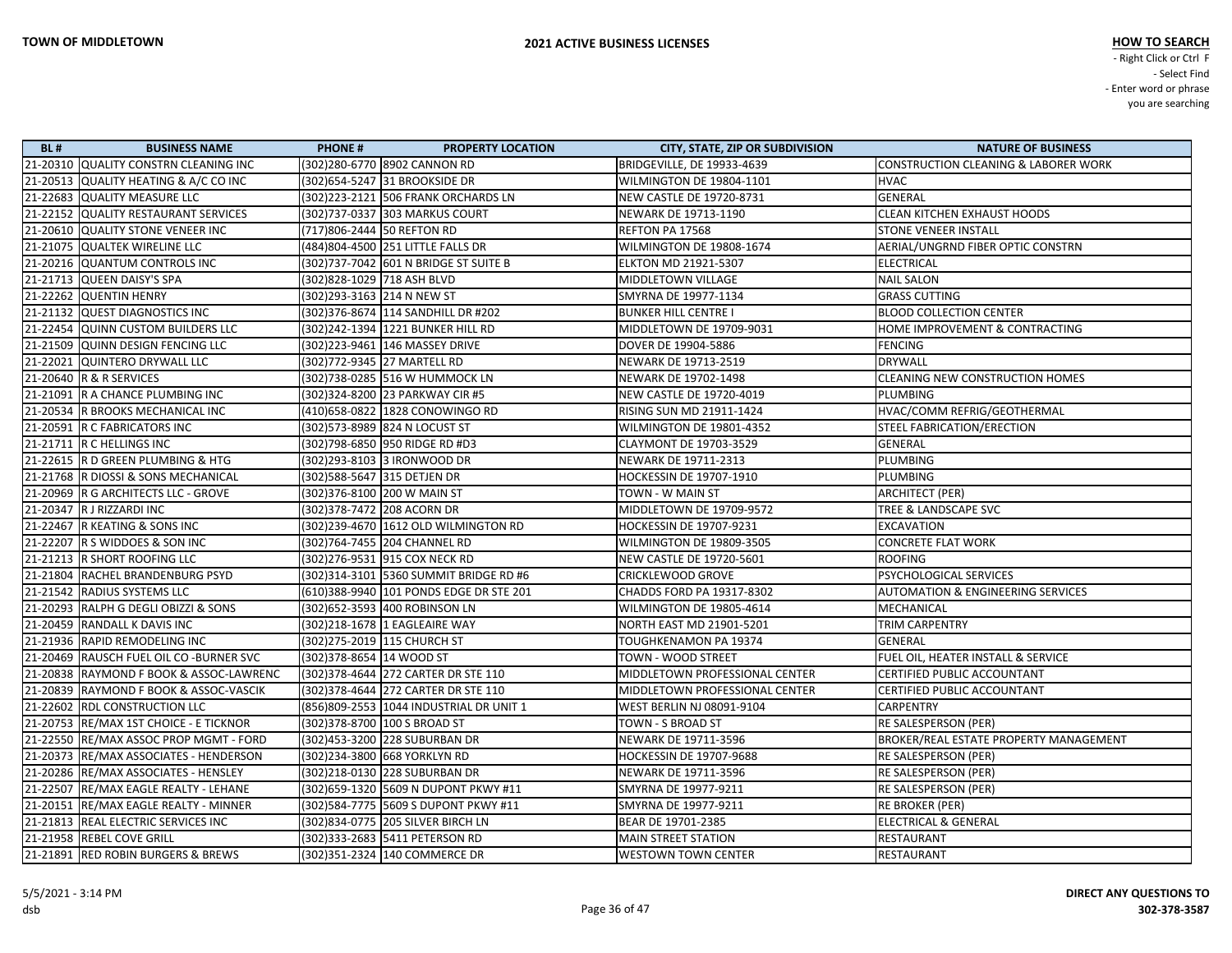| <b>BL#</b> | <b>BUSINESS NAME</b>                      | <b>PHONE#</b><br><b>PROPERTY LOCATION</b>  | <b>CITY, STATE, ZIP OR SUBDIVISION</b> | <b>NATURE OF BUSINESS</b>                  |
|------------|-------------------------------------------|--------------------------------------------|----------------------------------------|--------------------------------------------|
|            | 21-20500 REDBOX #2163128A (ACME)          | (630) 756-8112 460 E MAIN ST               | MIDDLETOWN XING SHPG CTR-ACME          | <b>DVD RENTALS</b>                         |
|            | 21-20501 REDBOX #2165114 (WALMART)        | (630)756-8112 705 MIDDLETOWN WARWICK RD    | <b>WESTOWN TOWN CENTER (WALMART)</b>   | <b>DVD RENTALS</b>                         |
|            | 21-20502 REDBOX #2165259 (WALGREENS)      | (630) 756-8112 396 E MAIN ST               | MIDDLETOWN XING SHPG CTR-WALGREENS     | <b>DVD RENTALS</b>                         |
|            | 21-20503 REDBOX #2165553 (WALGREENS)      | (630) 756-8112 700 S RIDGE AV              | WESTOWN TOWN CENTER (WALGREENS)        | <b>DVD RENTALS</b>                         |
|            | 21-20504 REDBOX #2169203 (SUPER G)        | (630)756-8112 200 DOVE RUN DR              | DOVE RUN SHOPPING CENTER               | <b>DVD RENTALS</b>                         |
|            | 21-21119 REDDEN RENTAL PROPERTIES LLC     | (302)722-1814 401 HOPE DR                  | MIDDLETOWN DE 19709-9205               | <b>RENTAL UNITS</b>                        |
|            | 21-22567 REDIRECIONAMENTO DELAWARE LLC    | (302) 312-6188 116 SLEEPY HOLLOW DR        | <b>BUNKER HILL CENTRE II</b>           | WAREHOUSE/SHIPPING OF CONSUMER PRODUCTS    |
|            | 21-20156 REED CONTRACTORS INC             | (302) 653-3555 341 BLACK DIAMOND RD        | SMYRNA DE 19977-9213                   | MFG HOUSING SET-UPS/CARPENTRY              |
|            | 21-21077 REGAL NAILS SALON & SPA          | (302)449-2118 705 MIDDLETOWN WARWICK RD    | <b>WESTOWN TOWN CENTER - WALMART</b>   | <b>NAIL SALON</b>                          |
|            | 21-20945 REICO KITCHEN & BATH             | (302)894-0400 28142 DUPONT BLVD #105 & 106 | MILLSBORO DE 19966                     | <b>CABINETRY &amp; LAMINATE</b>            |
|            | 21-20531 REILLY SWEEPING INC              | (216)777-2750 10 ALBE DR                   | NEWARK DE 19702-1334                   | <b>STREET SWEEPING</b>                     |
|            | 21-21665 RELEAF PROPERTY SERVICES         | (717)991-9468 251 UNION CHURCH RD          | TOWNSEND DE 19734-9115                 | <b>LAWN SERVICE</b>                        |
|            | 21-20874 RELIABLE HOME INSPECTN SVS INC   | (302)993-9100 307 S MARYLAND AV            | WILMINGTON DE 19804-1357               | HOME INSPECTION SERVICES                   |
|            | 21-22306 REMAX EDGE - PARK                | (302) 750-1166 5560 KIRKWOOD HWY           | WILMINGTON DE 19808-5002               | RENTAL PROPERTY MANAGEMENT                 |
|            | 21-20254 REMCO INC                        | (610)391-9530 7264 PENN DR                 | ALLENTOWN PA 18106-9050                | <b>REFRIGERATION</b>                       |
|            | 21-20299 RENEWAL BY ANDERSEN OF GRT PHL   | (610)228-2413 761 5TH AVE STE 3            | KING OF PRUSSIA PA 19406-1435          | WINDOW/DOOR REPLACEMENT                    |
|            | 21-21179 RENOVATION SERVICES LLC          | (302) 358-4557 109 BRIER AVE               | WILMINGTON DE 19805-1959               | <b>PAINTING</b>                            |
|            | 21-22618 RENTWELL DE MGMT TEAM - HARDY    | (302) 256-5356 3203 CONCORD PIKE STE C     | WILMINGTON DE 19803-5306               | PROPERTY MANAGEMENT                        |
|            | 21-21605 RENTWELL DELAWARE MGMT TEAM      | (302) 428-9760 3203 CONCORD PIKE STE C     | WILMINGTON, DE 19803-5036              | PROPERTY MANAGEMENT                        |
|            | 21-20857 REYBOLD CONSTR CORP              | (302) 832-7100 116 E SCOTLAND DR           | BEAR DE 19701-1766                     | GENERAL                                    |
|            | 21-20854 REYBOLD VENTURE GROUP VI LLC     | (302)832-7100 200 CLEAVER FARM RD          | TOWN - CLEAVER FARM RD                 | RE PROPERTY MGR (PER)                      |
|            | 21-21006 RF INSTALLATIONS LLC             | (817) 839-9315 1475 AVENUE S STE 306       | GRAND PRAIRIE TX 75050-1207            | <b>DOOR INSTALLATIONS</b>                  |
|            | 21-22281  RFP SOLUTIONS INC               | (856) 686-0888 10 GREENWOOD AVE STE F      | WOODBURY NJ 08096-3350                 | COMPUTER RELATED SVCS-TELECOMMUNICATIONS   |
|            | 21-21651 RFS ENTERPRISES INC              | (302)888-0143 202 NEW RD                   | WILMINGTON DE 19805-4138               | <b>GENERAL</b>                             |
|            | 21-20987 RHEMA CONTRACTOR                 | (302)690-1967   43 E MOYER DR              | BEAR DE 19701-4115                     | CONCRETE/BRICK PAVERS/COBBLESTONE          |
|            | 21-22636 RHOADES & ASSOCIATES             | (302)998-8230 1622 WILLOW AVE              | WILMINGTON DE 19804-3514               | <b>CONCRETE &amp; LANDSCAPING SERVICES</b> |
|            | 21-20104 RICHARD HERRMANN STAIRBUILDER    | (302) 654-4329 500 ROBINSON LN             | WILMINGTON DE 19805-4616               | WOOD STAIRS & RAILINGS                     |
|            | 21-22363 RICO HARDSCAPING LLC             | (302)507-1382 8 HOLLY TREE CIR             | NEWARK DE 19702-3604                   | HARDSCAPING, CONSTRUCTION, DECKING, ETC    |
|            | 21-21188 RIDDELL ALL AMERICAN SPORTS      | (440)355-2048 7501 PERFORMANCE LN          | NORTH RIDGEVILLE OH 44039-2765         | <b>ATHLETIC EQUIPMENT</b>                  |
|            | 21-22670 RIDER LANDSCAPING                | (732)804-0339 245 SYCAMORE RD              | <b>ELKTON MD 21921-4167</b>            | LANDCAPING & HARDSCAPING                   |
|            | 21-22408   RIDGELINE GROUP INC            | (516)750-5175 148 WANTAGH AVE              | LEVITTOWN NY 11756-5313                | GENERAL                                    |
|            | 21-20063 RIGHT INC                        | (302) 983-7761 185 EDGE AV                 | NEW CASTLE DE 19720-2016               | PAINT/PRESSURE WASH/TILE SETTING           |
|            | 21-20678 RINKER MATL'S HYDRO CONDUIT DI   | (302) 378-8920 800 INDUSTRIAL DR           | MIDDLETOWN INDUSTRIAL PARK             | <b>CONCRETE PIPE</b>                       |
|            | 21-20804 RISING SUN CONTRS INC            | (302) 328-1985 243 QUIGLEY BLVD STES A-B   | NEW CASTLE DE 19720-4104               | <b>ROOFING &amp; SIDING</b>                |
|            | 21-20781 RITE AID #4926 - PHARMACIST #1   | (717)214-8543 455 W MAIN ST                | MIDDLETOWN MARKET PLACE                | PHARMACIST (PER)                           |
|            | 21-20782   RITE AID #4926 - PHARMACIST #2 | (717)214-8548 455 W MAIN ST                | MIDDLETOWN MARKET PLACE                | PHARMACIST (PER)                           |
|            | 21-20843 RITE AID #492602                 | (717) 761-2633 455 W MAIN ST               | MIDDLETOWN MARKET PLACE                | DRUG/VARIETY STORE                         |
|            | 21-20350 RITHUM AUTOMATION LLC            | (302) 353-4450 112 PATRIOT DR STE A        | LEVELS BUSINESS PARK                   | MEDICAL EQUIPMENT                          |
|            | 21-21735   RIVAS GENERAL CONTRACTOR LLC   | (302)416-1261 9 ALBERTSON BLVD             | WILMINGTON DE 19808-4701               | RESIDENTIAL REMODELING                     |
|            | 21-22148 RIVERA'S CERAMIC                 | (301)658-8116  82 STIRRUP DR               | <b>ELKTON MD 21921-4054</b>            | <b>CERAMIC TILE</b>                        |
|            | 21-22646 RIVERS EDGE PAINTING             | (410)928-3384 31691 W EDGE RD              | MILLINGTON MD 21651-1141               | PAINTING                                   |
|            | 21-21451 RIVERSIDE MECHANICAL LLC         | (443) 945-2430 1034 OLDFIELD POINT RD      | <b>ELKTON MD 21921-8417</b>            | <b>HVAC</b>                                |
|            | 21-21027 RMS 1199 LLC                     | (856)767-5159 1040 S ROUTE 73              | BERLIN NJ 08009-2600                   | POOL MANAGEMENT                            |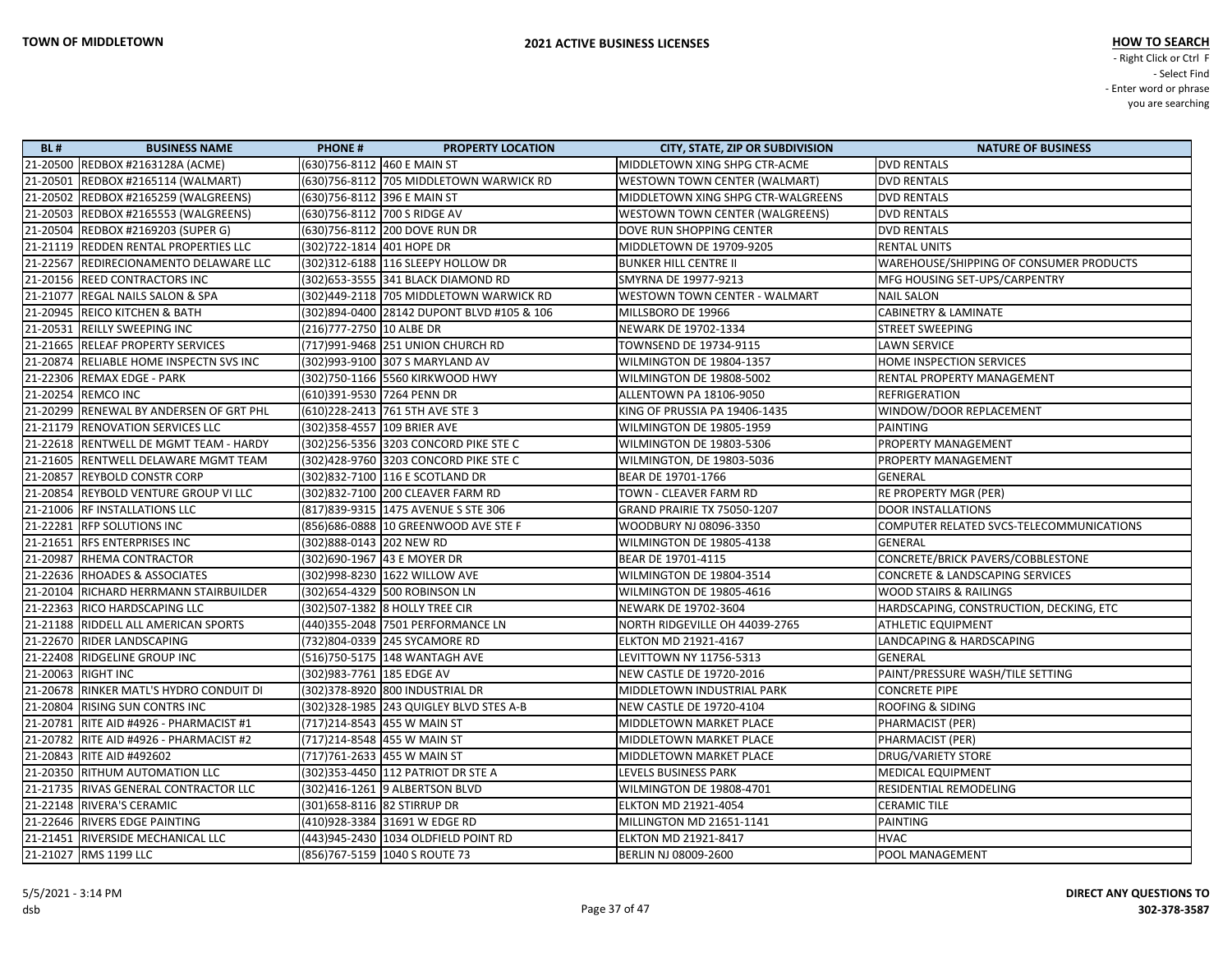| <b>BL#</b> | <b>BUSINESS NAME</b>                    | <b>PHONE#</b>                 | <b>PROPERTY LOCATION</b>                    | <b>CITY, STATE, ZIP OR SUBDIVISION</b> | <b>NATURE OF BUSINESS</b>            |
|------------|-----------------------------------------|-------------------------------|---------------------------------------------|----------------------------------------|--------------------------------------|
|            | 21-22537 ROBERT & REBECCA NAKAGAWA      |                               | (808)463-7755 327 BRAEMAR ST                | MIDDLETOWN DE 19709-8732               | <b>RENTAL UNITS</b>                  |
|            | 21-22040 ROBERT DIXON JR                |                               | (410) 275-2795 2290 GROVE NECK RD           | EARLEVILLE MD 21919-2800               | LAWN CARE/SNOW PLOW                  |
|            | 21-20450 ROBERT HENRICH INC             |                               | (302)382-7559 41 EVERGREEN DR               | DOVER DE 19901-4469                    | LITTLE DEBBIE CAKES                  |
|            | 21-21028 ROBERT MULLIN HVAC CONTRACTORS |                               | (302)893-7217 23 SOUTHGATE BL               | NEW CASTLE DE 19720-8402               | GENERAL/HVAC/PLUMBING                |
|            | 21-20047 ROBERT WIESNER PLMBG CO        |                               | (302)368-7766 1332 WHITTAKER RD             | NEWARK DE 19702-1020                   | HVAC/MECHANICAL/PLUMBING             |
|            | 21-22015 ROCK DIAMOND PAVING            |                               | (302)607-1779 902 LINFIELD RD               | NEWARK DE 19713-2411                   | <b>CONCRETE AND PAVING</b>           |
|            | 21-22682 ROCK ROOF LLC                  |                               | (302)547-3625 27 DICKINSON LN               | WILMINGTON DE 19807-3131               | <b>ROOFING</b>                       |
|            | 21-20991 ROGERS SIGN CO INC             | (302) 684-8338 110 LAVINIA ST |                                             | MILTON DE 19968-1126                   | <b>SIGN MFG &amp; INSTALLER</b>      |
|            | 21-20840 ROHRERS LAWN SERVICE           |                               | (302)373-1769 26 BROWNING CIR               | MIDDLETOWN CROSSING                    | LANDSCAPING & LAWNCARE               |
|            | 21-20967 ROMA PIZZA                     |                               | (302) 376-1300 401 E MAIN ST #B             | <b>ASHLEY PLAZA</b>                    | PIZZERIA                             |
|            | 21-21268 ROMANO MASONRY INC             |                               | (302) 368-4155 322 MARKUS CT SUITE A        | NEWARK DE 19713-1192                   | <b>MASONRY</b>                       |
|            | 21-21718 ROMO'S LANDSCAPING             |                               | (302)218-5453 227 MURPHY DR                 | MIDDLETOWN DE 19709-7501               | LANDSCAPING                          |
|            | 21-22498   RONALD J ANDERSON LLC        |                               | (302)743-0115 677 CLIFTON DR                | BEAR DE 19701-2152                     | <b>GENERAL</b>                       |
|            | 21-21535 ROPI CARTER DRIVE LLC          |                               | (302) 655-9494 1096 OLD CHURCHMANS RD       | NEWARK DE 19713-2102                   | <b>COMMERCIAL LESSOR</b>             |
|            | 21-22540 ROSAURI BUILDERS & REMODELERS  |                               | (302)753-1203 101 KENMARK RD                | NEWARK DE 19713-3917                   | <b>GENERAL</b>                       |
|            | 21-22647 ROSE MEADOW LANDSCAPING        |                               | (717)465-0160 4337 HALLTOWN RD              | HARTLY DE 19953-2617                   | LANDSCAPING                          |
|            | 21-20143 ROTO-ROOTER SERVICES CORP      |                               | (302)454-9854 1001 DAWSON DR #3             | NEWARK DE 19713-5804                   | PLUMBING & DRAIN CLEANING            |
|            | 21-20132 ROUTE MESSENGERS OF PA         | (215) 203-1912 1740 N 2ND ST  |                                             | PHILADELPHIA PA 19122-3104             | <b>COURIER SERVICE</b>               |
|            | 21-21404   ROYAL FARMS #236             |                               | (302) 376-9780 840 MIDDLETOWN WARWICK RD    | TOWN - MIDDLETOWN WARWICK RD           | CONVIENCE STORE/GAS STATION          |
|            | 21-20318 ROYAL SERVICE CORP             | (302)734-9055 116 MAIN ST     |                                             | DOVER DE 19904-1460                    | <b>HVAC &amp; PLUMBING</b>           |
|            | 21-22202 ROYALS COMMERCIAL OF MARYLAND  |                               | (614)221-3241 212 NAJOLES RD STE A          | MILLERSVILLE MD 21108-2650             | GENERAL                              |
|            | 21-22626 RT1 RESTORATION SERVICES LLC   |                               | (847)572-8272 805 HENDERSON BLVD            | FOLCROFT PA 19032-1907                 | <b>CARPET CLEANERS</b>               |
|            | 21-20477 RUAN TRANSPORT CORP            |                               | (302) 376-4033 50 PATRIOT DR                | LEVELS BUSINESS PARK                   | <b>TRANSPORTATION SERVICES</b>       |
|            | 21-20825 RUBY TUESDAY'S #4442           |                               | (302)449-1266 474 W MAIN ST                 | MIDDLETOWN COMMONS SHOPPING CTR        | EATING ESTABLISHMENT                 |
|            | 21-20858 RUPPERT LANDSCAPE INC          |                               | (610)925-2711 249 CHAMBERS RD               | TOUGHKENAMON PA 19374-1025             | LAWNCARE & SNOW REMOVAL SVS          |
|            | 21-20033 RUTLEDGE DENTAL ASSOC - JANE R | (302) 378-8705 410 N CASS ST  |                                             | TOWN - N CASS STREET                   | DENTIST (PER)                        |
|            | 21-20071 RUTLEDGE DENTAL ASSOC - JEFF R | (302) 378-8705 410 N CASS ST  |                                             | TOWN - N CASS STREET                   | DESTIST (PER)                        |
|            | 21-20244 RYAN HOMES                     |                               | (302)918-2800 2500 WRANGLE HILL RD STE 210  | BEAR DE 19701-3838                     | <b>HOME BUILDER</b>                  |
|            | 21-21298 S & H INDUSTRIAL SERVICES INC  |                               | (870)933-7346 5904 KRUEGER DR               | JONESBORO AR 72401-6820                | SYS INTEGRATE/MATL HANDLG/MECH INST  |
|            | 21-20651 S & M PAVING INC               |                               | (410)392-5864 1414 W PULASKI HWY            | <b>ELKTON MD 21921-4701</b>            | PAVING                               |
|            | 21-21293 S A COMUNALE CO INC            |                               | (330)706-3040 2900 NEWPARK DR               | BARBERTON OH 44203-1050                | FIRE PROTECTION SPRINKLER SYSTEM     |
|            | 21-22300 S AND R CONSTRUCTION LLC       |                               | (860)770-3329 259 KENTWOOD DR               | DOVER DE 19901-8740                    | <b>CONSTRUCTION &amp; REMODELING</b> |
|            | 21-21093 S C ASSOCIATES                 |                               | (302)454-1100 651 N BROAD ST STE 103        | <b>GREENLAWN OFFICE PARK</b>           | <b>ACCOUNTING FIRM</b>               |
|            | 21-22103 S MUSIC STUDIO                 |                               | (302)838-5330 121 W COCHRAN ST              | TOWN - W COCHRAN ST                    | <b>MUSIC LESSONS</b>                 |
|            | 21-20532 S NASHED PA - S NASHED         |                               | (302) 378-1887 12 PENNINGTON ST #100        | MIDDLETOWN MEDICAL CENTER              | PHYSICIAN (PER)                      |
|            | 21-22240 S&L BELL PLUMBING & HTG LLC    |                               | (410)472-1001 2212 CHOATE RD                | <b>FALLSTON MD 21047-1313</b>          | PLUMBING & HVAC                      |
|            | 21-21320 SAGGIO MANAGEMENT GROUP INC    |                               | (302) 659-6560 102 SLEEPY HOLLOW DR STE 202 | <b>BUNKER HILL CENTRE II</b>           | <b>ACCOUNTANT (PER)</b>              |
|            | 21-22614 SAHAJ CONTRACTOR LLC           |                               | (302)559-4357 1300 QUINCY DR                | WILMINGTON DE 19803-5132               | GENERAL                              |
|            | 21-21138 SAK INVESTMENT PROPERTIES LLC  |                               | (302)236-7709 151 N GABRIEL DR              | BEAR DE 19701-4829                     | <b>RENTAL UNITS</b>                  |
|            | 21-21052 SALADWORKS                     | (302) 376-3772 494 E MAIN ST  |                                             | MIDDLETOWN XING SHPG CTR               | EATING ESTABLISHMENT                 |
|            | 21-21945 SALON DE LA WARR               | (302)722-0775 4 W MAIN ST     |                                             | <b>COCHRAN SQUARE</b>                  | <b>BEAUTICIAN</b>                    |
|            | 21-22404 SANCHEZ LANDSCAPING LLC        |                               | (302)415-0285 2050 SUNSET LAKE RD           | NEWARK DE 19702-2630                   | LANDSCAPING                          |
|            | 21-20271 SANCO CONSTRN CO INC           |                               | (302)633-4156  24 BROOIKSIDE DRIVE          | WILMINGTON DE 19804-1102               | SITE CONTRACTING                     |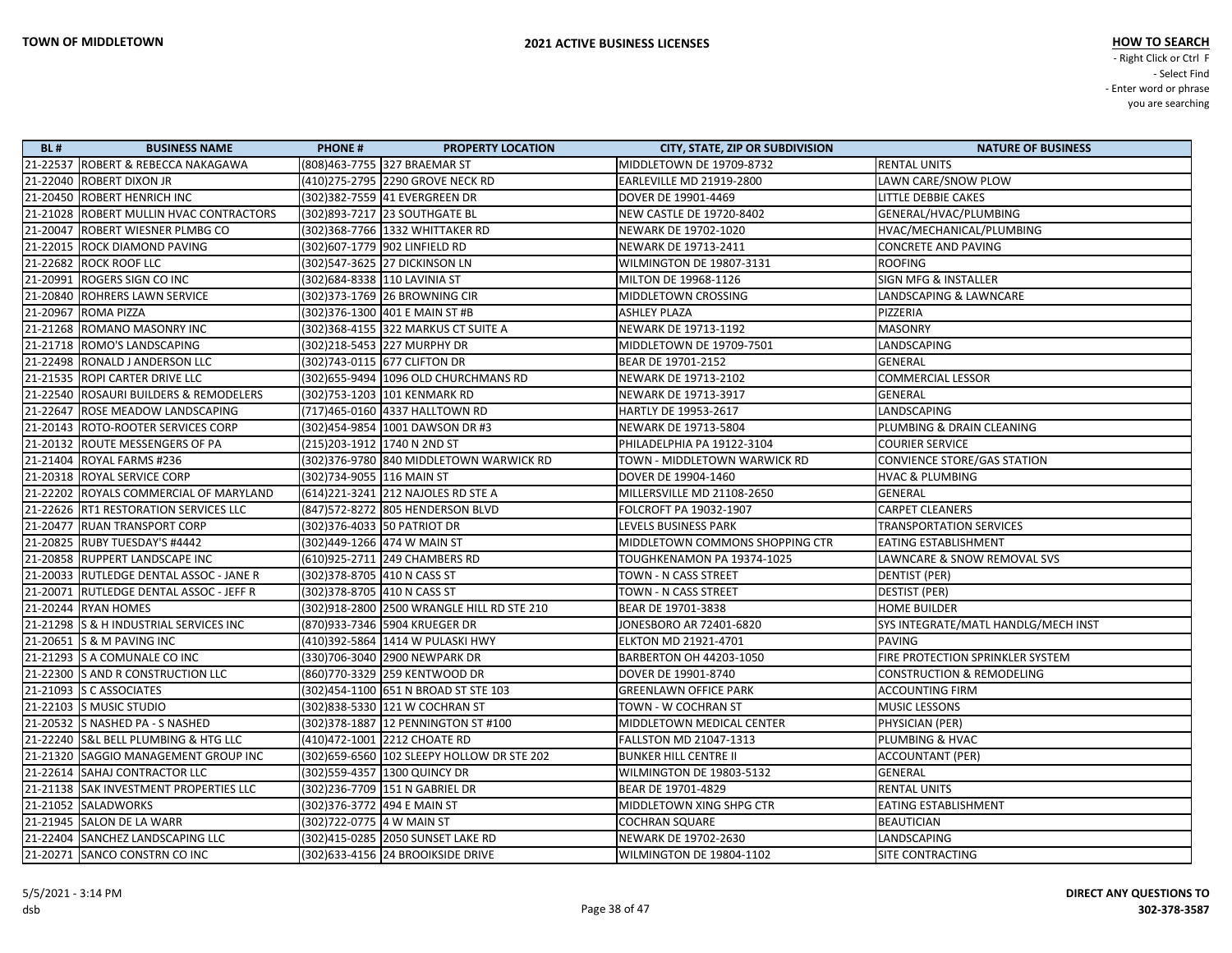| <b>BL#</b>     | <b>BUSINESS NAME</b>                    | <b>PHONE#</b>              | <b>PROPERTY LOCATION</b>                       | <b>CITY, STATE, ZIP OR SUBDIVISION</b> | <b>NATURE OF BUSINESS</b>               |
|----------------|-----------------------------------------|----------------------------|------------------------------------------------|----------------------------------------|-----------------------------------------|
|                | 21-22257 SANTO STUCCO & PLASTERING LLC  | (302)453-0901 13 METTEN RD |                                                | NEWARK DE 19713-1565                   | STUCCO/PLASTERING                       |
|                | 21-22219 SANTOS ALL PHASE CONSTRN       |                            | (302)784-5009 704 BOXWOOD DR                   | WILMINGTON DE 19808-2047               | HOME IMPROVEMENTS                       |
|                | 21-20155 SARTIN'S LAWN SERVICE          |                            | (302) 834-7384 2058 OLD KIRKWOOD RD            | KIRKWOOD DE 19708                      | LAWNCARE                                |
|                | 21-22099 SARVER PLUMBING LLC            |                            | (302) 584-8514 23 SOUTHGATE BLVD STE 102       | <b>NEW CASTLE DE 19720-8402</b>        | PLUMBING                                |
|                | 21-21795 SASYSA LLC                     |                            | (302)772-9633 213 CASPER WAY                   | THE LEGENDS                            | SYSTEM/SOLUTION ARCHITECTURE CONSULTING |
|                | 21-21081 SAUCEDOS LANDSCAPING           |                            | (302)943-8889   1133 S LITTLE CREEK RD TRLR 48 | DOVER DE 19901-4765                    | LANDSCAPING                             |
|                | 21-22334 SAVAGE CARPET CLEANING         |                            | (929)426-6747 410 N RAMUNNO DR UNIT 1305       | MIDDLETOWN VILLAGE APARTMENTS          | CARPET, UPHOLSTRY & GENERAL CLEANING    |
|                | 21-20865 SAVING GRACE CHRISTIAN BOOKSTO |                            | (302) 376-6161 109 W MAIN ST                   | TOWN - W MAIN ST                       | CHRISTIAN BOOKS/INSPIRATIONAL GIFTS     |
|                | 21-22439 SCENIC OUTDOORS LLC            |                            | (302)981-6255 801 SHAVERTOWN RD                | GARNET VALLEY PA 19060-1103            | LANDSCAPING                             |
|                | 21-21847 SCHMALZ INC                    |                            | (919)713-0880 5850 OAK FOREST DR               | RALEIGH NC 27616-2968                  | MATERIALL HANDLING EQUIP INSTALLLATION  |
|                | 21-20616 SCHMITTINGER & RODRIGUEZ-CAREY |                            | (302) 378-1697 651 N BROAD ST STE 203          | <b>GREENLAWN OFFICE PARK</b>           | ATTORNEY-AT-LAW (PER)                   |
|                | 21-20615 SCHMITTINGER & RODRIGUEZ-CHAMB |                            | (302) 378-1697 651 N BROAD ST STE 203          | <b>GREENLAWN OFFICE PARK</b>           | ATTORNEY-AT-LAW (PER)                   |
|                | 21-20085 SCHNEIDER TRAILER & CONTAINER  | (302)731-5566 220 HAPPY LN |                                                | NEWARK DE 19711-8006                   | RENTAL SERVICES                         |
|                | 21-21983 SCHORN CONSTRUCTION CO INC     |                            | (610)269-0588 1232 SAWMILL RD                  | DOWNINGTOWN PA 19335-3831              | GENERAL                                 |
|                | 21-20900 SCHWAN'S HOME SERVICE INC      |                            | (302) 653-3537 200 N BASSETT ST                | CLAYTON DE 19938-7713                  | FROZEN FOODS                            |
|                | 21-20573 SCHWEIGER INC                  |                            | (410)378-9358 298 OLD CONOWINGO RD             | CONOWINGO MD 21918-1118                | <b>CONSTRUCTION</b>                     |
|                | 21-20517 SCIENTIFIC GAMES INTERNATIONAL |                            | (302) 678-7730 109 SLEEPY HOLLOW DR #C         | <b>BUNKER HILL CENTRE II</b>           | <b>COMPUTER RELATED SVCS</b>            |
|                | 21-20644 SCOTTI MUFFLER OF MIDDLETOWN   |                            | (302) 378-9243 308A W MAIN ST                  | TOWN - W MAIN ST                       | <b>AUTO REPAIR</b>                      |
|                | 21-22348 SEAGULL FENCE & CONCRETE LLC   |                            | (302)956-0417 30143 DISCOUNT LAND RD           | LAUREL DE 19956-3679                   | COMMERCIAL & RESIDENTIAL FENCE          |
| 21-21530 SEARS |                                         |                            | (302) 378-8020 600 N BROAD ST #9               | MIDDLETOWN SHPG CTR                    | HOUSE/HOME PRODUCTS                     |
|                | 21-20593 SEARS HOME IMPROVEMENT PRODS   |                            | (407)551-6000 800 CALCON HOOK RD STE 6         | SHARON HILL PA 19079-1831              | SIDING/WINDOWS/DOORS                    |
|                | 21-21374 SECURITAS ELECTRONIC SECURITY  |                            | (972) 793-8784 8714 N ROYAL LANE               | IRVING TX 75063-2589                   | <b>ALARM SECURITY SYSTEMS</b>           |
|                | 21-20317 SECURITY INSTRUMENT CORP OF DE |                            | (302) 633-5621 309 W NEWPORT PK                | WILMINGTON DE 19804-3154               | SECURITY/FIRE/ACCESS SYSTEMS            |
|                | 21-20545 SENTINEL SELF STORAGE LLC      |                            | (302)998-0603 504 INDUSTRIAL DR                | MIDDLETOWN INDUSTRIAL PK               | SELF-STORAGE LEASING                    |
|                | 21-21270 SERGEY V BILYK                 |                            | (856)207-2808 335 WHEAT RD                     | VINELAND NJ 08360-9628                 | <b>RENTAL UNITS</b>                     |
|                | 21-20467 SERVICE TODAY INC              |                            | (410)822-0196 9349 OLD FURNACE RD              | SEAFORD DE 19973-8129                  | <b>HVAC &amp; PLUMBING</b>              |
|                | 21-20692 SERVICE UNLIMITED INC          |                            | (302) 326-2665 19 SOUTHGATE BL                 | <b>NEW CASTLE DE 19720-2069</b>        | <b>HVAC</b>                             |
|                | 21-21265 SERVICEMASTER QUALITY CLEAN    |                            | (410)392-4900 26 BRATTON RD                    | <b>ELKTON MD 21921-5312</b>            | <b>DISASTER RESTORATION</b>             |
|                | 21-20689 SERVPRO OF HOCKESSIN/ELSMERE   |                            | (302)992-0104 225 N JAMES ST                   | WILMINGTON DE 19804-3124               | FIRE/WATER RESTORATION/GENERAL CLEANING |
|                | 21-22385 SETAG CONSTRUCTION             |                            | (610)584-9241 1670 SHEFLEY LN                  | COLLEGEVILLE PA 19426-1446             | <b>MASONRY CONSTRUCTION</b>             |
|                | 21-22669 SET-RITE CORPORATION           |                            | (215)946-6600 5790 BRISTOL PK                  | BRISTOL PA 19007-4002                  | OVERHEAD DOORS & DOCK EQUIPMENT         |
|                | 21-22543 SG FLOORING SERVICES           |                            | (302) 655-2974 45 PROSPERITY RD                | <b>NEW CASTLE DE 19720-1567</b>        | <b>FLOORING INSTALLATION</b>            |
|                | 21-20566 SHAMBAUGH & SON INC            |                            | (260)487-7777 7614 OPPORTUNITY DR              | FORT WAYNE IN 46825-3363               | <b>FIRE SPRINKLER</b>                   |
|                | 21-20676 SHANE'S HANDYMAN SERVICE LLC   |                            | (302) 653-4010 835 BLACK DIAMOND RD            | SMYRNA DE 19977-9663                   | GENERAL                                 |
|                | 21-21825 SHEILA BURROWS INSURANCE       |                            | (302)632-5298 755B N BROAD ST                  | <b>GREENLAWN OFFICE PARK</b>           | <b>INSURANCE AGENT (PER)</b>            |
|                | 21-20990 SHELLHORN & HILL INC           |                            | (302) 658-5293 501 S MARKET ST                 | <b>WILMINGTON DE 19801-5208</b>        | <b>FUEL OIL</b>                         |
|                | 21-21008 SHELLY'S LITTLE EXPLORERS      |                            | (302)376-3738 203 OAKWOOD PL                   | LONGMEADOW                             | <b>DAYCARE-6 CHILDREN &amp; UNDER</b>   |
|                | 21-20030 SHIELDS ELECTRIC INC           |                            | (302)507-9172 104 BECKER AVE                   | WILMINGTON DE 19804-2234               | ELECTRICAL                              |
|                | 21-21051 SHING KWONG RESTAURANT         |                            | (302) 378-7939 307 N BROAD ST                  | TOWN - N BROAD ST                      | <b>CHINESE RESTAURANT</b>               |
|                | 21-21053 SHORE STOP #263                |                            | (804)730-1568 308 W MAIN ST                    | TOWN - W MAIN ST                       | <b>CONVENIENCE STORE</b>                |
|                | 21-21054 SHORE STOP #277                | (804)730-1568 38 E MAIN ST |                                                | TOWN - E MAIN ST                       | <b>CONVENIENCE STORE</b>                |
|                | 21-22517 SHORE UNITED BANK LPO          |                            | (410)822-1400   102 SLEEPY HOLLOW DR STE 204   | <b>BUNKER HILL CENTRE II</b>           | <b>COMMERCIAL BANK</b>                  |
|                | 21-21965 SHORTS ELECTRIC LLC            |                            | (302) 584-6950 1271 CENTRAL CHURCH RD          | DOVER DE 19904-4755                    | ELECTRICAL                              |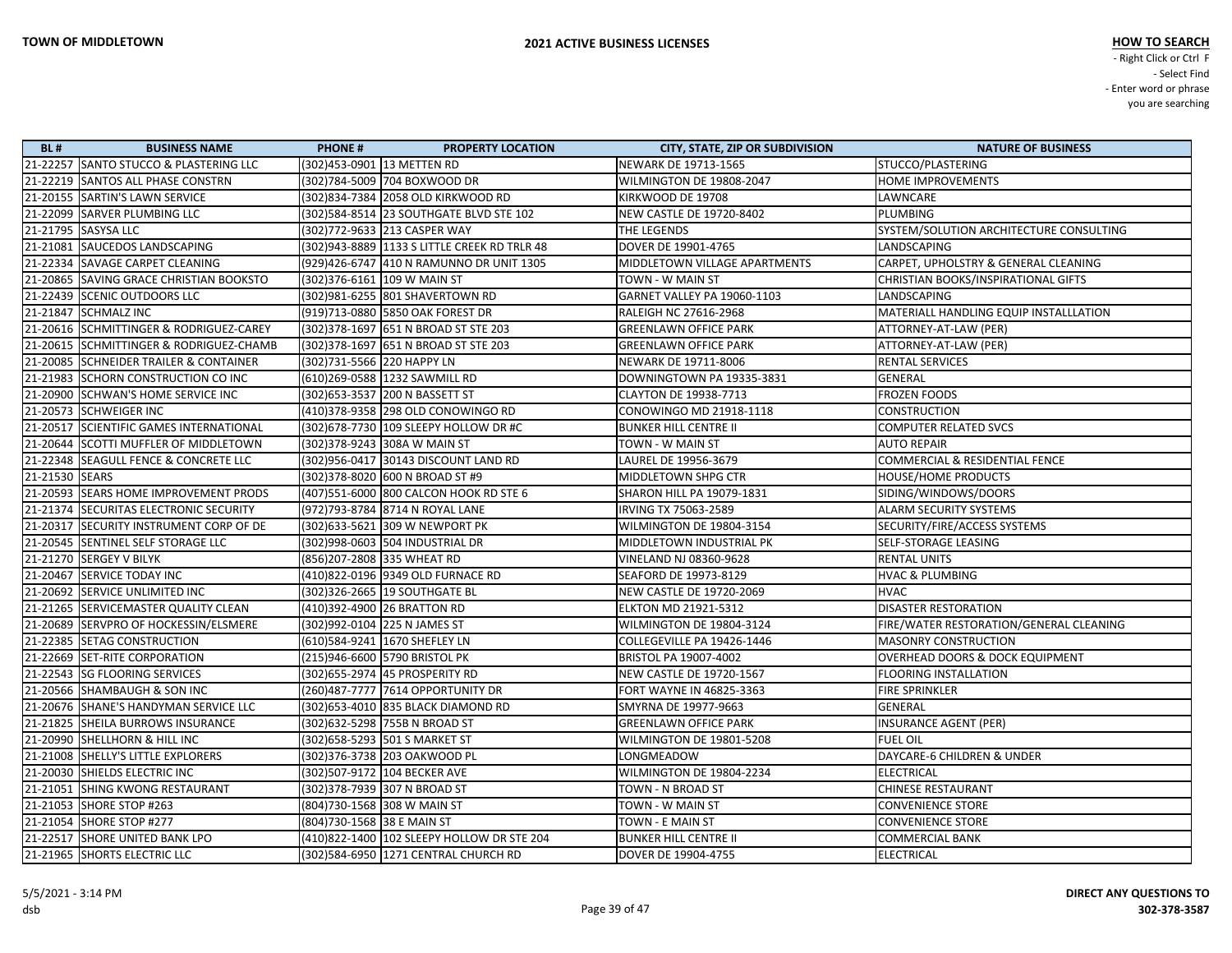| <b>BL#</b>        | <b>BUSINESS NAME</b>                    | <b>PHONE#</b>                | <b>PROPERTY LOCATION</b>                    | <b>CITY, STATE, ZIP OR SUBDIVISION</b>         | <b>NATURE OF BUSINESS</b>                |
|-------------------|-----------------------------------------|------------------------------|---------------------------------------------|------------------------------------------------|------------------------------------------|
|                   | 21-21035 SHOW N TELL SALON INC          |                              | (302)598-1267 482 MIDDLETOWN WARWICK RD     | <b>MIDDLETOWN MARKET PLACE</b>                 | SALON                                    |
|                   | 21-21248 SHURE-LINE CONSTRUCTION INC    |                              | (302) 653-4610 281 W COMMERCE ST            | KENTON DE 19955                                | <b>CONSTRUCTION</b>                      |
|                   | 21-20613 SHURE-LINE ELECTRICAL INC      |                              | (302)389-1114   100 ARTISAN DR              | SMYRNA DE 19977-3711                           | <b>ELECTRICAL</b>                        |
|                   | 21-20074 SHUSHENG HE                    | (302) 367-2388 18 BAY BLVD   |                                             | NEWARK DE 19702-4800                           | <b>RENTAL UNITS</b>                      |
|                   | 21-21209   SIGNARAMA - NEWARK           |                              | (302)454-7446 995A S CHAPEL ST              | NEWARK DE 19713-3436                           | <b>SIGN MANUFACTURER &amp; INSTALLER</b> |
|                   | 21-22081 SIGNS BY TOMORROW - NEWARK     |                              | (302)894-9330 2659 KIRKWOOD HWY             | NEWARK DE 19711                                | MANUFACTURE AND INSTALLATION OF SIGNS    |
|                   | 21-22685 SILVER RUN ELECTRIC LLC        |                              | (806)640-8241 1070 INDUSTRIAL DR STES 1-3   | MIDDLETOWN INDUSTRIAL PARK                     | ELECTRIC TRANSMISSION UTILITY            |
|                   | 21-22541 SIMON EYE ASSOC PA - SENALL    | (302)376-9200 472 E MAIN ST  |                                             | MIDDLETOWN XING SHPG CTR                       | OPTOMETRIST (PER)                        |
|                   | 21-22094 SIMPLY CRAFTY                  |                              | (302)229-0430 701 N BROAD ST                | <b>FARMERS MARKET</b>                          | <b>CRAFTS</b>                            |
|                   | 21-22248 SINGER ASHLAND                 |                              | (443)833-3850 1324 BRASS MILL RD            | BELCAMP MD 21017-1211                          | KITCHEN EQUIPMENT INSTALLER              |
|                   | 21-21334 SINGER EQUIPMENT COMPANY INC   |                              | (610)387-6400 150 S TWIN VALLEY RD          | <b>ELVERSON PA 19520-9387</b>                  | KITCHEN EQUIP/REST SUPPLIES              |
|                   | 21-20035 SKYNAILS 1                     |                              | (302) 378-3370 707 N BROAD ST               | MIDDLETOWN SQUARE SHPG CTR                     | <b>NAIL SALON</b>                        |
| 21-22611 SL AIRES |                                         |                              | (302)544-2861 61 MONTROSE                   | NEWARK DE 19713-2551                           | <b>HVAC</b>                              |
|                   | 21-21666 SLIM'S SPORTS COMPLEX          |                              | (302)388-7140 938 MIDDLETOWN WARWICK RD     | LEVELS BUSINESS PARK                           | <b>SPORTS COMPLEX</b>                    |
|                   | 21-20444 SLOMINS INC                    | (516)932-7021 9 BETTS AVE    |                                             | <b>NEW CASTLE DE 19720-1505</b>                | SECURITY SYSTEMS/PROTECTIVE SVCS         |
|                   | 21-20847 SMARTSTYLE #1949               |                              | (302) 376-6165 705 MIDDLETOWN WARWICK RD    | <b>WESTOWN TOWN CTR - WALMART</b>              | <b>BEAUTICIAN - 3 OR MORE</b>            |
|                   | 21-21558 SMI SERVICES OF DELAWARE LLC   |                              | (302)514-9681 5609 N DUPONT PKWY UNIT 6     | SMYRNA DE 19977-9211                           | <b>EROSION &amp; SEDIMENT CONTROL</b>    |
|                   | 21-22677 SMILEY PEACH LLC               |                              | (888) 876-4539 651 N BROAD ST STE 205 #4288 | <b>GREENLAWN OFFICE PARK - VIRTUAL ADDRESS</b> | <b>ONLINE WOMEN'S CLOTHING</b>           |
|                   | 21-22410 SMITH PAVING & CONTRACTING     |                              | (302)834-6766 3507 WRANGLE HILL RD          | BEAR DE 19701-1844                             | <b>PAVING</b>                            |
|                   | 21-21779 SMUCKER COMPANY                |                              | (717)396-8900 15 NEWPORT RD                 | LEOLA PA 17540-1845                            | <b>DRYWALL</b>                           |
|                   | 21-20462 SMUCKER'S PRETZELS             |                              | (717)768-8117 701 N BROAD ST                | <b>FARMERS MARKET</b>                          | <b>PRETZELS</b>                          |
|                   | 21-21427 SNOW'S PAINTING SVC INC        |                              | (302)399-6797 96 CENTURY DR                 | SMYRNA DE 19977-0000                           | <b>PAINTING</b>                          |
|                   | 21-20113 SOBIESKI LIFE SAFETY LLC       |                              | (302)993-0600 1325 OLD COOCHS BRIDGE RD     | NEWARK DE 19713-2311                           | ALARM/FIRE SUPPRESSION INSPECTIONS       |
|                   | 21-20081 SOLID WALLS LLC                |                              | (302)284-3493 907 COW MARSH CREEK RD        | CAMDEN DE 19934-2936                           | <b>CONCRETE</b>                          |
|                   | 21-21405 SOMETHING BORROWED             | (302)373-0323 1 S BROAD ST   |                                             | TOWN - SOUTH BROAD STREET                      | <b>VARIETY-FURNITURE &amp; FIXTURES</b>  |
|                   | 21-20357 SONITROL SECURITY OF DE VALLEY |                              | (302) 652-3060 802 FIRST STATE BLVD         | WILMINGTON DE 19804-3573                       | SECURITY/BURGLAR/FIRE/ACCESS/CCTV        |
|                   | 21-22681 SOSA PAINTING LLC              |                              | (302) 259-5018 336 HOSTETTER BLVD           | VILLAGEBROOK MOBILE HOME PARK                  | <b>PAINTING</b>                          |
|                   | 21-20441 SOURCE SUPPLY CO INC           |                              | (302) 328-5110 6 BELLECOR DR STE 104        | <b>NEW CASTLE DE 19720-1744</b>                | JANITORIAL SUPPLIES                      |
|                   | 21-22542 SOUTH JERSEY GLASS & DOOR      |                              | (856)691-0600 3278 S WEST BLVD              | VINELAND NJ 08360-7467                         | GLAZING                                  |
|                   | 21-22658 SOUTH STAR FENCE               |                              | (302)442-5516 617 HOMESTEAD RD              | WILMINGTON DE 19805-6463                       | FENCE INSTALLATION & DECKS               |
|                   | 21-20709 SOUTHERN STATES COOP INC       |                              | (302) 378-9841 900 N BROAD ST               | TOWN - N BROAD ST                              | <b>AGRICULTURAL SUPPLIES</b>             |
|                   | 21-20877 SPACEMAKERS SHEDS              |                              | (302) 322-4325 600 PULASKI HWY              | BEAR DE 19701-1228                             | SHEDS/OUTDOOR PRODUCTS                   |
|                   | 21-21123 SPARKLE POOLS INC              |                              | (410)479-1447 10375 RIVER RD                | <b>DENTON MD 21629-1929</b>                    | <b>SWIMMING POOL SALES &amp; SERVICE</b> |
|                   | 21-20543 SPECIALTY FINISHES LLC         |                              | (302)283-0398 830 DAWSON DR                 | NEWARK DE 19713-3416                           | <b>CARPENTRY</b>                         |
|                   | 21-20057 SPECS FOR LESS INC - RUBEO     | (302) 654-1466 12 E MAIN ST  |                                             | TOWN - E MAIN STREET                           | <b>OPTOMETRIST (PER)</b>                 |
|                   | 21-21772 SPICER-MULLIKIN FUNERAL HOMES  | (302) 378-0300 275 E MAIN ST |                                             | TOWN - E MAIN STREET                           | <b>UNDERTAKER</b>                        |
|                   | 21-22129 SPOSATO LANDSCAPE CO INC       |                              | (302) 654-4773 16181 HUDSON RD              | MILTON DE 19968-3612                           | LANDSCAPING                              |
| 21-20633 SPRIG    |                                         |                              | (302)464-2488 169 PINE TREE RD              | TOWNSEND DE 19734-9784                         | UTILITY CONSTRUCTION                     |
|                   | 21-22674 SPRINTURF LLC                  |                              | 146 FAIRCHILD ST STE 150                    | DANIEL ISLAND SC 29492-8231                    | <b>ARTIFICIAL TURF</b>                   |
|                   | 21-20423 STANDARD DISTRIBUTING CO INC   |                              | (302) 655-5511 100 S MEWS DR                | <b>NEW CASTLE DE 19720-2792</b>                | ALCOHOLIC BEVERAGES                      |
|                   | 21-21918 STANGEE SERVICES               |                              | (302)528-0956 514 BERGENIA LOOP             | BEAR DE 19701-4883                             | LAWNCARE                                 |
|                   | 21-20579 STANLEY ACCESS TECHNOLOGIES LL |                              | (317)572-1915 8350 SUNLIGHT DR              | FISHERS IN 46037-6700                          | <b>AUTOMATIC DOORS</b>                   |
|                   | 21-21816 STANLEY PROPERTIES LLC         |                              | (302)218-8013 1050 INDUSTRIAL DR STE 110    | MIDDLETOWN INDUSTRIAL PARK                     | <b>RENTAL UNITS</b>                      |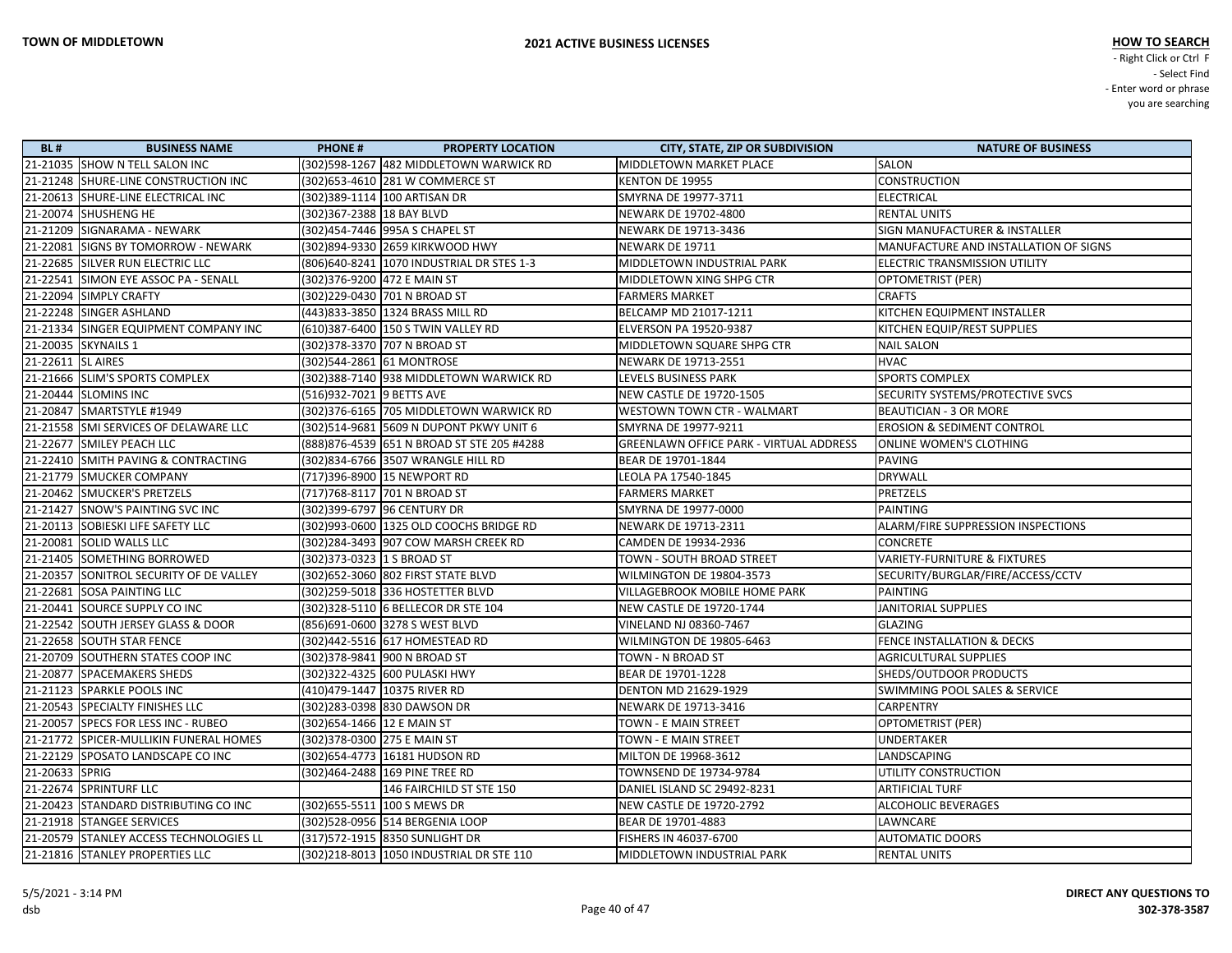| <b>BL#</b> | <b>BUSINESS NAME</b>                    | <b>PHONE#</b>               | <b>PROPERTY LOCATION</b>                    | <b>CITY, STATE, ZIP OR SUBDIVISION</b> | <b>NATURE OF BUSINESS</b>               |
|------------|-----------------------------------------|-----------------------------|---------------------------------------------|----------------------------------------|-----------------------------------------|
|            | 21-21655 STAPLEFORD ELECTRIC LLC        |                             | (302)999-0412 3847 EVELYN DR                | WILMINGTON DE 19808-4618               | <b>ELECTRICAL</b>                       |
|            | 21-20336 STAPLEFORD'S OF WILM INC HVAC  |                             | (302)762-0637 315 SPRINGHILL AV             | WILMINGTON DE 19809-3143               | <b>HVAC</b>                             |
|            | 21-20022 STAR VISION EYE CARE -OHANENYE |                             | (302)241-2241 600 N BROAD ST STE 12         | MIDDLETOWN SHOPPING CENTER             | <b>OPTOMETRIST</b>                      |
|            | 21-20789 STARBUCKS COFFEE #10899        |                             | (302) 376-8975 454 E MAIN ST                | MIDDLETOWN CROSSING SHPG CTR           | <b>COFFEE SHOP</b>                      |
|            | 21-21468 STARBUCKS COFFEE #49664        |                             | (302) 685-3729 1004 BUNKER HILL RD UNIT E   | JUNCTION AT WESTOWN                    | <b>COFFEE CAFE</b>                      |
|            | 21-21753 STATE FARM INS - C MCKEOWN     |                             | (302)378-8014  102 SLEEPY HOLLOW DR STE 103 | <b>BUNKER HILL CENTER II</b>           | <b>INSURANCE AGENT</b>                  |
|            | 21-20739 STATEWIDE MECHANICAL INC       |                             | (302) 376-6117 3295 HARRIS RD               | TOWNSEND DE 19734-9735                 | <b>HVAC</b>                             |
|            | 21-21134 STAY GREEN INC                 |                             | (610)459-7760 2 LA FRANCE WAY               | GLEN MILLS, PA 19342-2292              | <b>FERTILIZATION &amp; LAWN CARE</b>    |
|            | 21-20045 STAY TRUE PLUMBING LLC         |                             | (302)464-1198 693 OLD PORTER RD             | BEAR DE 19709-1864                     | PLUMBING                                |
|            | 21-21698 STEAK N SHAKE                  |                             | (732)513-7296 100 SANDHILL DR               | <b>BUNKER HILL CENTRE I</b>            | <b>EATING ESTABLISHMENT</b>             |
|            | 21-22134 STEELTEC                       |                             | (770)505-5917   1019 NORTH ST               | OTTAWA KS 66067-9684                   | <b>CANOPY</b>                           |
|            | 21-20275 STEELWAY CELLAR DOORS          |                             | (610) 277-9988 290 E CHURCH RD              | KING OF PRUSSIA PA 19406-2604          | <b>BASEMENT DOOR MFGR/INSTALL</b>       |
|            | 21-20736 STERICYCLE INC                 |                             | (847)367-5910 2355 WAUKEGAN RD              | BANNOCKBURN IL 60015-1503              | MEDICAL WASTE SERVICES                  |
|            | 21-20377 STERLING KITCHEN SALES INC     |                             | (610) 647-4477 271 E LANCASTER AV           | MALVERN PA 19355-1884                  | <b>CABINET INSTALLATION</b>             |
|            | 21-20570 STOKES EQUIPMENT CO            |                             | (215)672-6100 1001 HORSHAM RD               | HORSHAM PA 19044-1326                  | LOADING DOCK EQUIP/INDUSTRIAL DOORS     |
|            | 21-20412 STOLTZFUS BBQ                  |                             | (302)285-0866 701 N BROAD ST                | <b>FARMERS MARKET</b>                  | POULTRY - FRESH & COOKED                |
|            | 21-20133 STOLTZFUS STRUCTURES LLC       |                             | (610)593-7700 5075 LOWER VALLEY RD          | ATGLEN PA 19310-1769                   | <b>SHED INSTALLATION</b>                |
|            | 21-21004 STONCOR GROUP INC DBA STONHARD |                             | (856)779-7500  1000 E PARK AVE              | MAPLE SHADE NJ 08052-1200              | <b>EPOXY FLOORING</b>                   |
|            | 21-22571 STORM MASTER GUTTERS           |                             | (614) 221-3241 1860 OLD CUTHBERT RD         | CHERRY HILL NJ 08034-1414              | <b>INSULATION &amp; GUTTERS</b>         |
|            | 21-21284 STRANNAHAN & SON               |                             | (410)714-9488 17619 MELVILLE RD             | <b>HENDERSON MD 21640-1560</b>         | <b>LAWN CARE</b>                        |
|            | 21-21811 STREETERS LAWN AND LANDSCAPING |                             | (302)530-7590 106 S 6TH STREET              | ODESSA DE 19730                        | LANDSCAPING & LAWNCARE                  |
|            | 21-21717 STRIPE-A-LOT INC               | (302) 654-9175 55 GERMAY ST |                                             | WILMINGTON, DE 19804-1104              | GENERAL                                 |
|            | 21-22113 STROBERT TREE SERVICES INC     | (302) 656-6077   1506 A ST  |                                             | WILMINGTON DE 19801-5412               | <b>TREE SERVICE</b>                     |
|            | 21-20120 STRONG HEATING & COOLING LLC   |                             | (302)420-2146 324 TOCKWOGH DR               | <b>EARLEVILLE MD 21919-2716</b>        | <b>HVAC</b>                             |
|            | 21-22511 STRONG MASONRY & CONSTRN LLC   |                             | (302)354-2740 3065 FRAZER RD                | NEWARK DE 19702-4811                   | <b>MASONRY &amp; CONSTRUCTION</b>       |
|            | 21-21986 STROUX DESIGN                  |                             | (302) 397-4837 108 E HAMPSTEAD CT           | MIDDLETOWN MANOR                       | <b>E-COMMERCE ART BUSINESS</b>          |
|            | 21-22192 STRUCTURAL CONCRETE INC        |                             | (410)698-9160 2 BUSH CHAPEL RD              | ABERDEEN MD 21001-2912                 | <b>CONCRETE</b>                         |
|            | 21-21777 STUMPY'S HATCHET HOUSE         |                             | (302) 378-4737 819 MIDDLETOWN WARWICK RD    | TOWN - MIDDLETOWN WARWICK RD           | <b>HATCHET HOUSE</b>                    |
|            | 21-22258 SUBI EYEBROWS THREADING        |                             | (302)433-9179 128 MERRIMAC AVE              | PARKWAY AT SOUTH RIDGE                 | <b>EYEBROW THREADING</b>                |
|            | 21-20437 SULLY'S IRISH PUB              | (330)727-2729 12 W MAIN ST  |                                             | <b>COCHRAN SQUARE</b>                  | <b>IRISH PUB</b>                        |
|            | 21-21959 SUMMERFIELD ELECTRICAL         |                             | (302)824-3045 1633 CLAYTON DELANEY RD       | CLAYTON DE 19938-9710                  | <b>ELECTRICAL</b>                       |
|            | 21-21805 SUMMERTON PLACE APARTMENTS     |                             | (302) 633-9134 103 PATRIOT DR UNITS 201-314 | <b>SUMMERTON PLACE</b>                 | <b>RENTAL UNITS</b>                     |
|            | 21-21540 SUMMIT BRIDGE PROPERTIES LLC   |                             | (302) 559-2598 1100 ST ANNES BLVD           | <b>ESTATES AT ST ANNES</b>             | <b>GOLF CLUB</b>                        |
|            | 21-20497 SUMMIT HEATING & A/C           |                             | (302) 378-1203 4361 S DUPONT PKWY           | TOWNSEND DE 19734-9397                 | <b>HVAC</b>                             |
|            | 21-20292 SUMMIT STEEL INC               |                             | (302)325-3220 201 EDWARDS AV #E             | <b>NEW CASTLE DE 19720-4857</b>        | <b>STEEL FABRICATION &amp; ERECTION</b> |
|            | 21-20087 SUMMIT TAX SOLUTIONS LLC       |                             | (302)464-1016 115 N BROAD ST STE 3          | TOWN - N BROAD ST                      | <b>TAX PREPARATION</b>                  |
|            | 21-20856 SUN BUILDERS INC               | (302)449-2433 5 ISAACS LN   |                                             | TOWNSEND DE 19734-9560                 | <b>FRAMING</b>                          |
|            | 21-20272 SUNDANCE HOMES LLC             |                             | (443)309-1206 1185 CRYSTAL BEACH RD         | EARLEVILLE MD 21919-2119               | GENERAL                                 |
|            | 21-21217 SUNDEW PAINTING NORTH INC      |                             | (302)994-7004 500-D S COLONIAL AVE          | WILMINGTON DE 19805-1900               | <b>PAINTING</b>                         |
|            | 21-20740 SUNSATIONAL TANNING            |                             | (302)449-2626 226 DOVE RUN DR               | DOVE RUN SHPG CTR                      | <b>TANNING &amp; TANNING PRODUCTS</b>   |
|            | 21-21522 SUNWISE DERMATOLOGY & SURGERY  |                             | (302)364-2000 102 SLEEPY HOLLOW DR UNIT 203 | <b>BUNKER HILL II</b>                  | <b>DERMATOLOGY</b>                      |
|            | 21-20982 SUPER G #388                   |                             | (301)341-4387 200 DOVE RUN DR               | DOVE RUN SHPG CTR                      | <b>GROCERY STORE/PHARMACY</b>           |
|            | 21-22657 SUPER GARDEN LANDSCAPING LLC   |                             | (302)510-7365 824 WATKINS WAY               | NEWARK DE 19702-4177                   | LANDSCAPING                             |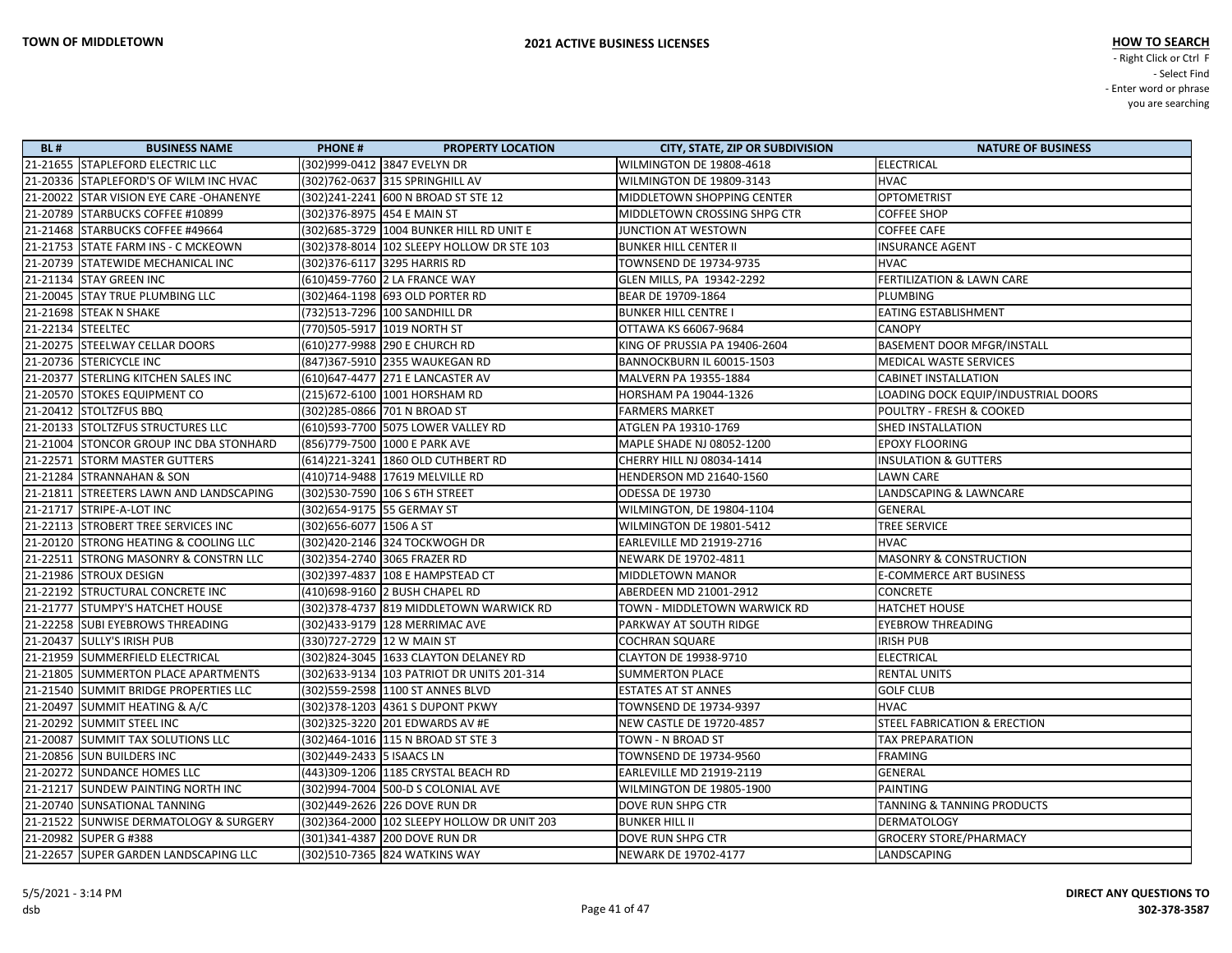| <b>BL#</b> | <b>BUSINESS NAME</b>                    | <b>PHONE#</b>                  | <b>PROPERTY LOCATION</b>                   | <b>CITY, STATE, ZIP OR SUBDIVISION</b> | <b>NATURE OF BUSINESS</b>                          |
|------------|-----------------------------------------|--------------------------------|--------------------------------------------|----------------------------------------|----------------------------------------------------|
|            | 21-21755 SUPERCUTS                      | (302) 545-3514 436 E MAIN ST   |                                            | MIDDLETOWN XING SHPG CTR               | <b>BEAUTICIANS - 3 OR MORE</b>                     |
|            | 21-20764 SUPERIOR ELECTRIC SVC CO       | (302) 658-5949 36 GERMAY DR    |                                            | WILMINGTON DE 19804-1105               | <b>ELECTRICAL CONSTRUCTION</b>                     |
|            | 21-21257 SUPPI CONSTRUCTION INC         | (302)834-1405 1250 PORTER RD   |                                            | BEAR DE 19701-1311                     | EXCAVATING/HAULING/BLACKTOP                        |
|            | 21-20836 SUSHI YAMA INC                 | (302) 376-8680 572 W MAIN ST   |                                            | MIDDLETOWN COMMONS SHOPPING CTR        | <b>EATING ESTABLISHMENT</b>                        |
|            | 21-21841 SWEET DREAMS CONFECTION CO     | (302)521-6830 1 SHALLCROSS PL  |                                            | TOWN - W SHALLCROSS PL                 | <b>CHOCOLATE SHOP</b>                              |
|            | 21-21122 SWEET MELISSA INC              |                                | (302)547-5137 5407 PETERSON RD             | <b>MAIN STREET STATION</b>             | <b>CUSTOM CAKE SHOP</b>                            |
|            | 21-21096 SWIFT POOLS INC                |                                | (302)738-9800 1123 KIRKWOOD HWY            | NEWARK DE 19711-3921                   | <b>INGROUND SWIMMING POOLS</b>                     |
|            | 21-20953 SWIFT SERVICES INC             | (302)368-1880 2 THIRD AV       |                                            | NEW CASTLE DE 19720-4120               | CHIMNEY REPAIRS & GENERAL CONSTRUCTION             |
|            | 21-21058 SYLCA INC                      | (302)388-3341 539 JANVIER DR   |                                            | GREENLAWN                              | GENERAL                                            |
|            | 21-22048 SYLVAN LEARNING CENTER         |                                | (302)722-8455 260 DOVE RUN CENTRE DR       | DOVE RUN CENTRE DR                     | <b>TUTORING SERVICES</b>                           |
|            | 21-20424 SYSCO EASTERN MARYLAND         | (410)677-5570 33239 COSTEN RD  |                                            | POCOMOKE CITY MD 21851-3909            | <b>FOOD DISTRIBUTION</b>                           |
|            | 21-20026 T & A PAVING INC               | (410)287-0639 615 LEEDS RD     |                                            | <b>ELKTON MD 21921-3217</b>            | PAVING                                             |
|            | 21-21724 T & G CONSTRUCTION LLC         |                                | (302)250-1826 1 W MINGLEWOOD DR            | <b>CRICKLEWOOD GREENE</b>              | <b>GENERAL CONTRACTOR</b>                          |
|            | 21-21137 T A AUSTIN PLUMBING INC        | (302)995-2282 24 DUVALL CT     |                                            | WILMINGTON DE 19808-2143               | PLUMBING                                           |
|            | 21-21463 T A COCHRAN & SON INC          |                                | (302) 656-6054 807 WASHINGTON ST           | NEW CASTLE DE 19720-6079               | <b>PLUMBING &amp; HVAC</b>                         |
|            | 21-20189 T C ELECTRIC CO INC            |                                | (302)791-9100 6701 GOVERNOR PRINTZ BL      | WILMINGTON DE 19809-1809               | ELECTRICAL                                         |
|            | 21-21390 T J LANE CONSTRUCTION INC      |                                | (302) 270-2620 711 SHARON HILL RD          | DOVER DE 19904-1231                    | <b>CABINETRY &amp; COUNTERTOPS</b>                 |
|            | 21-20599 TACO BELL #24383               |                                | (302) 378-0406 582 MIDDLETOWN WARWICK RD   | MIDDLETOWN MARKET PLACE                | <b>EATING ESTABLISHMENT</b>                        |
|            | 21-21701 TAKEOVER LACROSSE LLC          |                                | (302)542-1537 419 W HARVEST LN             | MIDDLETOWN VILLAGE                     | LACROSSE CAMPS, CLINICS & TRAINING                 |
|            | 21-22423 TALLEY BROTHERS INC            |                                | (302) 224-5376 210 EXECUTIVE DRIVE         | NEWARK DE 19702-3335                   | <b>CONSTRUCTION</b>                                |
|            | 21-21249 TALLEY SERVICES LLC            |                                | (302) 653-4514 2593 SHAWS CORNER RD        | <b>CLAYTON DE 19938-3223</b>           | PLUMBING                                           |
|            | 21-20366 TANGENT CABLE SYSTEMS INC      |                                | (302)994-4104 3700 WASHINGTON AV           | WILMINGTON DE 19808-6034               | ELECTRICAL/TELECOMMUNICATIONS                      |
|            | 21-22347 TARBURTON'S LANDSCAPING        |                                | (302)932-1814 2722 DUNCAN ROAD             | WILMINGTON DE 19808-3125               | LANDSCAPING                                        |
|            | 21-20037 TAVO WORKS                     | (302) 278-6466 386 PAUL DRIVE  |                                            | SMYRNA DE 19977-1063                   | <b>HOME REPAIRS</b>                                |
|            | 21-21760 TAX WITH US LLC                |                                | (302) 696-2477 401 E MAIN ST #4-C          | <b>ASHLEY PLAZA</b>                    | TAX PREPARATION SERVICE                            |
|            | 21-22619 TAYLOR ELECTRICAL SOLUTIONS LL |                                | (302)440-5700 16 WOODWARD DR               | <b>WILMINGTON DE 19808-4342</b>        | <b>ELECTRICAL</b>                                  |
|            | 21-22158 TAYLOR PRECISION EXCAVATING    |                                | (443) 686-2523 1044 TAYLOR ROAD            | STREET MD 21154                        | <b>STORM DRAIN INSTALLATION</b>                    |
|            | 21-21026 TC BACKER CONSTRUCTION LLC     | (717) 650-2197 1550 E CANAL RD |                                            | DOVER PA 17315-2730                    | <b>CONSTRUCTION</b>                                |
|            | 21-22020 TC CARPENTRY LLC               |                                | (302) 293-7005 1720 ECKINGTON DR           | PRESERVE AT DEEP CREEK                 | <b>GENERAL CONTRACTOR</b>                          |
|            | 21-22503 TEAM EXTERIORS LLC             |                                | (302)396-7436 5972 HOPKINS CEMETERY RD     | FELTON DE 19943-2365                   | <b>CONSTRUCTION</b>                                |
|            | 21-21642 TECHNICAL MEDIA SOLUTIONS LLC  |                                | (302) 373-8106 116 SLEEPY HOLLOW DR UNIT B | <b>BUNKER HILL CENTRE II</b>           | AUDIO VIDEO PRODUCTION                             |
|            | 21-20222 TEET'S COUNSELING/RESOURCE NET |                                | (302) 376-3921 364 E MAIN ST #304          | MIDDLETOWN XING SHPG CTR (UPS STORE)   | <b>BIBLICAL PHONE COUNSELING</b>                   |
|            | 21-21971 TEP CONSULTING SOLUTIONS LLC   |                                | (610)608-8244 468 W HARVEST LN             | MIDDLETOWN VILLAGE                     | <b>CAREER DEV &amp; COMPUTER TRAINING SESSIONS</b> |
|            | 21-21529 TERRACON INC                   |                                | (443)309-1489 996 NOTTINGHAM RD            | <b>ELKTON MD 21921-4740</b>            | <b>EXCAVATION</b>                                  |
|            | 21-20997 TERRY SHELTON EXCAVATING INC   | (856)769-0231 240 WILLIAMS RD  |                                            | WOODSTOWN NJ 08098-2077                | <b>LAND GRADING</b>                                |
|            | 21-20575 TESLA ENERGY OPERATIONS INC    | (844) 837-5201 178 VENTURE DR  |                                            | SEAFORD DE 19973-1575                  | <b>SOLAR INSTALLER</b>                             |
|            | 21-21323 TETRA TECH INC                 |                                | (626)351-4664 240 CONTINENTAL DR STE 200   | NEWARK DE 19713-4360                   | <b>ENGINEER (PER)</b>                              |
|            | 21-21020 TEXAS ROADHOUSE                |                                | (302) 378-2817 741 MIDDLETOWN WARWICK RD   | <b>WESTOWN TOWN CENTER</b>             | <b>EATING ESTABLISHMENT</b>                        |
|            | 21-22276 THE BORSELLO COMPANIES INC     | (302)472-0001 3 NOB HILL RD    |                                            | WILMINGTON DE 19808-1206               | <b>CONSTRUCTION &amp; MASONRY</b>                  |
|            | 21-21089 THE CLEANING AUTHORITY         |                                | (302)737-7444 2604 EASTBURN CTR #104       | NEWARK DE 19711-7285                   | <b>RESIDENTIAL CLEANING</b>                        |
|            | 21-21733 THE CRAB CAKE COMPANY          | (302) 376-3555 428 E MAIN ST   |                                            | MIDDLETOWN CROSSING SHPG CTR           | TAKE OUT/DINE IN RESTAURANT                        |
|            | 21-20349 THE CUTTING EDGE OF DE INC     | (302) 834-8723 511 5TH ST      |                                            | DELAWARE CITY DE 19706                 | LANDSCAPING & LAWNCARE                             |
|            | 21-21314 THE DANCING LIGHTS BALLET SCHL |                                | (302) 378-7003 17 WOOD ST STES 33-35       | PEACH TREE STATION                     | <b>BALLET SCHOOL</b>                               |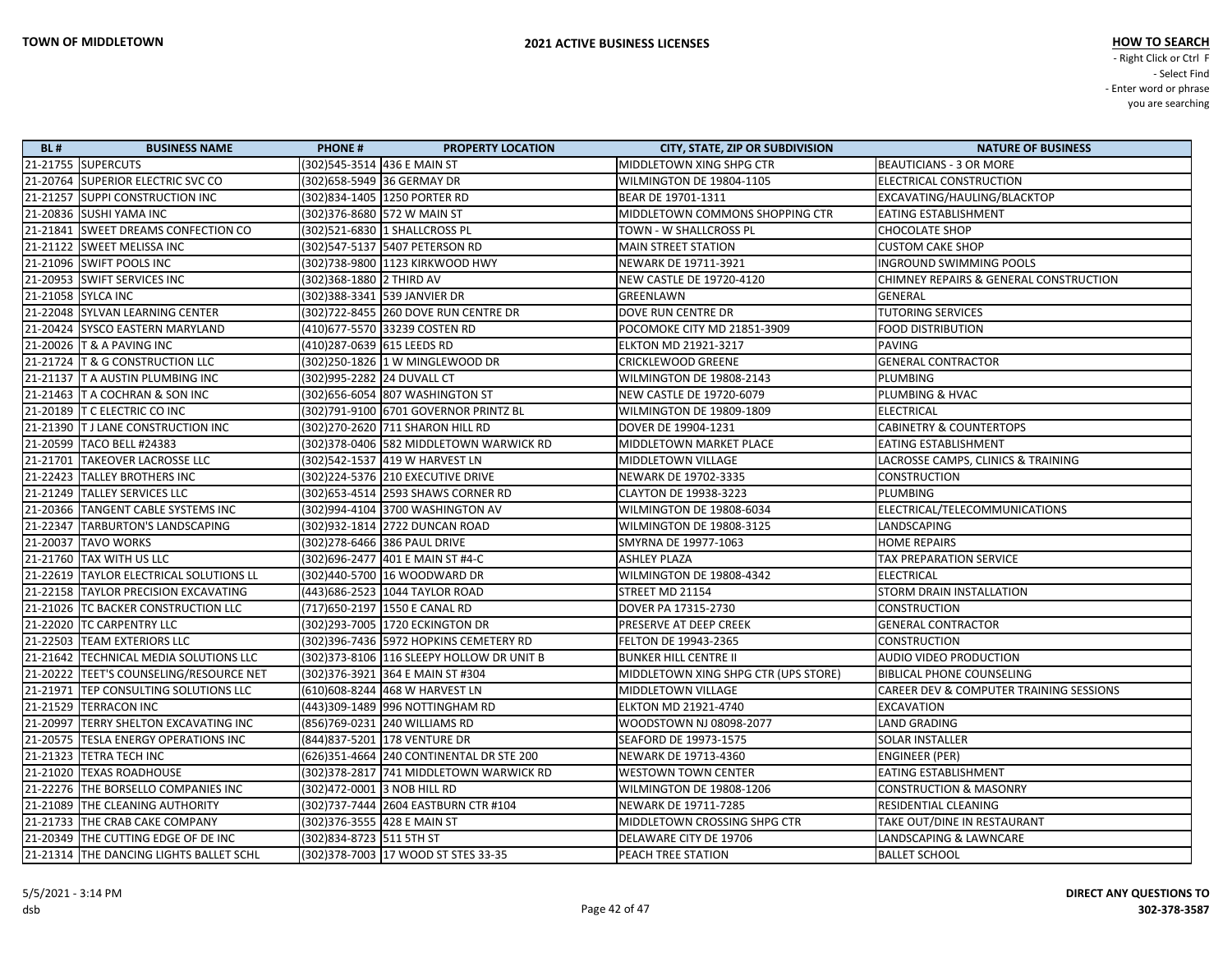| <b>BL#</b> | <b>BUSINESS NAME</b>                    | <b>PHONE#</b>               | <b>PROPERTY LOCATION</b>                    | <b>CITY, STATE, ZIP OR SUBDIVISION</b> | <b>NATURE OF BUSINESS</b>                         |
|------------|-----------------------------------------|-----------------------------|---------------------------------------------|----------------------------------------|---------------------------------------------------|
|            | 21-20011 THE DOG STOP OF MIDDLETOWN     |                             | (302) 376-9006 108 SLEEPY HOLLOW DR STE 100 | <b>BUNKER HILL CENTRE II</b>           | DOG DAYCARE/BOARDING/GROOMING                     |
|            | 21-22448 THE DURAN'S CARPENTRY INC      |                             | (704)507-5829 8882 HERRING BRANCH RD        | LINCOLN DE 19960-3957                  |                                                   |
|            | 21-21598 THE EDGE OF 18                 |                             | (302)388-3925 1 E WHITTINGTON WAY           | <b>THE LEGENDS</b>                     | BALLROOM, POOL & POOL HOUSE                       |
|            | 21-21606 THE FENCE AUTHORITY            |                             | (302)342-5552  61 ARTISAN DR                | SMYRNA DE 19977-3721                   | FENCE SALES, INSTALL & GENERAL REPAIR             |
|            | 21-20329 THE GILBERTSON GROUP INC       |                             | (610)466-9600 101 CHESHIRE CT               | COATESVILLE PA 19320-5812              | <b>SECURITY SYSTEM INSTALLATION &amp; SERVICE</b> |
|            | 21-21712 THE HANDY HANDYMAN             |                             | (302)440-5200  630 VIVALDI DR               | MIDDLETOWN DE 19709-6618               | <b>HANDYMAN</b>                                   |
|            | 21-22676 THE HEALING COTTAGE            |                             | (302)377-6911 4 CRAWFORD ST                 | <b>STEPHENSON'S BLDG</b>               | YOGA - SMALL CLASSES & PRIVATE SESSIONS           |
|            | 21-20920 THE HOME DEPOT #6843           |                             | (302)376-5063 350 AUTO PARK DR              | <b>MOT PARK</b>                        | <b>BUILDING MATERIALS</b>                         |
|            | 21-22637 THE HUNGRY SPORK               |                             | (856)986-5379  120 W MAIN ST                | VOLUNTEER BREWING COMPANY              | <b>FOOD TRUCK</b>                                 |
|            | 21-22398 THE JANSON INDUSTRIES          |                             | (330)455-7029  1200 GARFIELD AVE SW         | CANTON OH 44706-1639                   | THEATRICAL RIG/LIGHT/STAGE CURTAIN INSTA          |
|            | 21-20659 THE L & L CO                   |                             | (703)331-5523  900 INTERCHANGE BL #901      | NEWARK DE 19711-3563                   | <b>FLOOR COVERING INSTALL</b>                     |
|            | 21-21420 THE LAWN AUTHORITY LLC         |                             | (302)584-8400  101 MT VERNON DR             | BEAR DE 19701-2079                     | LANDSCAPING & LAWN CARE                           |
|            | 21-20663 THE LEXINGTON CO LLC           |                             | (302)449-5191 364 E MAIN ST #168            | MIDDLETOWN XING SHPG CTR               | CATALOGUE/INTERNET/MAIL ORDER                     |
|            | 21-21541 THE LITTLE EMPORIUM            | (302)660-0539  49 W MAIN ST |                                             | TOWN - W MAIN STREET                   | <b>VARIOUS PRODUCTS</b>                           |
|            | 21-21078 THE MOSQUITO AUTHORITY         |                             | (302)346-2970 14 STARLIFTER AVE             | DOVER DE 19901-9200                    | <b>MOSQUITY &amp; TICK CNTRL</b>                  |
|            | 21-21700 THE MOVE-IN TEAM               |                             | (302)276-7074 364 E MAIN ST #153            | MIDDLETOWN CROSSING SHPG CTR           | <b>MOVING</b>                                     |
|            | 21-21375 THE RED GERANIUM               | (302) 378-9139 19 W MAIN ST |                                             | TOWN - W MAIN STREET                   | <b>GIFT BOUTIQUE</b>                              |
|            | 21-20001 THE RESERVE @ SOUTH RIDGE      |                             | (302)449-2800   1600 LAKE SEYMOUR DR        | THE RESERVE $@$ SOUTH RIDGE            | <b>RENTAL UNITS</b>                               |
|            | 21-22073 THE RESERVE AT WESTOWN         |                             | (302)384-0022 500 WESTOWN WAY               | THE RESERVE AT WESTOWN                 | <b>RENTAL UNITS</b>                               |
|            | 21-20830 THE SHERWIN-WILLIAMS CO #5381  |                             | (302) 376-1886 552 W MAIN ST                | MIDDLETOWN COMMONS SHPG CTR            | PAINT & RELATED PRODUCTS                          |
|            | 21-22201 THE SOUTH JERSEY GROUP LLC     |                             | (856)678-9560 234 N HOOK RD                 | PENNSVILLE NJ 08070-1911               | <b>GENERAL</b>                                    |
|            | 21-21548 THE STABLES SPIN STUDIO LLC    |                             | (484)941-4019 401 E MAIN ST                 | MIDDLETOWN CROSSING SHOPPING CTR       | <b>FITNESS - SPIN STUDIO</b>                      |
|            | 21-22688 THE SULLIVAN COMPANY           |                             | (610)521-7676 2 LAGRANGE AVE                | <b>ESSINGTON PA 19029-1400</b>         | <b>GENERAL</b>                                    |
|            | 21-20928 THE TILE EXPERT LLC            |                             | (302) 222-3529 174 OLIVINE CIR              | TOWNSEND DE 19734-2005                 | GENERAL                                           |
|            | 21-20200 THE TRI-M GROUP LLC            |                             | (302)376-0150  1050 INDUSTRIAL DR #240      | MIDDLETOWN INDUSTRIAL PARK             | <b>ELECTRICAL</b>                                 |
|            | 21-20224 THE TUTORING CENTER            |                             | (302)378-8580  486 E MAIN ST                | MIDDLETOWN CROSSING SHPG CTR           | AFTER-SCHOOL TUTORING                             |
|            | 21-20795 THE UPS STORE                  | (302)378-7778 364 E MAIN ST |                                             | MIDDLETOWN CROSSING SHPG CTR           | SHIP/MAILBOX/COPY/FAX/NOTARY                      |
|            | 21-20185 THE VILLAGE GYM INC            |                             | (302)376-3060 600 N BROAD ST STE 1          | MIDDLETEOWN SHOPPING CENTER            | <b>FITNESS CENTER</b>                             |
|            | 21-20326 THE WHITING-TURNER CONTRG CO   |                             | (302) 292-0676 131 CONTINENTAL DR STE 404   | NEWARK DE 19713-4308                   | <b>GENERAL</b>                                    |
|            | 21-22638 THERAPLAY INC - ALEXANDER      |                             | (302)376-5066 118 SANDHILL DR STES 101-102  | <b>BUNKER HILL CENTRE I</b>            | OCCUPATIONALTHERAPIST (PER)                       |
|            | 21-22639 THERAPLAY INC - JOYNT          |                             | (302)376-5066  118 SANDHILL DR STES 101-102 | <b>BUNKER HILL CENTRE I</b>            | PHYSICAL THERAPIST (PER)                          |
|            | 21-21933 THERAPLAY INC - LEGATH         |                             | (302)376-5066 118 SANDHILL DR STES 101-102  | <b>BUNKER HILL CENTRE I</b>            | PEDIATRIC OCCUPATIONAL THERAPY (PER)              |
|            | 21-22640 THERAPLAY INC - REDMOND        |                             |                                             | <b>BUNKER HILL CENTRE I</b>            | <b>SPEECH THERAPIST (PER)</b>                     |
|            | 21-20901 THREE RIVERS ELECTRIC          |                             | (443)480-5131 12125 GALENA RD               | MASSEY MD 21650                        | <b>ELECTRICAL</b>                                 |
|            | 21-21388 THYME REAL ESTATE CO - SIMPSON |                             | (302) 690-0245 104 W MAIN ST STE B          | TOWN - W MAIN STREET                   | <b>REAL ESTATE BROKER (PER)</b>                   |
|            | 21-20787 THYSSEN KRUPP ELEVATOR CORP    |                             | (610)992-8180 201 S GULPH RD                | KING OF PRUSSIA PA 19406-3170          | ELEVATOR INSTALL/REPAIR/SVC                       |
|            | 21-20396 TILE MARKET OF DE INC          |                             | (302)777-4663 405 E MARSH LN                | WILMINGTON DE 19804-1660               | NATURAL STONE/SOLID SURFACE PRODUCTS              |
|            | 21-20690 TIM O'CONNELL & SONS INC       | (302)999-0246 2 MECO CIR    |                                             | WILMINGTON DE 19804-1109               | GENERAL                                           |
|            | 21-21187 TJ DISTRIBUTORS INC            |                             | (410)638-6358 2220 COMMERCE RD #5           | FOREST HILL MD 21050-2560              | <b>GYM EQUIPMENT &amp; SEATING</b>                |
|            | 21-20140 TLALOC LANDSCAPING INC         |                             | (302)562-9087  234 LANDAU WAY               | BEAR DE 19701-1144                     | LANDSCAPING/LAWNCARE                              |
|            | 21-20757 TM REFRIGERATION LLC           |                             | (717)445-6272 1020 READING RD               | NARVON PA 17555-9357                   | HVACR INSTALL/SVC/REPAIR                          |
|            | 21-21583 T-MOBILE NORTHEAST LLC         |                             | (302) 378-7138 1004 BUNKER HILL RD UNIT C   | THE JUNCTION AT WESTOWN                | <b>WIRELESS PHONES/ACCESSORIES</b>                |
|            | 21-22275 TNT FIREWORKS                  |                             | (540)797-9462 705 MIDDLETOWN WARWICK RD     | WESTOWN - WALMART PARKING LOT          | FIREWORKS (6/18/20 THRU 7/5/20)                   |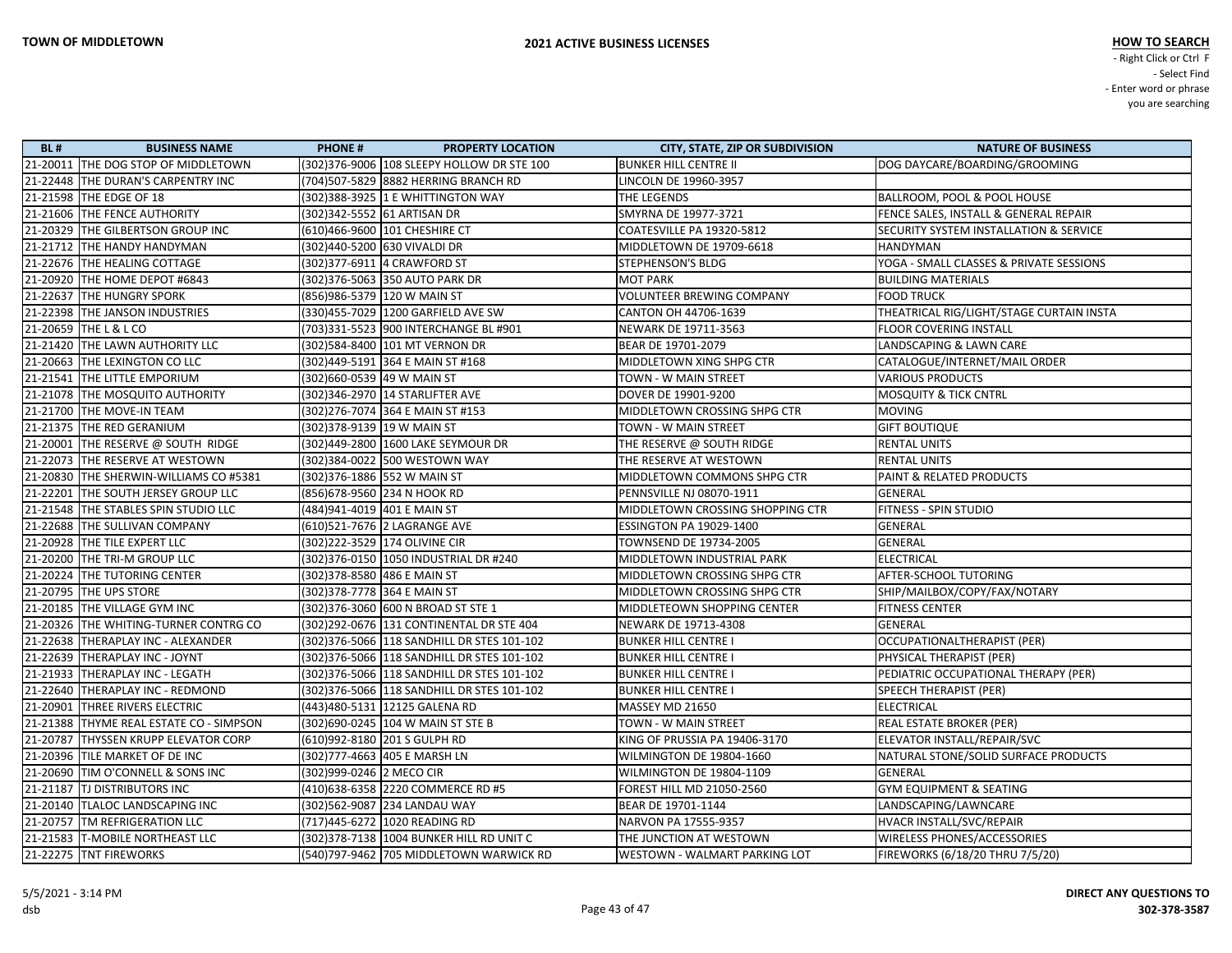| 21-22198   TOBA GOURMET LLC<br>(302) 378-8898 106 SANDHILL DR<br><b>BUNKER HILL CENTRE</b><br><b>EATING ESTABLISHMENT</b><br>(302)836-8086 63 WHITE BARK DR<br>MIDDLETOWN DE 19709-9780<br>LAWNCARE & LANDSCAPING<br>21-20088 TOMS LAWNCARE & LANDSCAPING<br>21-21664 TONY ENVIRONMENTAL SVCS LLC<br>(410)482-4172 18531 CROWN STONE RD<br>MARYDEL MD 21649-1122<br><b>SEDIMENT &amp; EROSION CONTROL</b><br>21-20480 TOP CERAMIC FLOORING INC<br>(443)497-3962 1000 SCHUMAKER WOODS RD<br>SALISBURY MD 21804-8724<br>FLOOR COVERING INSTALLATION<br>21-20134 TOP DOG STYLER MOBILE GROOMING<br>(302)437-5298 1816 MT FRIENDSHIP RD<br>MOBILE DOG GROOMING SALON<br>SMYRNA DE 19977-3839<br>21-21181 TOPBUILD HOME SERVICES INC<br>(386)301-2222 475 N WILLIAMSON BLVD<br>DAYTONA BEACH FL 32114-7101<br><b>ENERGY EFFICIENCY RATING SVCS</b><br>21-21725 TOTAL BATH TRANSFORMATIONS LLC<br>(302)464-6289 402 UNION CHURCH RD<br>TOWNSEND DE 19734-9110<br><b>BATH REMODELING</b><br>21-22025 TOTAL CLIMATE CONTROL CO INC<br>NEWARK DE 19702-4503<br><b>HEATING &amp; AIR CONDITIONING</b><br>(302)836-6240 2694 FRAZER RD<br>21-20661 TOWLES ELECTRIC INC<br>(302) 674-4984 621 W DIVISION ST BLDG 105<br>DOVER DE 19904-2701<br>ELECTRICAL<br><b>BARBER - FIRST 2 ONLY</b><br>21-20203 TOWNE BARBER SHOP<br>(302) 378-7988 15 W MAIN ST<br>TOWN - W MAIN STREET<br>(302) 563-1476 339 CLAYTON MANOR DR<br>21-22204   TOWNHOUSE RENTAL PROPERTIES<br>MIDDLETOWN DE 19709-8859<br><b>RENTAL UNITS</b><br>(302)376-5900 912 MIDDLETOWN WARWICK RD<br>21-20542 TRACTOR SUPPLY CO #1206<br>LEVELS BUSINESS PARK<br>HOME/FARM/AUTO SUPPLIES<br>21-21074   TRAFFIC CONTROL SERVICES LLC<br>(717)482-8800 8170 ADAMS DR<br><b>TRAFFIC CONTROL SVCS</b><br>HUMMELSTOWN PA 17036-8624<br>21-21596 TRANSFORM SEARS HOME SERV LLC<br>(847) 286-6559 3333 BEVERLY RD B2-113A<br>HOFFMAN ESTATES IL 60179-0001<br>HOME APPLIANCE REPAIR/MAINT<br>(302)983-7008 116 MIDDESSA DR<br>MIDDLETOWN DE 19709-6818<br><b>PROF LAND SURVEYING</b> |  |
|-------------------------------------------------------------------------------------------------------------------------------------------------------------------------------------------------------------------------------------------------------------------------------------------------------------------------------------------------------------------------------------------------------------------------------------------------------------------------------------------------------------------------------------------------------------------------------------------------------------------------------------------------------------------------------------------------------------------------------------------------------------------------------------------------------------------------------------------------------------------------------------------------------------------------------------------------------------------------------------------------------------------------------------------------------------------------------------------------------------------------------------------------------------------------------------------------------------------------------------------------------------------------------------------------------------------------------------------------------------------------------------------------------------------------------------------------------------------------------------------------------------------------------------------------------------------------------------------------------------------------------------------------------------------------------------------------------------------------------------------------------------------------------------------------------------------------------------------------------------------------------------------------------------------------------------------------------------------------------------------------------------------------------|--|
|                                                                                                                                                                                                                                                                                                                                                                                                                                                                                                                                                                                                                                                                                                                                                                                                                                                                                                                                                                                                                                                                                                                                                                                                                                                                                                                                                                                                                                                                                                                                                                                                                                                                                                                                                                                                                                                                                                                                                                                                                               |  |
|                                                                                                                                                                                                                                                                                                                                                                                                                                                                                                                                                                                                                                                                                                                                                                                                                                                                                                                                                                                                                                                                                                                                                                                                                                                                                                                                                                                                                                                                                                                                                                                                                                                                                                                                                                                                                                                                                                                                                                                                                               |  |
|                                                                                                                                                                                                                                                                                                                                                                                                                                                                                                                                                                                                                                                                                                                                                                                                                                                                                                                                                                                                                                                                                                                                                                                                                                                                                                                                                                                                                                                                                                                                                                                                                                                                                                                                                                                                                                                                                                                                                                                                                               |  |
|                                                                                                                                                                                                                                                                                                                                                                                                                                                                                                                                                                                                                                                                                                                                                                                                                                                                                                                                                                                                                                                                                                                                                                                                                                                                                                                                                                                                                                                                                                                                                                                                                                                                                                                                                                                                                                                                                                                                                                                                                               |  |
|                                                                                                                                                                                                                                                                                                                                                                                                                                                                                                                                                                                                                                                                                                                                                                                                                                                                                                                                                                                                                                                                                                                                                                                                                                                                                                                                                                                                                                                                                                                                                                                                                                                                                                                                                                                                                                                                                                                                                                                                                               |  |
|                                                                                                                                                                                                                                                                                                                                                                                                                                                                                                                                                                                                                                                                                                                                                                                                                                                                                                                                                                                                                                                                                                                                                                                                                                                                                                                                                                                                                                                                                                                                                                                                                                                                                                                                                                                                                                                                                                                                                                                                                               |  |
|                                                                                                                                                                                                                                                                                                                                                                                                                                                                                                                                                                                                                                                                                                                                                                                                                                                                                                                                                                                                                                                                                                                                                                                                                                                                                                                                                                                                                                                                                                                                                                                                                                                                                                                                                                                                                                                                                                                                                                                                                               |  |
|                                                                                                                                                                                                                                                                                                                                                                                                                                                                                                                                                                                                                                                                                                                                                                                                                                                                                                                                                                                                                                                                                                                                                                                                                                                                                                                                                                                                                                                                                                                                                                                                                                                                                                                                                                                                                                                                                                                                                                                                                               |  |
|                                                                                                                                                                                                                                                                                                                                                                                                                                                                                                                                                                                                                                                                                                                                                                                                                                                                                                                                                                                                                                                                                                                                                                                                                                                                                                                                                                                                                                                                                                                                                                                                                                                                                                                                                                                                                                                                                                                                                                                                                               |  |
|                                                                                                                                                                                                                                                                                                                                                                                                                                                                                                                                                                                                                                                                                                                                                                                                                                                                                                                                                                                                                                                                                                                                                                                                                                                                                                                                                                                                                                                                                                                                                                                                                                                                                                                                                                                                                                                                                                                                                                                                                               |  |
|                                                                                                                                                                                                                                                                                                                                                                                                                                                                                                                                                                                                                                                                                                                                                                                                                                                                                                                                                                                                                                                                                                                                                                                                                                                                                                                                                                                                                                                                                                                                                                                                                                                                                                                                                                                                                                                                                                                                                                                                                               |  |
|                                                                                                                                                                                                                                                                                                                                                                                                                                                                                                                                                                                                                                                                                                                                                                                                                                                                                                                                                                                                                                                                                                                                                                                                                                                                                                                                                                                                                                                                                                                                                                                                                                                                                                                                                                                                                                                                                                                                                                                                                               |  |
|                                                                                                                                                                                                                                                                                                                                                                                                                                                                                                                                                                                                                                                                                                                                                                                                                                                                                                                                                                                                                                                                                                                                                                                                                                                                                                                                                                                                                                                                                                                                                                                                                                                                                                                                                                                                                                                                                                                                                                                                                               |  |
| 21-21444 TRANSITION ENGRG SURVEYING INC                                                                                                                                                                                                                                                                                                                                                                                                                                                                                                                                                                                                                                                                                                                                                                                                                                                                                                                                                                                                                                                                                                                                                                                                                                                                                                                                                                                                                                                                                                                                                                                                                                                                                                                                                                                                                                                                                                                                                                                       |  |
|                                                                                                                                                                                                                                                                                                                                                                                                                                                                                                                                                                                                                                                                                                                                                                                                                                                                                                                                                                                                                                                                                                                                                                                                                                                                                                                                                                                                                                                                                                                                                                                                                                                                                                                                                                                                                                                                                                                                                                                                                               |  |
| 21-21392 TRASH TECH LLC<br>(302)832-8000 755 GOVERNOR LEA RD<br>NEW CASTLE DE 19720-5512<br><b>WASTE HAULER</b>                                                                                                                                                                                                                                                                                                                                                                                                                                                                                                                                                                                                                                                                                                                                                                                                                                                                                                                                                                                                                                                                                                                                                                                                                                                                                                                                                                                                                                                                                                                                                                                                                                                                                                                                                                                                                                                                                                               |  |
| 21-21126 TREE INC LLC<br>(302)834-1240 1014 MARL PIT RD<br>MIDDLETOWN DE 19709-8958<br>TREE CARE                                                                                                                                                                                                                                                                                                                                                                                                                                                                                                                                                                                                                                                                                                                                                                                                                                                                                                                                                                                                                                                                                                                                                                                                                                                                                                                                                                                                                                                                                                                                                                                                                                                                                                                                                                                                                                                                                                                              |  |
| 21-22578 TREVIZO GENERAL CONTRACTOR LLC<br>(302) 287-2625 37 QUAIL HOLLOW DR<br>HOCKESSIN DE 19707-1410<br>CONSTRUCTION                                                                                                                                                                                                                                                                                                                                                                                                                                                                                                                                                                                                                                                                                                                                                                                                                                                                                                                                                                                                                                                                                                                                                                                                                                                                                                                                                                                                                                                                                                                                                                                                                                                                                                                                                                                                                                                                                                       |  |
| 21-21172 TRI STATE CAR WASH SALES OF PA<br>(610)259-2640 501 E BALTIMORE AVE<br>CLIFTON HEIGHTS PA 19018-2402<br>CAR WASH INSTALLATION                                                                                                                                                                                                                                                                                                                                                                                                                                                                                                                                                                                                                                                                                                                                                                                                                                                                                                                                                                                                                                                                                                                                                                                                                                                                                                                                                                                                                                                                                                                                                                                                                                                                                                                                                                                                                                                                                        |  |
| (302)525-6770 251 AIRPORT RD<br>21-22458 TRI STATE FABRICATION & MACHIN<br>NEW CASTLE DE 19720-1539<br><b>METAL FABRICATION &amp; MACHINING</b>                                                                                                                                                                                                                                                                                                                                                                                                                                                                                                                                                                                                                                                                                                                                                                                                                                                                                                                                                                                                                                                                                                                                                                                                                                                                                                                                                                                                                                                                                                                                                                                                                                                                                                                                                                                                                                                                               |  |
| 21-22588 TRI STATE SIGNS & AWNINGS INC<br>(516)368-4113 23 JEFRY LN<br><b>HICKSVILLE NY 11801-5312</b><br>SIGN MANUFACTURE/INSTALLER                                                                                                                                                                                                                                                                                                                                                                                                                                                                                                                                                                                                                                                                                                                                                                                                                                                                                                                                                                                                                                                                                                                                                                                                                                                                                                                                                                                                                                                                                                                                                                                                                                                                                                                                                                                                                                                                                          |  |
| 21-22356 TRIANGLE SIGN & SERVICE LLC<br>(410) 247-5300 11-13 AZAR CT<br><b>BALTIMORE MD 21227-1504</b><br><b>SIGN &amp; SERVICE CONTRACTOR</b>                                                                                                                                                                                                                                                                                                                                                                                                                                                                                                                                                                                                                                                                                                                                                                                                                                                                                                                                                                                                                                                                                                                                                                                                                                                                                                                                                                                                                                                                                                                                                                                                                                                                                                                                                                                                                                                                                |  |
| 21-20135 TRICON CONSTRN MGMT INC<br>(302)838-6500 13 KING CT STE 3<br><b>NEW CASTLE DE 19720-1523</b><br>GENERAL                                                                                                                                                                                                                                                                                                                                                                                                                                                                                                                                                                                                                                                                                                                                                                                                                                                                                                                                                                                                                                                                                                                                                                                                                                                                                                                                                                                                                                                                                                                                                                                                                                                                                                                                                                                                                                                                                                              |  |
| 21-21263 TRI-COUNTY PROPERTY MGMT-HAWRY<br>(302) 450-2939 5158 S DUPONT HIGHWAY<br>DOVER DE 19901-6411<br><b>RENTAL UNITS</b>                                                                                                                                                                                                                                                                                                                                                                                                                                                                                                                                                                                                                                                                                                                                                                                                                                                                                                                                                                                                                                                                                                                                                                                                                                                                                                                                                                                                                                                                                                                                                                                                                                                                                                                                                                                                                                                                                                 |  |
| 21-21565 TRI-COUNTY TERMITE/PEST CNTRL<br>(856)299-6531 189 DELAWARE AVE<br>CARNEYS POINT NJ 08069-1050<br><b>TERMITE &amp; PEST CONTROL</b>                                                                                                                                                                                                                                                                                                                                                                                                                                                                                                                                                                                                                                                                                                                                                                                                                                                                                                                                                                                                                                                                                                                                                                                                                                                                                                                                                                                                                                                                                                                                                                                                                                                                                                                                                                                                                                                                                  |  |
| HVAC & FUEL SERVICE/INSTALLATION<br>21-20417 TRI-GAS & OIL CO INC<br>(410)754-8184 3941 FEDERALSBURG HWY<br>FEDERALSBURG MD 21632-2620                                                                                                                                                                                                                                                                                                                                                                                                                                                                                                                                                                                                                                                                                                                                                                                                                                                                                                                                                                                                                                                                                                                                                                                                                                                                                                                                                                                                                                                                                                                                                                                                                                                                                                                                                                                                                                                                                        |  |
| GENERAL-CARPENTRY/ROOFING/SIDING/GUTTER<br>21-20691 TRIMARK ENTERPRISES INC<br>(302) 683-9065 2406 W NEWPORT PK<br>WILMINGTON DE 19804-3849                                                                                                                                                                                                                                                                                                                                                                                                                                                                                                                                                                                                                                                                                                                                                                                                                                                                                                                                                                                                                                                                                                                                                                                                                                                                                                                                                                                                                                                                                                                                                                                                                                                                                                                                                                                                                                                                                   |  |
| 21-21704 TRINIDAD PROPERTIES INC<br>(302)353-0148 405 N THOMAS CT<br>MIDDLETOWN DE 19709-6821<br><b>RENTAL UNITS</b>                                                                                                                                                                                                                                                                                                                                                                                                                                                                                                                                                                                                                                                                                                                                                                                                                                                                                                                                                                                                                                                                                                                                                                                                                                                                                                                                                                                                                                                                                                                                                                                                                                                                                                                                                                                                                                                                                                          |  |
| 21-21597 TRINITY SOLAR<br>(732) 780-3779 2211 ALLENWOOD RD<br>WALL TOWNSHIP NJ 07719-9692<br><b>SOLAR INSTALLATION &amp; SALES</b>                                                                                                                                                                                                                                                                                                                                                                                                                                                                                                                                                                                                                                                                                                                                                                                                                                                                                                                                                                                                                                                                                                                                                                                                                                                                                                                                                                                                                                                                                                                                                                                                                                                                                                                                                                                                                                                                                            |  |
| 21-22518 TRINITY SUBSURFACE ENGINEERING<br>(855)387-4648 1719 DELAWARE AVE<br>MONTCHANIN DE 19806-2362<br><b>GEOPHYSICAL SURVEYING &amp; MAPPING SERVICES</b>                                                                                                                                                                                                                                                                                                                                                                                                                                                                                                                                                                                                                                                                                                                                                                                                                                                                                                                                                                                                                                                                                                                                                                                                                                                                                                                                                                                                                                                                                                                                                                                                                                                                                                                                                                                                                                                                 |  |
| (302) 379-1100 508 RIDGE DR<br>21-21599 TRISHA K MACINTYRE<br><b>RENTAL UNITS</b><br>LINCOLN UNIVERSITY PA 19352-9012                                                                                                                                                                                                                                                                                                                                                                                                                                                                                                                                                                                                                                                                                                                                                                                                                                                                                                                                                                                                                                                                                                                                                                                                                                                                                                                                                                                                                                                                                                                                                                                                                                                                                                                                                                                                                                                                                                         |  |
| (302) 654-8193 2 S POPLAR ST #FL 1<br><b>FLOOR COVERING SALES &amp; INSTALLATION</b><br>21-20471 TRI-STATE CARPET INC<br>WILMINGTON DE 19801-5054                                                                                                                                                                                                                                                                                                                                                                                                                                                                                                                                                                                                                                                                                                                                                                                                                                                                                                                                                                                                                                                                                                                                                                                                                                                                                                                                                                                                                                                                                                                                                                                                                                                                                                                                                                                                                                                                             |  |
| (302) 803-1470 319 MEADOW VISTA DR<br>21-22538 TRISTATE HOUSEHOLD SOLUTIONS<br>TOWNSEND DE 19734-9687<br>GENERAL                                                                                                                                                                                                                                                                                                                                                                                                                                                                                                                                                                                                                                                                                                                                                                                                                                                                                                                                                                                                                                                                                                                                                                                                                                                                                                                                                                                                                                                                                                                                                                                                                                                                                                                                                                                                                                                                                                              |  |
| (302)239-0512 1170 CORNER KETCH RD<br><b>PEST CONTROL</b><br>21-20765 TRI-STATE PEST MGMT INC<br>NEWARK DE 19711-2324                                                                                                                                                                                                                                                                                                                                                                                                                                                                                                                                                                                                                                                                                                                                                                                                                                                                                                                                                                                                                                                                                                                                                                                                                                                                                                                                                                                                                                                                                                                                                                                                                                                                                                                                                                                                                                                                                                         |  |
| 21-20525 TRI-STATE THE ROOFERS<br>(302)995-7027 404 MECO DR<br>ROOFING<br>WILMINGTON DE 19804-1112                                                                                                                                                                                                                                                                                                                                                                                                                                                                                                                                                                                                                                                                                                                                                                                                                                                                                                                                                                                                                                                                                                                                                                                                                                                                                                                                                                                                                                                                                                                                                                                                                                                                                                                                                                                                                                                                                                                            |  |
| 21-21951 TRI-STATE UNDERGROUND INC<br>(302)836-8030 4369 DUPONT PARKWAY<br>TOWNSEND DE 19734-9397<br>UNDERGROUND DRILLING                                                                                                                                                                                                                                                                                                                                                                                                                                                                                                                                                                                                                                                                                                                                                                                                                                                                                                                                                                                                                                                                                                                                                                                                                                                                                                                                                                                                                                                                                                                                                                                                                                                                                                                                                                                                                                                                                                     |  |
| 21-20227 TROTTA HOMES<br>(484) 629-0798 952 CHURCHTOWN RD<br><b>RENTAL UNITS</b><br>MIDDLETOWN DE 19709-9054                                                                                                                                                                                                                                                                                                                                                                                                                                                                                                                                                                                                                                                                                                                                                                                                                                                                                                                                                                                                                                                                                                                                                                                                                                                                                                                                                                                                                                                                                                                                                                                                                                                                                                                                                                                                                                                                                                                  |  |
| 21-20650 TROY GRANITE INC<br>(302)292-1750 711 INTERCHANGE BL<br>NEWARK DE 19711-3594<br><b>COUNTERTOP INSTALLATION</b>                                                                                                                                                                                                                                                                                                                                                                                                                                                                                                                                                                                                                                                                                                                                                                                                                                                                                                                                                                                                                                                                                                                                                                                                                                                                                                                                                                                                                                                                                                                                                                                                                                                                                                                                                                                                                                                                                                       |  |
| 21-21519 TRU CONSTRUCTION LLC<br>(302)740-9691 1028 W FOUNDS ST<br>TOWNSEND DE 19734-3006<br>GENERAL                                                                                                                                                                                                                                                                                                                                                                                                                                                                                                                                                                                                                                                                                                                                                                                                                                                                                                                                                                                                                                                                                                                                                                                                                                                                                                                                                                                                                                                                                                                                                                                                                                                                                                                                                                                                                                                                                                                          |  |
| <b>HVAC</b><br>21-22660 TRUE BLUE MECHANICAL<br>(302)729-8783 325 MARKUS CT STE A<br>NEWARK DE 19713-1157                                                                                                                                                                                                                                                                                                                                                                                                                                                                                                                                                                                                                                                                                                                                                                                                                                                                                                                                                                                                                                                                                                                                                                                                                                                                                                                                                                                                                                                                                                                                                                                                                                                                                                                                                                                                                                                                                                                     |  |
| 21-20933 TRU-KARE REALTY LLC<br>(302)369-3854 32 COMPASS ROSE WAY<br>NEWARK DE 19702-8500<br><b>RENTAL UNITS</b>                                                                                                                                                                                                                                                                                                                                                                                                                                                                                                                                                                                                                                                                                                                                                                                                                                                                                                                                                                                                                                                                                                                                                                                                                                                                                                                                                                                                                                                                                                                                                                                                                                                                                                                                                                                                                                                                                                              |  |
| 21-22522 TRUTECH LLC<br>(800) 842-7296 155 WOOLCO DR<br>MARIETTA GA 30062-4062<br>PEST/NUISANCE WILDLIFE CNTRL                                                                                                                                                                                                                                                                                                                                                                                                                                                                                                                                                                                                                                                                                                                                                                                                                                                                                                                                                                                                                                                                                                                                                                                                                                                                                                                                                                                                                                                                                                                                                                                                                                                                                                                                                                                                                                                                                                                |  |
| 21-21714 TUFF SHED INC<br>(303)474-5524 15 INDUSTRIAL RD<br>FAIRFIELD NJ 07004-3017<br><b>SHEDS AND GARAGES</b>                                                                                                                                                                                                                                                                                                                                                                                                                                                                                                                                                                                                                                                                                                                                                                                                                                                                                                                                                                                                                                                                                                                                                                                                                                                                                                                                                                                                                                                                                                                                                                                                                                                                                                                                                                                                                                                                                                               |  |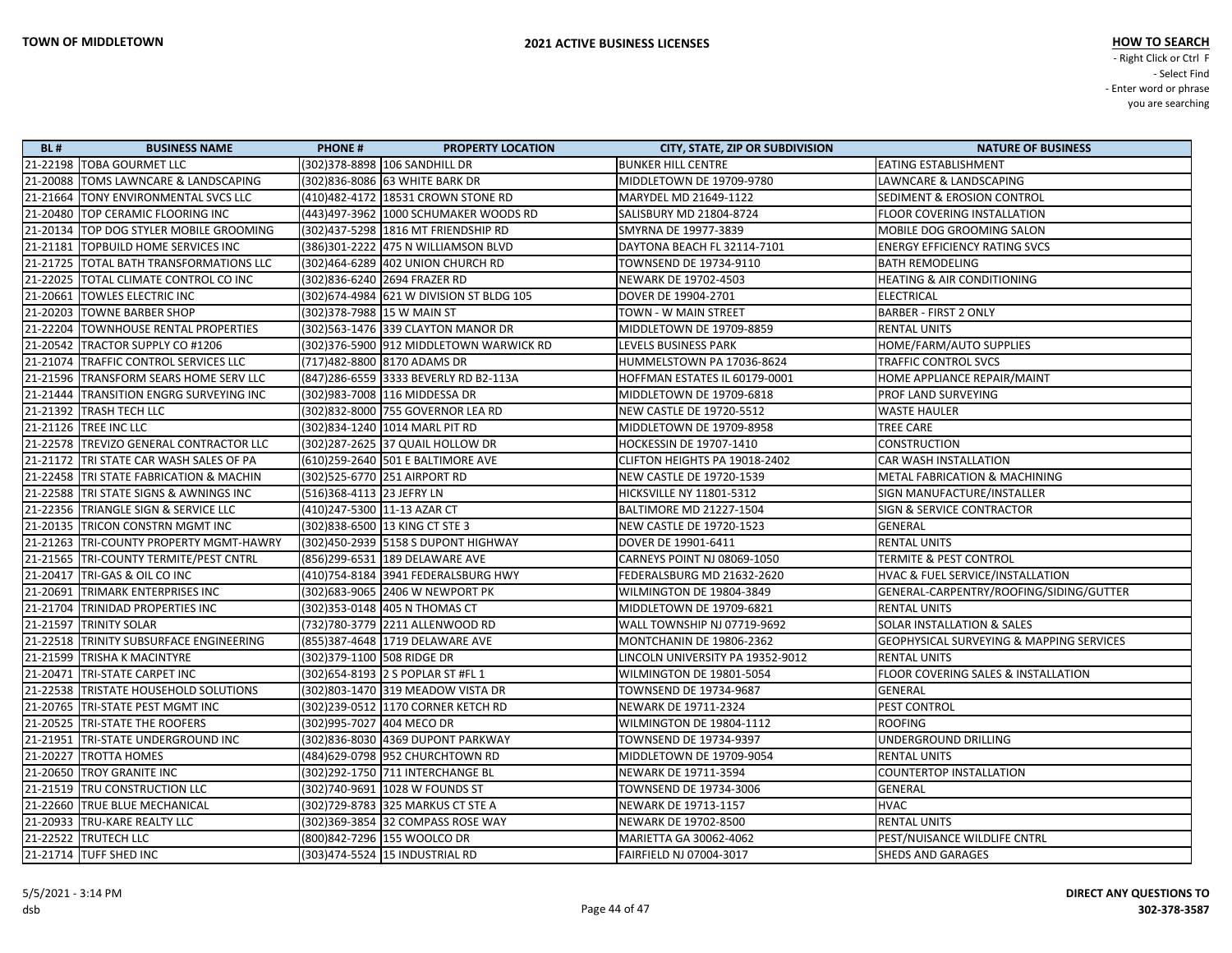| <b>BL#</b> | <b>BUSINESS NAME</b>                    | <b>PHONE#</b>                 | <b>PROPERTY LOCATION</b>                   | <b>CITY, STATE, ZIP OR SUBDIVISION</b> | <b>NATURE OF BUSINESS</b>                |
|------------|-----------------------------------------|-------------------------------|--------------------------------------------|----------------------------------------|------------------------------------------|
|            | 21-21037 TUPP SIGNS INC                 |                               | (302)322-1600 457 E NEW CHURCHMANS RD      | NEW CASTLE DE 19720-1356               | <b>SIGN MFG &amp; INSTALLATION</b>       |
|            | 21-20231 TURF PRO INC                   |                               | (302)455-9892 103 SANDY DR STE 100         | NEWARK DE 19713-1193                   | LANDSCAPING & LAWNCARE                   |
|            | 21-21765 TUSHTI INC DBA WAYBACK BURGERS | (302)464-1030 568 W MAIN ST   |                                            | MIDDLETOWN COMMONS SHOPPING CTR        | <b>EATING ESTABLISHMENT</b>              |
|            | 21-20268 TUSI BROTHERS INC              | (302)998-6383 1 COPPER DR     |                                            | WILMINGTON DE 19804-2446               | ELECTRICAL                               |
|            | 21-22627 TW CONTRACTING LLC             |                               | (302)384-6777 202 NEW RD UNIT 1            | WILMINGTON, DE 19805-4140              | CONCRETE/MASONRY                         |
|            | 21-21208 TWISTED FROZEN YOGURT          | (302)438-0605 482 E MAIN ST   |                                            | MIDDLETOWN XING SHOP CTR               | <b>FROZEN YOGURT</b>                     |
|            | 21-21899 TWO STONES PUB                 | (302)300-0603 840 KOHL AVE    |                                            | HEDGELAWN PLAZA                        | RESTAURANT                               |
|            | 21-20794 U4EA LLC                       |                               | (302) 545-5591 64 S CUMMINGS DR            | <b>BUNKER HILL CENTRE II</b>           | <b>LAND DEVELOPER</b>                    |
|            | 21-21912   UC CONSTRUCTION LLC          |                               | (302)420-1474 46 GARVEY LANE               | NEWARK DE 19702-6303                   | <b>CARPENTRY</b>                         |
|            | 21-20370 ULTIMATE LANDSCAPING LLC       | (302)293-1408 6 PHOTINIA DR   |                                            | NEWARK DE 19702                        | LANDSCAPING                              |
|            | 21-20810 UNCLE MIKE'S ICE CREAM         | (302)650-4800 400 W MAIN ST   |                                            | TOWN - W MAIN STREET                   | ICE CREAM/WATER ICE                      |
|            | 21-21442 UNDERGROUND SVS INC / SOFTDIG  |                               | (610)738-8762  24 HAGERTY BL #11           | <b>WEST CHESTER PA 19382-7595</b>      | UNDERGROUND UTILITY LOCATING             |
|            | 21-20889 UNIFIRST CORPORATION           |                               | (978) 658-8888 59 LUKENS DR STE 100        | NEW CASTLE DE 19720-2718               | <b>INDUSTRIAL LAUNDRY</b>                |
|            | 21-20443 UNIKA CUSTOM CREATIONS         | (302)535-5955 10 W GREEN ST   |                                            | TOWN - W GREEN ST                      | <b>PAINTED FURNITURE</b>                 |
|            | 21-21626 UNION WHOLESALE COMPANY        | (302) 656-4462 500 E FRONT ST |                                            | WILMINGTON DE 19801-5020               | INSTALL DIV 10 SPECIALTIES               |
|            | 21-21690 UNITED INSPECTION AGENCY       | (215)542-9977 3 CRESFIELD DR  |                                            | WILMINGTON DE 19810-1401               | ELECTRICIAL INSPECTIONS                  |
|            | 21-21609 UNITED PROGRESSIVE BUILDERS IN |                               | (410)734-4432 1599 NOBLES MILL CT          | DARLINGTON MD 21034-1600               | GENERAL                                  |
|            | 21-20440 UNITED SHELLFISH CO INC        |                               | (410)827-8171 407 KENT NARROWS WAY N       | GRASONVILLE MD 21638-1307              | WHOLESALE SHELLFISH                      |
|            | 21-22352 UNITED SITE SERVICES INC       |                               | (800)864-5387  3115 SANATOGA RD            | POTTSTOWN PA 19464-3415                | SANITATION/RENTAL SERVICES               |
|            | 21-22229 UNIVERSAL EXTERIORS LLC        |                               | (302) 563-7900 164 HATTERAS DR             | DOVER DE 19904-3883                    | GENERAL                                  |
|            | 21-21032 US FOODS INC                   |                               | (480)766-5894 1200 HOOVER AVE              | ALLENTOWN PA 18109-9333                | WHOLESALE FOOD DISTRIBUTION              |
|            | 21-20048 US MALE MODERN BARBERSHOP #2   | (302)299-5926 576 W MAIN ST   |                                            | MIDDLETOWN COMMONS SHPG CTR            | <b>BARBER - 3 OR MORE</b>                |
|            | 21-21062 USIG DELAWARE INC              |                               | (561)962-0452 33 HARBOR VIEW DR            | NEW CASTLE DE 19720-2179               | <b>FLOORING INSTALLATION SVCS</b>        |
|            | 21-22563 UTILITY LINES CONSTRUCTION LLC |                               | (443) 242-6666 4070 NORTH POINT RD         | <b>DUNDALK MD 21222-3646</b>           |                                          |
|            | 21-21163   V COLBERT INC                |                               | (302)420-5502 723 OLD BALTIMORE PIKE       | NEWARK DE 19702-1316                   | <b>CONSTRUCTION</b>                      |
|            | 21-21897 V&M PROPERTY SOLUTIONS CO      |                               | (302)593-7622 200 SAMMONS POND DRIVE       | MIDDLETOWN DE 19709-8897               | REAL ESTATE INVESTING                    |
|            | 21-20505 VALLEY PROTEINS INC            | (540)877-2590 151 VALPRO DR   |                                            | WINCHESTER VA 22603-3607               | TRAP SERVICING/GREASE PICKUP             |
|            | 21-21066 VALVOLINE INSTANT OIL CHANGE   |                               | (302) 378-1939 731 MIDDLETOWN WARWICK RD   | TOWN - MIDDLETOWN WARWICK RD           | OIL CHANGE/AUTO MAINT SVCS               |
|            | 21-21310 VARADY HVAC LLC                |                               | (302)430-4470 805 BARKSDALE RD             | NEWARK DE 19711-3203                   | <b>HEATING &amp; AIR CONDITIONING</b>    |
|            | 21-21030 VASQUEZ DRYWALL INC            |                               | (410)398-7980 971 FRENCHTOWN RD            | <b>ELKTON MD 21921-7845</b>            | DRYALL INSTALLATION/FINISHING            |
|            | 21-20506 VECTOR SECURITY INC            |                               | (412)364-2600 9800 PATUXENT WOODS DR #B    | COLUMBIA MD 21046-2951                 | ALARM SYSTEM INSTALL/MONITOR SVC         |
|            | 21-21015 VENKATESH B NAIDU              |                               | (302)312-0670 361 NORWALK WAY              | <b>WILLOW GROVE MILL</b>               | <b>RENTAL UNITS</b>                      |
|            | 21-22114 VENTRESCA BROTHERS INC         |                               | (302)658-6436 2300 N DUPONT HWY            | <b>NEW CASTLE DE 19720-6327</b>        | GENERAL                                  |
|            | 21-21128 VENTURA MAINTENANCE CO LLC     | (302) 388-6316 101 E GREEN ST |                                            | TOWN - E GREEN ST                      | <b>GENERAL REPAIR/MAINT</b>              |
|            | 21-21092 VERMIN LLC                     |                               | (302) 378-7797 450 BLACKBIRD LANDING RD    | TOWNSEND DE 19734-9126                 | NUISANCE WILDLIFE CONTROL                |
|            | 21-21587   VICKY'S FAMOUS FRIED FISH    |                               | (302) 507-3825 413 E MAIN ST UNIT 10       | <b>ASHLEY PLAZA</b>                    | SEAFOOD/EATING ESTABLISHMENT             |
|            | 21-22435 VICTOR POOLS INC               |                               | (302) 995-2888 3805 OLD CAPITOL TR         | WILMINGTON DE 19808-5823               | POOL BUILDER/INSTALLER                   |
|            | 21-20485   VIKING TERMITE & PEST CNTRL  | (856)323-9020 270 PINEDGE DR  |                                            | WEST BERLIN NJ 08091-9218              | TERMITE & PEST CNTRL                     |
|            | 21-20766 VILLAGE WINES & SPIRITS        |                               | (302) 376-5583 211 MIDDLETOWN WARWICK RD   | MIDDLETOWN VILLAGE                     | <b>LIQUOR STORE</b>                      |
|            | 21-20853 VILLAGEBROOK   & II            |                               | (302)832-7100 CLEAVER FARM RD              | TOWN - CLEAVER FARM RD                 | MANUFACTURED HOME PARK                   |
|            | 21-22509 VINELAND GLASS CO INC          |                               | (856)692-5100  455 TUCKAHOE RD             | VINELAND NJ 08360-9240                 | <b>STORE FRONT GLASS</b>                 |
|            | 21-21333 VINTAGE IMPORTS INC            |                               | (215) 788-1300 200 RITTENHOUSE CIR WEST #5 | BRISTOL PA 19007-1619                  | <b>WINE DISTRIBUTOR</b>                  |
|            | 21-21428 VIRGINIA MARBLE & GRANITE INC  |                               | (703)378-5533 3933 AVION PARK CT STE B110  | CHANTILLY VA 20151-3975                | <b>GRANITE/QUARTZ COUNTERTOP INSTALL</b> |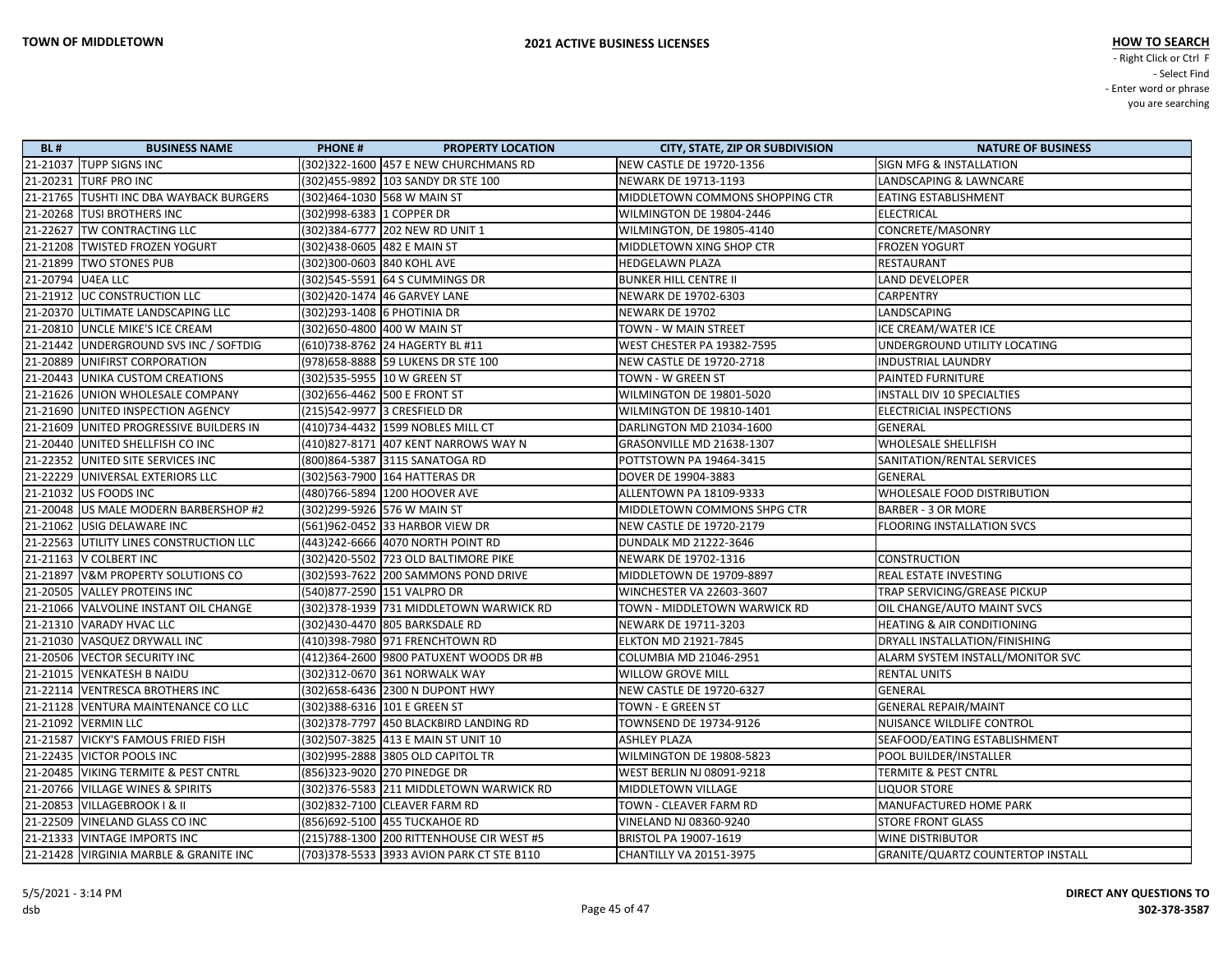| <b>BL#</b> | <b>BUSINESS NAME</b>                    | <b>PHONE#</b>                | <b>PROPERTY LOCATION</b>                    | <b>CITY, STATE, ZIP OR SUBDIVISION</b> | <b>NATURE OF BUSINESS</b>                       |
|------------|-----------------------------------------|------------------------------|---------------------------------------------|----------------------------------------|-------------------------------------------------|
|            | 21-22135 VIVID COLORS CARPERT LLC       |                              |                                             | <b>FREDERICA DE 19946-1304</b>         | <b>CARPET RESTORATION</b>                       |
|            | 21-21516 VOLUNTEER BREWING CO LLC       |                              | (302)464-0822  120 W MAIN ST                | TOWN - W MAIN STREET                   | MICRO-BREWERY                                   |
|            | 21-21838 VOSHELL BROS WELDING INC       |                              | (302)674-1414 5670 FORREST AVE              | <b>DOVER DE 19904</b>                  | UTILITY AND GENERAL                             |
|            | 21-21252 W S WILSON MASONRY INC         |                              | (302)545-3675  1114 BOHEMIA CHURCH RD       | <b>WARWICK MD 21912-1243</b>           | GENERAL                                         |
|            | 21-20961 WAFFLE HOUSE #1512             |                              | (302)449-0110 598 W MAIN ST                 | MIDDLETOWN COMMONS SHPG CTR            | <b>24-HOUR RESTAURANT</b>                       |
|            | 21-20541   WALGREENS #11067             |                              | (302)378-1891 396 E MAIN ST                 | MIDDLETOWN CROSSING SHOPPING CTR       | <b>DRUG STORE</b>                               |
|            | 21-22616 WALGREENS #11067 K PHAM        | (847) 527-4208 396 E MAIN ST |                                             | MIDDLETOWN XING SHPG CTR               | PHARMACIST (PER)                                |
|            | 21-20540 WALGREENS #12462               |                              | (302) 378-9512 700 S RIDGE AV               | <b>WESTOWN TOWN CENTER</b>             | <b>DRUG STORE</b>                               |
|            | 21-21812 WALGREENS #12462 - ANH H VU    |                              | (302)378-9512 700 S RIDGE AVE               | <b>WESTOWN TOWN CENTER</b>             | PHARMACIST (PER)                                |
|            | 21-20392 WALKER & LABERGE CO INC        |                              | (410)749-9400 30235 FOSKEY LN               | DELMAR MD 21875-2430                   | <b>GLASS &amp; GLAZING</b>                      |
|            | 21-20860 WALLIS REPAIR INC              |                              | (302)378-4301 106 PATRIOT DR                | LEVELS BUSI PK                         | <b>AUTO COLLISION REPAIR</b>                    |
|            | 21-22088 WALLWORKS INC                  |                              | (610)874-1070 2334 PROVIDENCE AV            | CHESTER PA 19013-5221                  | <b>COMMERCIAL CARPENTRY</b>                     |
|            | 21-20642   WALMART #3802 - SASTRE       |                              | (870)350-2408 705 MIDDLETOWN WARWICK RD     | <b>WESTOWN TOWN CENTER</b>             | PHARMACIST (PER)                                |
|            | 21-20888 WALMART SUPERCENTER #3802      |                              | (479)277-2148 705 MIDDLETOWN WARWICK RD     | <b>WESTOWN TOWN CTR</b>                | DISCOUNT MERCHANDISER/GROCERY STORE             |
|            | 21-22546 WALSH ELECTRIC CO INC          |                              | (757)890-0636   101 SENTRY CIR              | YORKTOWN VA 23692-4876                 | <b>ELECTRICAL</b>                               |
|            | 21-21047 WANGS HONG KONG RESTAURANT INC |                              | (302)378-9127 5350 SUMMIT BRIDGE RD #114    | <b>CRICKLEWOOD GROVE</b>               | <b>CHINESE RESTAURANT</b>                       |
|            | 21-20589 WARD & TAYLOR LLC              |                              | (302)225-3350 242 DOVE RUN DR               | DOVE RUN SHOPPING CENTRE               | ATTORNEY-AT-LAW (PER)                           |
|            | 21-20214 WASTE MASTERS SOLUTIONS LLC    |                              | (302)824-0909 19 DAVIDSON LN                | <b>NEW CASTLE DE 19720-2246</b>        | <b>REFUSE HAULER</b>                            |
|            | 21-20687   WATERLOGIC AMERICAS LLC      |                              |                                             | <b>FARMINGTON CT 06032-2513</b>        | <b>WATER COOLERS</b>                            |
|            | 21-22652 WAWA #879                      |                              | 5018 SUMMIT BRIDGE RD                       | TOWN - SUMMIT BRIDGE ROAD              | <b>CONVENIENCE STORE W/GAS</b>                  |
|            | 21-20948 WAWA FOOD MARKET #843          |                              | (610)358-8029 528 W MAIN ST                 | MIDDLETOWN COMMONS SHOPPING CTR        | <b>CONVENIENCE STORE</b>                        |
|            | 21-20949   WAWA FOOD MARKET #859        |                              | (610)358-8029 688 MIDDLETOWN ODESSA RD #690 | <b>WILLOW GROVE MILL</b>               | <b>CONVENIENCE STORE</b>                        |
|            | 21-20258 WAYMAN FIRE PROTECTION INC     |                              | (302) 994-5757 3540 OLD CAPITAL TRAIL       | WILMINGTON DE 19808-6126               | FIRE PROTECTION-INSTALL/SVC/REPAIR              |
|            | 21-20137   WEAVER'S SANITATION LLC      | (302)653-8777 6 MANOR DR     |                                             | SMYRNA DE 19977-1730                   | PUMP-CLEAN SEPTIC TANK/GREASE TRAP/LIFT         |
|            | 21-20204   WEBER'S LAWN SERVICE INC     |                              | (302) 376-9793 603 TAYLOR CT                | MIDDLETOWN DE 19709-8016               | LANDSCAPING                                     |
|            | 21-21818 WELL PRIMARY CARE LLC-JOHNSON  |                              | (302)449-0070 102 SLEEPY HOLLOW DR STE 200  | <b>BUNKER HILL CENTRE II</b>           | PHYSICIAN (PER)                                 |
|            | 21-20360 WELL PRIMARY CARE LLC-RENZULLI |                              | (302)449-0420 102 SLEEPY HOLLOW DR STE 200  | <b>BUNKER HILL CENTRE II</b>           | PHYSICIAN (PER)                                 |
|            | 21-20719   WELLS FARGO BANK NA          |                              | (704)383-2012 310 DOVE RUN DR               | DOVE RUN SHOPPING CENTER               | <b>BANK</b>                                     |
|            | 21-20963 WELLS FARGO CLEARING SVCS LLC  |                              | (314)995-3000 310 DOVE RUN DR               | DOVE RUN SHOPPING CENTER               | FINANCIAL ADVISOR/BROKER                        |
|            | 21-21300 WENDY'S OF MIDDLETOWN #121     |                              | (814) 266-7098 735 MIDDLETOWN WARWICK RD    | <b>WESTOWN SHOPPING CENTER</b>         | <b>EATING ESTABLISHMENT</b>                     |
|            | 21-21241 WERTZ & CO INC                 |                              |                                             | WILMINGTON DE 19804-1300               | GENERAL/ROOFING/HARDSCAPE/CHIMNEY               |
|            | 21-20754 WEST CHESTER INSULATION INC    |                              | (610) 692-6882 882 S MATLACK ST #J          | WEST CHESTER PA 19382-4503             | <b>NEW CONSTRUCTION INSULATION</b>              |
|            | 21-21098   WESTERN PEST SERVICES        |                              | (302)478-2555 3202 CONCORD PK               | WILMINGTON DE 19803-5015               | PEST CONTROL SERVICES                           |
|            | 21-22190 WESTOWN DEVELOPMENT LLC        |                              | (410)879-8055 260 HOPEWELL RD               | CHURCHVILLE MD 21028-1914              | DEVELOPMENT / CONSTRUCTION                      |
|            | 21-20080 WESTOWN MOVIES LLC             |                              | (302)376-0969 150 COMMERCE DR               | <b>WESTOWN TOWN CENTER</b>             | <b>MOVIE THEATER</b>                            |
|            | 21-22641   WESTOWN WELLNESS LLC - COHEN |                              | (302) 828-0048 103 PATRIOT DR STE 105       | <b>SUMMERTON PLACE</b>                 | CHIROPRACTOR (PER)                              |
|            | 21-22690 WESTOWN WELLNESS LLC - MAHONEY |                              | (302)828-0048 1536 CAPITOL TRAIL            | <b>SUMMERTON PLACE</b>                 | CHIROPRACTOR (PER)                              |
|            | 21-20418 WHOLESALE AUTOSALES INC        |                              | (302)241-5644 729 MARIAN DR                 | MIDDLETOWN VILLAGE                     | <b>AUTOS TO AUCTION/DEALER</b>                  |
|            | 21-21018 WICHO & SONS LLC               |                              | (443) 255-9633 771 W PULASKI HWY            | <b>ELKTON MD 21921-4712</b>            | HARDSCAPING/LANDSCAPING SVCS                    |
|            | 21-22478 WIFE HER BOUTIQUE              |                              | (302)722-8480   1820 LAKE SEYMOUR DR        | PARKWAY AT SOUTH RIDGE                 | INTERNET SALES OF CLOTHING, BOOKS & ACCESSORIES |
|            | 21-20180 WILCOX LANDSCAPING             |                              | (302)322-3002  228 S DUPONT HWY             | NEW CASTLE DE 19720-4130               | LANDSCAPING                                     |
|            | 21-20980 WILDFLOWERS BY ALICIA          |                              | (302)593-9884 701 N BROAD ST                | MIDDLETOWN FARMERS MARKET              | <b>FLORIST</b>                                  |
|            | 21-20556 WILLIAM & KAREN BURGESS        |                              | (302) 753-0097 3 CEDARSHAKE CT              | MIDDLETOWN DE 19709-9350               | <b>RENTAL UNITS</b>                             |